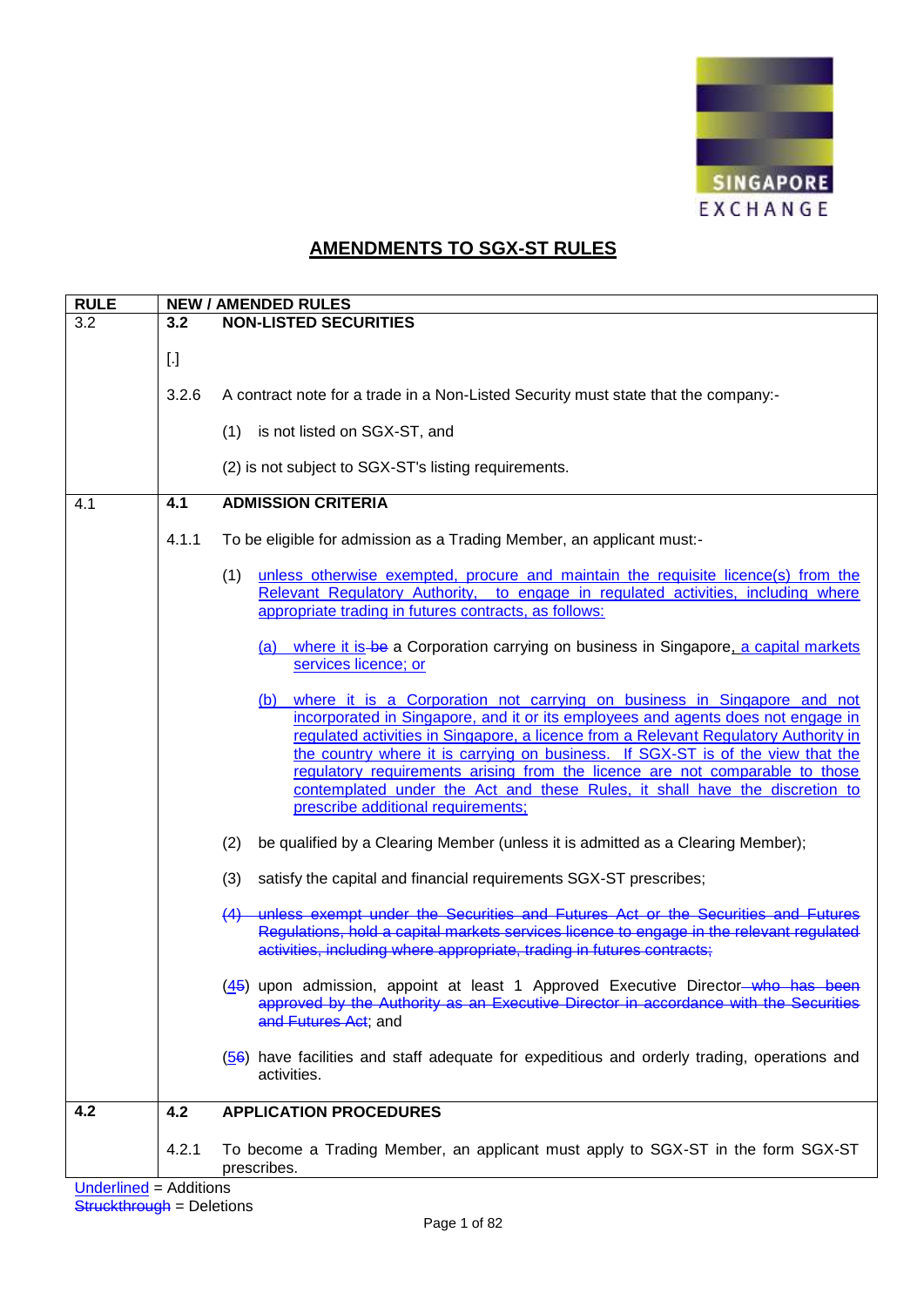| <b>RULE</b> | <b>NEW / AMENDED RULES</b> |                                                                                                                                                                                                                                                                                                  |  |
|-------------|----------------------------|--------------------------------------------------------------------------------------------------------------------------------------------------------------------------------------------------------------------------------------------------------------------------------------------------|--|
| 4.2.2       | 4.2.2                      | The applicant must inform SGX-ST in writing of the Clearing Member who has agreed to<br>qualify it (unless it is admitted as a Clearing Member). The applicant must submit to SGX-ST<br>the documentation supporting the agreement.                                                              |  |
| 4.2.3       | 4.2.3                      | SGX-ST may, in its absolute discretion, approve or reject an application to be a Trading<br>Member. SGX-ST is not obliged to give any reasons.                                                                                                                                                   |  |
| 4.2.4       | 4.2.4                      | Without derogating from Rule 4.2.3, SGX-ST may reject an application to be a Trading<br>Member if:-                                                                                                                                                                                              |  |
|             |                            | the applicant does not provide information relating to the application as SGX-ST<br>(1)<br>requires;                                                                                                                                                                                             |  |
|             |                            | (1A) any information or document that is furnished by the applicant to SGX-ST is false or<br>misleading;                                                                                                                                                                                         |  |
|             |                            | the applicant, its substantial shareholders or head office, is in the course of being<br>(2)<br>wound up, or a resolution to do so is passed by shareholders, or a court order is made,<br>to wind it up, whether in or out of Singapore;                                                        |  |
|             |                            | (3)<br>execution against the applicant, its substantial shareholders or head office, in respect of<br>a judgment debt has been returned unsatisfied in whole or in part, whether in or out of<br>Singapore;                                                                                      |  |
|             |                            | the applicant, its substantial shareholders or head office, has entered into an<br>(4)<br>arrangement or composition with its creditors that is still in operation, whether in or out<br>of Singapore;                                                                                           |  |
|             |                            | a receiver, a receiver and manager, judicial manager or such other person having<br>(5)<br>similar powers and duties, has been appointed, whether in or out of Singapore, in<br>relation to any property of the applicant, its substantial shareholders or head office;                          |  |
|             |                            | (6)<br>SGX-ST is not satisfied with the financial standing of the applicant, its substantial<br>shareholders or head office;                                                                                                                                                                     |  |
|             |                            | SGX-ST is not satisfied with the manner in which the applicant's business is to be<br>(7)<br>conducted;                                                                                                                                                                                          |  |
|             |                            | (8)<br>the applicant, any of its Officers, substantial shareholders or head office breaches any<br>provision involving fraud or dishonesty, whether in or out of Singapore;                                                                                                                      |  |
|             |                            | (9)<br>the applicant, any of its Officers, substantial shareholders or head office has been<br>convicted of an offence under the Securities and Futures Act or any other relevant<br>applicable laws and regulatory requirements relating to the regulation of markets and<br>licenced entities; |  |
|             |                            | (10) the applicant, any of its Officers, substantial shareholders or head office is the subject of<br>an investigation involving an allegation of fraud or dishonesty, whether in or out of<br>Singapore;                                                                                        |  |
|             |                            | (11) SGX-ST is not satisfied as to the educational or other qualification or experience of the<br>Officers of the applicant;                                                                                                                                                                     |  |
|             |                            | (12) SGX-ST is not satisfied with the applicant's record of past performance;                                                                                                                                                                                                                    |  |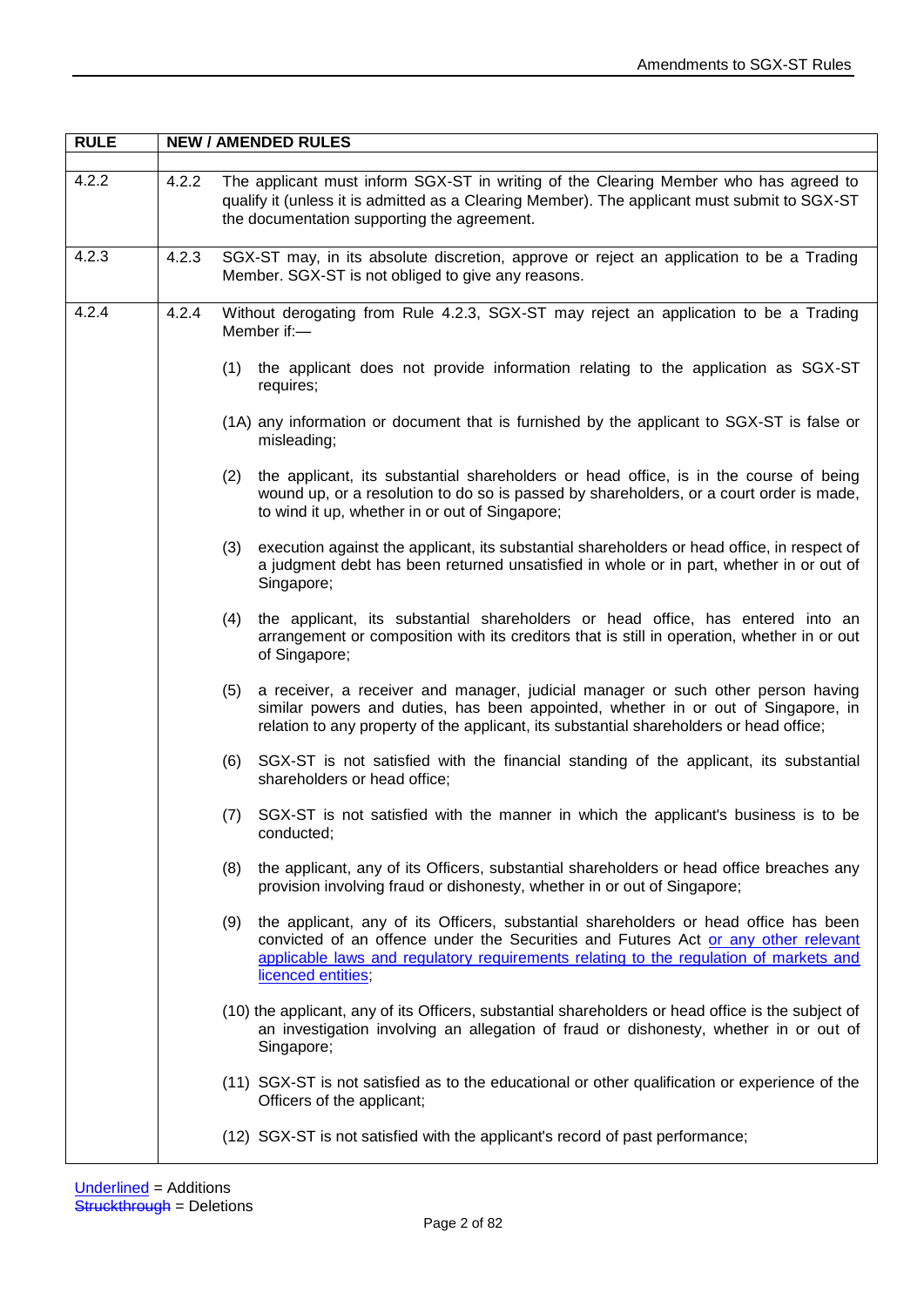| <b>RULE</b> | <b>NEW / AMENDED RULES</b> |                                                                                                                                                                                                         |  |  |
|-------------|----------------------------|---------------------------------------------------------------------------------------------------------------------------------------------------------------------------------------------------------|--|--|
|             |                            | (13) SGX-ST is not satisfied that the applicant, any of its Officers, substantial shareholders<br>or head office is a fit and proper person;                                                            |  |  |
|             |                            | (14) SGX-ST has reason to believe that the applicant or any of its Officers or employees may<br>not perform the functions efficiently, honestly and fairly;                                             |  |  |
|             |                            | (15) SGX-ST has reason to believe that the applicant may not act in the best interests of its<br>customers; or                                                                                          |  |  |
|             |                            | (16) in SGX-ST's opinion, it would be contrary to the interests of the public to admit the<br>applicant as a Trading Member.                                                                            |  |  |
| 4.5         | 4.5                        | <b>TRADING RIGHTS</b>                                                                                                                                                                                   |  |  |
|             | 4.5.1                      | A Trading Member has access to markets established or operated by SGX-ST or such<br>markets as SGX-ST specifies.                                                                                        |  |  |
| 4.5.2       | 4.5.2                      | A Trading Member does not have the right to clear and settle contracts concluded on SGX-<br>ST.                                                                                                         |  |  |
| 4.5.3       | 4.5.3                      | Subject to Rule 4.5.4, A-a Trading Member may deal in securities or Futures Contracts for 1<br>or more of the following:-                                                                               |  |  |
|             |                            | (1)<br>customers;                                                                                                                                                                                       |  |  |
|             |                            | (2)<br>its proprietary accounts; and                                                                                                                                                                    |  |  |
|             |                            | (3)<br>proprietary accounts of its related corporations or Associated Corporations.                                                                                                                     |  |  |
|             | 4.5.4                      | A Trading Member that holds a licence specified in Rule 4.1.1(1)(b) shall not deal in securities<br>or Futures Contracts for customers domiciled in Singapore.                                          |  |  |
| 4.5A        | 4.5A                       | <b>Direct Market Access</b>                                                                                                                                                                             |  |  |
|             |                            | 4.5A.1 A Trading Member may authorise Direct Market Access for its customers in respect of<br>markets established by or operated by SGX-ST or such markets as SGX-ST specifies.                         |  |  |
| 4.5A.2      |                            | 4.5A.2 Conditions Governing Direct Market Access                                                                                                                                                        |  |  |
|             |                            | For every customer that a Trading Member authorises Direct Market Access for, the<br>(1)<br>Trading Member must have measures in place for each customer to:-                                           |  |  |
|             |                            | meet minimum standards including standards on financial standing, credit history<br>(a)<br>and criminal records, adverse records or pending court proceedings relating to<br>prohibited market conduct; |  |  |
|             |                            | have appropriate procedures in place to assure that all relevant persons:-<br>(b)                                                                                                                       |  |  |
|             |                            | are familiar with and comply with these Rules;<br>(i)                                                                                                                                                   |  |  |
|             |                            | (ii) have knowledge and proficiency in the use of the order management system;                                                                                                                          |  |  |
|             |                            | be provided information concerning its access to the Trading System and<br>(c)<br>applicable laws:                                                                                                      |  |  |
|             |                            | be subject to a legally binding agreement governing the terms and conditions for<br>(d)                                                                                                                 |  |  |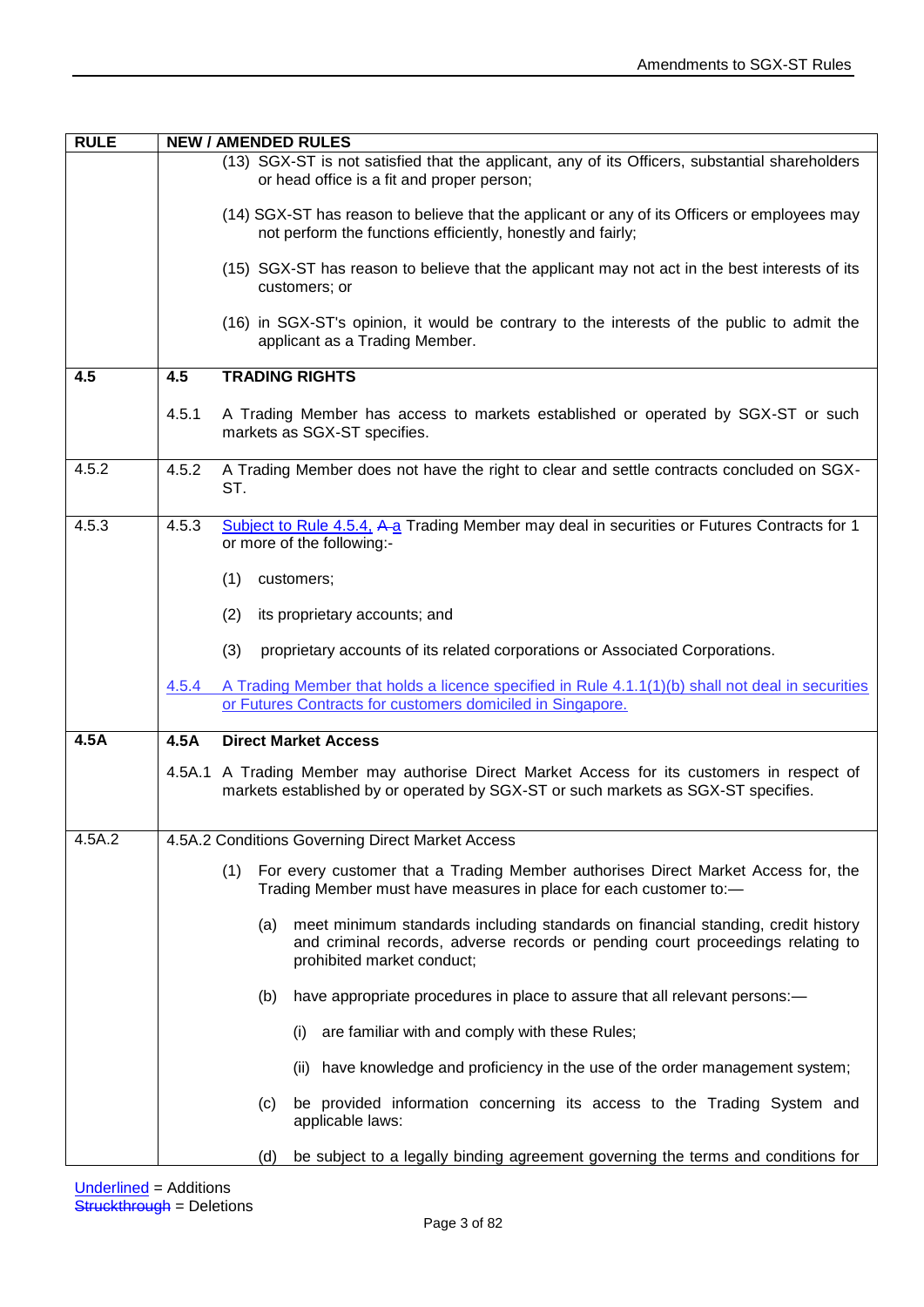| <b>RULE</b> | <b>NEW / AMENDED RULES</b> |                                                                                                                                                                                                                                                                                                                                                                                                                                                                   |  |
|-------------|----------------------------|-------------------------------------------------------------------------------------------------------------------------------------------------------------------------------------------------------------------------------------------------------------------------------------------------------------------------------------------------------------------------------------------------------------------------------------------------------------------|--|
|             |                            | such Direct Market Access;                                                                                                                                                                                                                                                                                                                                                                                                                                        |  |
|             |                            | have security arrangements in place to ensure that unauthorised persons are<br>(e)<br>denied such Direct Market Access; and                                                                                                                                                                                                                                                                                                                                       |  |
|             |                            | assist SGX-ST in any investigation into potential violations of these Rules and<br>applicable laws. Such assistance shall be timely and shall include, but is not<br>limited to, the provision of information to SGX-ST relating to the identity and<br>address of any person who may be responsible for the execution of an order or<br>trade.                                                                                                                   |  |
|             | (2)                        | Where a Trading Member permits the delegation of Direct Market Access by its<br>authorised customer and any other persons, the Trading Member must include in the<br>legally binding agreement referred to in Rule 4.5A.2(1)(d) the requirement for such<br>customer and any other persons delegating Direct Market Access to ensure that all<br>persons with Direct Market Access are subject to the requirements set out in Rules<br>4.5A.2 $(1)(a)$ to $(f)$ . |  |
|             | (3)                        | SGX-ST may require a Trading Member to provide to SGX-ST a report by an<br>independent reviewer on the Member's compliance with Rules 4.5A.2, 4.5A.3 and<br>$4.5A.4(2)$ .                                                                                                                                                                                                                                                                                         |  |
| 4.5A.3      |                            | 4.5A.3 Conditions Governing Sponsored Access                                                                                                                                                                                                                                                                                                                                                                                                                      |  |
|             | (1)                        | Where a Trading Member authorises Sponsored Access for its customers, in addition to<br>the requirements set out in Rule 4.5A.2, the Trading Member must:-                                                                                                                                                                                                                                                                                                        |  |
|             |                            | maintain a register recording the identity and address of all customers with<br>Sponsored Access;                                                                                                                                                                                                                                                                                                                                                                 |  |
|             |                            | produce to SGX-ST the register referred to in Rule $4.5A.3(1)(a)$ at such time as<br>(b)<br>SGX-ST requires; and                                                                                                                                                                                                                                                                                                                                                  |  |
|             |                            | have measures in place for each customer to comply with the requirements set<br>out in Rule 4.6.22, Rule 12.1.1, Directive No. 4, Directive No.5 and any other<br>requirement set out by SGX-ST relating to the order management system.                                                                                                                                                                                                                          |  |
|             | (2)                        | Where a Trading Member permits the delegation of Sponsored Access by its<br>authorised customer and any other persons:-                                                                                                                                                                                                                                                                                                                                           |  |
|             |                            | the Trading Member must have measures to ensure that the authorised customer<br>and any other persons delegating Sponsored Access:                                                                                                                                                                                                                                                                                                                                |  |
|             |                            | are persons regulated by a recognised regulatory authority in respect of any<br>(i)<br>regulated activity; or                                                                                                                                                                                                                                                                                                                                                     |  |
|             |                            | (ii) where such persons are not regulated in accordance with Rule $4.5A.3(2)(a)(i)$ ,<br>that such persons are Trading Members of SGX-ST, and that such persons<br>shall only be permitted to delegate Sponsored Access to their related<br>corporations; and                                                                                                                                                                                                     |  |
|             |                            | the Trading Member must include in the legally binding agreement referred to in<br>(b)<br>Rule $4.5A.2(1)(d)$ the requirement for such customer and any other persons<br>delegating Sponsored Access to ensure that all persons with Sponsored Access<br>are included in the register referred to in Rule $4.5A.3(1)(a)$ and subject to the<br>requirements set out in Rule 4.5A.3(1)(c).                                                                         |  |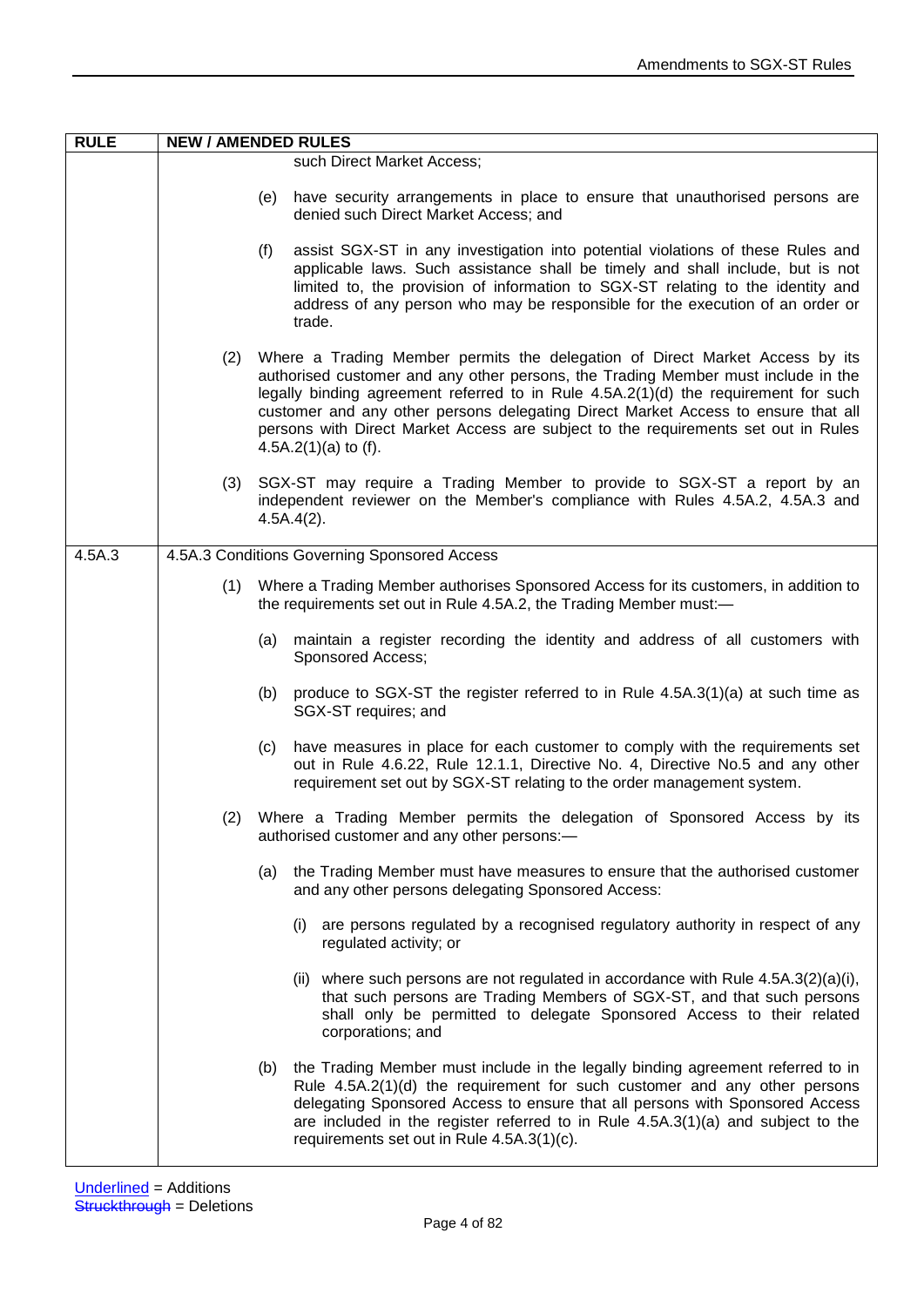| For the purpose of this Rule 4.5A.3, "recognised regulatory authority" refers to a signatory to                                                                                                                                                                              |  |
|------------------------------------------------------------------------------------------------------------------------------------------------------------------------------------------------------------------------------------------------------------------------------|--|
| the International Organization of Securities Commissions' Multilateral Memorandum of<br>Understanding Concerning Consultation and Cooperation and the Exchange of Information,<br>and "regulated activity" shall have the same meaning as in the Securities and Futures Act. |  |
| 4.5A.4<br>4.5A.4 Suspension and Termination of Direct Market Access                                                                                                                                                                                                          |  |
| SGX-ST may suspend or terminate, or direct a Trading Member to suspend or<br>(1)<br>terminate a person's Direct Market Access:-                                                                                                                                              |  |
| (a) where the person has failed to assist SGX-ST with an investigation in accordance<br>with Rule $4.5A.2(1)(f)$ ;                                                                                                                                                           |  |
| in the interest of a fair, orderly and transparent market; or<br>(b)                                                                                                                                                                                                         |  |
| where the person has caused the Trading Member to breach requirements in the<br>(C)<br>Rules.                                                                                                                                                                                |  |
| (2) A Trading Member must have the ability to immediately suspend or terminate a<br>person's Direct Market Access when necessary for the fulfillment of its duties under<br>Rule 4.6.4 or any other reason.                                                                  |  |
| <b>Obligations of A Trading Member</b><br>4.6<br>4.6                                                                                                                                                                                                                         |  |
| 4.6.1<br><b>Compliance</b>                                                                                                                                                                                                                                                   |  |
| A Trading Member must:-                                                                                                                                                                                                                                                      |  |
| comply with the Rules, and any Directives SGX-ST prescribes; and<br>(1)                                                                                                                                                                                                      |  |
| (2)<br>continue to satisfy the admission criteria.                                                                                                                                                                                                                           |  |
| 4.6.2<br>4.6.2<br><b>Acts as Principal</b>                                                                                                                                                                                                                                   |  |
| A Trading Member contracts as principal as regards the other Trading Member when it<br>trades on SGX-ST.                                                                                                                                                                     |  |
| 4.6.3<br>4.6.3<br><b>Contracts</b>                                                                                                                                                                                                                                           |  |
| A Trading Member enters contracts in accordance with the Rules, Clearing Rules and<br>(1)<br>any Directives SGX-ST prescribes.                                                                                                                                               |  |
| A Trading Member must honour all contracts:-<br>(2)                                                                                                                                                                                                                          |  |
| entered by or through it on the Trading System; and<br>(a)                                                                                                                                                                                                                   |  |
| via Direct Business.<br>(b)                                                                                                                                                                                                                                                  |  |
| 4.6.4<br>4.6.4<br><b>Good Business Practice</b>                                                                                                                                                                                                                              |  |
| A Trading Member must adhere to the principles of good business practice in the conduct of<br>its business.                                                                                                                                                                  |  |
| 4.6.5<br>4.6.5<br><b>Responsibility to SGX-ST</b>                                                                                                                                                                                                                            |  |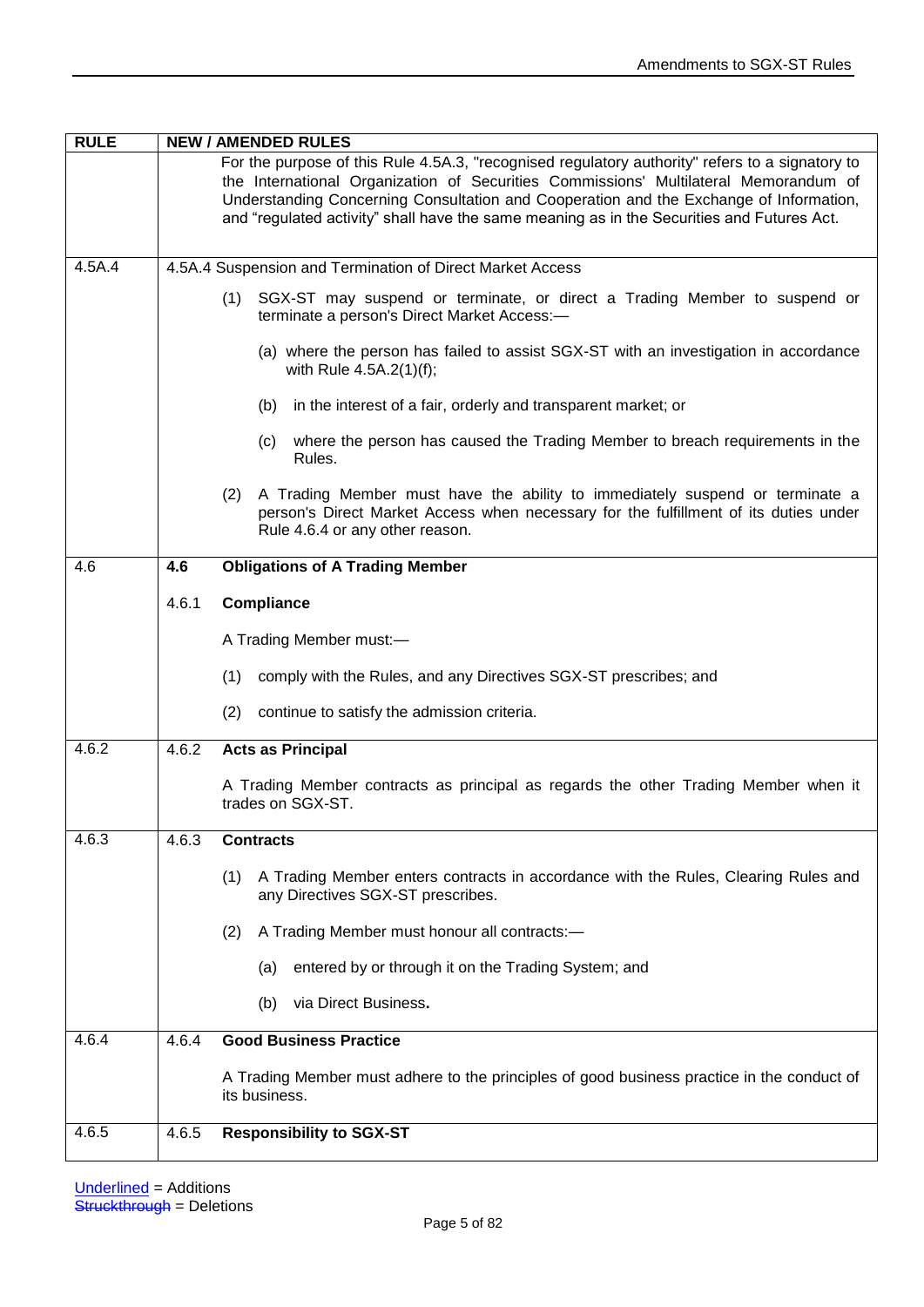| <b>RULE</b> |       | <b>NEW / AMENDED RULES</b>                                                                                                                                                                                                                                                                                                                                                       |
|-------------|-------|----------------------------------------------------------------------------------------------------------------------------------------------------------------------------------------------------------------------------------------------------------------------------------------------------------------------------------------------------------------------------------|
|             |       | A Trading Member is responsible to SGX-ST for:-                                                                                                                                                                                                                                                                                                                                  |
|             |       | any liability to SGX-ST of its Directors, Officers, Trading Representatives, employees<br>(1)<br>and agents; and                                                                                                                                                                                                                                                                 |
|             |       | the acts and omissions of its Directors, Officers, Trading Representatives, employees<br>(2)<br>and agents.                                                                                                                                                                                                                                                                      |
| 4.6.6       | 4.6.6 | <b>Supervision</b>                                                                                                                                                                                                                                                                                                                                                               |
|             |       | A Trading Member must supervise its Trading Representatives, employees and agents.                                                                                                                                                                                                                                                                                               |
| 4.6.7       | 4.6.7 | <b>Establish Procedures and Systems</b>                                                                                                                                                                                                                                                                                                                                          |
|             |       | A Trading Member must:-                                                                                                                                                                                                                                                                                                                                                          |
|             |       | establish and maintain procedures and systems to prevent any breach of the Rules and<br>(1)<br>Directives by its Directors, Officers, Trading Representatives, employees or agents;                                                                                                                                                                                              |
|             |       | (2)<br>establish and maintain adequate internal control systems, including for reconciliation of<br>physical scrip for securities traded on SGX-ST at least monthly; and                                                                                                                                                                                                         |
|             |       | ensure that its Trading Representatives, employees, agents or any other person<br>(3)<br>carrying out or enforcing its procedures and systems reasonably discharges his or her<br>duties and obligations.                                                                                                                                                                        |
| 4.6.7A      |       | 4.6.7A Risk Management and Financial Controls                                                                                                                                                                                                                                                                                                                                    |
|             |       | A Trading Member must have written policies and procedures on risk management<br>(1)<br>controls and demonstrate compliance in the following areas:-                                                                                                                                                                                                                             |
|             |       | monitoring the credit risks arising from the acceptance of all orders on at least a<br>(a)<br>daily basis;                                                                                                                                                                                                                                                                       |
|             |       | ensuring that:<br>(b)                                                                                                                                                                                                                                                                                                                                                            |
|             |       | automated pre-execution risk management control checks are conducted on<br>(i)<br>all orders, including credit control checks on all orders;                                                                                                                                                                                                                                     |
|             |       | there are appropriate internal controls for the setting and modification of any<br>(ii)<br>parameters of such automated pre-execution risk management control<br>checks;                                                                                                                                                                                                         |
|             |       | having error-prevention alerts to bring attention to possible erroneous entries of<br>(c)<br>quantity, price and other data fields; and                                                                                                                                                                                                                                          |
|             |       | defining and managing the Trading Member's sources of liquidity to ensure that<br>(d)<br>there are sufficient liquidity facilities to meet settlement obligations.                                                                                                                                                                                                               |
|             |       | A Trading Member referred to in Rule 4.6.7A(1) must have automated processes in<br>(2)<br>place to monitor at the firm level if the Trading Member is at risk of breaching capital<br>and financial requirements and prudential limits on exposures to a single customer and<br>a single security, so as to restrict trading activity or inject additional capital if necessary. |
| 4.6.8       | 4.6.8 | <b>Change in Control</b>                                                                                                                                                                                                                                                                                                                                                         |
|             |       |                                                                                                                                                                                                                                                                                                                                                                                  |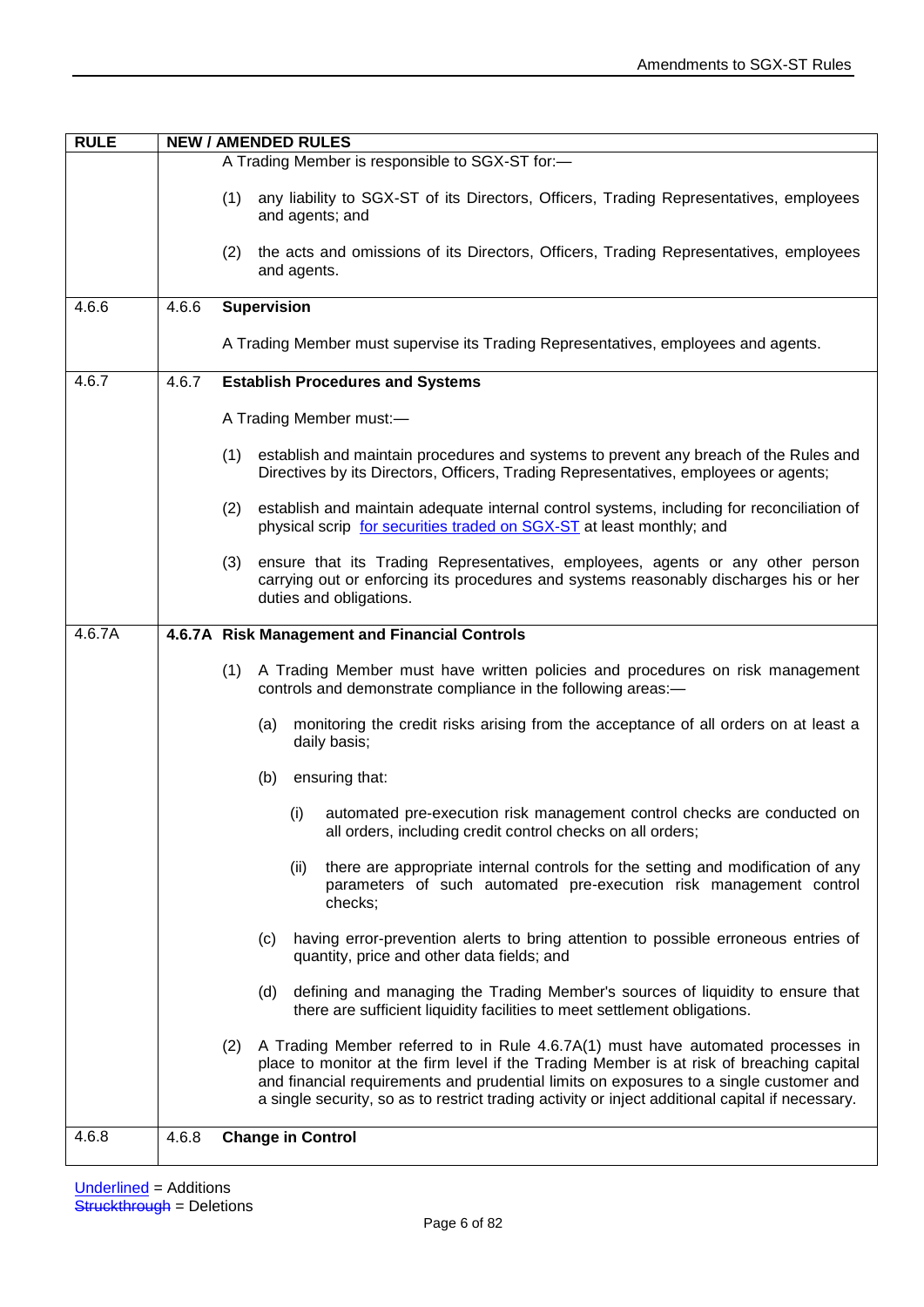| <b>RULE</b> |       |     | <b>NEW / AMENDED RULES</b>                                                                                                                                                                                                                                                                                                         |
|-------------|-------|-----|------------------------------------------------------------------------------------------------------------------------------------------------------------------------------------------------------------------------------------------------------------------------------------------------------------------------------------|
|             |       | (1) | A Trading Member must inform SGX-ST in writing as soon as it becomes aware of:-                                                                                                                                                                                                                                                    |
|             |       |     | any transaction that will result in a change in the legal or beneficial ownership of<br>(a)<br>20% or more of the Trading Member's issued share capital, and any subsequent<br>increase of 5% or more of the Trading Member's issued share capital; or                                                                             |
|             |       |     | (b) any change that may have the effect of altering control of the Trading Member.                                                                                                                                                                                                                                                 |
|             |       | (2) | If control of a Trading Member changes, SGX-ST may restrict or revoke the Trading<br>Member's trading rights on any grounds described in Rules 4.2.4(2) to (6), (8) to (10)<br>and (13).                                                                                                                                           |
|             |       | (3) | If SGX-ST revokes the Trading Member's trading rights, the Trading Member may,<br>within 14 days after it is notified of SGX-ST's decision, appeal in writing to the Board<br>whose decision will be final.                                                                                                                        |
| 4.6.9       | 4.6.9 |     | <b>Reporting</b>                                                                                                                                                                                                                                                                                                                   |
|             |       |     | A Trading Member must inform SGX-ST in writing immediately if it or any of its Directors,<br>Officers, Trading Representatives, employees, or agents:-                                                                                                                                                                             |
|             |       | (1) | breaches the Securities and Futures Act or Securities and Futures Regulations or any<br>other relevant applicable laws and regulatory requirements relating to the regulation of<br>markets and licenced entities;                                                                                                                 |
|             |       | (2) | breaches the Rules or Directives;                                                                                                                                                                                                                                                                                                  |
|             |       | (3) | breaches any relevant law or regulation which governs that person's other business<br>activities;                                                                                                                                                                                                                                  |
|             |       | (4) | breaches the rules of any other exchange;                                                                                                                                                                                                                                                                                          |
|             |       | (5) | breaches any provision involving fraud or dishonesty, whether in or out of Singapore;                                                                                                                                                                                                                                              |
|             |       | (6) | breaches director's duties;                                                                                                                                                                                                                                                                                                        |
|             |       | (7) | is the subject of a written complaint involving an allegation of fraud or dishonesty,<br>whether in or out of Singapore;                                                                                                                                                                                                           |
|             |       | (8) | is the subject of an investigation involving an allegation of fraud or dishonesty, whether<br>in or out of Singapore;                                                                                                                                                                                                              |
|             |       | (9) | is the subject of any disciplinary action taken by the Trading Member involving<br>suspension, termination, withholding of commissions, fines or any other significant<br>limitation of activities;                                                                                                                                |
|             |       |     | (10) engages in conduct that has the effect of circumventing the Securities and Futures Act,<br>Securities and Futures Regulations, any other relevant applicable laws and regulatory<br>requirements relating to the regulation of markets and licenced entities, the Rules, or<br>Directives;                                    |
|             |       |     | (10A) has had its licence to conduct the relevant regulated activities suspended, revoked,<br>or expired, or in the case where it is exempted from holding a licence, the Relevant<br>Regulatory Authority withdraws the exemption or imposes conditions or restrictions on<br>it in respect of the relevant regulated activities; |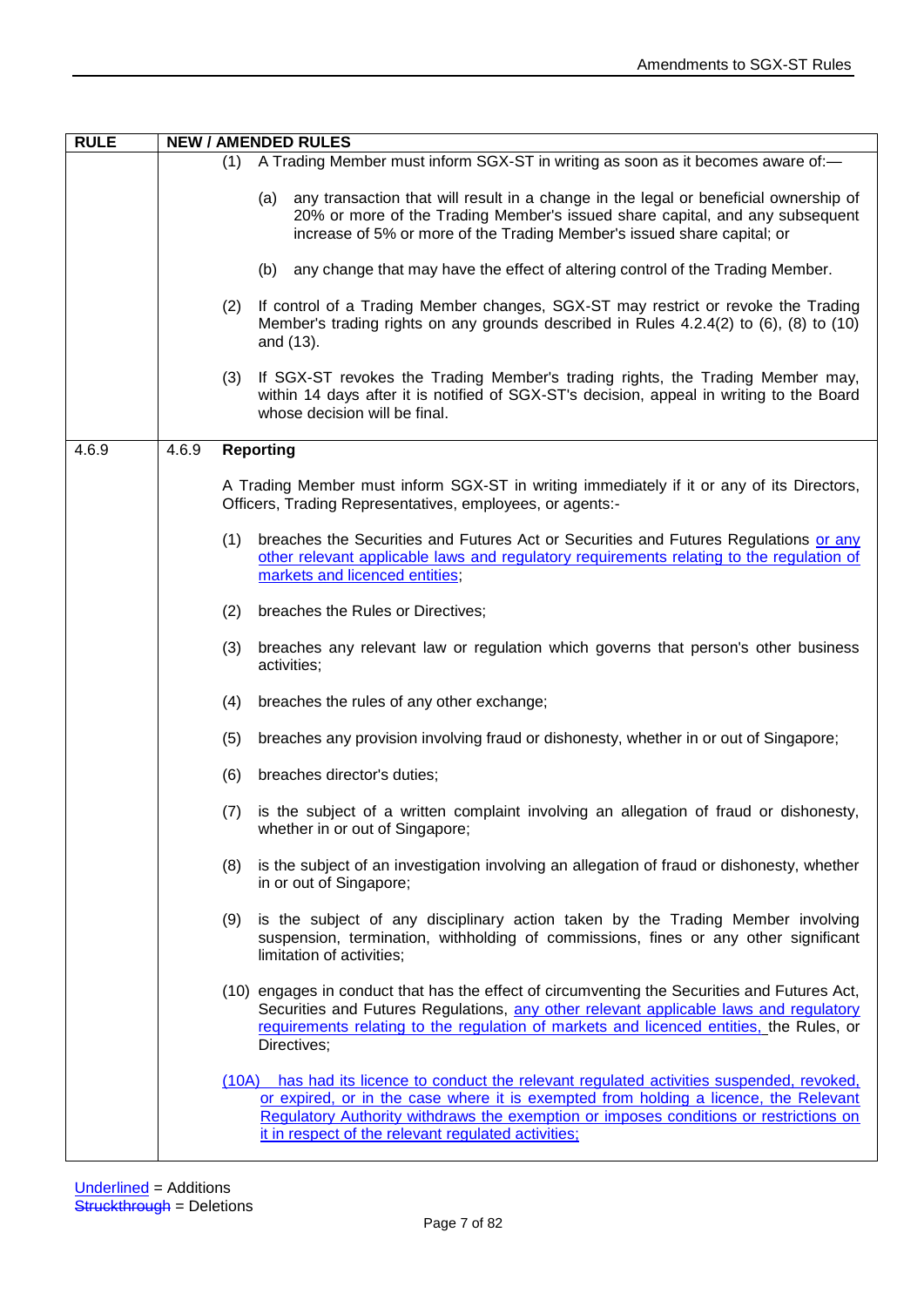| <b>RULE</b> | <b>NEW / AMENDED RULES</b>                                                                                                                                                                                                                                                            |
|-------------|---------------------------------------------------------------------------------------------------------------------------------------------------------------------------------------------------------------------------------------------------------------------------------------|
|             | (11) engages in conduct which is inconsistent with the principles of good business practice;                                                                                                                                                                                          |
|             | (12) engages in conduct detrimental to the financial integrity, reputation or interests of SGX-<br>ST, or markets established or operated by SGX-ST; or                                                                                                                               |
|             | (13) is insolvent, or has been issued a bankruptcy or winding up proceeding.                                                                                                                                                                                                          |
|             | (14) has had its licence from or registration with the Relevant Regulatory Body for the<br>conduct of relevant regulated activities revoked or the exemption from holding such<br>licence or registration withdrawn, or where such license or registration has expired;<br>[Deleted.] |
|             | Notwithstanding the foregoing, SGX-ST may require a Trading Member to inform SGX-ST<br>from time to time in respect of any other matters and in such form as SGX-ST determines.                                                                                                       |
| 4.6.10      | 4.6.10 Payment                                                                                                                                                                                                                                                                        |
|             | A Trading Member must pay SGX-ST all fees, levies and charges SGX-ST prescribes. SGX-<br>ST may reduce or waive any fee, levy or charge.                                                                                                                                              |
| 4.6.11      | 4.6.11 Approved Executive Director                                                                                                                                                                                                                                                    |
|             | A Trading Member must inform SGX-ST in writing at least 7 days before an Approved<br>Executive Director ceases to act. If the cessation is with immediate effect, the Trading<br>Member must inform SGX-ST in writing the same day.                                                   |
| 4.6.12      | 4.6.12 Directors                                                                                                                                                                                                                                                                      |
|             | A Trading Member must inform SGX-ST in writing of a change in the composition of its board<br>of Directors within 7 days of the change.                                                                                                                                               |
| 4.6.13      | 4.6.13 Trading Representatives                                                                                                                                                                                                                                                        |
|             | A Trading Member must:-                                                                                                                                                                                                                                                               |
|             | register with SGX-ST persons who deal in securities or trade in Futures Contracts as<br>(1)<br>Trading Representatives (unless exempted by SGX-ST);                                                                                                                                   |
|             | where it engages a Remisier, enter into a written agency agreement with that Remisier.<br>(2)<br>The agreement must address the following:-                                                                                                                                           |
|             | the amount of commission payable to the Remisier;<br>(a)                                                                                                                                                                                                                              |
|             | the amount of security deposit to be given by the Remisier to the Trading Member;<br>(b)                                                                                                                                                                                              |
|             | responsibility for any losses or liabilities as a result of any acts or omissions of the<br>(c)<br>Remisier; and                                                                                                                                                                      |
|             | (d)<br>charges that may be levied by the Trading Member on its Remisier;                                                                                                                                                                                                              |
|             | (3)<br>inform SGX-ST in writing at least 7 days before a dealer converts to a Remisier or vice<br>versa. SGX-ST may vary or waive the notice period; and                                                                                                                              |
|             | [Deleted.]<br>(4)                                                                                                                                                                                                                                                                     |
|             | [Deleted.]<br>(5)                                                                                                                                                                                                                                                                     |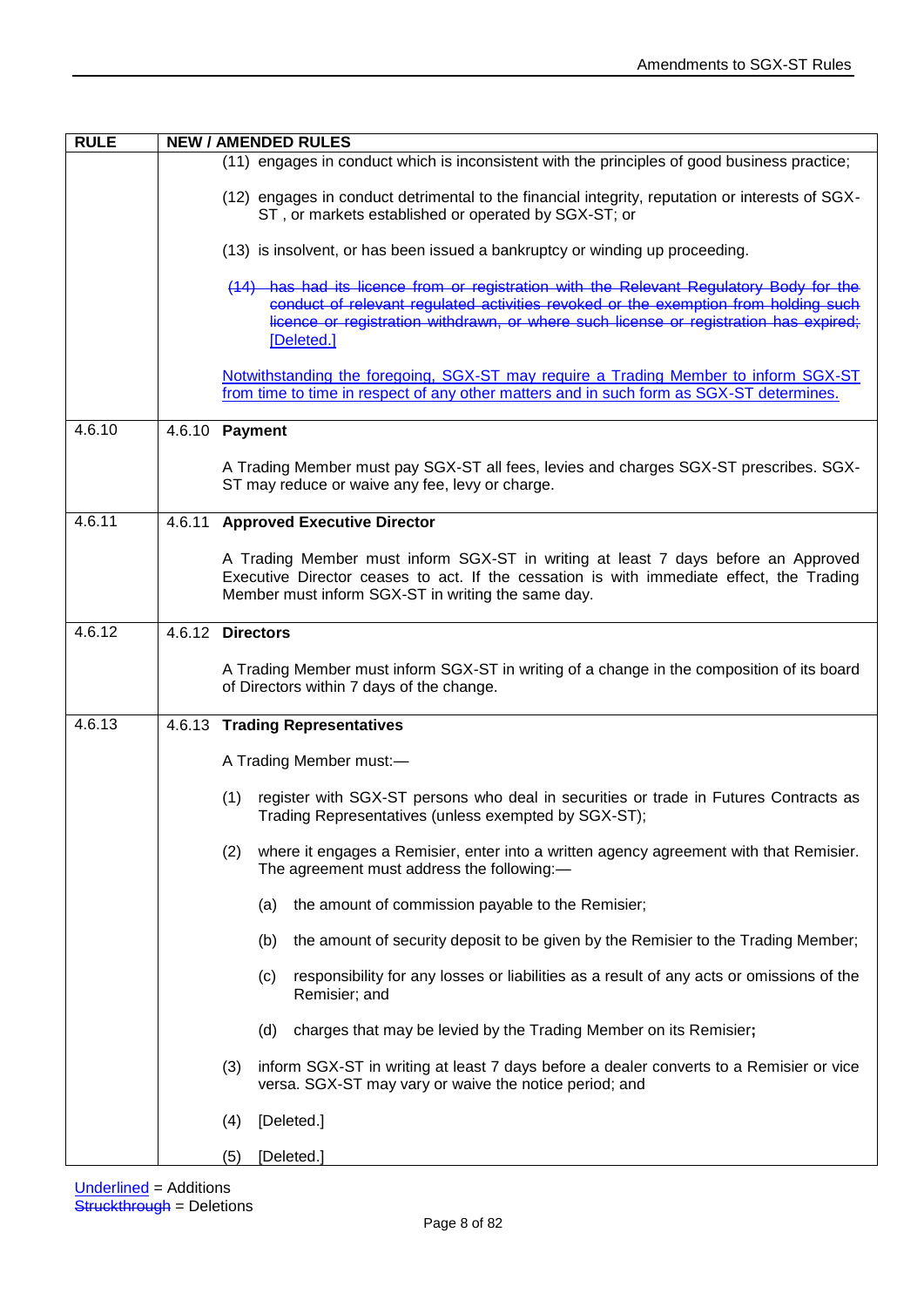| <b>RULE</b> | <b>NEW / AMENDED RULES</b>                                                                                                                                                                                                                                                                                                             |  |  |
|-------------|----------------------------------------------------------------------------------------------------------------------------------------------------------------------------------------------------------------------------------------------------------------------------------------------------------------------------------------|--|--|
|             | (6) inform SGX-ST in writing no later than the day on which the Trading Representative<br>ceases to act. If the cessation is with immediate effect, the Trading Member must<br>inform SGX-ST in writing the same day.                                                                                                                  |  |  |
| 4.6.14      | 4.6.14 Memorandum and Articles of Association                                                                                                                                                                                                                                                                                          |  |  |
|             | A Trading Member must inform SGX-ST in writing at least 7 days before any change to its<br>Memorandum and Articles of Association takes effect.                                                                                                                                                                                        |  |  |
| 4.6.15      | 4.6.15 Other Businesses                                                                                                                                                                                                                                                                                                                |  |  |
|             | A Trading Member must inform SGX-ST in writing at least 14 days before it engages in,<br>(1)<br>or holds any substantial shareholding in, any other business.                                                                                                                                                                          |  |  |
|             | A Trading Member must ensure that the engagement (and any actions taken under it)<br>(2)<br>or shareholding does not breach the Securities and Futures Act, Securities and Futures<br>Regulations, the Rules, any Directives or any relevant law or regulation.                                                                        |  |  |
|             | A Trading Member must supply SGX-ST with any information SGX-ST requires<br>(3)<br>regarding the engagement or acquisition of shareholding.                                                                                                                                                                                            |  |  |
|             | If SGX-ST objects to the engagement or acquisition of shareholding, a Trading Member<br>(4)<br>must not proceed with it. SGX-ST may extend the period specified in Rule 4.6.15(1). If<br>extended, the Trading Member must not proceed with the engagement or acquisition of<br>shareholding before the expiry of the extended period. |  |  |
|             | (5) If an engagement or shareholding, in SGX-ST's opinion, is detrimental to the financial<br>integrity, reputation or interests of SGX-ST, the Trading Member concerned, or markets<br>established or operated by SGX-ST, SGX-ST may require the Trading Member to end<br>it.                                                         |  |  |
|             | (6)<br>If SGX-ST objects to the engagement or acquisition of shareholding or requires a<br>Trading Member to end it, the Trading Member may, within 14 days after it is notified of<br>SGX-ST's decision, appeal in writing to the Board whose decision will be final.                                                                 |  |  |
| 4.6.16      | 4.6.16 Register of Securities                                                                                                                                                                                                                                                                                                          |  |  |
|             | (1) A Trading Member that holds a capital markets services licence must maintain a<br>register of securities in accordance with the Securities and Futures Act. The register<br>must include Futures Contracts.                                                                                                                        |  |  |
|             | If asked by SGX-ST, a Trading Member must produce the register for inspection.<br>(2)                                                                                                                                                                                                                                                  |  |  |
|             | A Trading Member must permit SGX-ST to take extracts of the register.<br>(3)                                                                                                                                                                                                                                                           |  |  |
| 4.6.17      | <b>Business Name</b><br>4.6.17                                                                                                                                                                                                                                                                                                         |  |  |
|             | A Trading Member must inform SGX-ST in writing at least 7 days before it effects any<br>change in its business name or contact details.                                                                                                                                                                                                |  |  |
| 4.6.18      | <b>Issue of Shares</b><br>4.6.18                                                                                                                                                                                                                                                                                                       |  |  |
|             | A Trading Member must not issue or allot partly paid shares.                                                                                                                                                                                                                                                                           |  |  |
| 4.6.19      | 4.6.19 Voluntary Liquidation                                                                                                                                                                                                                                                                                                           |  |  |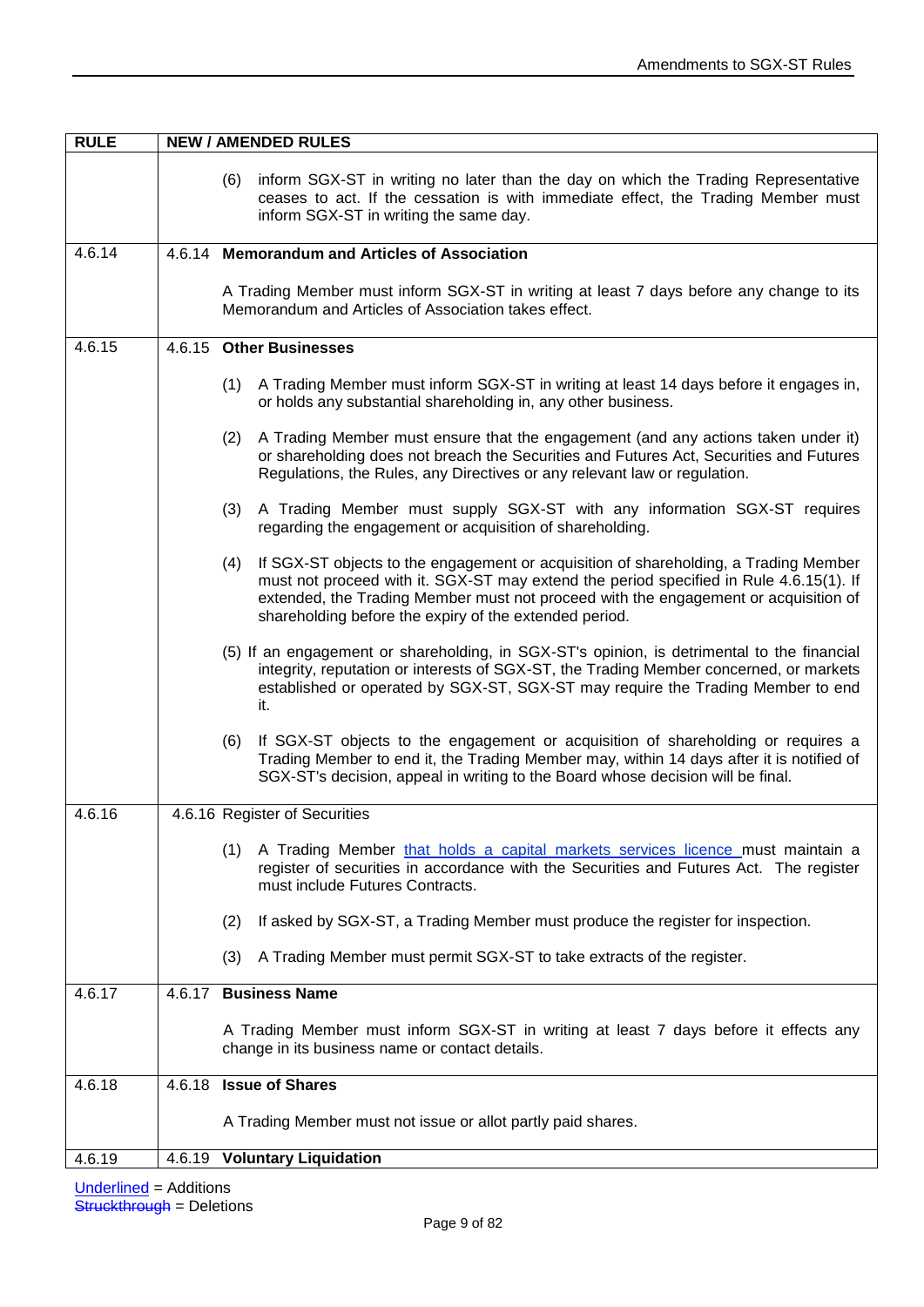| <b>RULE</b> |       | <b>NEW / AMENDED RULES</b>                                                                                                                                                                                                                                                                                                                                                                                                                                                                                                                                  |  |  |
|-------------|-------|-------------------------------------------------------------------------------------------------------------------------------------------------------------------------------------------------------------------------------------------------------------------------------------------------------------------------------------------------------------------------------------------------------------------------------------------------------------------------------------------------------------------------------------------------------------|--|--|
|             |       | A Trading Member must not commence voluntary liquidation without the prior written<br>approval of SGX-ST.                                                                                                                                                                                                                                                                                                                                                                                                                                                   |  |  |
| 4.6.20      |       | 4.6.20 Trading Member Ceases to Carry on Business                                                                                                                                                                                                                                                                                                                                                                                                                                                                                                           |  |  |
|             |       | (1)<br>Upon written request, SGX-ST may allow a Trading Member to cease carrying on<br>business while retaining its membership for such period as SGX-ST specifies. Upon<br>expiry of such period, the Trading Member must recommence business in Singapore.                                                                                                                                                                                                                                                                                                |  |  |
|             |       | (2) During the period of cessation of business, the Trading Member must not hold itself out<br>or engage in any act that may give the impression that it is an active Trading Member.                                                                                                                                                                                                                                                                                                                                                                       |  |  |
|             |       | SGX-ST will waive continuing compliance of Rules 4.1.1(1), (4) and (6) (5) during the<br>(3)<br>period the Trading Member ceases to carry on business.                                                                                                                                                                                                                                                                                                                                                                                                      |  |  |
| 4.6.21      |       | 4.6.21 Business Continuity Requirements                                                                                                                                                                                                                                                                                                                                                                                                                                                                                                                     |  |  |
|             |       |                                                                                                                                                                                                                                                                                                                                                                                                                                                                                                                                                             |  |  |
|             |       | The following requirements apply:                                                                                                                                                                                                                                                                                                                                                                                                                                                                                                                           |  |  |
|             |       | $(1)$ a A Trading Member must assess its business and operational risks and maintain<br>adequate business continuity arrangements.                                                                                                                                                                                                                                                                                                                                                                                                                          |  |  |
|             |       | a A Trading Member must document its business continuity arrangements in a<br>(2)<br>business continuity plan.                                                                                                                                                                                                                                                                                                                                                                                                                                              |  |  |
|             |       | a A Trading Member's senior management shall be responsible for the Trading<br>(3)<br>Member's business continuity plan. Sufficient awareness of the risks, mitigating<br>measures and state of readiness must be demonstrated by way of an attestation to the<br>Trading Member's Board of Directors. A Trading Member that holds a licence specified<br>in Rule 4.1.1(b) shall comply with such requirements established by the Relevant<br>Regulatory Authority, if any, and principles of good business practice in relation to this<br>Rule 4.6.21(3). |  |  |
|             |       | (4) $\Rightarrow$ A Trading Member must review and test its business continuity plan regularly.                                                                                                                                                                                                                                                                                                                                                                                                                                                             |  |  |
|             |       | $(5)$ a A Trading Member must appoint emergency contact persons, and furnish the contact<br>information of such persons to SGX-ST. The Trading Member's emergency contact<br>persons must be contactable at all times, and must immediately notify SGX-ST in the<br>event of emergencies.                                                                                                                                                                                                                                                                   |  |  |
| 4.6.22      |       | 4.6.22 Adequacy of Systems                                                                                                                                                                                                                                                                                                                                                                                                                                                                                                                                  |  |  |
|             |       | A Trading Member must ensure that its systems and connections to the Trading System<br>operate properly, and have adequate and scalable capacity to accommodate trading volume<br>levels.                                                                                                                                                                                                                                                                                                                                                                   |  |  |
| 4.9         | 4.9   | <b>CESSATION OF TRADING ACCESS</b>                                                                                                                                                                                                                                                                                                                                                                                                                                                                                                                          |  |  |
|             | 4.9.1 | A Trading Member's access to markets established or operated by SGX-ST ceases if:-                                                                                                                                                                                                                                                                                                                                                                                                                                                                          |  |  |
|             |       | a resolution is passed by its shareholders, or a court order is made, to wind it up;<br>(1)                                                                                                                                                                                                                                                                                                                                                                                                                                                                 |  |  |
|             |       | an arrangement or composition is entered into with its creditors under any law relating<br>(2)<br>to bankruptcy or insolvency;                                                                                                                                                                                                                                                                                                                                                                                                                              |  |  |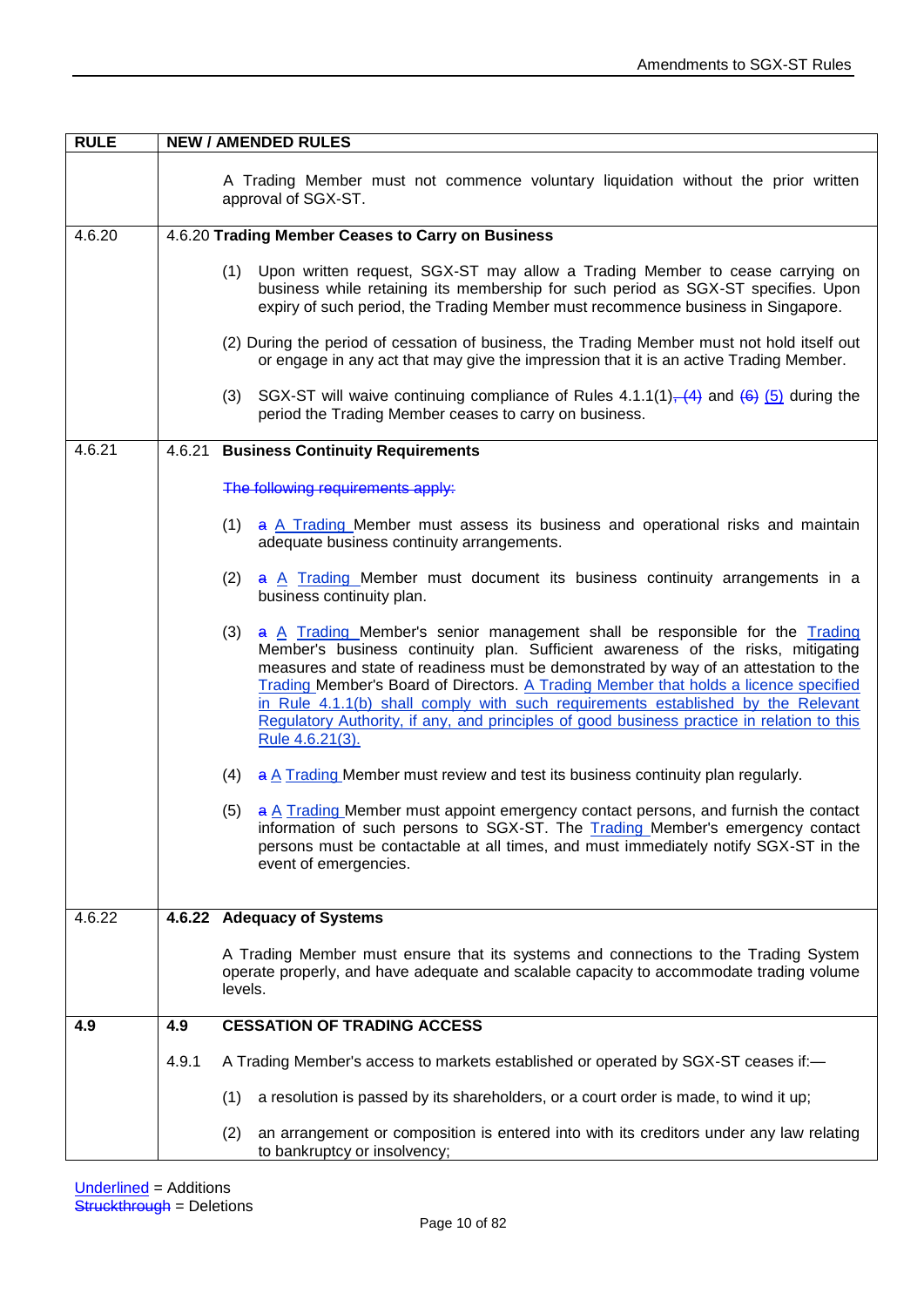| <b>RULE</b>               |       | <b>NEW / AMENDED RULES</b>                                                                                                                                                                                                                                                                                                                                                                              |
|---------------------------|-------|---------------------------------------------------------------------------------------------------------------------------------------------------------------------------------------------------------------------------------------------------------------------------------------------------------------------------------------------------------------------------------------------------------|
|                           |       | it is not qualified by a Clearing Member or its qualification by a Clearing Member has<br>(3)<br>been suspended;<br>it is suspended;<br>(4)<br>it ceases to carry on business pursuant to Rule 4.6.20;<br>(5)                                                                                                                                                                                           |
|                           |       | it is declared a defaulter pursuant to Chapter 14; or<br>(6)                                                                                                                                                                                                                                                                                                                                            |
|                           |       | its licence(s) to conduct the relevant regulated activities from the Relevant Regulatory<br>(7)<br>Authority lapses or is revoked, or in the case where it is exempted from holding a<br>licence, the Relevant Regulatory Authority withdraws the exemption capital markets<br>services licence lapses or is revoked, or its exemption from holding a capital markets<br>services licence is withdrawn. |
| 4.9.2                     | 4.9.2 | SGX-ST will notify all Trading Members of the effective date of cessation and the date of<br>reinstatement (if applicable).                                                                                                                                                                                                                                                                             |
| 4.9.3                     | 4.9.3 | A Trading Member whose access to markets established or operated by SGX-ST has<br>ceased must continue to comply with the relevant Rules, and any Directives.                                                                                                                                                                                                                                           |
| 5.2                       | 5.2   | <b>APPLICATION PROCEDURES</b>                                                                                                                                                                                                                                                                                                                                                                           |
|                           | 5.2.1 | To become a Designated Market-Maker in respect of Specified Securities, an applicant must<br>apply to SGX-ST in the form SGX-ST prescribes.                                                                                                                                                                                                                                                             |
| 5.2.2                     | 5.2.2 | SGX-ST may, in its absolute discretion, approve or reject an application to be a Designated<br>Market-Maker. SGX-ST is not obliged to give any reasons.                                                                                                                                                                                                                                                 |
| 5.2.3                     | 5.2.3 | The approval of a Designated Market-Maker is valid for such period as SGX-ST prescribes.                                                                                                                                                                                                                                                                                                                |
| 5.2.4                     | 5.2.4 | Without derogating from Rule 5.2.2, SGX-ST may reject an application to be a Designated<br>Market-Maker if:-                                                                                                                                                                                                                                                                                            |
|                           |       | (1) the applicant does not provide information relating to the application as SGX-ST requires;                                                                                                                                                                                                                                                                                                          |
|                           |       | (1A) any information or document that is furnished by the applicant to SGX-ST is false or<br>misleading;                                                                                                                                                                                                                                                                                                |
|                           |       | (2) the applicant, its substantial shareholder or head office, is in the course of being wound<br>up, or a resolution to do so is passed by shareholders, or a court order is made, to wind<br>it up, whether in or out of Singapore;                                                                                                                                                                   |
|                           |       | (3) execution against the applicant, its substantial shareholder or head office, in respect of a<br>judgment debt has been returned unsatisfied in whole or in part, whether in or out of<br>Singapore;                                                                                                                                                                                                 |
|                           |       | (4) the applicant, its substantial shareholder or head office, has entered into an arrangement<br>or composition with its creditors that is still in operation, whether in or out of Singapore;                                                                                                                                                                                                         |
|                           |       | (5) a receiver, a receiver and manager, judicial manager or such other person having similar<br>powers and duties, has been appointed, whether in or out of Singapore, in relation to<br>any property of the applicant, its substantial shareholders or head office;                                                                                                                                    |
| I Indorlingd - Additional |       | (6) SGX-ST is not satisfied with the financial standing of the applicant, its substantial                                                                                                                                                                                                                                                                                                               |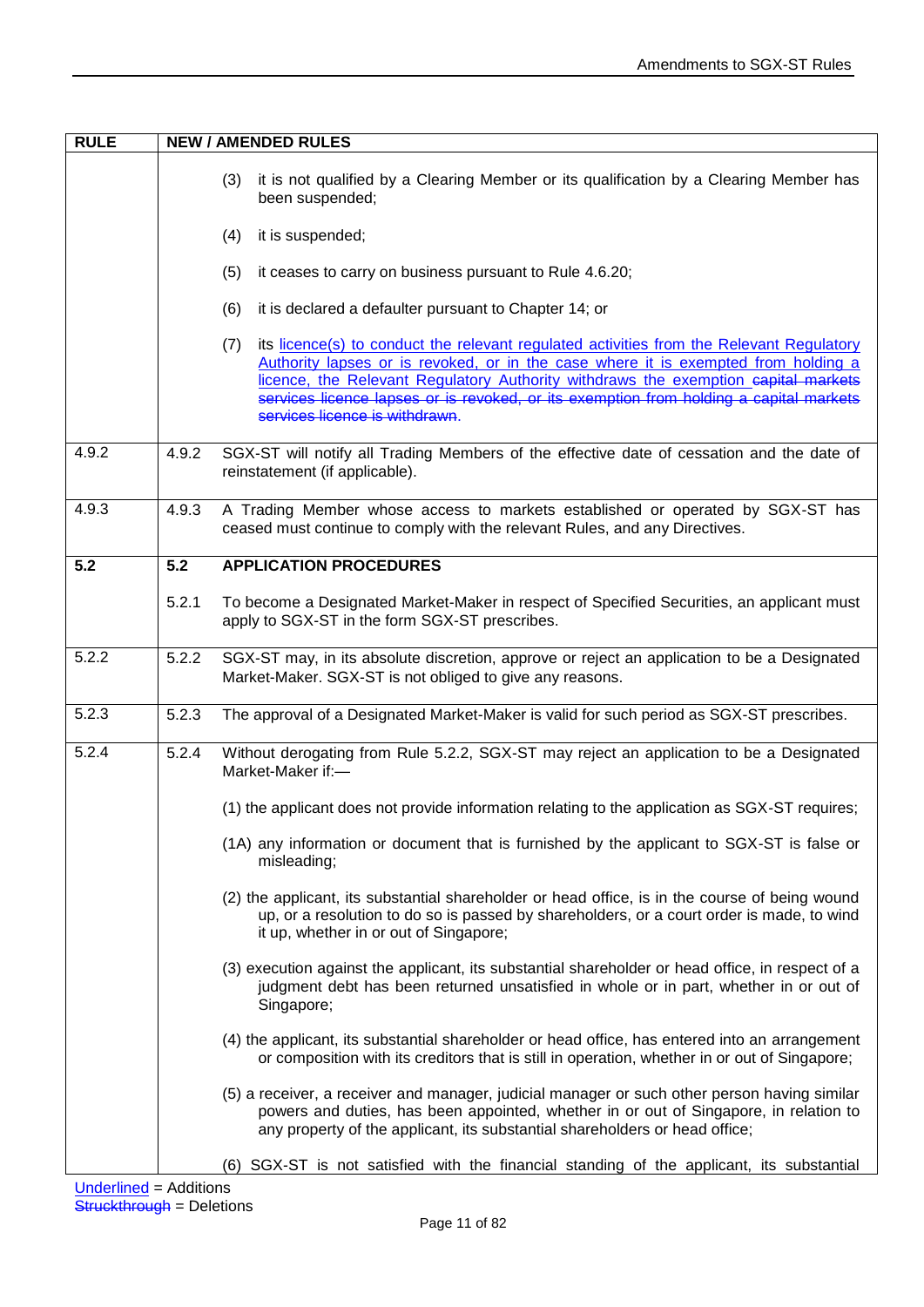| <b>RULE</b> |       | <b>NEW / AMENDED RULES</b>                                                                                                                                                                                                                                                       |
|-------------|-------|----------------------------------------------------------------------------------------------------------------------------------------------------------------------------------------------------------------------------------------------------------------------------------|
|             |       | shareholders or head office;                                                                                                                                                                                                                                                     |
|             |       | (7) SGX-ST is not satisfied with the manner in which the applicant's business is to be<br>conducted;                                                                                                                                                                             |
|             |       | (8) the applicant, any of its substantial shareholders or head office breaches any provision<br>involving fraud or dishonesty, whether in or out of Singapore;                                                                                                                   |
|             |       | (9) the applicant, any of its substantial shareholders or head office has been convicted of an<br>offence under the Securities and Futures Act or any other relevant applicable laws and<br>regulatory requirements relating to the regulation of markets and licenced entities; |
|             |       | (10) the applicant, any of its substantial shareholders or head office is the subject of an<br>investigation involving an allegation of fraud or dishonesty, whether in or out of<br>Singapore;                                                                                  |
|             |       | (11) SGX-ST is not satisfied with the applicant's record of past performance;                                                                                                                                                                                                    |
|             |       | (12) SGX-ST is not satisfied that the applicant, any of its substantial shareholders or head<br>office is a fit and proper person;                                                                                                                                               |
|             |       | (13) SGX-ST has reason to believe that the applicant may not perform the functions<br>efficiently, honestly and fairly;                                                                                                                                                          |
|             |       | (14) SGX-ST has reason to believe that the applicant may not act in the best interests of its<br>customers;                                                                                                                                                                      |
|             |       | (15) the applicant, unless exempted, does not procure and maintain the requisite licence(s)<br>with the Authority;                                                                                                                                                               |
|             |       | (16) the applicant is not regulated in a jurisdiction with regulatory standards comparable to<br>those contemplated under the Securities and Futures Act and these Rules;                                                                                                        |
|             |       | (17) the applicant is not regulated in a jurisdiction where the regulator or supervisory<br>authority has information sharing and co-operation arrangements with the Authority; or                                                                                               |
|             |       | (18) in SGX-ST's opinion, it would be contrary to the interests of the public to register the<br>applicant as a Designated Market-Maker.                                                                                                                                         |
| 5.5.2       | 5.5.2 | <b>Proprietary Accounts</b>                                                                                                                                                                                                                                                      |
|             |       | A Designated Market-Maker may make a market in Specified Securities for 1 or more of the<br>following:-                                                                                                                                                                          |
|             |       | (1)<br>its proprietary accounts;                                                                                                                                                                                                                                                 |
|             |       | (2) proprietary accounts of its related corporations or Associated Corporations; and                                                                                                                                                                                             |
|             |       | customers if it holds a capital markets services licence or is exempt under the<br>(3)<br>Securities and Futures Act or Securities and Futures Regulations.                                                                                                                      |
|             |       | In this Rule, an Associated Corporation means any body corporate formed in or out of<br>Singapore in which the Designated Market-Maker and its related corporations hold directly or<br>indirectly a beneficial interest of not less than 20% of the issued share capital.       |
| 6.1         | 6.1   | <b>APPOINTMENT AND REGISTRATION</b>                                                                                                                                                                                                                                              |
|             |       |                                                                                                                                                                                                                                                                                  |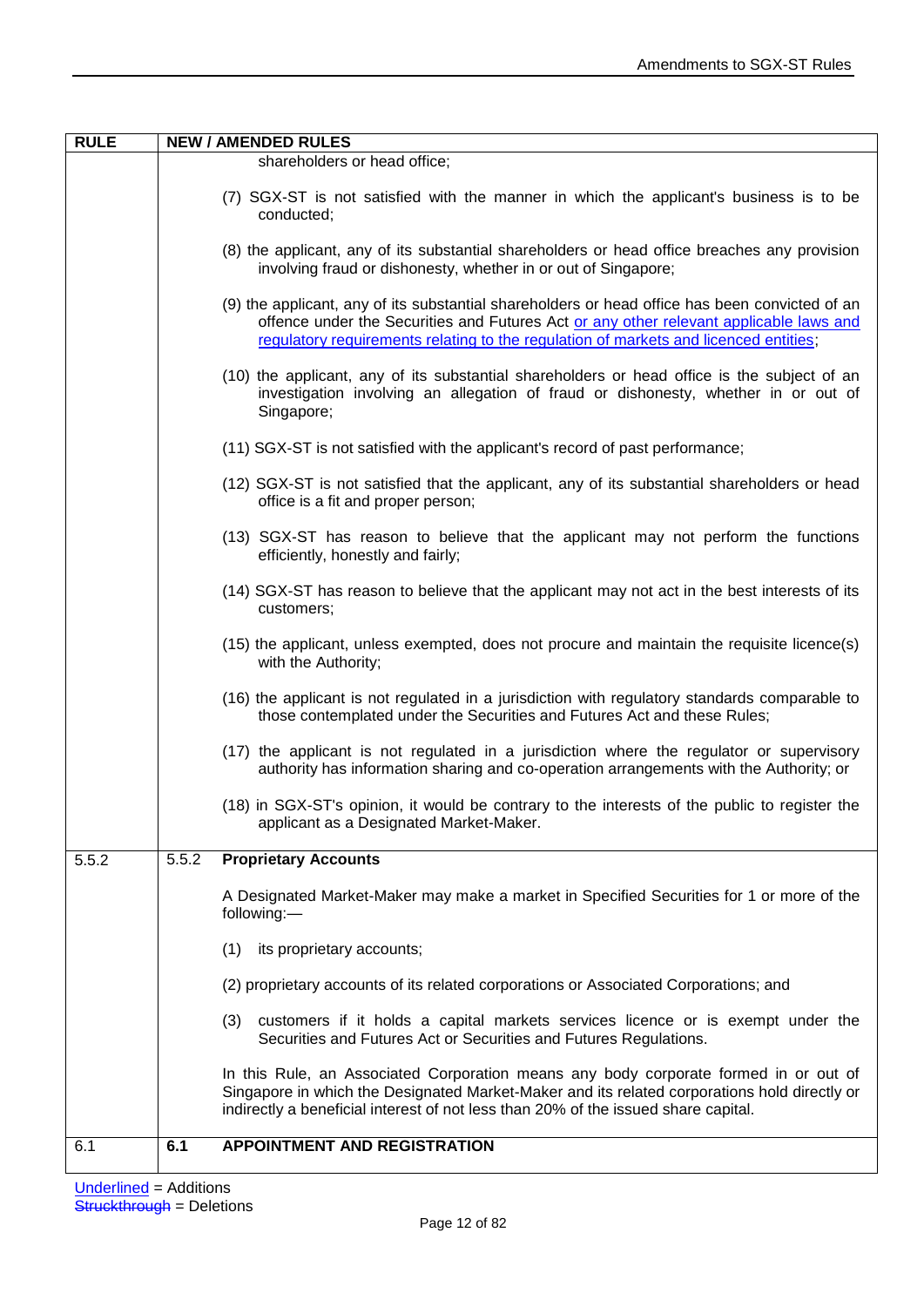| <b>RULE</b> | <b>NEW / AMENDED RULES</b> |                                                                                                                                                                                                                                                                                                                                                                                                           |
|-------------|----------------------------|-----------------------------------------------------------------------------------------------------------------------------------------------------------------------------------------------------------------------------------------------------------------------------------------------------------------------------------------------------------------------------------------------------------|
|             | 6.1.1                      | A Trading Member must appoint at least 1 person as Approved Executive Director to<br>(1)<br>be registered with SGX-ST. SGX-ST may, in its absolute discretion refuse to register<br>an appointed person as an Approved Executive Director. SGX-ST is not obliged to give<br>any reasons.                                                                                                                  |
|             |                            | Subject to Rule 6.1.1(2A), the $The$ Approved Executive Director must be approved by<br>(2)<br>the Authority as an Executive Director in accordance with the Securities and Futures<br>Act.                                                                                                                                                                                                               |
|             |                            | (2A) Where the Trading Member does not hold a capital markets services licence, it shall<br>appoint a fit and proper person that is a senior management responsible for the Trading<br>Member's business activities on SGX-ST for which it holds a licence specified in Rule<br>4.1.1(b) as an Approved Executive Director.                                                                               |
|             |                            | SGX-ST will register an Approved Executive Director. The Approved Executive Director<br>(3)<br>is to be responsible for ensuring that the Trading Member complies with the Rules, and<br>any Directives that SGX-ST prescribes.                                                                                                                                                                           |
| 6.1.2       | 6.1.2                      | Upon registration, an Approved Executive Director is deemed to have agreed to be bound<br>by the Rules, or any Directives SGX-ST prescribes.                                                                                                                                                                                                                                                              |
| 6.2.3       | 6.2.3                      | <b>Other Businesses</b>                                                                                                                                                                                                                                                                                                                                                                                   |
|             |                            | An Approved Executive Director must inform SGX-ST in writing at least 14 days before<br>(1)<br>he or she engages in, or holds any substantial shareholding in, any other business that<br>might potentially conflict with being an Approved Executive Director. The Approved<br>Executive Director must ensure that the proposed engagement or shareholding is<br>agreed to by his or her Trading Member. |
|             |                            | (2)<br>The engagement (and any actions taken under it) or shareholding must not breach the<br>Securities and Futures Act, Securities and Futures Regulations, the Rules, any<br>Directives or any relevant law or regulation.                                                                                                                                                                             |
|             |                            | An Approved Executive Director must supply SGX-ST with any information it requires<br>(3)<br>regarding the engagement or acquisition of shareholding.                                                                                                                                                                                                                                                     |
|             |                            | If SGX-ST objects to the engagement or acquisition of shareholding, an Approved<br>(4)<br>Executive Director must not proceed with it. SGX-ST may extend the period specified in<br>Rule 6.2.3(1). If extended, the Approved Executive Director must not proceed with the<br>engagement or acquisition of shareholding before the expiry of the extended period.                                          |
|             |                            | If an engagement or shareholding, in SGX-ST's opinion, is detrimental to the financial<br>(5)<br>integrity, reputation or interests of SGX-ST, the principal Trading Member or its<br>customers, SGX-ST may require the Approved Executive Director to end it.                                                                                                                                            |
|             |                            | If SGX-ST objects to the engagement or acquisition of shareholding or requires an<br>(6)<br>Approved Executive Director to end it, the Approved Executive Director may, within 14<br>days after it is notified of SGX-ST's decision, appeal in writing to the Board whose<br>decision will be final.                                                                                                      |
| 6.3         | 6.3                        | <b>AUTOMATIC DE-REGISTRATION</b>                                                                                                                                                                                                                                                                                                                                                                          |
|             | 6.3.1                      | An Approved Executive Director will automatically cease to be registered as an Approved<br>Executive Director if he or she:-                                                                                                                                                                                                                                                                              |
|             |                            | (1) becomes of unsound mind;                                                                                                                                                                                                                                                                                                                                                                              |
|             |                            |                                                                                                                                                                                                                                                                                                                                                                                                           |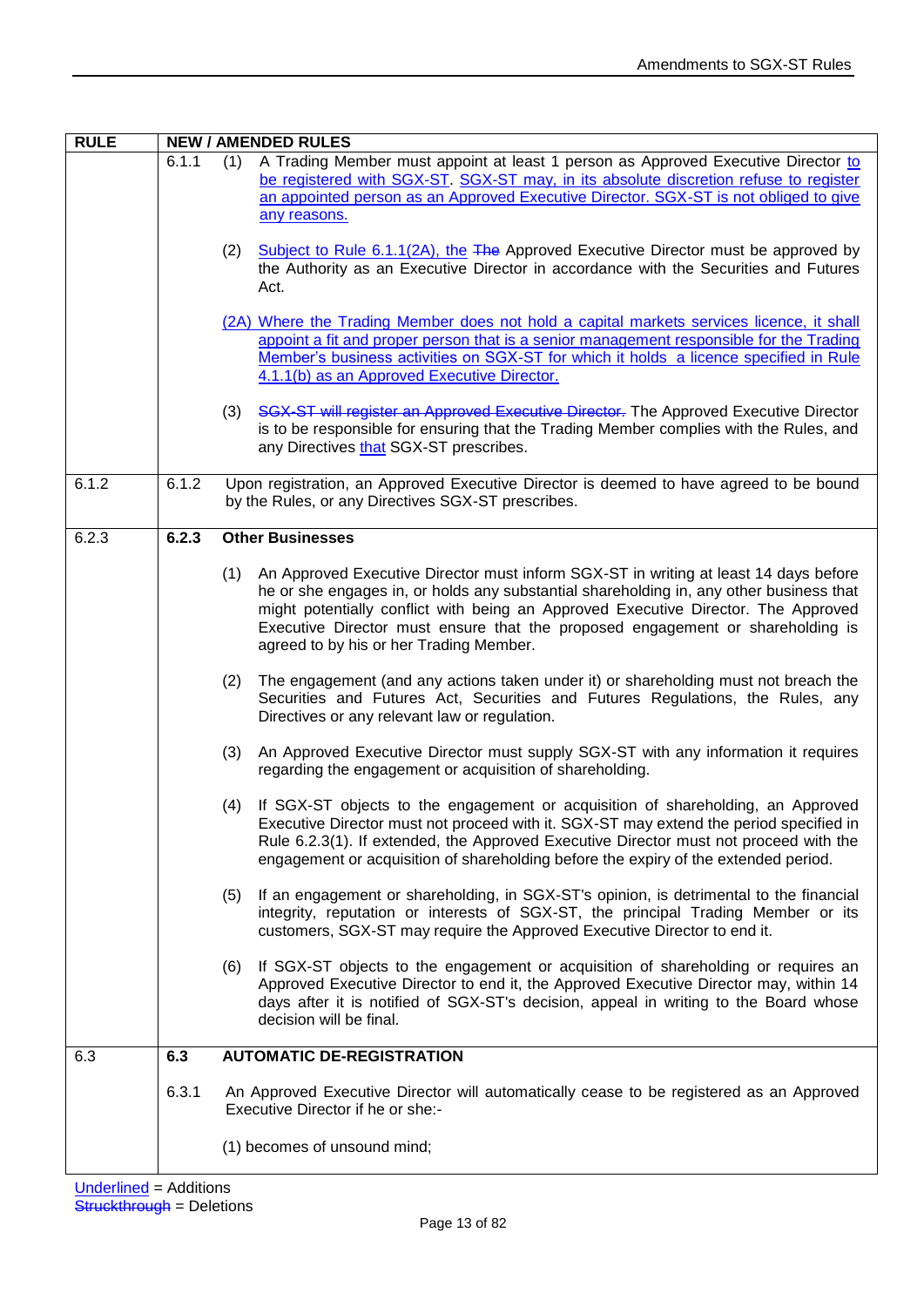| <b>RULE</b> | <b>NEW / AMENDED RULES</b> |                                                                                                                                                                                                                                                                                                                                                                                                                                                                                                                                                                                                                                                                                                                                                                                                                                                                                                                                                                                                                                                                                                                                                                |  |
|-------------|----------------------------|----------------------------------------------------------------------------------------------------------------------------------------------------------------------------------------------------------------------------------------------------------------------------------------------------------------------------------------------------------------------------------------------------------------------------------------------------------------------------------------------------------------------------------------------------------------------------------------------------------------------------------------------------------------------------------------------------------------------------------------------------------------------------------------------------------------------------------------------------------------------------------------------------------------------------------------------------------------------------------------------------------------------------------------------------------------------------------------------------------------------------------------------------------------|--|
|             |                            | (2) is made bankrupt, whether in or out of Singapore;                                                                                                                                                                                                                                                                                                                                                                                                                                                                                                                                                                                                                                                                                                                                                                                                                                                                                                                                                                                                                                                                                                          |  |
|             |                            | is disqualified from holding office as a Director under the Securities and Futures Act, $er$<br>(3)<br>the Companies Act (Cap. 50) or any other relevant applicable laws;                                                                                                                                                                                                                                                                                                                                                                                                                                                                                                                                                                                                                                                                                                                                                                                                                                                                                                                                                                                      |  |
|             |                            | ceases to be an Executive Director or senior management responsible for the Trading<br>(4)<br>Member's business activities on SGX-ST of the Trading Member;                                                                                                                                                                                                                                                                                                                                                                                                                                                                                                                                                                                                                                                                                                                                                                                                                                                                                                                                                                                                    |  |
|             |                            | is subject to a compromise or scheme of arrangement with his or her creditors, whether<br>(5)<br>in or out of Singapore;                                                                                                                                                                                                                                                                                                                                                                                                                                                                                                                                                                                                                                                                                                                                                                                                                                                                                                                                                                                                                                       |  |
|             |                            | has execution in respect of a judgment debt returned unsatisfied in whole or in part; or<br>(6)                                                                                                                                                                                                                                                                                                                                                                                                                                                                                                                                                                                                                                                                                                                                                                                                                                                                                                                                                                                                                                                                |  |
|             |                            | breaches any provision involving fraud or dishonesty, whether in or out of Singapore.<br>(7)                                                                                                                                                                                                                                                                                                                                                                                                                                                                                                                                                                                                                                                                                                                                                                                                                                                                                                                                                                                                                                                                   |  |
| 7.1         | 7.1                        | <b>REGISTRATION CRITERIA</b>                                                                                                                                                                                                                                                                                                                                                                                                                                                                                                                                                                                                                                                                                                                                                                                                                                                                                                                                                                                                                                                                                                                                   |  |
|             | 7.1.1                      | To be eligible for registration as a Trading Representative, an applicant must:-                                                                                                                                                                                                                                                                                                                                                                                                                                                                                                                                                                                                                                                                                                                                                                                                                                                                                                                                                                                                                                                                               |  |
|             |                            | be at least 21 years old;<br>(1)                                                                                                                                                                                                                                                                                                                                                                                                                                                                                                                                                                                                                                                                                                                                                                                                                                                                                                                                                                                                                                                                                                                               |  |
|             |                            | (2)<br>be a fit and proper* person;                                                                                                                                                                                                                                                                                                                                                                                                                                                                                                                                                                                                                                                                                                                                                                                                                                                                                                                                                                                                                                                                                                                            |  |
|             |                            | (3)<br>possess a good track record of business conduct (if applicable);                                                                                                                                                                                                                                                                                                                                                                                                                                                                                                                                                                                                                                                                                                                                                                                                                                                                                                                                                                                                                                                                                        |  |
|             |                            | hold a licence from or be registered with the Relevant Regulatory Authority for the<br>(4)<br>conduct of relevant regulated activities, unless exempted, and whose licence or<br>registration is not suspended, revoked or expired. If SGX-ST is of the view that the<br>regulatory requirements arising from the licence and registration are not comparable to<br>those contemplated under the Act and this Rules, it shall have the discretion to<br>prescribe additional requirements unless exempt under the Securities and Futures Act<br>or the Securities and Futures Regulations, be entered in the Public Register of<br>Representatives as an appointed representative, provisional representative or<br>temporary representative in respect of the relevant activities, including, where<br>appropriate, trading in futures contracts, and whose status as an appointed<br>representative, provisional representative, or temporary representative is not<br>suspended or revoked;<br>not be a person whose registration or licence has previously been revoked by an<br>(5)<br>exchange or a regulatory body, whether in or out of Singapore; and |  |
|             |                            | (6) not be an undischarged bankrupt, whether in or out of Singapore.                                                                                                                                                                                                                                                                                                                                                                                                                                                                                                                                                                                                                                                                                                                                                                                                                                                                                                                                                                                                                                                                                           |  |
|             |                            |                                                                                                                                                                                                                                                                                                                                                                                                                                                                                                                                                                                                                                                                                                                                                                                                                                                                                                                                                                                                                                                                                                                                                                |  |
| 7.2         | 7.2                        | <b>APPLICATION PROCEDURES</b>                                                                                                                                                                                                                                                                                                                                                                                                                                                                                                                                                                                                                                                                                                                                                                                                                                                                                                                                                                                                                                                                                                                                  |  |
|             | 7.2.1                      | To become a Trading Representative, an applicant must apply to SGX-ST in the form SGX-<br>ST prescribes. The application must be supported by a Trading Member as his or her<br>principal.                                                                                                                                                                                                                                                                                                                                                                                                                                                                                                                                                                                                                                                                                                                                                                                                                                                                                                                                                                     |  |
| 7.2.2       | 7.2.2                      | SGX-ST may, in its absolute discretion, approve or reject an application to be a Trading<br>Representative. SGX-ST is not obliged to give any reasons.                                                                                                                                                                                                                                                                                                                                                                                                                                                                                                                                                                                                                                                                                                                                                                                                                                                                                                                                                                                                         |  |
| 7.2.3       | 7.2.3                      | In approving an application to be a Trading Representative, SGX-ST may consult the<br><b>Relevant Regulatory Authority.</b>                                                                                                                                                                                                                                                                                                                                                                                                                                                                                                                                                                                                                                                                                                                                                                                                                                                                                                                                                                                                                                    |  |
| 7.2.4       | 7.2.4                      | Without derogating from Rule 7.2.2, SGX-ST may reject an application to be a Trading<br>Representative if:-                                                                                                                                                                                                                                                                                                                                                                                                                                                                                                                                                                                                                                                                                                                                                                                                                                                                                                                                                                                                                                                    |  |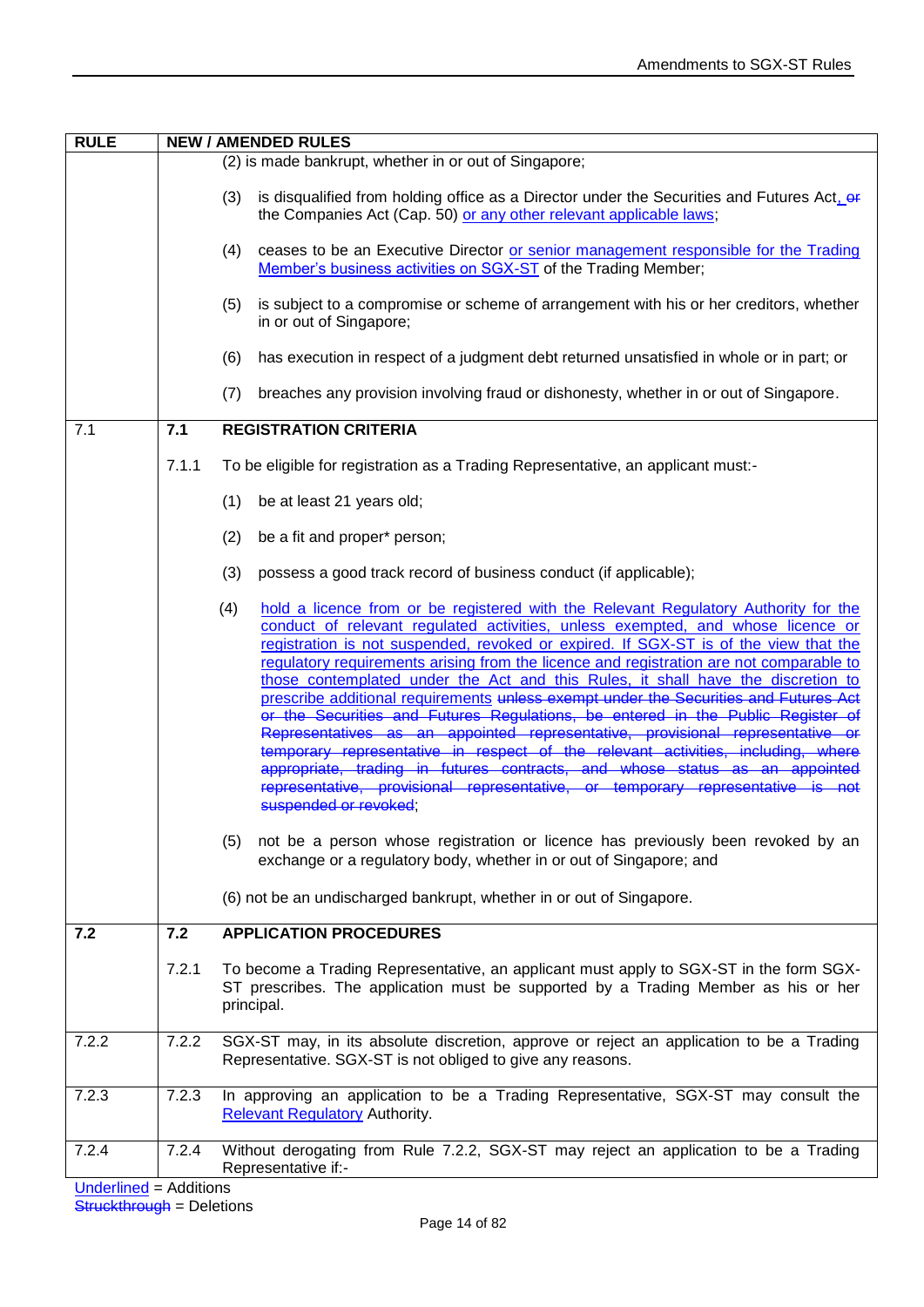| <b>RULE</b> | <b>NEW / AMENDED RULES</b> |                                                                                                                                                                                                                                 |
|-------------|----------------------------|---------------------------------------------------------------------------------------------------------------------------------------------------------------------------------------------------------------------------------|
|             |                            | (1)<br>the applicant does not provide information relating to the application as SGX-ST<br>requires;                                                                                                                            |
|             |                            | (1A) any information or document that is furnished by the applicant to SGX-ST is false or<br>misleading;                                                                                                                        |
|             |                            | (2)<br>execution against the applicant in respect of a judgment debt has been returned<br>unsatisfied in whole or in part;                                                                                                      |
|             |                            | (3)<br>the applicant has entered into an arrangement with his or her creditors that is still in<br>operation, whether in or out of Singapore;                                                                                   |
|             |                            | SGX-ST is not satisfied with the financial standing of the applicant;<br>(4)                                                                                                                                                    |
|             |                            | the applicant breaches any provision involving fraud or dishonesty, whether in or out of<br>(5)<br>Singapore;                                                                                                                   |
|             |                            | the applicant has been convicted of an offence under the Securities and Futures Act or<br>(6)<br>any other relevant applicable laws and regulatory requirements relating to the<br>regulation of markets and licenced entities; |
|             |                            | (7) the applicant is the subject of an investigation involving an allegation of fraud or<br>dishonesty, whether in or out of Singapore;                                                                                         |
|             |                            | (8) SGX-ST is not satisfied that he or she is a fit and proper person;                                                                                                                                                          |
|             |                            | (9)<br>SGX-ST has reason to believe that the applicant may not perform the functions<br>efficiently, honestly and fairly;                                                                                                       |
|             |                            | (10) SGX-ST has reason to believe that the applicant may not act in the best interests of the<br>Trading Member or the Trading Member's customers; or                                                                           |
|             |                            | (11) in SGX-ST's opinion, it would be contrary to the interests of the public to register the<br>applicant as a Trading Representative.                                                                                         |
| 7.5         | 7.5                        | <b>OBLIGATIONS OF A TRADING REPRESENTATIVE</b>                                                                                                                                                                                  |
|             | 7.5.1                      | Compliance                                                                                                                                                                                                                      |
|             |                            | A Trading Representative must comply with the Rules, and any Directives SGX-ST<br>prescribes.                                                                                                                                   |
| 7.5.2       | 7.5.2                      | <b>Acting for a Trading Member</b>                                                                                                                                                                                              |
|             |                            | A Trading Representative must act for only 1 Trading Member.                                                                                                                                                                    |
| 7.5.3       | 7.5.3                      | <b>Good Business Practice</b>                                                                                                                                                                                                   |
|             |                            | A Trading Representative must adhere to the principles of good business practice in the<br>conduct of his or her business affairs.                                                                                              |
| 7.5.4       | 7.5.4                      | <b>Payment of Fees</b>                                                                                                                                                                                                          |
|             |                            | A Trading Representative must pay SGX-ST all fees, levies and charges as SGX-ST                                                                                                                                                 |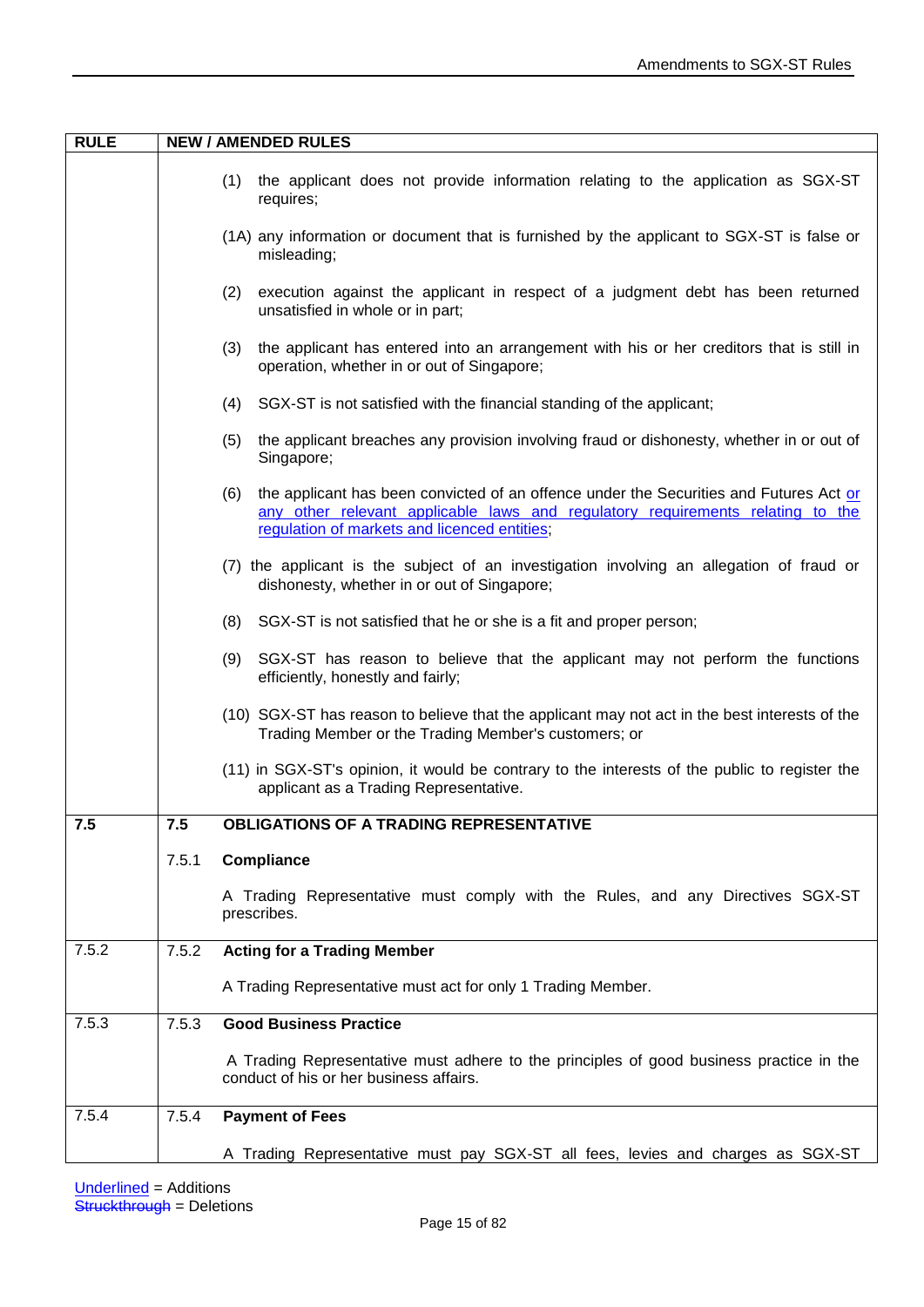| <b>RULE</b> |       | <b>NEW / AMENDED RULES</b>                                                                                                                                                                                                                                                                                                                                                               |  |  |
|-------------|-------|------------------------------------------------------------------------------------------------------------------------------------------------------------------------------------------------------------------------------------------------------------------------------------------------------------------------------------------------------------------------------------------|--|--|
|             |       | prescribes. SGX-ST may reduce or waive any fee, levy or charge.                                                                                                                                                                                                                                                                                                                          |  |  |
| 7.5.5       | 7.5.5 | <b>Register of Securities</b>                                                                                                                                                                                                                                                                                                                                                            |  |  |
|             |       | A Trading Representative sponsored by a Trading Member that holds a capital markets<br>(1)<br>services licence must maintain a register of securities in accordance with the Securities<br>and Futures Act. The register must include Futures Contracts.                                                                                                                                 |  |  |
|             |       | (2)<br>If asked by SGX-ST, a Trading Representative must produce the register for inspection.                                                                                                                                                                                                                                                                                            |  |  |
|             |       | A Trading Representative must permit SGX-ST to take extracts of the register.<br>(3)                                                                                                                                                                                                                                                                                                     |  |  |
| 7.5.6       | 7.5.6 | <b>Other Businesses</b>                                                                                                                                                                                                                                                                                                                                                                  |  |  |
|             |       | A Trading Representative must inform SGX-ST in writing at least 14 days before he or<br>(1)<br>she engages in, or holds any substantial shareholding in, any other business that might<br>potentially conflict with being a Trading Representative. The Trading Representative<br>must ensure that the proposed engagement or shareholding is agreed to by his or her<br>Trading Member. |  |  |
|             |       | The engagement (and any actions taken under it) or shareholding must not breach the<br>(2)<br>Securities and Futures Act, Securities and Futures Regulations, the Rules, any<br>Directives or any relevant law or regulation.                                                                                                                                                            |  |  |
|             |       | A Trading Representative must supply SGX-ST with any information it requires<br>(3)<br>regarding the engagement or acquisition of shareholding.                                                                                                                                                                                                                                          |  |  |
|             |       | If SGX-ST objects to the engagement or acquisition of shareholding, a Trading<br>(4)<br>Representative must not proceed with it. SGX-ST may extend the period specified in<br>Rule 7.5.6(1). If extended, the Trading Representative must not proceed with the<br>engagement or acquisition of shareholding before the expiry of the extended period.                                    |  |  |
|             |       | If an engagement or shareholding, in SGX-ST's opinion, is detrimental to the financial<br>(5)<br>integrity, reputation or interests of SGX-ST, the principal Trading Member or its<br>customers, SGX-ST may require the Trading Representative to end it.                                                                                                                                |  |  |
|             |       | If SGX-ST objects to the engagement or acquisition of shareholding or requires a<br>(6)<br>Trading Representative to end it, the Trading Representative may, within 14 days after<br>it is notified of SGX-ST's decision, appeal in writing to the Board whose decision will be<br>final.                                                                                                |  |  |
| 7.5.7       | 7.5.7 | <b>Contact Details</b>                                                                                                                                                                                                                                                                                                                                                                   |  |  |
|             |       | A Trading Representative must inform SGX-ST in writing of any change in his or her<br>residential or mailing address or contact numbers within 7 days of the change.                                                                                                                                                                                                                     |  |  |
| 7.6         | 7.6   | <b>Remisier's Deposit</b>                                                                                                                                                                                                                                                                                                                                                                |  |  |
|             | 7.6.1 | A Remisier must give a deposit of at least \$30,000 to the Trading Member. It must be in the<br>form of cash, Marketable Securities or a guarantee from a bank or financial institution<br>operating in Singapore.                                                                                                                                                                       |  |  |
| 7.6.2       | 7.6.2 | A Trading Member may require a Remisier to increase the amount of deposit or restrict the<br>Remisier's volume of business if, in the Trading Member's opinion, the deposit is not enough<br>for the volume of business transacted by the Remisier.                                                                                                                                      |  |  |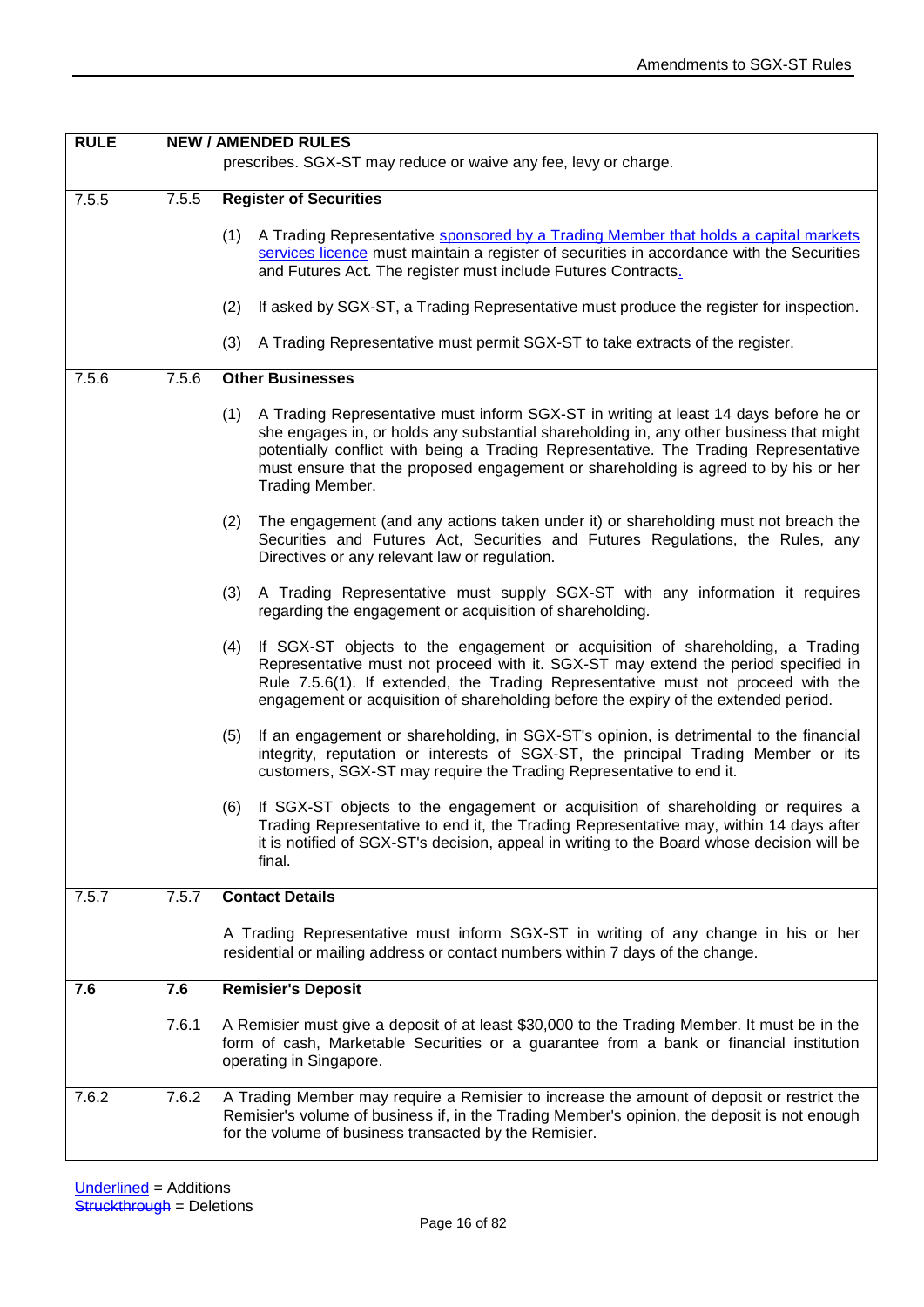| <b>RULE</b> | <b>NEW / AMENDED RULES</b> |                                                          |                                                                                                                                                                                                                                                                                                                                                                   |
|-------------|----------------------------|----------------------------------------------------------|-------------------------------------------------------------------------------------------------------------------------------------------------------------------------------------------------------------------------------------------------------------------------------------------------------------------------------------------------------------------|
| 7.7         | 7.7                        | <b>AUTOMATIC DE-REGISTRATION</b>                         |                                                                                                                                                                                                                                                                                                                                                                   |
|             | 7.7.1                      | Representative if he or she:-                            | A Trading Representative will automatically cease to be registered as a Trading                                                                                                                                                                                                                                                                                   |
|             |                            | becomes of unsound mind;<br>(1)                          |                                                                                                                                                                                                                                                                                                                                                                   |
|             |                            | (2)<br>is made bankrupt, whether in or out of Singapore; |                                                                                                                                                                                                                                                                                                                                                                   |
|             |                            | (3)<br>in or out of Singapore;                           | is subject to a compromise or scheme of arrangement with his or her creditors, whether                                                                                                                                                                                                                                                                            |
|             |                            | (4)                                                      | has execution in respect of a judgment debt returned unsatisfied in whole or in part;                                                                                                                                                                                                                                                                             |
|             |                            | (5)                                                      | breaches any provision involving fraud or dishonesty, whether in or out of Singapore;                                                                                                                                                                                                                                                                             |
|             |                            | (6)<br>Relevant Regulatory Authority has expired; or     | ceases to be an appointed representative, provisional representative or temporary<br>representative in respect of the relevant activities, as contemplated under the Securities<br>and Futures Act; has had his or her licence from or registration with the Relevant<br>Requlatory Authority revoked, or his or her licence from or registration with the        |
|             |                            | (7)<br>respect of the relevant activities withdrawn.     | in the case of a Trading Representative who is exempted from licensing or registration,<br>has had his or her exemption from the Relevant Regulatory Authority withdrawn has<br>had his or her exemption from registration in the Public Register of Representatives as<br>an appointed representative, provisional representative or temporary representative in |
| 7.7.2       | 7.7.2                      |                                                          | The Exchange may terminate the registration of a Trading Representative if the Relevant                                                                                                                                                                                                                                                                           |
|             |                            |                                                          | Requlatory Authority imposes conditions or restrictions on the Trading Representative in                                                                                                                                                                                                                                                                          |
|             |                            | respect of the relevant regulated activities.            |                                                                                                                                                                                                                                                                                                                                                                   |
| 10.4        | 10.4                       | ROLE AND RESPONSIBILITIES OF SGX-SPV                     |                                                                                                                                                                                                                                                                                                                                                                   |
|             |                            |                                                          |                                                                                                                                                                                                                                                                                                                                                                   |
|             | $\left[ . \right]$         |                                                          |                                                                                                                                                                                                                                                                                                                                                                   |
|             | 10.4.7(1)                  | The following Rules do not apply to SGX-SPV:-            |                                                                                                                                                                                                                                                                                                                                                                   |
|             |                            |                                                          |                                                                                                                                                                                                                                                                                                                                                                   |
|             |                            | Rule<br>4.1.1                                            | Heading<br>Admission Criteria (as a Trading Member)                                                                                                                                                                                                                                                                                                               |
|             |                            |                                                          |                                                                                                                                                                                                                                                                                                                                                                   |
|             |                            | 4.6.1(2)                                                 | Compliance (with admission criteria)                                                                                                                                                                                                                                                                                                                              |
|             |                            | 4.6.5                                                    | Responsibility to SGX-ST                                                                                                                                                                                                                                                                                                                                          |
|             |                            | 4.6.11                                                   | <b>Approved Executive Director</b>                                                                                                                                                                                                                                                                                                                                |
|             |                            | 4.6.12                                                   | <b>Directors</b>                                                                                                                                                                                                                                                                                                                                                  |
|             |                            | 4.6.14                                                   | Memorandum and Articles of Association                                                                                                                                                                                                                                                                                                                            |
|             |                            | 4.6.17                                                   | <b>Business Name</b>                                                                                                                                                                                                                                                                                                                                              |
|             |                            | 4.6.18                                                   | <b>Issue of Shares</b>                                                                                                                                                                                                                                                                                                                                            |
|             |                            | 4.6.19                                                   | <b>Voluntary Liquidation</b>                                                                                                                                                                                                                                                                                                                                      |
|             |                            | $6.1 - 6.5$                                              | <b>Approved Executive Director</b>                                                                                                                                                                                                                                                                                                                                |
|             |                            |                                                          |                                                                                                                                                                                                                                                                                                                                                                   |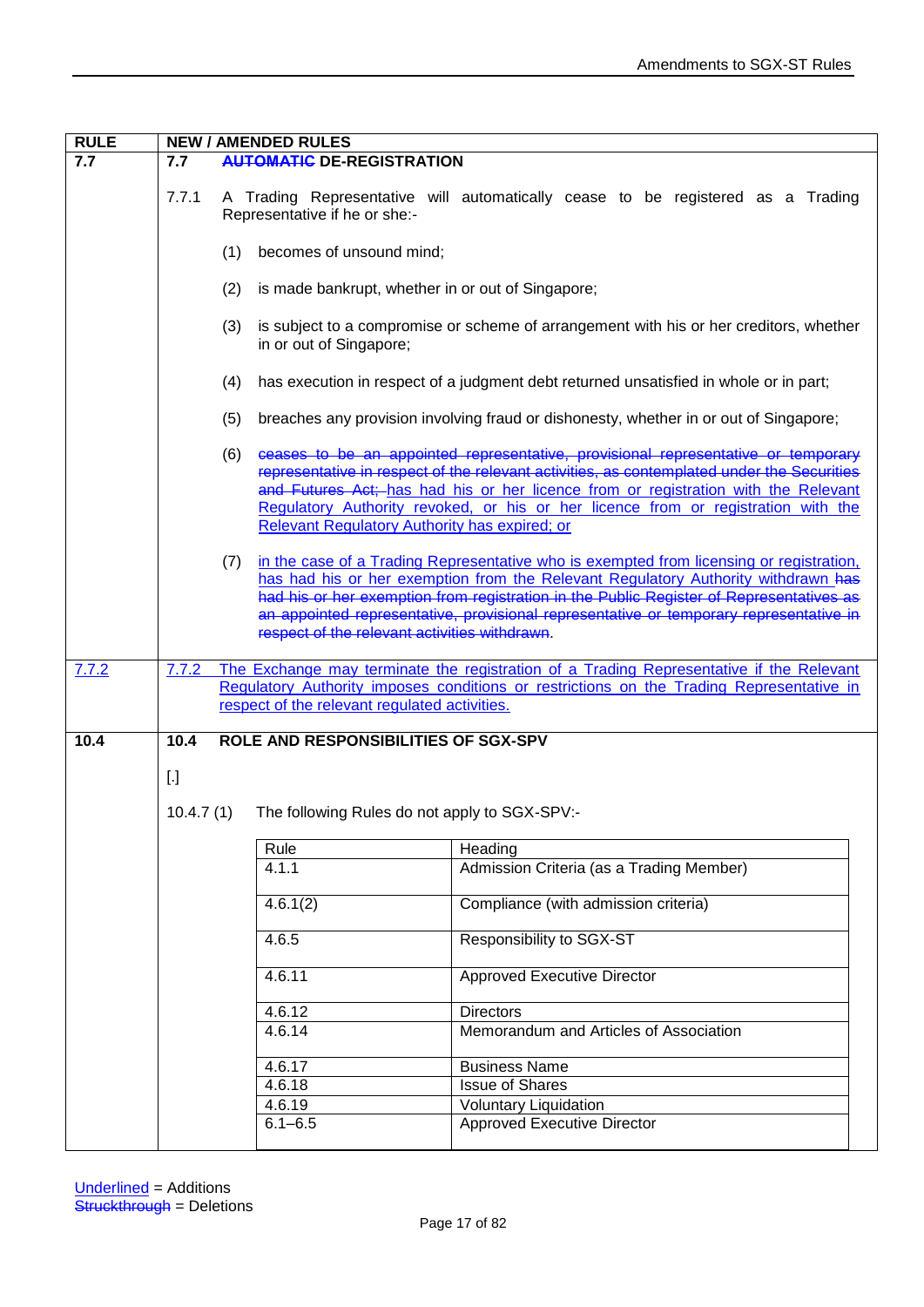| <b>RULE</b> | <b>NEW / AMENDED RULES</b> |                                                        |                                                                                                                                                                                                                                                                  |
|-------------|----------------------------|--------------------------------------------------------|------------------------------------------------------------------------------------------------------------------------------------------------------------------------------------------------------------------------------------------------------------------|
|             |                            | 9.5                                                    | <b>Trades under Physical Delivery</b>                                                                                                                                                                                                                            |
|             |                            | $11.1 - 11.14$                                         | Capital and Financial Requirements                                                                                                                                                                                                                               |
|             |                            | 12.3                                                   | <b>Customer Accounts</b>                                                                                                                                                                                                                                         |
|             |                            | 12.4                                                   | <b>Trading Authority</b>                                                                                                                                                                                                                                         |
|             |                            | 12.6                                                   | <b>Contract Notes</b>                                                                                                                                                                                                                                            |
|             |                            | 12.7                                                   | <b>Statement of Account to Customers</b>                                                                                                                                                                                                                         |
|             |                            |                                                        |                                                                                                                                                                                                                                                                  |
|             |                            | 12.11                                                  | <b>Customer's and Remisier's Money</b>                                                                                                                                                                                                                           |
|             |                            | 12.12                                                  | <b>Customer's and Remisier's Assets</b>                                                                                                                                                                                                                          |
|             |                            | 12.17.4                                                | Trading by Employees and Agents                                                                                                                                                                                                                                  |
|             |                            | 12.21                                                  | Use of Office Premises                                                                                                                                                                                                                                           |
|             |                            | 13.5                                                   | Arrangement with Customers                                                                                                                                                                                                                                       |
|             |                            |                                                        |                                                                                                                                                                                                                                                                  |
|             |                            | 13.12                                                  | Identification & Password                                                                                                                                                                                                                                        |
|             |                            | Chapter 19 of these<br>Rules                           |                                                                                                                                                                                                                                                                  |
|             |                            |                                                        |                                                                                                                                                                                                                                                                  |
|             | (2)                        |                                                        | For avoidance of doubt, nothing in Rule 10.4.7 prevents SGX-ST from waiving or<br>modifying the Rules for SGX-SPV, provided Rule 10.4.3 is complied with.                                                                                                        |
|             | 11.1                       | <b>DEFINITIONS</b>                                     |                                                                                                                                                                                                                                                                  |
|             |                            |                                                        |                                                                                                                                                                                                                                                                  |
|             | 11.1.1 In this Chapter,    |                                                        |                                                                                                                                                                                                                                                                  |
|             |                            | "Aggregate resources" means                            |                                                                                                                                                                                                                                                                  |
|             |                            | requirement; and                                       | (1) in the case of a Trading Member incorporated in Singapore, its financial resources<br>(including qualifying letters of credit referred to in Rule 11.2.11) less its total risk                                                                               |
|             |                            |                                                        | (2) in the case of a Trading Member incorporated outside Singapore that holds a capital<br>markets services licence, its adjusted net head office funds (including qualifying letters<br>of credit referred to in Rule 11.2.11) less its total risk requirement. |
|             |                            |                                                        | "Net liquid capital" means the financial resources of a Trading Member that holds a licence<br>specified in Rule 4.1.1(1)(b) computed under such methodology prescribed by SGX-ST.                                                                               |
| New Rule    |                            | <b>11.1A FINANCIAL REQUIREMENT FOR TRADING MEMBERS</b> |                                                                                                                                                                                                                                                                  |
|             |                            |                                                        | 11.1A.1 The following requirements apply in relation to Trading Members:-                                                                                                                                                                                        |
|             |                            |                                                        | (1) a Trading Member that holds a capital markets services licence shall at all times meet                                                                                                                                                                       |
|             |                            |                                                        | the base capital requirements prescribed under Rule 11.2;                                                                                                                                                                                                        |
|             | (2)                        |                                                        | a Trading Member that holds a licence specified in Rule 4.1.1(1)(b) shall at all times<br>meet the net liquid capital requirements prescribed under Rule 11.2A; and                                                                                              |
|             | (3)                        | SGX-ST may impose under Rule 11.5.                     | all Trading Members shall meet such capital, financial and other requirements that                                                                                                                                                                               |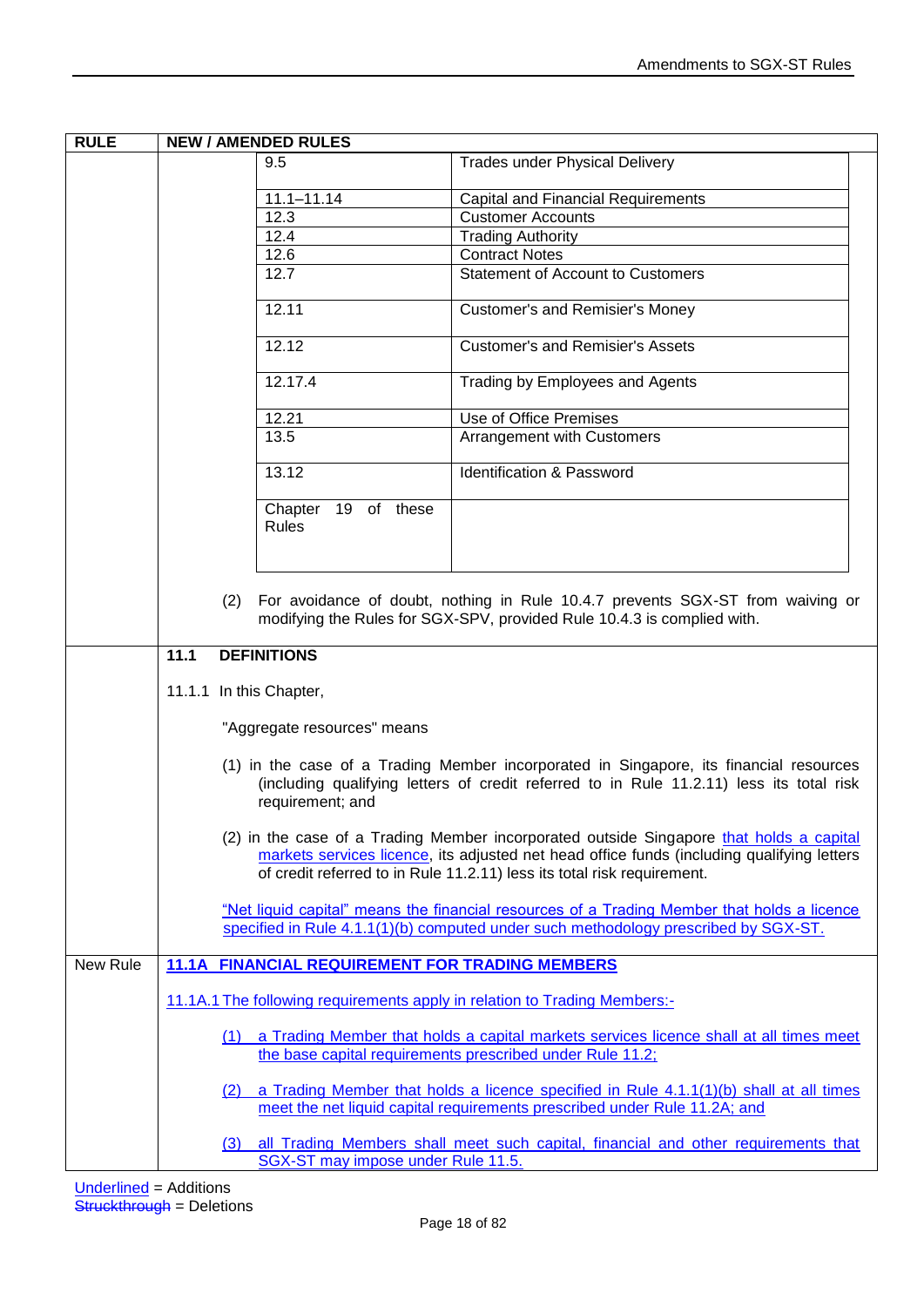| <b>RULE</b> | <b>NEW / AMENDED RULES</b> |                                                                                                                                                                                                                                                                                                                                                                                                                                                                                                                 |
|-------------|----------------------------|-----------------------------------------------------------------------------------------------------------------------------------------------------------------------------------------------------------------------------------------------------------------------------------------------------------------------------------------------------------------------------------------------------------------------------------------------------------------------------------------------------------------|
| 11.2        | $11.2$                     | <b>BASE CAPITAL REQUIREMENT</b>                                                                                                                                                                                                                                                                                                                                                                                                                                                                                 |
|             |                            | This Rule 11.2 shall apply to a Trading Member that holds a capital markets services licence.                                                                                                                                                                                                                                                                                                                                                                                                                   |
|             |                            | 11.2.1 A Trading Member shall not cause or permit:-                                                                                                                                                                                                                                                                                                                                                                                                                                                             |
|             |                            | (1)<br>where the Corporation is incorporated in Singapore, its base capital; or                                                                                                                                                                                                                                                                                                                                                                                                                                 |
|             |                            | where the Corporation is incorporated outside Singapore, its net head office funds,<br>(2)                                                                                                                                                                                                                                                                                                                                                                                                                      |
|             |                            | to fall below the base capital requirement.                                                                                                                                                                                                                                                                                                                                                                                                                                                                     |
| 11.2.2      |                            | 11.2.2 The base capital requirement of:-                                                                                                                                                                                                                                                                                                                                                                                                                                                                        |
|             |                            | (1) a Trading Member shall be at least \$1 million,                                                                                                                                                                                                                                                                                                                                                                                                                                                             |
|             |                            | (2) a Clearing Member shall be at least \$5 million,                                                                                                                                                                                                                                                                                                                                                                                                                                                            |
|             |                            | (3) a Clearing Member which is also a member of SGX-DC shall be at least \$8 million.                                                                                                                                                                                                                                                                                                                                                                                                                           |
| 11.2.3      | 11.2.3                     | If a Trading Member fails to comply or becomes aware that it will fail to comply with the<br>base capital requirement prescribed under Rule 11.2, or such higher base capital<br>requirement as SGX-ST may have imposed under Rule 11.5, it shall immediately notify<br>SGX-ST.                                                                                                                                                                                                                                 |
| 11.2.4      |                            | 11.2.4 Regardless whether or not there has been any notification by a Trading Member under Rule<br>11.2.3, if the base capital or net head office funds of the Trading Member, as the case may<br>be, is/are below the base capital requirement prescribed under Rule 11.2 or such higher<br>base capital requirement as SGX-ST may have imposed under Rule 11.5, it shall be deemed<br>a breach of a provision of the SGX-ST Rules by the Trading Member.                                                      |
|             |                            | SGX-ST may refer the matter to the Disciplinary Committee, and may take such interim<br>control measures, including but not limited to do all or any of the following, as SGX-ST<br>deems fit and appropriate:-                                                                                                                                                                                                                                                                                                 |
|             |                            | require the Trading Member to operate its business subject to such restrictions or<br>(1)<br>conditions as SGX-ST decides;                                                                                                                                                                                                                                                                                                                                                                                      |
|             |                            | suspend the Trading Member for a period SGX-ST decides. The suspension may be<br>(2)<br>announced to all Trading Members. During the suspension, the Trading Member:-                                                                                                                                                                                                                                                                                                                                           |
|             |                            | must not enter into a new transaction without the approval of SGX-ST;<br>(a)                                                                                                                                                                                                                                                                                                                                                                                                                                    |
|             |                            | remains liable to complete all contracts outstanding at the time of suspension.<br>(b)<br>However, it must not deliver any securities or settle any transaction without the<br>approval of SGX-ST.                                                                                                                                                                                                                                                                                                              |
|             |                            | require a Director to step down from day-to-day conduct of the business affairs of the<br>(3)<br>Trading Member; and                                                                                                                                                                                                                                                                                                                                                                                            |
|             |                            | (4)<br>appoint a person or persons (which may include a firm of auditors) as Manager to<br>manage the business of the Trading Member. SGX-ST will fix the remuneration of the<br>Manager, which must be paid by the Trading Member. The Trading Member is solely<br>responsible for the Manager's acts and defaults. The Manager must carry out<br>directions given by SGX-ST in relation to the business of the Trading Member,<br>including carrying on the business of the Trading Member in accordance with |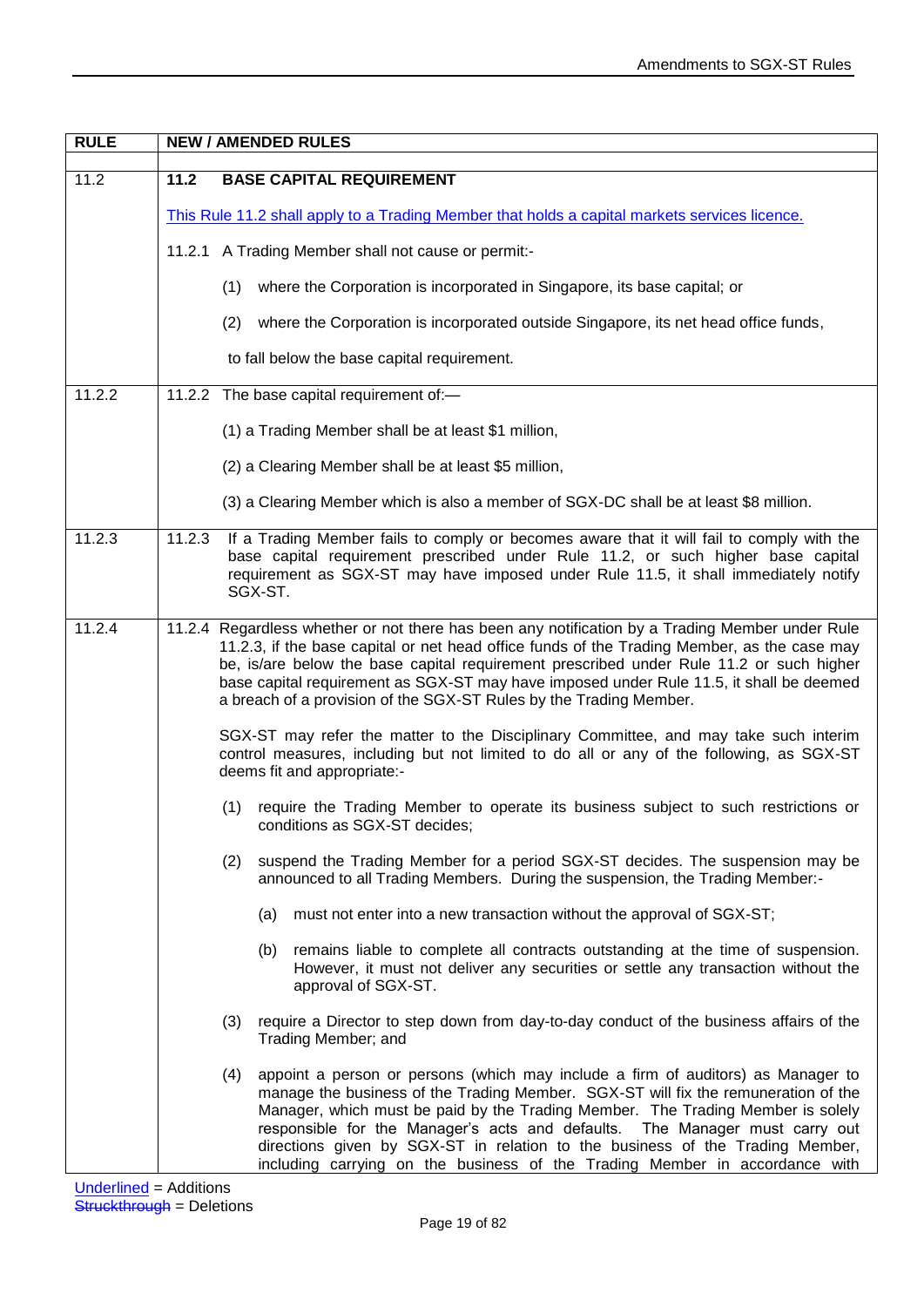| <b>RULE</b> | <b>NEW / AMENDED RULES</b>                                                                                                                                                                                                                                                                                                                                                                                                                                                                                                                                                                                                                 |
|-------------|--------------------------------------------------------------------------------------------------------------------------------------------------------------------------------------------------------------------------------------------------------------------------------------------------------------------------------------------------------------------------------------------------------------------------------------------------------------------------------------------------------------------------------------------------------------------------------------------------------------------------------------------|
|             | instructions.                                                                                                                                                                                                                                                                                                                                                                                                                                                                                                                                                                                                                              |
| 11.2A.1     | <b>11.2A NET LIQUID CAPITAL</b>                                                                                                                                                                                                                                                                                                                                                                                                                                                                                                                                                                                                            |
|             | This Rule 11.2A shall apply to a Trading Member that holds a licence specified in Rule 4.1.1(1)(b).                                                                                                                                                                                                                                                                                                                                                                                                                                                                                                                                        |
|             | 11.2A.1A Trading Member that holds a licence specified in Rule 4.1.1(1)(b) shall at all times<br>maintain its net liquid capital above the net capital requirement.                                                                                                                                                                                                                                                                                                                                                                                                                                                                        |
| 11.2A.2     | 11.2A.2 The net liquid capital requirement of such Trading Member shall be not less than \$1 million.                                                                                                                                                                                                                                                                                                                                                                                                                                                                                                                                      |
| 11.2A.3     | 11.2A.3 If a Trading Member fails to comply or becomes aware that it will fail to comply with the net<br>liquid capital requirement prescribed under Rule 11.2A, or such higher net liquid capital<br>requirement as SGX-ST may have imposed under Rule 11.5, it shall immediately notify<br>SGX-ST.                                                                                                                                                                                                                                                                                                                                       |
| 11.2A.4     | 11.2A.4 Regardless whether or not there has been any notification by a Trading Member under Rule<br>11.2A.3, if the net liquid capital of the Trading Member is below the net liquid capital<br>requirement prescribed under Rule 11.2A or such higher net liquid capital requirement as<br>SGX-ST may have imposed under Rule 11.5, it shall be deemed a breach of a provision of<br>the SGX-ST Rules by the Trading Member. SGX-ST may refer the matter to the Disciplinary<br>Committee, and may take such interim control measures, including but not limited to all or<br>any of the following, as SGX-ST deems fit and appropriate:- |
|             | require the Trading Member to operate its business activities on SGX-ST subject to<br>(1)<br>such restrictions or conditions as SGX-ST decides;                                                                                                                                                                                                                                                                                                                                                                                                                                                                                            |
|             | suspend the Trading Member's business activities on SGX-ST for a period SGX-ST<br>(2)<br>decides. The suspension may be announced to all Trading Members. During the<br>suspension, the Trading Member:-                                                                                                                                                                                                                                                                                                                                                                                                                                   |
|             | must not enter into a new transaction without the approval of SGX-ST;<br>(a)                                                                                                                                                                                                                                                                                                                                                                                                                                                                                                                                                               |
|             | remains liable to complete all contracts outstanding at the time of suspension.<br>(b)<br>However, it must not deliver any securities or settle any transaction without the<br>approval of SGX-ST.                                                                                                                                                                                                                                                                                                                                                                                                                                         |
|             | (3) require a Director to step down from day-to-day conduct of the business affairs of the<br>Trading Member on SGX-ST; or                                                                                                                                                                                                                                                                                                                                                                                                                                                                                                                 |
|             | appoint a person or persons (which may include a firm of auditors) as Manager to<br>(4)<br>manage the business of the Trading Member on SGX-ST. SGX-ST will fix the<br>remuneration of the Manager, which must be paid by the Trading Member.<br><b>The</b><br>Trading Member is solely responsible for the Manager's acts and defaults.<br><b>The</b><br>Manager must carry out directions given by SGX-ST in relation to the business of the<br>Trading Member, including carrying on the business of the Trading Member in<br>accordance with instructions.                                                                             |
| 11.3.1      | 11.3<br><b>FINANCIAL RESOURCES REQUIREMENT</b>                                                                                                                                                                                                                                                                                                                                                                                                                                                                                                                                                                                             |
|             | This Rule 11.3 shall apply to a Trading Member that holds a capital markets services licence.                                                                                                                                                                                                                                                                                                                                                                                                                                                                                                                                              |
|             | 11.3.1 A Trading Member shall not cause or permit:-                                                                                                                                                                                                                                                                                                                                                                                                                                                                                                                                                                                        |
|             | where it is incorporated in Singapore, its financial resources; or<br>(1)                                                                                                                                                                                                                                                                                                                                                                                                                                                                                                                                                                  |
|             | (2) where it is incorporated outside Singapore, its adjusted net head office funds, to fall                                                                                                                                                                                                                                                                                                                                                                                                                                                                                                                                                |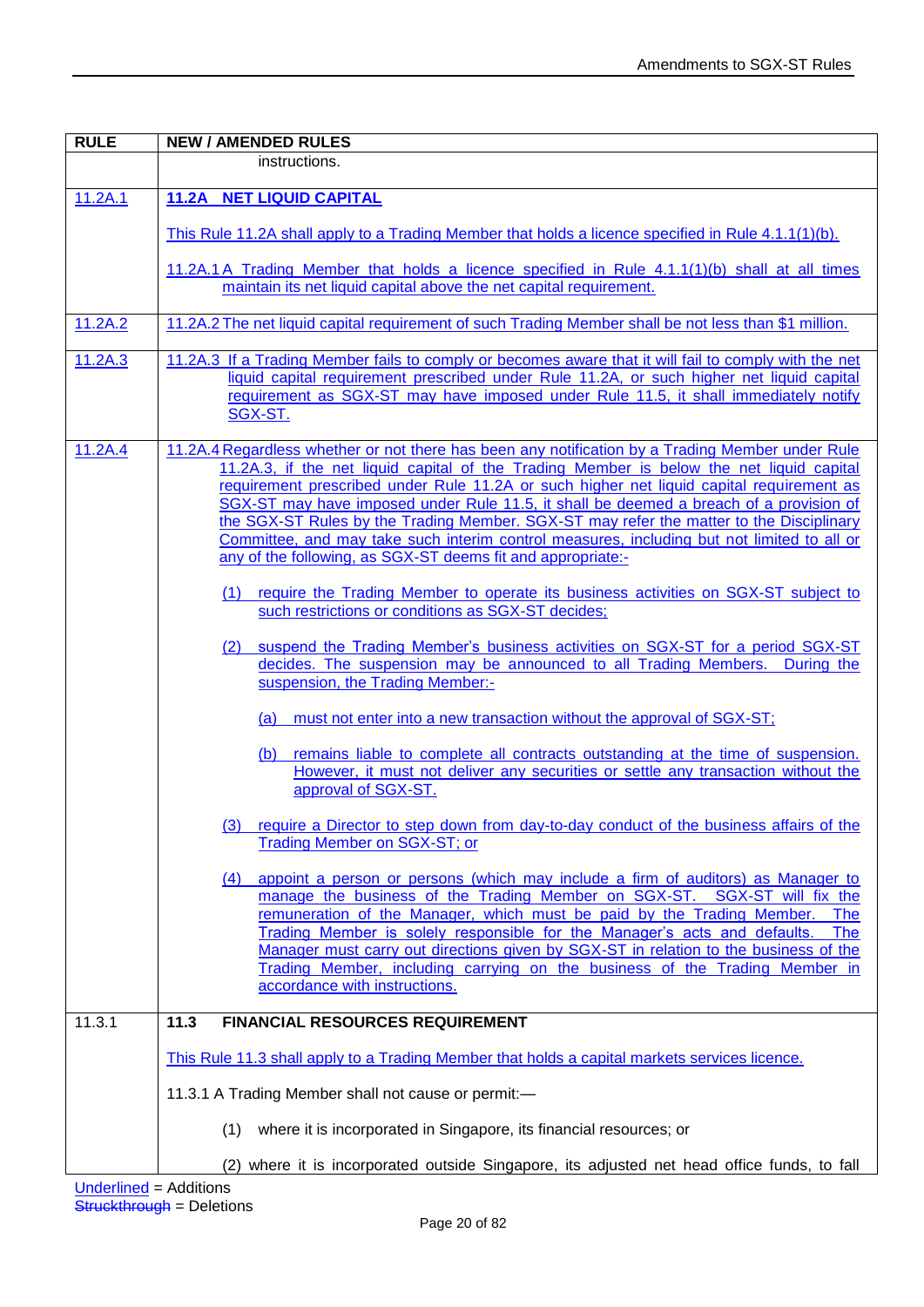| <b>RULE</b> | <b>NEW / AMENDED RULES</b>                                                                                                                                                                                                                                                                                                                                                                                                                                                                                                                                                                                                                                                                                |
|-------------|-----------------------------------------------------------------------------------------------------------------------------------------------------------------------------------------------------------------------------------------------------------------------------------------------------------------------------------------------------------------------------------------------------------------------------------------------------------------------------------------------------------------------------------------------------------------------------------------------------------------------------------------------------------------------------------------------------------|
|             | below its total risk requirement.                                                                                                                                                                                                                                                                                                                                                                                                                                                                                                                                                                                                                                                                         |
| 11.3.2      | 11.3.2 Financial resources and adjusted net head office funds shall be calculated in the same<br>manner as prescribed in paragraph 1 and paragraph 2 respectively of Second Schedule of<br>the SFR (Financial and Margin Requirements).                                                                                                                                                                                                                                                                                                                                                                                                                                                                   |
| 11.3.3      | 11.3.3 Total risk requirement shall be calculated in the same manner as prescribed in the Third<br>Schedule of the SFR (Financial and Margin Requirements).                                                                                                                                                                                                                                                                                                                                                                                                                                                                                                                                               |
| 11.3.4      | 11.3.4 Secondary Requirement under Operational Risk Requirement                                                                                                                                                                                                                                                                                                                                                                                                                                                                                                                                                                                                                                           |
|             | For the purposes of calculating the operational risk requirement as prescribed in Third<br>Schedule of the SFR (Financial and Margin Requirements), a Clearing Member shall include<br>a secondary requirement computed in the following manner:-                                                                                                                                                                                                                                                                                                                                                                                                                                                         |
|             | (1) \$250,000 x number of Trading Members qualified by the Clearing Member, if the<br>Clearing Member clears its own trades executed on the Exchange; or                                                                                                                                                                                                                                                                                                                                                                                                                                                                                                                                                  |
|             | \$250,000 x (number of Trading Members qualified by the Clearing Member minus 1), if<br>(2)<br>the Clearing Member does not clear its own trades executed on the Exchange.                                                                                                                                                                                                                                                                                                                                                                                                                                                                                                                                |
| 11.3.5      | 11.3.5 If a Trading Member fails to comply or becomes aware that it will fail to comply with the<br>financial resources requirement prescribed under Rule 11.3, or such higher financial<br>resources requirement as SGX-ST may have imposed under Rule 11.5, it shall immediately<br>notify SGX-ST.                                                                                                                                                                                                                                                                                                                                                                                                      |
| 11.3.6      | 11.3.6 Regardless whether or not there has been any notification by a Trading Member under Rule<br>11.3.5, if the financial resources or adjusted net head office funds of the Trading Member, as<br>the case may be, are below the total risk requirement prescribed under Rule 11.3 or such<br>higher percentage of the total risk requirement as SGX-ST may have imposed under Rule<br>11.5, it shall be deemed a breach of a provision of the SGX-ST Rules by the Trading<br>Member. SGX-ST may refer the matter to the Disciplinary Committee, and may take such<br>interim control measures, including but not limited to do all or any of the following, as SGX-<br>ST deems fit and appropriate:- |
|             | require the Trading Member to operate its business subject to such restrictions or<br>(1)<br>conditions as SGX-ST decides;                                                                                                                                                                                                                                                                                                                                                                                                                                                                                                                                                                                |
|             | suspend the Trading Member for a period SGX-ST decides. The suspension may be<br>(2)<br>announced to all Trading Members. During the suspension, the Trading Member:-                                                                                                                                                                                                                                                                                                                                                                                                                                                                                                                                     |
|             | must not enter into a new transaction without the approval of SGX-ST;<br>(a)                                                                                                                                                                                                                                                                                                                                                                                                                                                                                                                                                                                                                              |
|             | remains liable to complete all contracts outstanding at the time of suspension.<br>(b)<br>However, it must not deliver any securities or settle any transaction without the<br>approval of SGX-ST.                                                                                                                                                                                                                                                                                                                                                                                                                                                                                                        |
|             | require a Director to step down from day-to-day conduct of the business affairs of the<br>(3)<br>Trading Member; and                                                                                                                                                                                                                                                                                                                                                                                                                                                                                                                                                                                      |
|             | appoint a person or persons (which may include a firm of auditors) as Manager to manage<br>(4)<br>the business of the Trading Member. SGX-ST will fix the remuneration of the Manager,<br>which must be paid by the Trading Member. The Trading Member is solely responsible for<br>the Manager's acts and defaults. The Manager must carry out directions given by SGX-ST in<br>relation to the business of the Trading Member, including carrying on the business of the<br>Trading Member in accordance with instructions.                                                                                                                                                                             |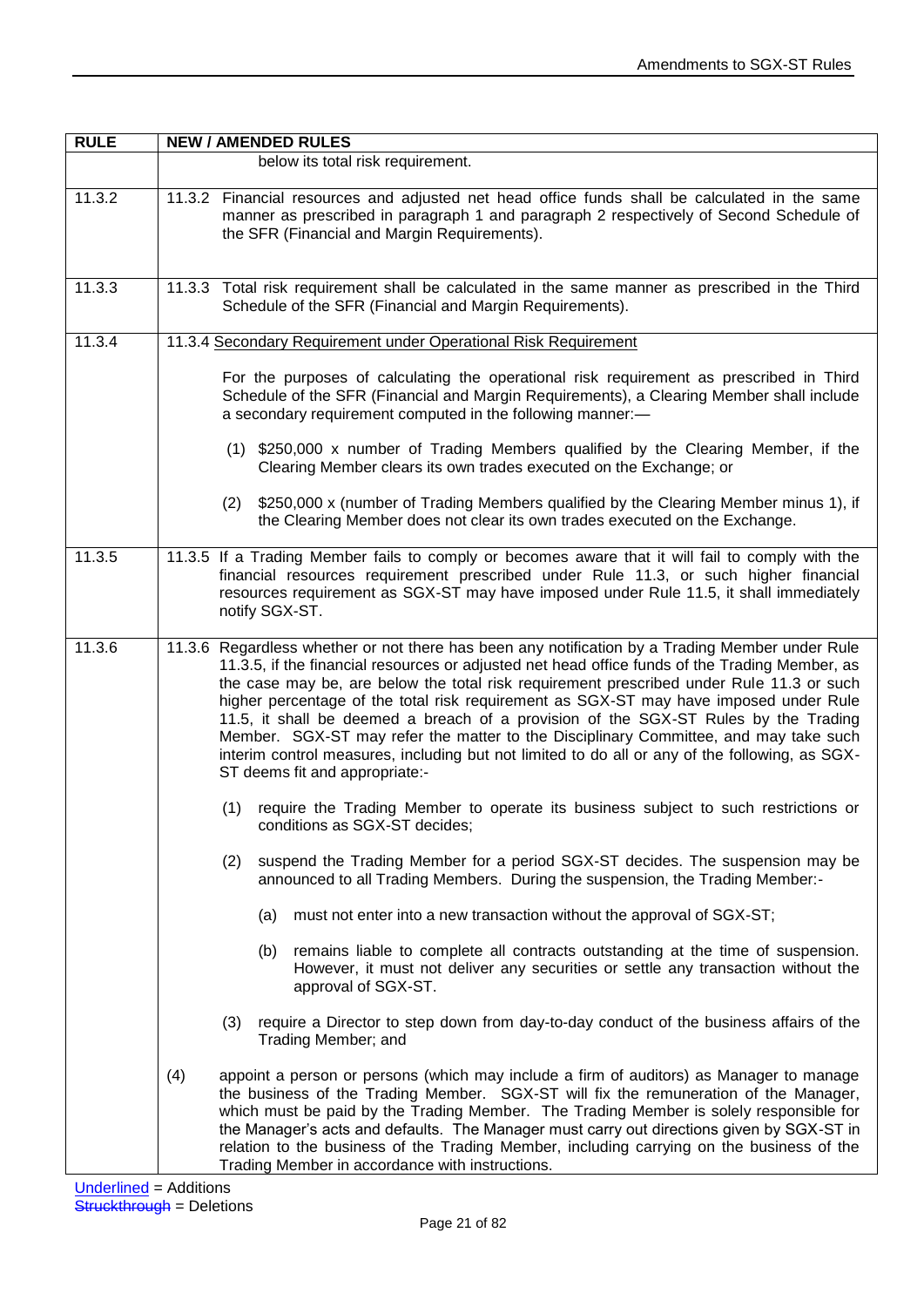| <b>RULE</b> | <b>NEW / AMENDED RULES</b>                                                                                                                                                                                                                                                                                                                                                                                                                                                                                                                                                                                                          |
|-------------|-------------------------------------------------------------------------------------------------------------------------------------------------------------------------------------------------------------------------------------------------------------------------------------------------------------------------------------------------------------------------------------------------------------------------------------------------------------------------------------------------------------------------------------------------------------------------------------------------------------------------------------|
| 11.3.7      | 11.3.7 Early Warning Requirement on Financial Resources                                                                                                                                                                                                                                                                                                                                                                                                                                                                                                                                                                             |
|             |                                                                                                                                                                                                                                                                                                                                                                                                                                                                                                                                                                                                                                     |
|             | A Trading Member shall immediately notify SGX-ST if:-                                                                                                                                                                                                                                                                                                                                                                                                                                                                                                                                                                               |
|             | (1) in the case where the Trading Member is incorporated in Singapore, its financial<br>resources; or                                                                                                                                                                                                                                                                                                                                                                                                                                                                                                                               |
|             | in the case where the Trading Member is incorporated outside Singapore, its adjusted<br>(2)<br>net head office funds,                                                                                                                                                                                                                                                                                                                                                                                                                                                                                                               |
|             | fall below 120% of its total risk requirement.                                                                                                                                                                                                                                                                                                                                                                                                                                                                                                                                                                                      |
| 11.3.8      | If SGX-ST is notified by a Trading Member under Rule 11.3.7 or becomes aware (whether<br>11.3.8<br>or not there has been any notification by the Trading Member under Rule 11.3.7) that the<br>Trading Member's financial resources or adjusted net head office funds, as the case may<br>be, have fallen or will fall below 120% of its total risk requirement, or such higher<br>percentage as SGX-ST may have imposed under Rule 11.5, SGX-ST shall be entitled to<br>require the Trading Member to comply with any or all of the directions prescribed under<br>Regulation 7(3) of the SFR (Financial and Margin Requirements). |
| 11.3.9      | 11.3.9 Notification Requirement on Financial Resources                                                                                                                                                                                                                                                                                                                                                                                                                                                                                                                                                                              |
|             | A Trading Member shall immediately notify SGX-ST if:-                                                                                                                                                                                                                                                                                                                                                                                                                                                                                                                                                                               |
|             | (1) in the case where the Trading Member is incorporated in Singapore, its financial<br>resources; or                                                                                                                                                                                                                                                                                                                                                                                                                                                                                                                               |
|             | (2) in the case where the Trading Member is incorporated outside Singapore, its adjusted net<br>head office funds,                                                                                                                                                                                                                                                                                                                                                                                                                                                                                                                  |
|             | fall below 150% of its total risk requirement.                                                                                                                                                                                                                                                                                                                                                                                                                                                                                                                                                                                      |
| 11.3.10     | 11.3.10 If SGX-ST is notified by a Trading Member under Rule 11.3.9 or becomes aware (whether<br>or not there has been any notification by the Trading Member under Rule 11.3.9) that the<br>Trading Member's financial resources or adjusted net head office funds, as the case may<br>be, have fallen or will fall below 150% of its total risk requirement, or such higher<br>percentage as SGX-ST may have imposed under Rule 11.5, SGX-ST shall be entitled to<br>require the Trading Member to:-                                                                                                                              |
|             | (1) submit the statements of assets and liabilities, financial resources, total risk<br>requirement, aggregate indebtedness, and such other statements as required by SGX-<br>ST at such interval and for such time frame as determined by SGX-ST; and                                                                                                                                                                                                                                                                                                                                                                              |
|             | operate its business in such manner and on such conditions as SGX-ST may impose.<br>(2)                                                                                                                                                                                                                                                                                                                                                                                                                                                                                                                                             |
| 11.3.11     | 11.3.11 Qualifying Letter of Credit                                                                                                                                                                                                                                                                                                                                                                                                                                                                                                                                                                                                 |
|             | (1) For the purpose of Rule 11.3, a Trading Member may include 1 or more qualifying<br>letter(s) of credit in its calculation of financial resources, or adjusted net head office<br>funds, as the case may be, subject to the total amount payable under the qualifying<br>letter(s) of credit or 50% of the Trading Member's total risk requirement, whichever is<br>lower.                                                                                                                                                                                                                                                       |
|             | For the purpose of Rule 11.3.11(1), a qualifying letter of credit is a legally enforceable<br>(2)<br>and irrevocable letter of credit that is made:-                                                                                                                                                                                                                                                                                                                                                                                                                                                                                |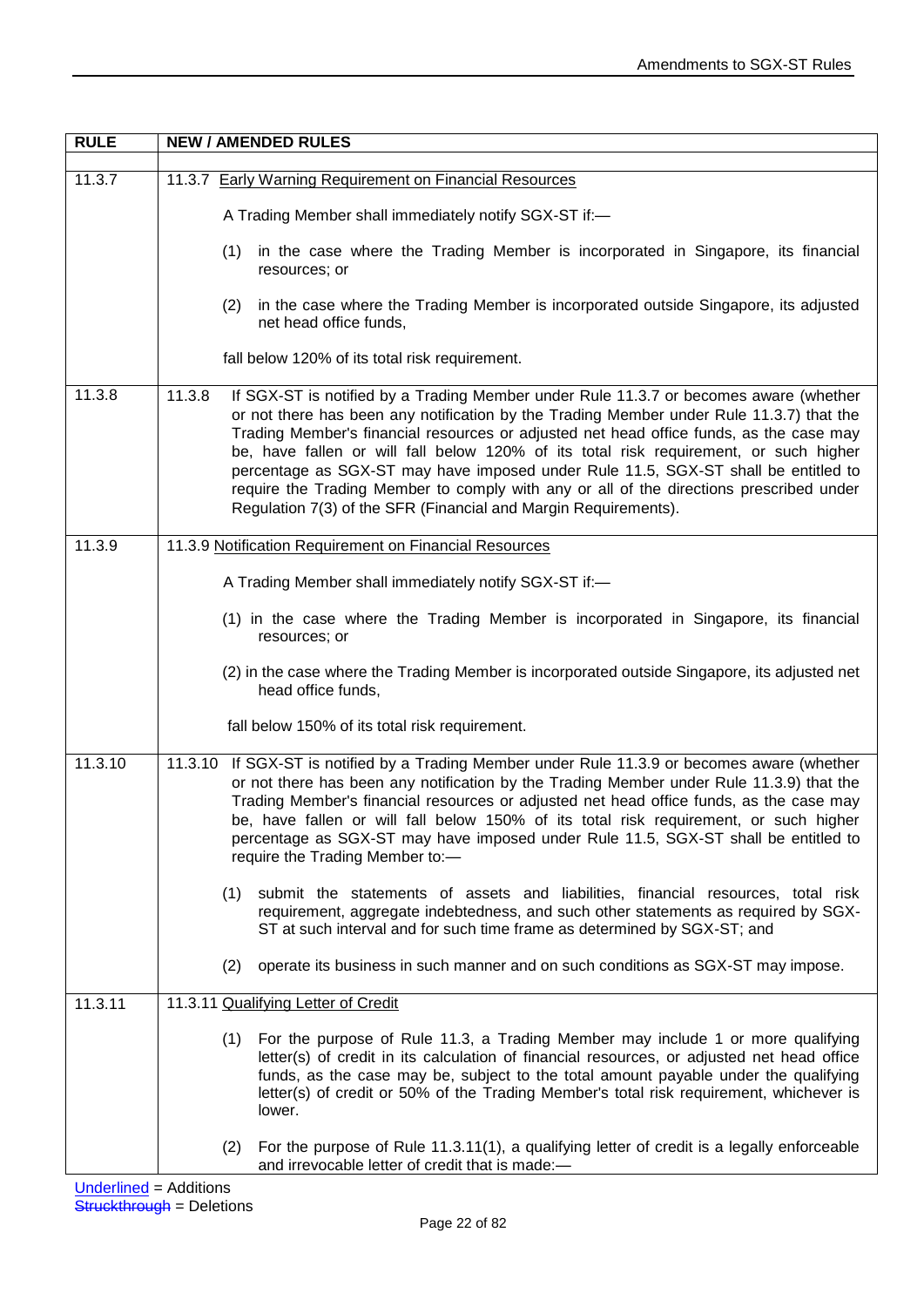| <b>RULE</b> | <b>NEW / AMENDED RULES</b>                                                                                                                                                                                                                                                                                                                                                                                                                                                                                                                                                                                                                                                        |
|-------------|-----------------------------------------------------------------------------------------------------------------------------------------------------------------------------------------------------------------------------------------------------------------------------------------------------------------------------------------------------------------------------------------------------------------------------------------------------------------------------------------------------------------------------------------------------------------------------------------------------------------------------------------------------------------------------------|
|             | in the case of a Trading Member, in favour of SGX-ST;<br>(a)                                                                                                                                                                                                                                                                                                                                                                                                                                                                                                                                                                                                                      |
|             | in the case of a Clearing Member, in favour of CDP; and<br>(b)                                                                                                                                                                                                                                                                                                                                                                                                                                                                                                                                                                                                                    |
|             | (c) issued by a bank approved by, and in a form acceptable to SGX-ST or CDP, as<br>the case may be; and                                                                                                                                                                                                                                                                                                                                                                                                                                                                                                                                                                           |
|             | (d) does not include any letters of credit provided by the Clearing Member to satisfy<br>Rule 7 of the Clearing Rules of CDP or any other requirement imposed by CDP.                                                                                                                                                                                                                                                                                                                                                                                                                                                                                                             |
|             | (3) SGX-ST shall reserve the right to call on any of the letter(s) of credit made in favour of<br>SGX-ST pursuant to Rule 11.3.11 and apply the proceeds thereof in respect of the<br>Trading Member's default to SGX-ST.                                                                                                                                                                                                                                                                                                                                                                                                                                                         |
| 11.4.1      | 11.4<br>Aggregate Indebtedness Requirement                                                                                                                                                                                                                                                                                                                                                                                                                                                                                                                                                                                                                                        |
|             | This Rule 11.4 shall apply to a Trading Member that holds a capital markets services licence.                                                                                                                                                                                                                                                                                                                                                                                                                                                                                                                                                                                     |
|             | 11.4.1<br>A Trading Member shall not cause or permit its aggregate indebtedness to exceed 1200%<br>of its aggregate resources.                                                                                                                                                                                                                                                                                                                                                                                                                                                                                                                                                    |
| 11.4.2      | 11.4.2 If a Trading Member fails to comply or becomes aware that it will fail to comply with the<br>aggregate indebtedness requirement prescribed under Rule 11.4, or such lower percentage<br>of aggregate indebtedness over aggregate resources as SGX-ST may have imposed under<br>Rule 11.4, it shall immediately notify SGX-ST.                                                                                                                                                                                                                                                                                                                                              |
| 11.4.3      | 11.4.3 Regardless of whether or not there has been any notification by a Trading Member under<br>Rule 11.4.2, if the aggregate indebtedness of the Trading Member exceeds 1200% of its<br>aggregate resources prescribed under Rule 11.4, or such lower percentage of aggregate<br>indebtedness over aggregate resources as SGX-ST may have imposed under Rule 11.5, it<br>shall be deemed a breach of a provision of the SGX-ST Rules by the Trading Member. SGX-<br>ST may refer the matter to the Disciplinary Committee, and may take such interim control<br>measures, including but not limited to do all or any of the following, as SGX-ST deems fit and<br>appropriate:- |
|             | (1) require the Trading Member to operate its business subject to such restrictions or<br>conditions as SGX-ST decides;                                                                                                                                                                                                                                                                                                                                                                                                                                                                                                                                                           |
|             | suspend the Trading Member for a period SGX-ST decides. The suspension may be<br>(2)<br>announced to all Trading Members. During the suspension, the Trading Member:-                                                                                                                                                                                                                                                                                                                                                                                                                                                                                                             |
|             | must not enter into a new transaction without the approval of SGX-ST;<br>(a)                                                                                                                                                                                                                                                                                                                                                                                                                                                                                                                                                                                                      |
|             | remains liable to complete all contracts outstanding at the time of suspension.<br>(b)<br>However, it must not deliver any securities or settle any transaction without the<br>approval of SGX-ST.                                                                                                                                                                                                                                                                                                                                                                                                                                                                                |
|             | require a Director to step down from day-to-day conduct of the business affairs of the<br>(3)<br>Trading Member; and                                                                                                                                                                                                                                                                                                                                                                                                                                                                                                                                                              |
|             | appoint a person or persons (which may include a firm of auditors) as Manager to<br>(4)<br>manage the business of the Trading Member. SGX-ST will fix the remuneration of the<br>Manager, which must be paid by the Trading Member. The Trading Member is solely<br>responsible for the Manager's acts and defaults. The Manager must carry out<br>directions given by SGX-ST in relation to the business of the Trading Member,                                                                                                                                                                                                                                                  |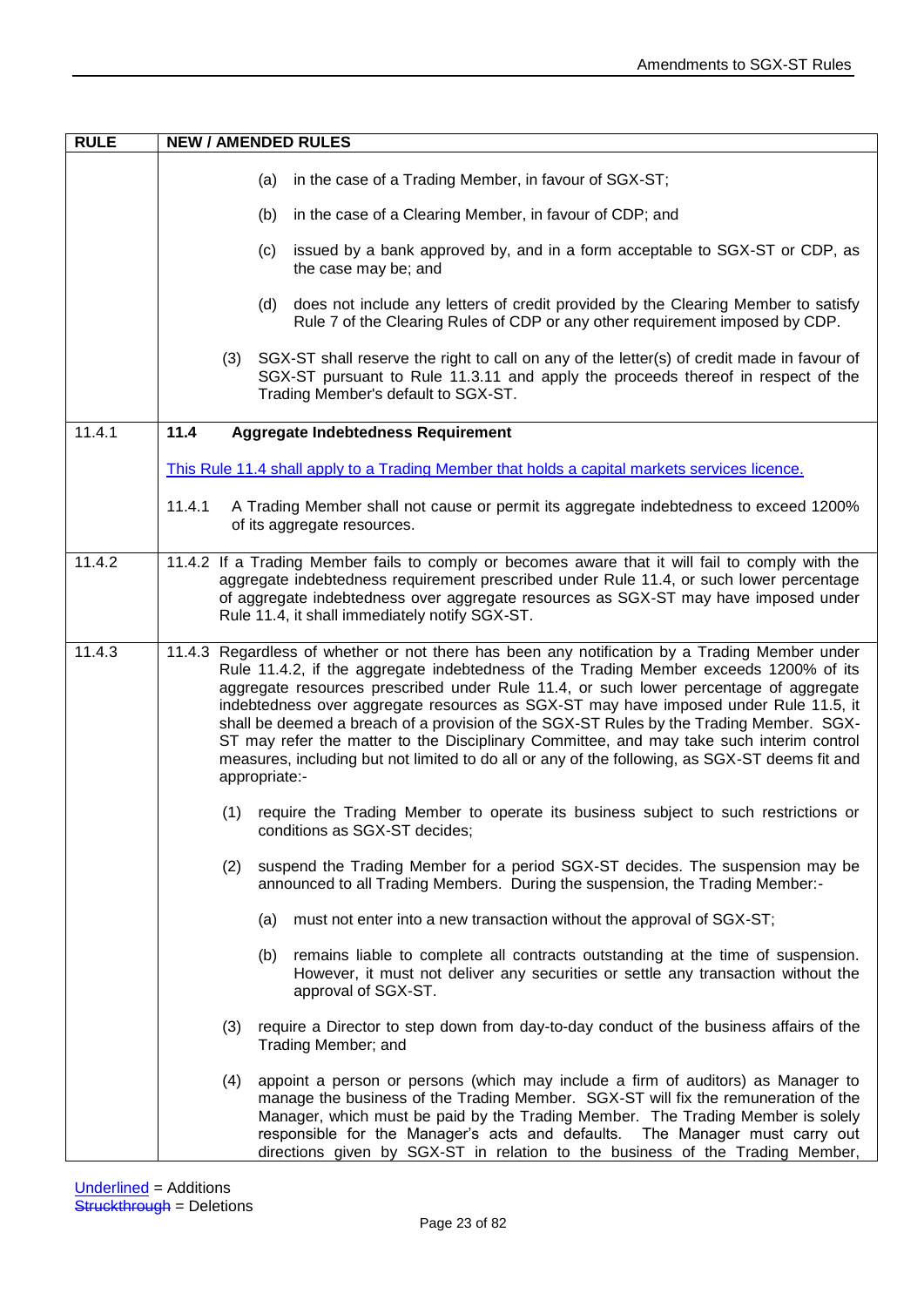| <b>RULE</b> | <b>NEW / AMENDED RULES</b>                                                                                                                                                                                                                                                                                                                                                                                                                                                                                                                                             |  |
|-------------|------------------------------------------------------------------------------------------------------------------------------------------------------------------------------------------------------------------------------------------------------------------------------------------------------------------------------------------------------------------------------------------------------------------------------------------------------------------------------------------------------------------------------------------------------------------------|--|
|             | including carrying on the business of the Trading Member in accordance with<br>instructions.                                                                                                                                                                                                                                                                                                                                                                                                                                                                           |  |
| 11.4.4      | 11.4.4 Early Warning for Aggregate Indebtedness Requirement                                                                                                                                                                                                                                                                                                                                                                                                                                                                                                            |  |
|             | A Trading Member shall immediately notify SGX-ST if its aggregate indebtedness exceeds<br>600% of its aggregate resources.                                                                                                                                                                                                                                                                                                                                                                                                                                             |  |
| 11.4.5      | 11.4.5 If SGX-ST is notified by a Trading Member under Rule 11.4.4 or becomes aware (whether or<br>not there has been any notification by the Trading Member under Rule 11.4.4) that the<br>Trading Member's aggregate indebtedness has exceeded or will exceed 600% of its<br>aggregate resources, or such lower percentage as SGX-ST may have imposed under Rule<br>11.5, SGX-ST shall be entitled to require the Trading Member to comply with any or all of the<br>directions prescribed under Regulation 17(2) of the SFR (Financial and Margin<br>Requirements). |  |
| 11.5        | 11.5<br><b>Powers to Impose Other Requirements</b>                                                                                                                                                                                                                                                                                                                                                                                                                                                                                                                     |  |
|             | 11.5.1 SGX-ST may prescribe for 1 or more Trading Members, capital, financial and other<br>requirements in excess of the minimum prescribed under Chapter 11 herein on the basis of<br>volume, risk exposure of positions carried, risk concentration, margin policies, nature of<br>business conducted or to be conducted or its membership in any exchange or market and<br>such other criteria as deemed necessary by SGX-ST.                                                                                                                                       |  |
| 11.7.1      | <b>Exposure to Single Customer</b><br>11.7                                                                                                                                                                                                                                                                                                                                                                                                                                                                                                                             |  |
|             | This Rule 11.7 shall apply to a Trading Member that holds a capital markets services licence.                                                                                                                                                                                                                                                                                                                                                                                                                                                                          |  |
|             | 11.7.1 A Trading Member shall immediately notify SGX-ST if the Trading Member's exposure to a<br>single<br>customer<br>exceeds 20% of its average aggregate resources. To reduce the Trading Member's risk<br>exposure to a single customer, SGX-ST shall have the right to impose on the Trading<br>Member such risk management measures as it deems necessary.                                                                                                                                                                                                       |  |
| 11.7.2      | 11.7.2 For the purpose of Rule 11.7.1, the full amount of the letter(s) of credit or any part thereof<br>deposited pursuant to Rule 11.3.11 may be taken into account for the calculation of<br>aggregate resources.                                                                                                                                                                                                                                                                                                                                                   |  |
| 11.7.3      | 11.7.3 In this Rule, "exposure to a single customer" means:-                                                                                                                                                                                                                                                                                                                                                                                                                                                                                                           |  |
|             | in the case of securities carried in a customer's account (other than a margin financing<br>(1)<br>$account$ :-                                                                                                                                                                                                                                                                                                                                                                                                                                                        |  |
|             | (a) for purchase contracts that remain unpaid:-                                                                                                                                                                                                                                                                                                                                                                                                                                                                                                                        |  |
|             | (i) where the securities purchased have not been delivered to the customer, the<br>excess of the contracted price of the securities purchased by the single<br>customer over the aggregate market value of the securities purchased and<br>such other collateral, as prescribed by SGX-ST, which is held by the Trading<br>Member less any amount due and payable by the Trading Member to him;<br>and                                                                                                                                                                 |  |
|             | (ii) where the securities purchased have been delivered to the customer, the<br>excess of the contracted price of the securities purchased over the aggregate<br>market value of all his collateral, as prescribed by SGX-ST, which is held by<br>the Trading Member less any amount due and payable by the Trading<br>Member to him;                                                                                                                                                                                                                                  |  |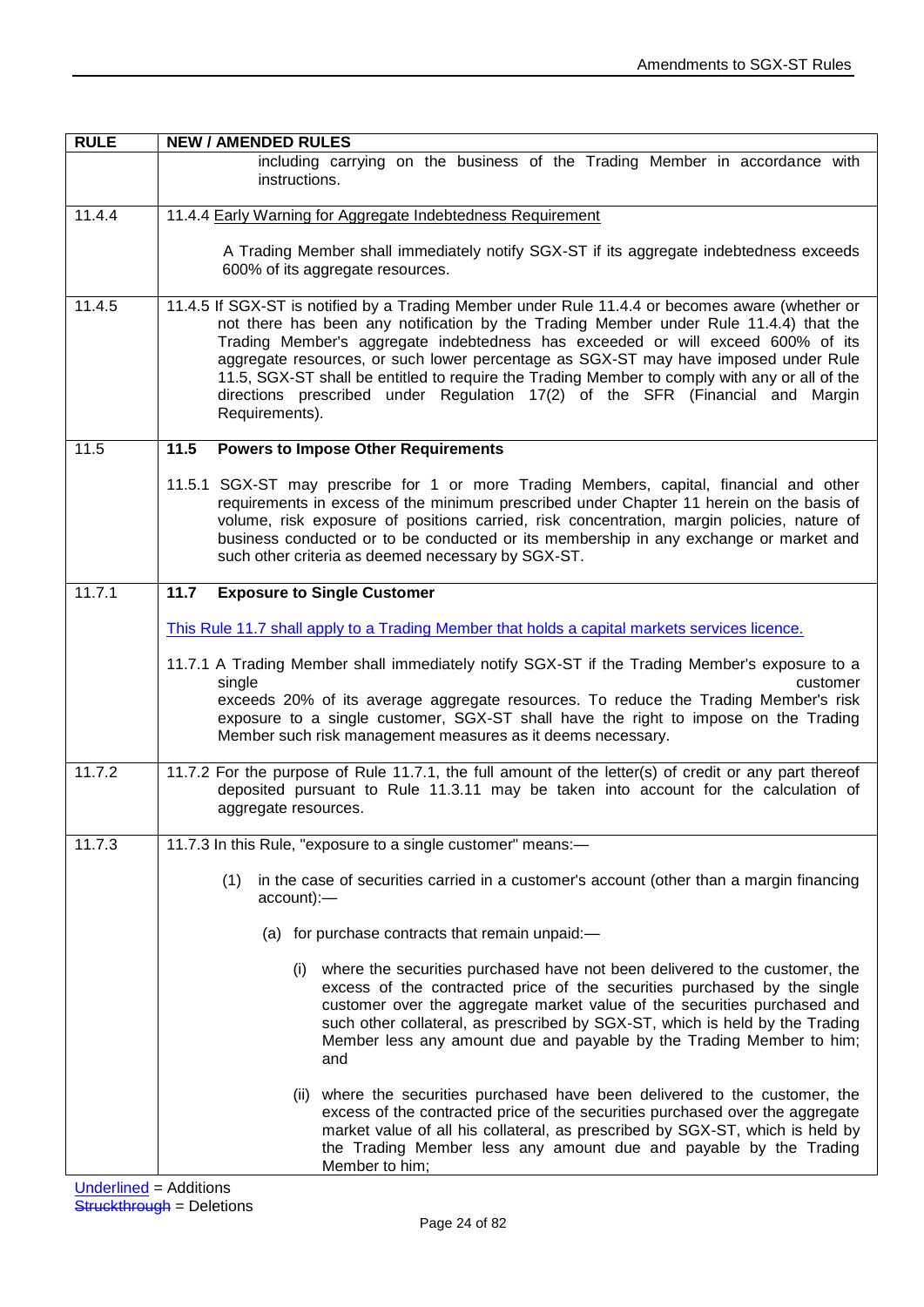| <b>RULE</b> | <b>NEW / AMENDED RULES</b>                                                                                                                                                                                                                                                                                                                                                                                                                                       |
|-------------|------------------------------------------------------------------------------------------------------------------------------------------------------------------------------------------------------------------------------------------------------------------------------------------------------------------------------------------------------------------------------------------------------------------------------------------------------------------|
|             | (b) for sale contracts for which delivery has not been made, the excess of the amount<br>of the market value of the securities sold by the single customer over the<br>aggregate of the market value of any of his collateral, as prescribed by SGX-ST,<br>which is held by the Trading Member and the contracted sale price less any<br>amount due and payable by the Trading Member to him;                                                                    |
|             | where the contracts referred to in Rule $11.7.3(1)(a)$ or (b) have been offset by a<br>(c)<br>contra transaction on or before the due date, the exposure shall not include those<br>amounts specified in Rule 11.7.3(1) (a) or (b) in respect of such contracts but shall<br>instead include the amount of the contra loss, if any, on the date on which the<br>contra transaction takes effect; and                                                             |
|             | (d) where the contracts referred to in Rule $11.7.3(1)(a)$ or (b) have been offset by a<br>force-sale or buying-in transaction after the due date, the exposure shall not<br>include those amounts specified in Rule 11.7.3(1) (a) or (b) in respect of such<br>contracts but shall instead include the amount of the loss, if any, arising from the<br>force-sale or buying-in transaction, on the date on which the transaction takes<br>effect;               |
|             | (1A) for the purposes of Rule 11.7.3(1) "securities" includes structured warrants;                                                                                                                                                                                                                                                                                                                                                                               |
|             | the amount of margin deficiency in the single customer's margin financing account as<br>(2)<br>determined in accordance with the margin requirements specified by SGX-ST;                                                                                                                                                                                                                                                                                        |
|             | the amount of margin deficiency in the single customer's options margin account as<br>(3)<br>determined in accordance with the option margin requirements specified by SGX-ST;                                                                                                                                                                                                                                                                                   |
|             | the excess of the amount owed by the single customer in his options trading account<br>(4)<br>over the market value of options held;                                                                                                                                                                                                                                                                                                                             |
|             | the amount of any unsecured interest owed by the single customer;<br>(5)                                                                                                                                                                                                                                                                                                                                                                                         |
|             | the amount of any unsecured loan, advance and credit facility granted to the single<br>(6)<br>customer;                                                                                                                                                                                                                                                                                                                                                          |
|             | where the Trading Member has lent securities to the single customer or is acting as<br>(7)<br>guarantor for the return of securities lent to the single customer, the excess of the<br>amount of the market value of the securities lent to the single customer over the<br>amount of the market value of collateral and cash deposited by the single customer;                                                                                                  |
|             | where the Trading Member has deposited collateral with the single customer in respect<br>(8)<br>of securities lent by the single customer or is acting as guarantor for the return of<br>collateral deposited with the single customer in respect of any securities lent by him,<br>the excess of the amount of the market value of collateral and cash deposited with the<br>single customer over the amount of the market value of securities lent by him; and |
|             | the amount of deficiency in relation to margins required in any account of the single<br>(9)<br>customer as determined in accordance with the margin requirements prescribed by the<br>relevant exchange, clearing house or other such relevant financial institution.                                                                                                                                                                                           |
| 11.7.4      | 11.7.4 For the purposes of Rule 11.7.3, a security or futures contract is deemed to be carried in a<br>customer's account (other than a margin account) on the contract date specified in the<br>contract note in respect of the transaction in that security or futures contract or on the<br>exercise date specified in the exercise notice in respect of an option in that security which<br>has been exercised.                                              |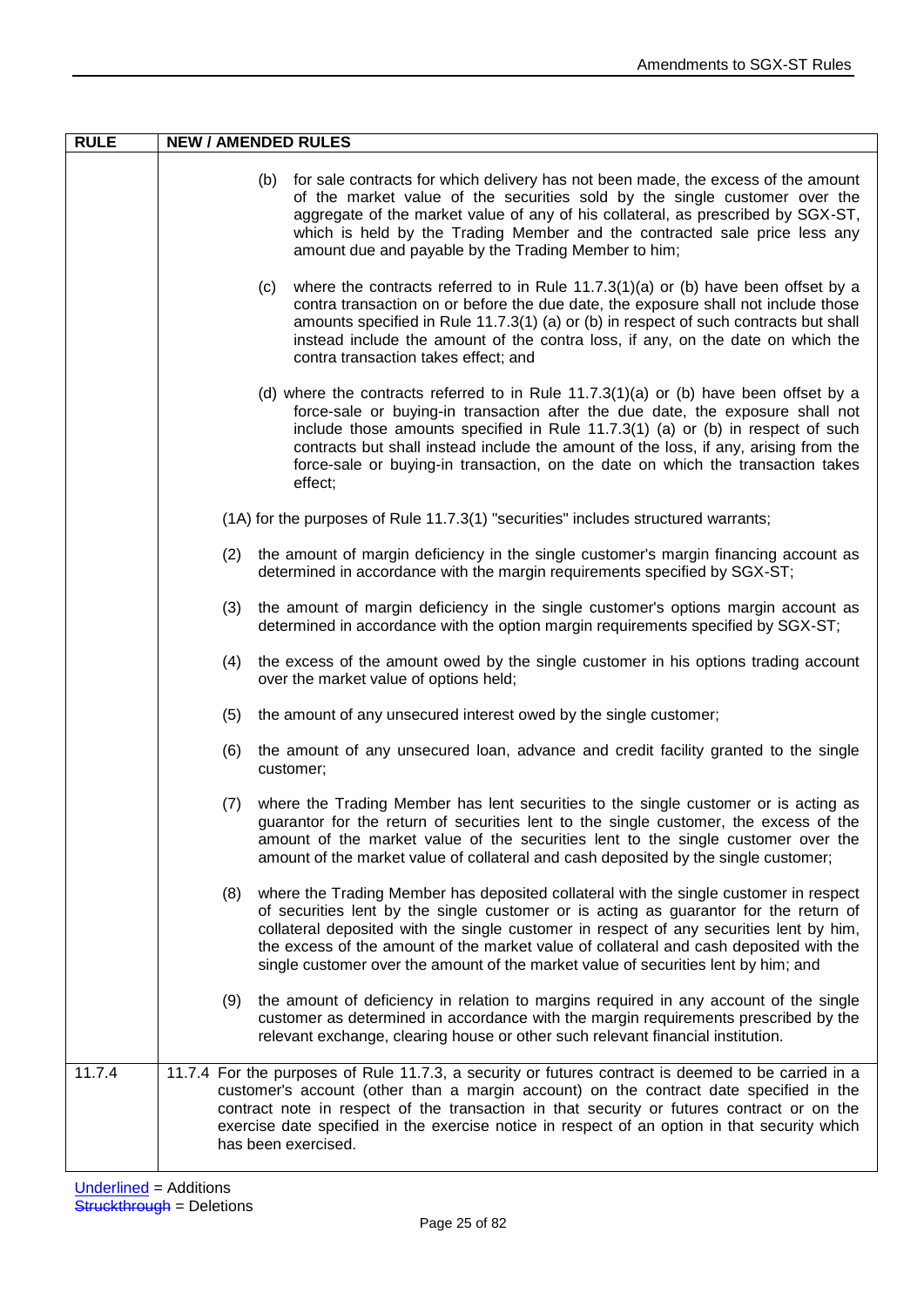| <b>RULE</b> | <b>NEW / AMENDED RULES</b>                                                                                                                                                                                                                                                                                                                                                                                                                                    |
|-------------|---------------------------------------------------------------------------------------------------------------------------------------------------------------------------------------------------------------------------------------------------------------------------------------------------------------------------------------------------------------------------------------------------------------------------------------------------------------|
| 11.7.5      | 11.7.5 In this Rule: $-$                                                                                                                                                                                                                                                                                                                                                                                                                                      |
|             | "single customer" means, in relation to a customer who is:-                                                                                                                                                                                                                                                                                                                                                                                                   |
|             | a person, that person and such group of persons who the first-mentioned person is able<br>(1)<br>to control or influence;                                                                                                                                                                                                                                                                                                                                     |
|             | a Corporation, that Corporation and any other Corporation or group of Corporations<br>(2)<br>which is or are deemed to be related to the first-mentioned Corporation pursuant to<br>section 4(1) of the Companies Act; or                                                                                                                                                                                                                                     |
|             | (3)<br>a person, that person                                                                                                                                                                                                                                                                                                                                                                                                                                  |
|             | (a) and any Corporation whose issued share capital is 50% or more owned by those<br>persons mentioned in Rule 11.7.5(1) or those Corporations mentioned in Rule<br>$11.7.5(2)$ ; or                                                                                                                                                                                                                                                                           |
|             | (b) and any Corporation whose composition of board of directors is controlled by those<br>persons mentioned in Rule 11.7.5(1); and for this purpose the composition of the<br>board of directors shall be deemed to be controlled by those persons, if they, by<br>the exercise of some power exercisable by them without the consent or<br>concurrence or any other person, can appoint or remove all or a majority of the<br>directors of that Corporation, |
|             | but shall not include the Trading Member itself.                                                                                                                                                                                                                                                                                                                                                                                                              |
| New Rule    | 11.7A Other Requirements for Exposure to Single Customer                                                                                                                                                                                                                                                                                                                                                                                                      |
|             | 11.7A.1 This Rule 11.7A shall apply to a Trading Member that holds a licence specified in Rule<br>4.1.1(1)(b). Such Trading Member shall have in place adequate tools and procedures to<br>monitor its exposure to a single customer. SGX-ST shall have the right to require such<br>Trading Member to demonstrate the adequacy of such tools and procedures as it deems<br>necessary.                                                                        |
|             | 11.7A.2 The Trading Member shall immediately notify SGX-ST if the Trading Member's exposure to<br>single<br>customer<br>a<br>exceeds its internal threshold.                                                                                                                                                                                                                                                                                                  |
|             | 11.7A.3 In this Rule 11.7A, "single customer" and "exposure to a single customer" shall have the<br>meaning ascribed to it in Rule 11.7.                                                                                                                                                                                                                                                                                                                      |
| 11.8        | 11.8 Exposure to Single Security                                                                                                                                                                                                                                                                                                                                                                                                                              |
|             | This Rule 11.8 shall apply to a Trading Member that holds a capital markets services licence.                                                                                                                                                                                                                                                                                                                                                                 |
|             | 11.8.1 A Trading Member shall immediately notify SGX-ST if the Trading Member's exposure to a<br>single security exceeds:-                                                                                                                                                                                                                                                                                                                                    |
|             | (1) in the case where the security is quoted on SGX-ST or any recognised group A<br>securities exchange, 300% of its average aggregate resources;                                                                                                                                                                                                                                                                                                             |
|             | in all where the security is quoted other than as specified in Rule 11.8.1(1), 100% of its<br>(2)<br>average aggregate resources;                                                                                                                                                                                                                                                                                                                             |
|             | in the case where the security is approved for quotation on SGX-ST or any recognised<br>(3)<br>group A securities exchange but has not, as yet, been so quoted:-                                                                                                                                                                                                                                                                                              |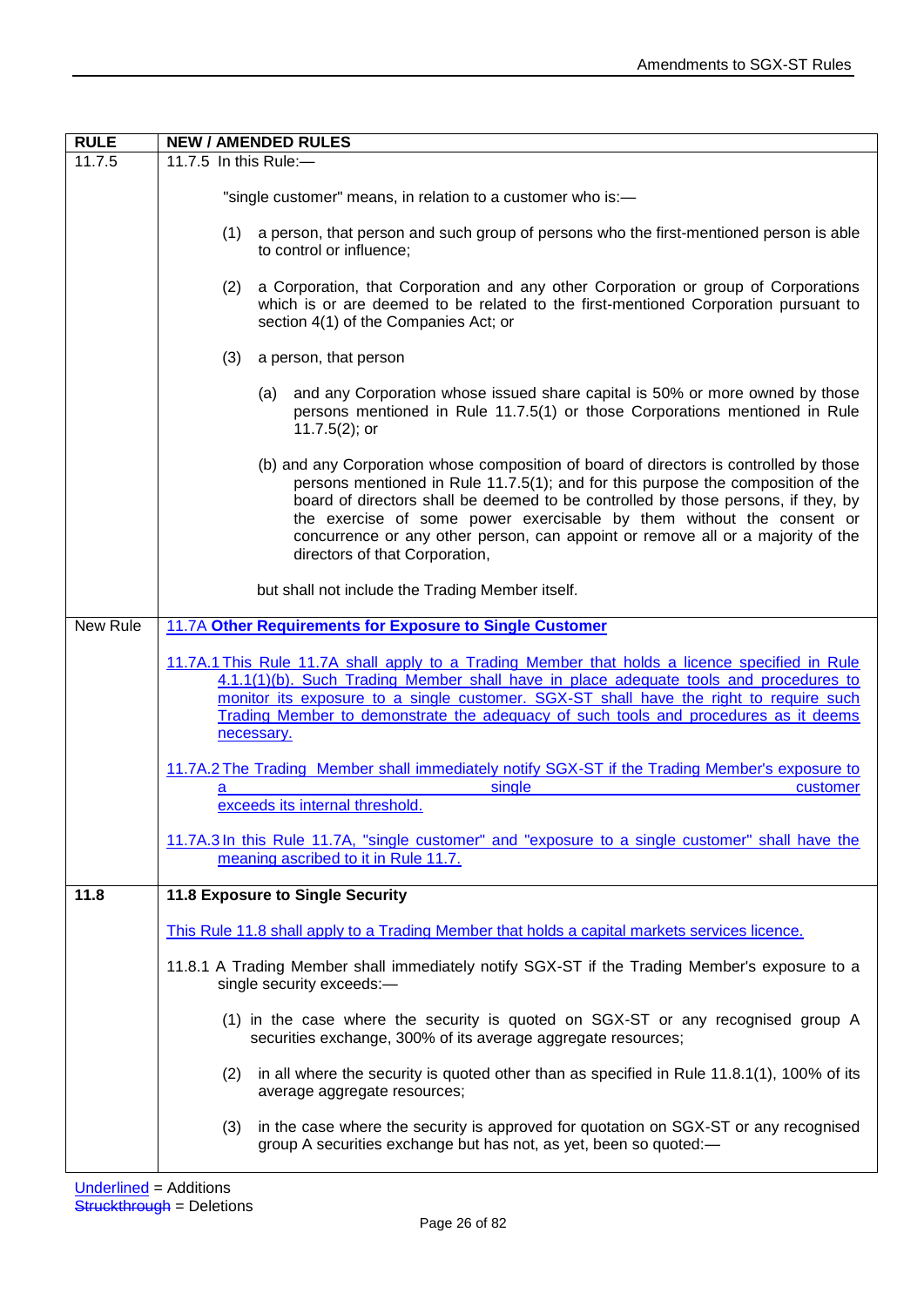| <b>RULE</b>                     | <b>NEW / AMENDED RULES</b>                                                                                                                                                                                                           |
|---------------------------------|--------------------------------------------------------------------------------------------------------------------------------------------------------------------------------------------------------------------------------------|
|                                 | (a) 100% of the average aggregate resources of the Trading Member if its aggregate<br>resources is less than \$75 million; or                                                                                                        |
|                                 | (b) 150% of the average aggregate resources of the Trading Member if its aggregate<br>resources is \$75 million or more,                                                                                                             |
|                                 | Provided that the exposure under Rule 11.8.1(3) together with the exposure, if any, to<br>securities already quoted, shall not exceed the limit specified in Rule 11.8.1(1); and                                                     |
|                                 | 10% of its average aggregate resources if the security is unquoted, but shall not include<br>(4)<br>any security issued by:-                                                                                                         |
|                                 | (a) any subsidiary of the Trading Member which is established solely for the purpose<br>of providing research, nominee, custodian or trustee services; or                                                                            |
|                                 | (b) any other company which SGX-ST may approve.                                                                                                                                                                                      |
| 11.8.2                          | 11.8.2 To reduce a Trading Member's risk exposure to a single security, SGX-ST shall have the right<br>to impose on the Trading Member such risk management requirements as it thinks fit.                                           |
| 11.8.3                          | 11.8.3 For the purpose of Rule 11.8.1, the full amount of the letter(s) of credit or any part thereof<br>deposited pursuant to Rule 11.3.11 may be taken into account for the calculation of<br>aggregate resources.                 |
| 11.8.4                          | 11.8.4 For the purpose of Rule 11.8.1, "exposure to a single security" means:-                                                                                                                                                       |
|                                 | (1) the amount of the single security underwritten or sub-underwritten by or placed with a<br>Trading Member, after deducting the amount which the Trading Member has sub-<br>underwritten or placed with:-                          |
|                                 | (a) a bank licensed under the Banking Act (Cap. 19);                                                                                                                                                                                 |
|                                 | a merchant bank approved as a financial institution under the Monetary Authority<br>(b)<br>of Singapore Act (Cap. 186);                                                                                                              |
|                                 | a finance company licensed under the Finance Companies Act (Cap. 108);<br>(c)                                                                                                                                                        |
|                                 | a company or society registered under the Insurance Act (Cap. 142) to carry on<br>(d)<br>insurance business as an insurer;                                                                                                           |
|                                 | (e) the holder of a capital markets services licence under the Securities and Futures Act<br>to deal in securities, or trade in futures contracts or for fund management;                                                            |
|                                 | (f) a financial institution outside Singapore which is licensed or regulated by a financial<br>services regulatory authority in the country in which it is domiciled, and has a long-<br>term credit rating of investment grade; and |
|                                 | (g) any other person, provided that:-                                                                                                                                                                                                |
|                                 | (i) full payment has been received by the Trading Member for the sub-<br>underwritten, placed, sold or allotted amount; or                                                                                                           |
|                                 | (ii) the sub-underwritten, placed, sold or allotted amount can be offset against<br>collateral received by the Trading Member under a netting agreement.                                                                             |
|                                 | the book value of the single security carried long or the market value of the single<br>(2)<br>security carried short in a Trading Member's own account;                                                                             |
| <b>I</b> Inderlined — Additions |                                                                                                                                                                                                                                      |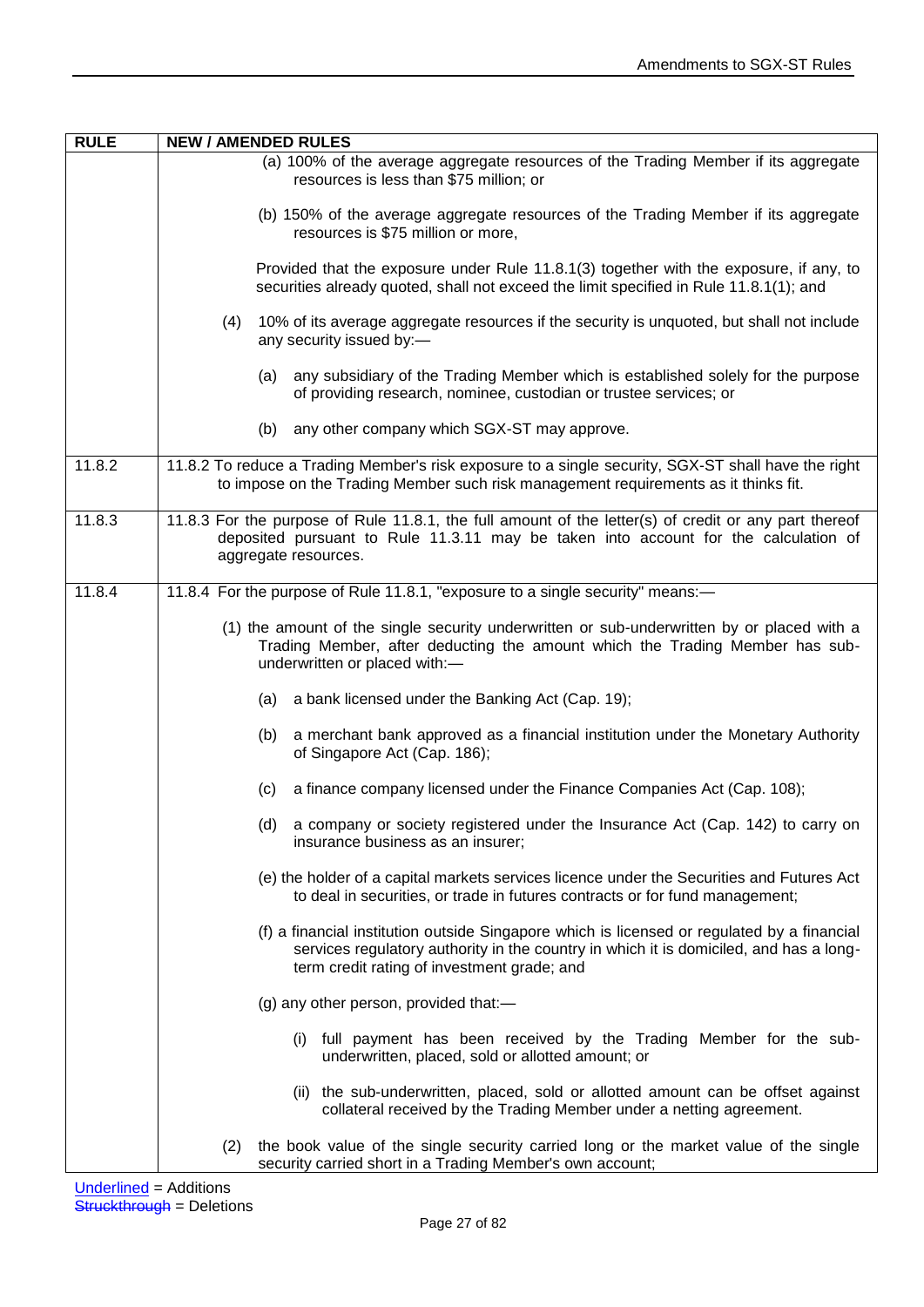| (3)<br>for outstanding options in the single security carried in a Trading Member's own options<br>trading account:-<br>the book value of options bought for the account;<br>(a)<br>(b) the excess of the market value of the underlying security over the exercise price of<br>uncovered call options written for the account; and<br>(c) the excess of the exercise price of put options written for the account over the<br>market value of the underlying security;<br>in relation to the single security carried in a customer's cash account, the contract value<br>(4) |
|-------------------------------------------------------------------------------------------------------------------------------------------------------------------------------------------------------------------------------------------------------------------------------------------------------------------------------------------------------------------------------------------------------------------------------------------------------------------------------------------------------------------------------------------------------------------------------|
|                                                                                                                                                                                                                                                                                                                                                                                                                                                                                                                                                                               |
|                                                                                                                                                                                                                                                                                                                                                                                                                                                                                                                                                                               |
|                                                                                                                                                                                                                                                                                                                                                                                                                                                                                                                                                                               |
|                                                                                                                                                                                                                                                                                                                                                                                                                                                                                                                                                                               |
| of the single security to the extent that such amounts have not been paid for, or the<br>market value of the single security to the extent that such securities have not been<br>delivered, whichever is the higher;                                                                                                                                                                                                                                                                                                                                                          |
| for outstanding options in the single security carried in a customer's options trading<br>(5)<br>account:-                                                                                                                                                                                                                                                                                                                                                                                                                                                                    |
| the contract value of the options bought by the customer to the extent that such<br>(a)<br>amounts have not been paid for;                                                                                                                                                                                                                                                                                                                                                                                                                                                    |
| the excess of the market value of the underlying security over the exercise price of<br>(b)<br>uncovered call options written by the customer; and                                                                                                                                                                                                                                                                                                                                                                                                                            |
| the excess of the exercise price of put options written by the customer over the<br>(c)<br>market value of the underlying security;                                                                                                                                                                                                                                                                                                                                                                                                                                           |
| (6)<br>the net amount of the single security borrowed or lent, as the case may be, by a<br>Trading Member;                                                                                                                                                                                                                                                                                                                                                                                                                                                                    |
| in relation to the single security bought or carried, or deposited as collateral in the<br>(7)<br>margin financing accounts, the margin exposure of a Trading Member to the single<br>security as determined in accordance with the margin financing requirements<br>prescribed by SGX-ST;                                                                                                                                                                                                                                                                                    |
| the amount of interest receivable secured by the single security;<br>(8)                                                                                                                                                                                                                                                                                                                                                                                                                                                                                                      |
| the amount of loans and advances secured by the single security; and<br>(9)                                                                                                                                                                                                                                                                                                                                                                                                                                                                                                   |
| (10) the amount under subscription by a Trading Member for its own account in relation to<br>the single security which is approved for quotation on SGX-ST or any recognised group<br>A securities exchange but has not, as yet, been so quoted.                                                                                                                                                                                                                                                                                                                              |
| 11.8.5 For the purposes of this Rule, a security is deemed to be carried in a customer's cash<br>11.8.5<br>account or a Trading Member's own account on the contract date specified in the contract<br>note in respect of the transaction in that security or on the exercise date specified in the<br>exercise notice in respect of an option in that security which has been exercised.                                                                                                                                                                                     |
| 11.8.6<br>11.8.6 For the purposes of this Rule, in calculating exposure in any particular security, all<br>outstanding options exercisable into that security shall be included in such computation.                                                                                                                                                                                                                                                                                                                                                                          |
| 11.8.7<br>11.8.7 This Rule shall not apply to:-                                                                                                                                                                                                                                                                                                                                                                                                                                                                                                                               |
| (1) securities issued by the Singapore Government or any public authority in Singapore; and                                                                                                                                                                                                                                                                                                                                                                                                                                                                                   |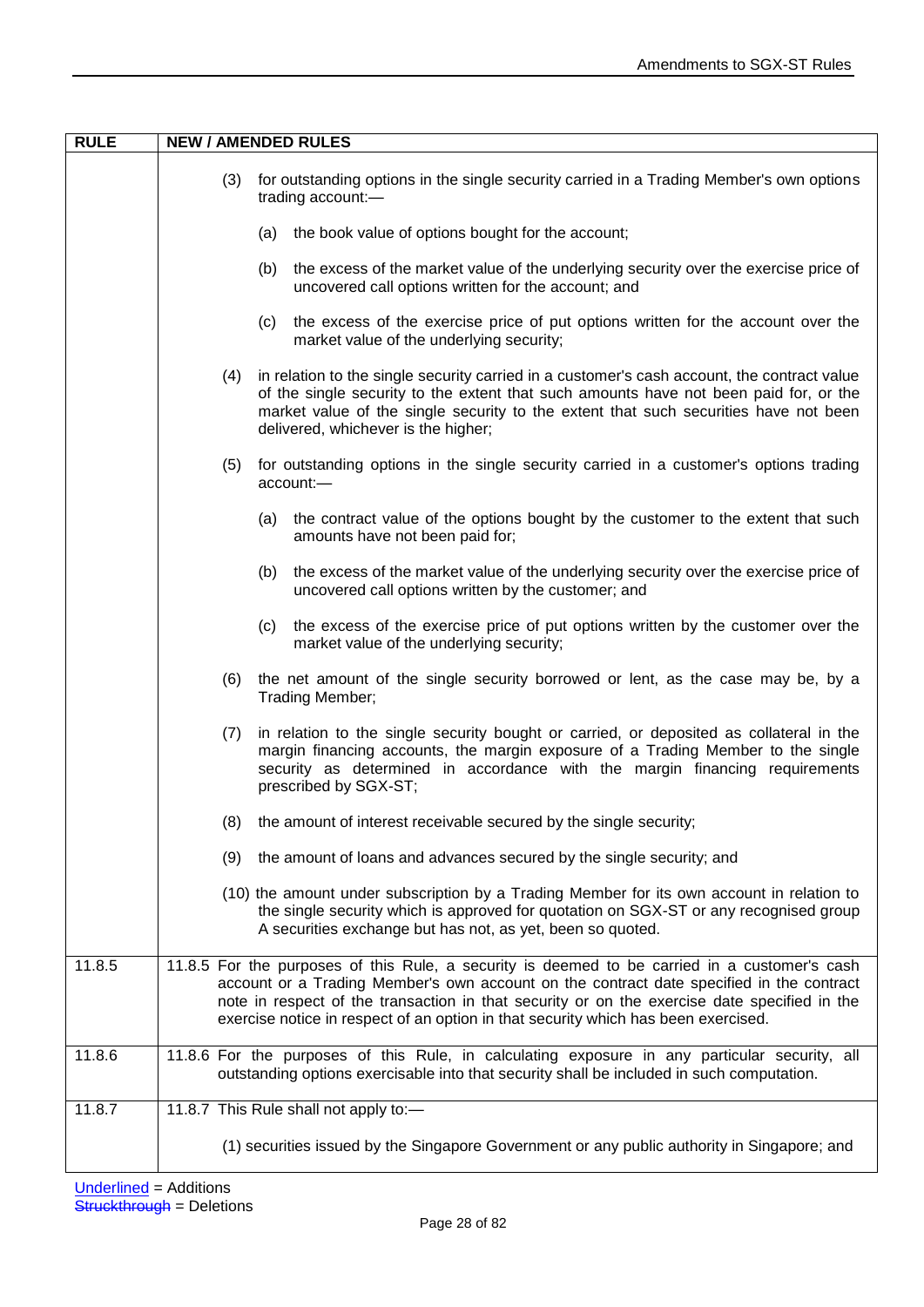| <b>RULE</b> | <b>NEW / AMENDED RULES</b>                                                                                                                                                                                                                                                                                                                                                                                                                                                                                                                                               |
|-------------|--------------------------------------------------------------------------------------------------------------------------------------------------------------------------------------------------------------------------------------------------------------------------------------------------------------------------------------------------------------------------------------------------------------------------------------------------------------------------------------------------------------------------------------------------------------------------|
|             | (2) a Trading Member's arbitrage transactions.                                                                                                                                                                                                                                                                                                                                                                                                                                                                                                                           |
| 11.8.8      | 11.8.8 For the purposes of this Rule, where a security quoted on SGX-ST or any recognised group<br>A securities exchange has been suspended for more than 30 consecutive days, a Trading<br>Member shall not permit its exposure to the security to increase in monetary value above the<br>level subsisting on the thirtieth consecutive day of suspension until such time that the<br>suspension has been lifted.                                                                                                                                                      |
| 11.8.9      | 11.8.9 In this Rule:-                                                                                                                                                                                                                                                                                                                                                                                                                                                                                                                                                    |
|             | "single security" includes ordinary and preference shares, loan stocks, company warrants,<br>structured warrants, transferable subscription rights, bonds, debentures, depository receipts,<br>options and any other debt instruments or equity securities.                                                                                                                                                                                                                                                                                                              |
| New Rule    | 11.8A Other Requirements for Exposure to Single Security                                                                                                                                                                                                                                                                                                                                                                                                                                                                                                                 |
|             | 11.8A.1 This Rule 11.8A shall apply to a Trading Member that holds a licence specified in Rule<br>4.1.1(1)(b). Such Trading Member shall have in place adequate tools and procedures to<br>monitor its exposure to a single security. SGX-ST shall have the right to require such Trading<br>Member to demonstrate the adequacy of such tools and procedures as it deems necessary.                                                                                                                                                                                      |
|             | 11.8A.2 The Trading Member shall immediately notify SGX-ST if the Trading Member's exposure to a<br>single security exceeds its internal threshold.                                                                                                                                                                                                                                                                                                                                                                                                                      |
|             | 11.8A.3 In this Rule 11.8A, "single security" and "exposure to a single security" shall have the<br>meaning ascribed to it in Rule 11.8.                                                                                                                                                                                                                                                                                                                                                                                                                                 |
| 11.9        | <b>Margin Financing</b><br>11.9                                                                                                                                                                                                                                                                                                                                                                                                                                                                                                                                          |
|             | 11.9.1 Subject to the margin financing requirements of this Rule, a Trading Member who is licensed<br>to conduct securities margin financing may extend credit facilities to approved customers for<br>securities transactions.                                                                                                                                                                                                                                                                                                                                          |
| New Rule    | In the case of a Trading Member that holds a capital markets services licence, Rules<br>11.9.1A(1)<br>11.9.2 to 11.9.16 shall apply; and                                                                                                                                                                                                                                                                                                                                                                                                                                 |
|             | (2) in the case of a Trading Member that holds a licence specified in Rule 4.1.1(1)(b), such<br>requirements as may be prescribed by the Relevant Regulatory Authority shall apply.<br>The Trading Member shall immediately notify SGX-ST on any changes to such<br>requirements. Where no such requirements have been prescribed by the Relevant<br>Regulatory Authority, Rules 11.9.2 to 11.9.16 shall apply. Notwithstanding the foregoing,<br>SGX-ST shall have the discretion to prescribe additional requirements.                                                 |
| 11.9.2      | 11.9.2 Margin financing arrangements shall be evidenced in the form of a written agreement<br>executed between the Trading Member and the customer.                                                                                                                                                                                                                                                                                                                                                                                                                      |
| 11.9.3      | 11.9.3 A customer who operates a margin financing account with a Trading Member shall authorise<br>the Trading Member to mortgage, pledge or hypothecate the customer's securities or<br>property for a sum not exceeding the debit balance in the margin financing account and<br>without obligation to retain in its possession or control securities of like character. The<br>Trading Member shall also be given the discretion to sell or dispose of any or all the<br>securities in any manner in order to meet with the prescribed margin financing requirements. |
| 11.9.4      | 11.9.4 A Trading Member shall not cause or permit any new transaction made in a customer's<br>margin financing account unless the resulting equity in the account is not less than 140% of<br>the debit balance, or the Trading Member has required the customer to deposit margin in the<br>margin financing account within 2 Market Days from the date of securities transaction to bring                                                                                                                                                                              |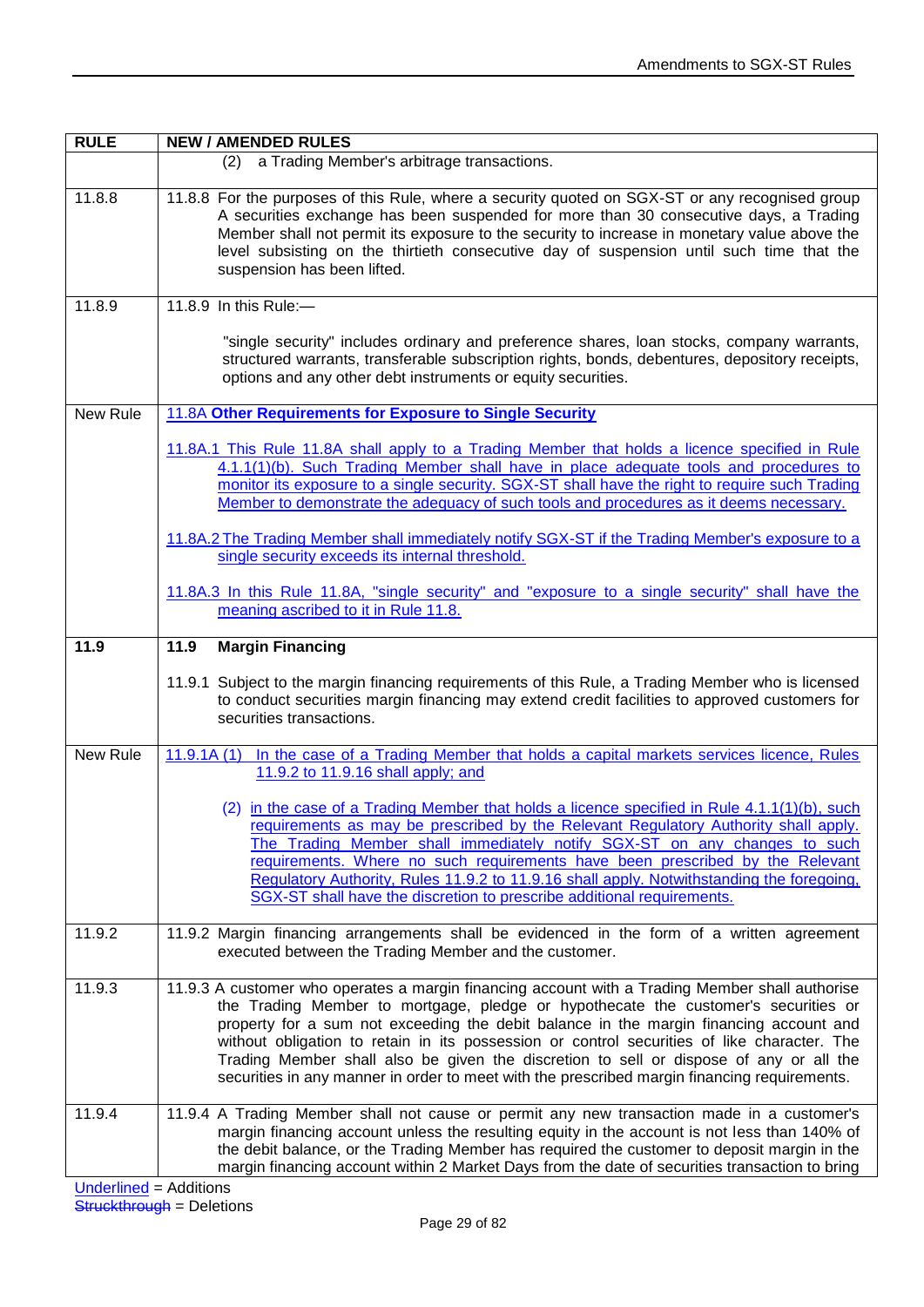| <b>RULE</b> | <b>NEW / AMENDED RULES</b>                                                                                                                                                                                                                                                                                                                                                                                                                                                                                                                                                                                                                                                                                                       |
|-------------|----------------------------------------------------------------------------------------------------------------------------------------------------------------------------------------------------------------------------------------------------------------------------------------------------------------------------------------------------------------------------------------------------------------------------------------------------------------------------------------------------------------------------------------------------------------------------------------------------------------------------------------------------------------------------------------------------------------------------------|
|             | the equity to not less than 140% of the debit balance.                                                                                                                                                                                                                                                                                                                                                                                                                                                                                                                                                                                                                                                                           |
| 11.9.5      | 11.9.5 The margin deposited by customers with the Trading Member shall be in the form of<br>acceptable collateral and such other instruments as SGX-ST may from time to time prescribe.                                                                                                                                                                                                                                                                                                                                                                                                                                                                                                                                          |
| 11.9.6      | 11.9.6(1)<br>A Trading Member shall not cause or permit the equity in a customer's margin financing<br>account to fall to or below 110% of the debit balance in the customer's margin financing<br>account, unless the Trading Member has immediately required the customer to provide<br>additional margin in the margin financing account within 2 Market Days from the date of<br>notice to increase the equity in the customer's margin financing account to more than<br>110% of the debit balance in the customer's margin financing account.                                                                                                                                                                              |
|             | Where the equity in a customer's margin financing account falls to or below 110% of the<br>(2)<br>debit balance in his margin financing account, and that the customer has failed to<br>provide additional margin to increase the equity in his margin financing account to more<br>than 110% of the debit balance in his margin financing account within the prescribed<br>time frame referred to in Rule 11.9.6(1), a Trading Member shall have discretion,<br>including, where appropriate, liquidating the margin financing account including the<br>acceptable collateral deposited to bring the equity to more than 110% of the debit<br>balance without notice to the customer.                                           |
| 11.9.8      | 11.9.8 A Trading Member shall cause daily review to be made of all margin financing accounts to<br>ensure that credit is not over-extended beyond the approved facility and that the margin<br>financing requirements prescribed above are met at all times. For the purpose of computing<br>margin financing requirements in a margin financing account, the last done price of the<br>security on the preceding Market Day shall be used. All transactions done on the same day<br>shall be combined on a transaction date basis and the total cost of purchase or the net<br>proceeds of sale including any commission charged and other expenses shall be taken into<br>account for computing margin financing requirements. |
| 11.9.9      | 11.9.9 A Trading Member shall have the discretion to impose higher margin financing requirements<br>on any of its customers.                                                                                                                                                                                                                                                                                                                                                                                                                                                                                                                                                                                                     |
| 11.9.10     | 11.9.10 A customer may withdraw cash or securities from his margin financing account provided that<br>the equity in his account does not fall to 140% of the debit balance or less.                                                                                                                                                                                                                                                                                                                                                                                                                                                                                                                                              |
| 11.9.11     | 11.9.11 A Trading Member shall not cause or permit:-                                                                                                                                                                                                                                                                                                                                                                                                                                                                                                                                                                                                                                                                             |
|             | (1)<br>the aggregate of the margin exposures in the margin financing accounts of all<br>customers to exceed 300%, or such other percentage as SGX-ST may allow, of its free<br>financial resources;                                                                                                                                                                                                                                                                                                                                                                                                                                                                                                                              |
|             | the aggregate of the margin exposures in the margin financing accounts of all<br>(2)<br>customers in respect of securities, other than securities quoted on SGX-ST, to exceed<br>100%, or such other percentage as SGX-ST may allow, of its free financial resources;<br>and                                                                                                                                                                                                                                                                                                                                                                                                                                                     |
|             | the debit balance in each customer's margin financing account to exceed 20%, or such<br>(3)<br>other percentage as SGX-ST may allow, of its free financial resources.                                                                                                                                                                                                                                                                                                                                                                                                                                                                                                                                                            |
| 11.9.13     | 11.9.13 All transactions in a margin account shall be on an immediate or a ready basis. The margin<br>account shall not be used to subscribe for new issue of securities, or to meet margin<br>requirements in respect of Marginable Futures Contracts.                                                                                                                                                                                                                                                                                                                                                                                                                                                                          |
| 11.9.14     | 11.9.14 In computing the market value of securities bought and carried in a customer's margin<br>financing account and the market value of securities deposited as collateral by the margin<br>customer, the Trading Member shall apply such applicable discounts as SGX-ST may<br>مممنناتهم                                                                                                                                                                                                                                                                                                                                                                                                                                     |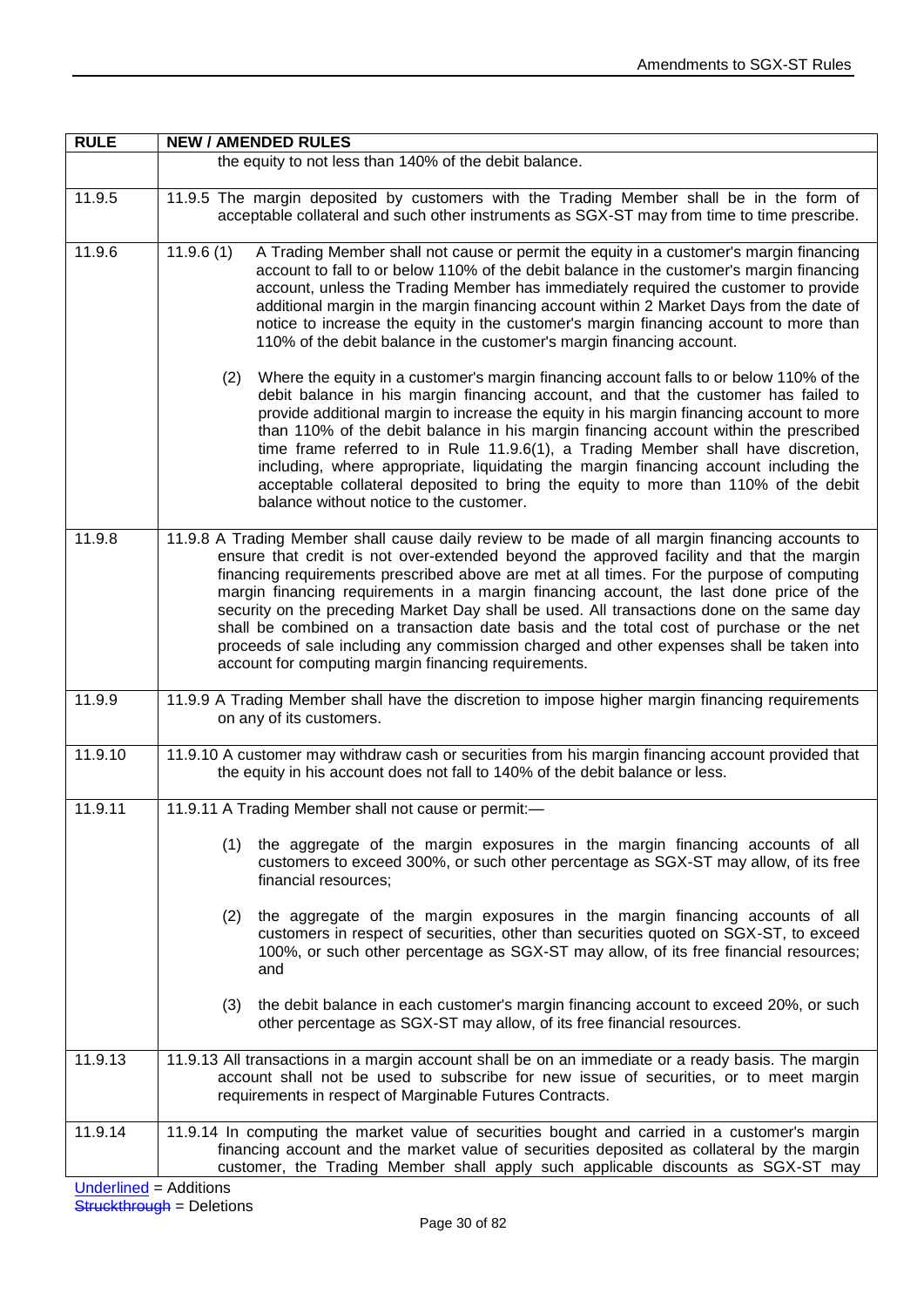| <b>RULE</b> | <b>NEW / AMENDED RULES</b>                                                                                                                                                                                                                                                                                                                                                                                                                                                                                                                                                                                                                                                                                                                                                                                                                                                                                                                       |
|-------------|--------------------------------------------------------------------------------------------------------------------------------------------------------------------------------------------------------------------------------------------------------------------------------------------------------------------------------------------------------------------------------------------------------------------------------------------------------------------------------------------------------------------------------------------------------------------------------------------------------------------------------------------------------------------------------------------------------------------------------------------------------------------------------------------------------------------------------------------------------------------------------------------------------------------------------------------------|
|             | prescribe from time to time.                                                                                                                                                                                                                                                                                                                                                                                                                                                                                                                                                                                                                                                                                                                                                                                                                                                                                                                     |
| 11.9.15     | 11.9.15 SGX-ST shall have the absolute discretion to vary any or all of the margin financing<br>requirements stipulated in Rule 11.9, and impose such other requirements for margin<br>financing transactions from time to time as it deems fit and appropriate.                                                                                                                                                                                                                                                                                                                                                                                                                                                                                                                                                                                                                                                                                 |
| 11.9.16     | 11.9.16 In this Rule:-                                                                                                                                                                                                                                                                                                                                                                                                                                                                                                                                                                                                                                                                                                                                                                                                                                                                                                                           |
|             | Term<br>Meaning<br>"debit balance"<br>has the<br>meaning<br>to it in<br>ascribed<br>Regulation 24(6) of<br>"equity"<br>the SFR (Financial<br>"free<br>financial<br>and<br>Margin<br>Requirements).<br>resources"<br>"acceptable<br>collateral"<br>"margin exposure"                                                                                                                                                                                                                                                                                                                                                                                                                                                                                                                                                                                                                                                                              |
| 11.10       | 11.10 Monthly Submission of Returns                                                                                                                                                                                                                                                                                                                                                                                                                                                                                                                                                                                                                                                                                                                                                                                                                                                                                                              |
| 11.10.2     | 11.10.1 A Trading Member shall submit to SGX-ST financial returns as follows:<br>(1) in the case of a Trading Member that holds a capital markets services licence, submit<br>by the 14th calendar day of each month statements of assets and liabilities, base<br>capital, financial resources, total risk requirement, aggregate indebtedness <sub>71</sub><br>(2) in the case of a Trading Member that holds a licence specified in Rule $4.1.1(1)(b)$ ,<br>submit by the 14th calendar day of each month financial returns based on such<br>computation methodology and in the form prescribed by SGX-ST; and<br>such other statements as SGX-ST may from time to time require in the format specified<br>$\underline{3}$<br>by SGX-ST.<br>11.10.2 Where a Trading Member fails to submit the statements required in Rule 11.10.1 within the<br>prescribed time, there shall be imposed upon the Trading Member a late fee of \$100 for each |
|             | day that the statements are not submitted in the prescribed time, unless an extension of time<br>has been granted.                                                                                                                                                                                                                                                                                                                                                                                                                                                                                                                                                                                                                                                                                                                                                                                                                               |
| 11.10.3     | 11.10.3 Requests for extension of time shall be submitted to SGX-ST at least 3 Market Days prior to<br>the due date for submission of the statements.                                                                                                                                                                                                                                                                                                                                                                                                                                                                                                                                                                                                                                                                                                                                                                                            |
| 11.10.4     | 11.10.4 A Trading Member shall be required to resubmit the statements and documents prescribed<br>under Rule 11.10.1 and take such other steps as SGX-ST may require upon SGX-ST's<br>notification that the statements and documents are inaccurate or incomplete.                                                                                                                                                                                                                                                                                                                                                                                                                                                                                                                                                                                                                                                                               |
| 11.11       | <b>ANNUAL FINANCIAL AUDIT</b><br>11.11                                                                                                                                                                                                                                                                                                                                                                                                                                                                                                                                                                                                                                                                                                                                                                                                                                                                                                           |
|             | 11.11.1 The appointment of a Trading Member's auditors A Trading Member shall be subject to the<br>prior approval of SGX-ST.<br>(1) in the case of a Trading Member that holds a capital markets services licence, obtain<br>the written approval of SGX-ST in the event of any change of its existing external                                                                                                                                                                                                                                                                                                                                                                                                                                                                                                                                                                                                                                  |
|             | auditor; and<br>(2) in the case of a Trading Member that holds a licence specified in Rule 4.1.1(1)(b), notify<br>SGX-ST at least seven (7) days prior to any change of its existing external auditor. The                                                                                                                                                                                                                                                                                                                                                                                                                                                                                                                                                                                                                                                                                                                                       |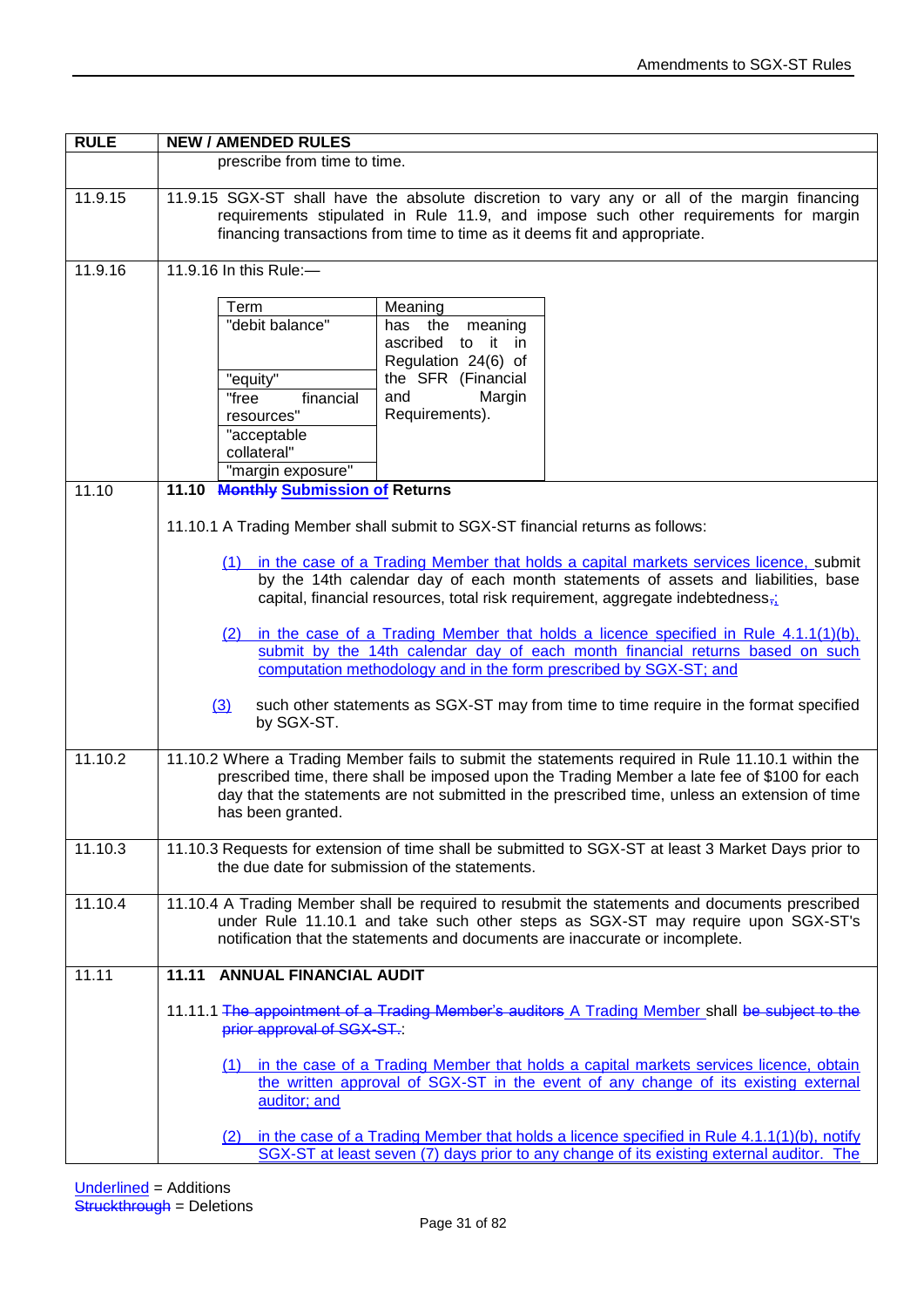| <b>RULE</b> | <b>NEW / AMENDED RULES</b>                                                                                                                                                                                                                                                                                                                                                                                                                                                                                              |
|-------------|-------------------------------------------------------------------------------------------------------------------------------------------------------------------------------------------------------------------------------------------------------------------------------------------------------------------------------------------------------------------------------------------------------------------------------------------------------------------------------------------------------------------------|
|             | Trading Member shall appoint external auditors that are accepted by its Relevant<br><b>Regulatory Authority.</b>                                                                                                                                                                                                                                                                                                                                                                                                        |
| 11.11.1A    | 11.11.1A If SGX-ST is not satisfied with the performance of duties by an external auditor appointed                                                                                                                                                                                                                                                                                                                                                                                                                     |
|             | by a Trading Member in relation to the Trading Member's activities on SGX-ST, it may:                                                                                                                                                                                                                                                                                                                                                                                                                                   |
|             | at any time direct the Trading Member to remove the external auditor; and<br>(i)                                                                                                                                                                                                                                                                                                                                                                                                                                        |
|             | (ii) direct the Trading Member, as soon as practicable thereafter, to appoint another<br>external auditor.                                                                                                                                                                                                                                                                                                                                                                                                              |
| 11.11.2     | 11.11.2 A Trading Member shall, within 5 months after the close of the financial year, furnish to SGX-<br>ST the following information:                                                                                                                                                                                                                                                                                                                                                                                 |
|             | (1) the relevant forms in respect of its annual financial audit which a Trading Member is                                                                                                                                                                                                                                                                                                                                                                                                                               |
|             | required to lodge with its Relevant Regulatory Authority, translated into English, and as                                                                                                                                                                                                                                                                                                                                                                                                                               |
|             | prescribed by SGX-ST. In the case of a Trading Member who holds a capital markets<br>services licence, the forms shall be in the prescribed format under Regulation 27(9) of<br>the SFR (Financial and Margin Requirements);                                                                                                                                                                                                                                                                                            |
|             | (2)<br>audited accounts of the Trading Member and its subsidiaries; and                                                                                                                                                                                                                                                                                                                                                                                                                                                 |
|             | a Certificate, signed by the auditor appointed by the Trading Member to carry out an<br>$\left(3\right)$<br>annual financial audit, stating, at a minimum:-                                                                                                                                                                                                                                                                                                                                                             |
|             | (4a) whether, in the opinion of the auditor, the Trading Member has complied with the<br>relevant applicable laws and regulatory requirements relating to the regulation of                                                                                                                                                                                                                                                                                                                                             |
|             | markets and licenced entities, or in the case of a Trading Member that holds a<br>capital markets services licence, financial requirements as set out in the SGX-ST<br>Rules and SFR (Financial and Margin Requirements); and                                                                                                                                                                                                                                                                                           |
|             | $\frac{2b}{2}$ whether, in the opinion of the auditor, the Trading Member's books of accounts<br>and records are those usual in a business of that nature and appear to have been<br>kept in a proper manner in accordance with the provisions of the SGX-ST Rules<br>and relevant applicable laws-and regulatory requirements relating to the regulation<br>of markets and licenced entities, or in the case of a Trading Member that holds a<br>capital markets services licence, the Securities and Futures Act;-and |
|             | (3c) whether, in the opinion of the auditor, the financial position of the Trading Member<br>is such as to enable it to conduct its business on sound lines, having regard to the<br>nature and volume of the business transacted during its past financial year as<br>shown by its books of accounts and records; and                                                                                                                                                                                                  |
|             | $(4d)$ whether the auditor has obtained all the necessary information and explanations<br>for the proper conduct of the audit and to enable the auditor to furnish the<br>Certificate.                                                                                                                                                                                                                                                                                                                                  |
| 11.11.3     | 11.11.3 Where, in the performance of his duties, the Trading Member's auditor becomes aware:-                                                                                                                                                                                                                                                                                                                                                                                                                           |
|             | of any matter which in his opinion adversely affects or may adversely affect the<br>(1)<br>financial position of the Trading Member to a material extent,                                                                                                                                                                                                                                                                                                                                                               |
|             | of any matter which in his opinion constitute or may constitute a contravention breach<br>(2)<br>of any provision of the SFA or any other relevant applicable laws and regulatory<br>requirements relating to the regulation of markets and licenced entities, or an offence<br>involving fraud or dishonesty,                                                                                                                                                                                                          |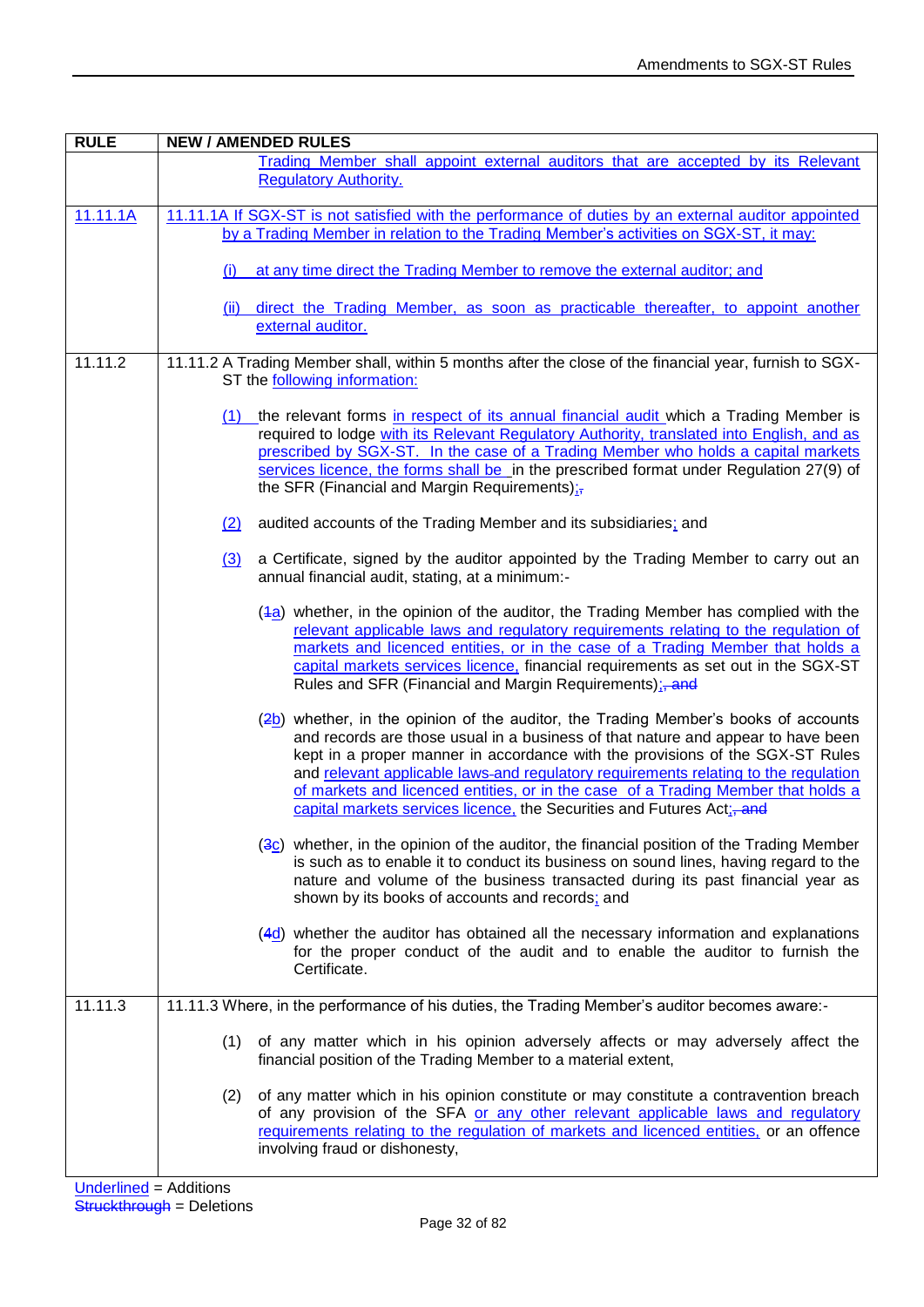| <b>RULE</b> | <b>NEW / AMENDED RULES</b>                                                                                                                                                                                                                                                                                                |
|-------------|---------------------------------------------------------------------------------------------------------------------------------------------------------------------------------------------------------------------------------------------------------------------------------------------------------------------------|
|             | of any irregularity that has or may have a material effect upon the accounts, including<br>(3)<br>irregularities that jeopardise the moneys or other assets of any customer of the Trading<br>Member, or                                                                                                                  |
|             | that the accounting system, internal accounting control and procedures for<br>(4)<br>safeguarding moneys or other assets are inadequate and the inadequacies have a<br>material effect on the accounts,                                                                                                                   |
|             | The auditor shall immediately report the matter to SGX-ST.                                                                                                                                                                                                                                                                |
| 11.11.4     | 11.11.4(1)<br>Where a Trading Member fails to submit the documents pursuant to Rule 11.11.2 within<br>the specified time, there may be imposed upon that Trading Member a fee of \$200 for<br>each day that the statements are not submitted within the prescribed time, unless an<br>extension of time has been granted. |
|             | (2)<br>Requests for extension of time shall be submitted to SGX-ST at least 3 Market Days<br>prior to the due date.                                                                                                                                                                                                       |
| 11.13       | 11.13<br><b>OTHER FINANCIAL REQUIREMENTS</b>                                                                                                                                                                                                                                                                              |
|             | 11.13.1 Reduction in Paid-Up Ordinary Share Capital                                                                                                                                                                                                                                                                       |
|             | A Trading Member which is incorporated in Singapore shall not reduce its paid-up ordinary<br>share capital without the prior written approval of SGX-ST.                                                                                                                                                                  |
| 11.13.2     | 11.13.2 Preference Shares                                                                                                                                                                                                                                                                                                 |
|             | (1) A Trading Member which is incorporated in Singapore shall immediately notify SGX-ST<br>prior to the issue of any preference share.                                                                                                                                                                                    |
|             | (2)<br>A Trading Member which is incorporated in Singapore shall not redeem any<br>redeemable preference share:-                                                                                                                                                                                                          |
|             | unless the Trading Member notifies SGX-ST at least 1 year before the proposed<br>(a)<br>date of redemption;                                                                                                                                                                                                               |
|             | if at the date of redemption:-<br>(b)                                                                                                                                                                                                                                                                                     |
|             | its financial resources (including qualifying letters of credit referred to in Rule<br>(i)<br>11.3.11) is less than 150% of its total risk requirement; or                                                                                                                                                                |
|             | (ii) its aggregate indebtedness exceeds 600% of its aggregate resources;                                                                                                                                                                                                                                                  |
|             | if such redemption will cause an event in Rule 11.13.2(2)(b) above to occur; or<br>(c)                                                                                                                                                                                                                                    |
|             | if SGX-ST has prohibited in writing such a redemption.<br>(d)                                                                                                                                                                                                                                                             |
| 11.13.3     | 11.13.3 Qualifying Subordinated Loan                                                                                                                                                                                                                                                                                      |
|             | A Trading Member shall obtain the prior approval of SGX-ST if it enters a subordinated<br>(1)<br>loan agreement in a format other than the format prescribed by SGX-ST from time to<br>time.                                                                                                                              |
|             | Where a Trading Member draws down a qualifying subordinated loan, the Trading<br>(2)<br>Member shall notify SGX-ST no later than the date of draw down of the qualifying                                                                                                                                                  |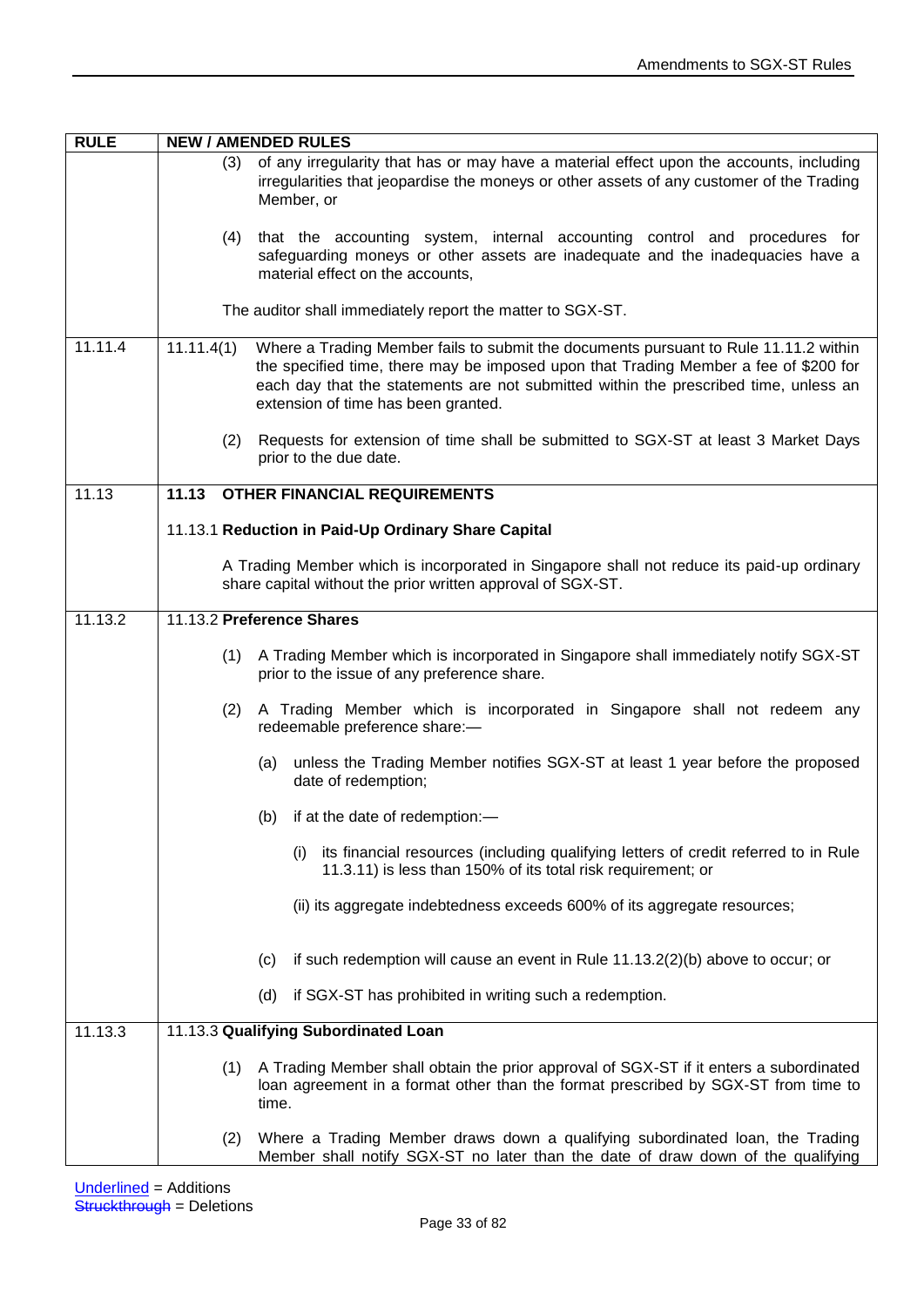| <b>RULE</b> | <b>NEW / AMENDED RULES</b>                                                                                                                                                                           |
|-------------|------------------------------------------------------------------------------------------------------------------------------------------------------------------------------------------------------|
|             | subordinated loan.                                                                                                                                                                                   |
|             | (3)<br>A Trading Member shall not repay, whether in part or in full, any subordinated loan<br>principal before the maturity date without the prior approval of SGX-ST.                               |
|             | A Trading Member shall not repay, whether in part or in full, any subordinated loan<br>(4)<br>principal that has matured:-                                                                           |
|             | unless the Trading Member notifies SGX-ST at least 1 Market Day before the date<br>(a)<br>of repayment;                                                                                              |
|             | if its financial resources (including qualifying letters of credit referred to in Rule<br>(b)<br>11.3.11) is less than 150% of its total risk requirement;                                           |
|             | if its aggregate indebtedness exceeds 600% of its aggregate resources;<br>(c)                                                                                                                        |
|             | if such a repayment will cause an event in Rule $11.13.3(4)(b)$ or (c) to occur; or<br>(d)                                                                                                           |
|             | if SGX-ST has prohibited in writing such a repayment.<br>(e)                                                                                                                                         |
| 11.13.4     | 11.13.4 Making of Unsecured Loan or Advance, Payment of Dividend or Director's Fees or<br><b>Increase in Director's Remuneration</b>                                                                 |
|             | A Trading Member shall not, without the prior written approval of SGX-ST, make any<br>unsecured loan or advance, pay any dividend or director's fees or increase any director's<br>remuneration if:- |
|             | in the case where the Trading Member is incorporated in Singapore:-<br>(1)                                                                                                                           |
|             | its base capital is less than the base capital requirement as prescribed in Rules<br>(a)<br>11.2 and 11.5;                                                                                           |
|             | (b) its financial resources (including qualifying letters of credit referred to in Rule<br>11.3.11) is less than 150% of its total risk requirement;                                                 |
|             | its aggregate indebtedness exceeds 600% of its aggregate resources;<br>(c)                                                                                                                           |
|             | (d) such a loan, advance, payment or increase will cause an event in Rule<br>11.13.4 $(1)(a)$ , $(b)$ or $(c)$ to occur; or                                                                          |
|             | in the case where the Trading Member is incorporated outside Singapore:-<br>(2)                                                                                                                      |
|             | its net head office funds is less than the base capital requirement as prescribed in<br>(a)<br>Rules 11.2 and 11.5;                                                                                  |
|             | its adjusted net head office funds (including qualifying letters of credit referred to in<br>(b)<br>Rule 11.3.11) is less than 150% of its total risk requirement;                                   |
|             | its aggregate indebtedness exceeds 600% of its aggregate resources;<br>(c)                                                                                                                           |
|             | such a loan, advance, payment or increase will cause an event in Rule<br>(d)<br>11.13.4(2)(a), (b) or (c) to occur.                                                                                  |
| 11.13.5     | 11.13.5 Rules 11.13.1 to 11.13.4 shall not apply to a Trading Member that holds a licence specified                                                                                                  |
|             | in Rule 4.1.1(1)(b). Such a Trading Member shall notify the Exchange immediately of any<br>actions taken relating to:                                                                                |
|             |                                                                                                                                                                                                      |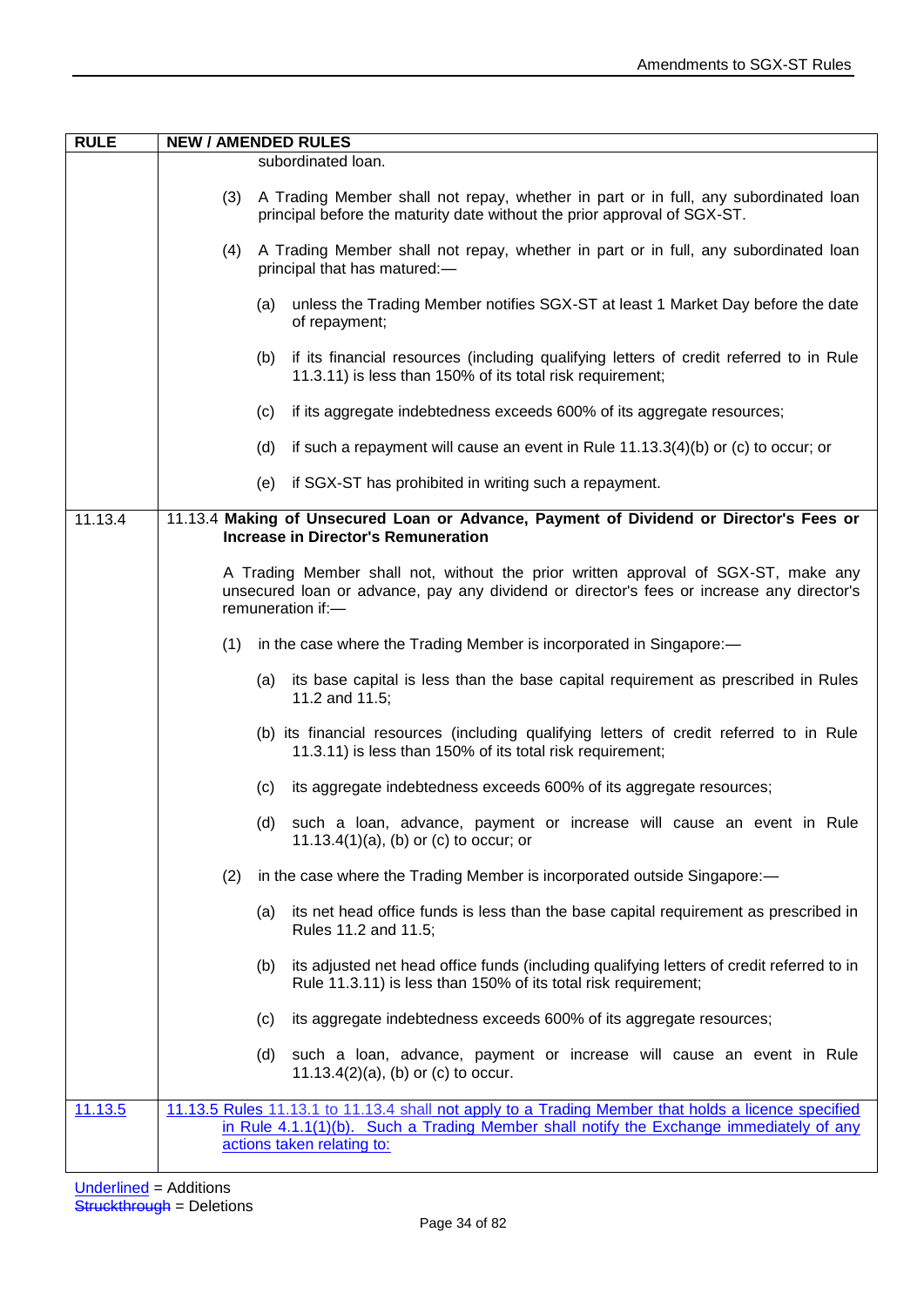| <b>RULE</b> | <b>NEW / AMENDED RULES</b>                                                                                                                                                                                                                                                                                                                                                                   |
|-------------|----------------------------------------------------------------------------------------------------------------------------------------------------------------------------------------------------------------------------------------------------------------------------------------------------------------------------------------------------------------------------------------------|
|             | any reduction in paid-up ordinary share capital;<br>(1)                                                                                                                                                                                                                                                                                                                                      |
|             | any issue of any preference share;<br>(2)                                                                                                                                                                                                                                                                                                                                                    |
|             | (3)<br>the entry into a subordinated loan agreement in a format other than the format<br>prescribed by SGX-ST from time to time, drawing down on a qualifying subordinated<br>loan or repayment whether in part or in full, any subordinated loan principal before or<br>upon maturity;                                                                                                      |
|             | (4) the making of any unsecured loan, advance, payment of dividend or director's fees or<br>increase in director's remuneration, if its net liquid capital requirement is less than its<br>net liquid capital requirement as prescribed in Rule 11.2A or such action will cause its<br>net liquid capital requirement to be less than its net liquid capital requirement; or                 |
|             | that which has or may have a financial or capital impact on the Trading Member and<br>(5)<br>required to be reported to the Relevant Regulatory Authority.                                                                                                                                                                                                                                   |
| 11.14       | <b>REGISTER OF CONNECTED PERSONS</b><br>11.14                                                                                                                                                                                                                                                                                                                                                |
|             | 11.14.1 A Each Trading Member that holds a capital markets services licence shall keep a register<br>of its directors and their connected persons. For the purpose of this Rule, a "connected<br>person" has the meaning ascribed to it in Section 2 of the SFA.                                                                                                                             |
| 12.1        | <b>RECORDS</b><br>12.1                                                                                                                                                                                                                                                                                                                                                                       |
|             | 12.1.1 A Trading Member, Director or Trading Representative must:-                                                                                                                                                                                                                                                                                                                           |
|             | maintain complete and accurate records in accordance with:<br>(1)                                                                                                                                                                                                                                                                                                                            |
|             | (a) in the case of a Trading Member that holds a capital markets services licence, the<br>Securities and Futures Act, and/or Securities and Futures Regulations or the<br>Rules; and                                                                                                                                                                                                         |
|             | (b) in the case of a Trading Member that holds a licence specified in Rule 4.1.1(1)(b),<br>such requirements as may be prescribed by the Relevant Regulatory Authority<br>and the Rules. The Trading Member shall immediately notify SGX-ST on any<br>changes to such requirements. Notwithstanding the foregoing, SGX-ST shall<br>have the discretion to prescribe additional requirements; |
|             | (2) not make, or cause to be made, a false or misleading entry, in hardcopy, or electronic<br>form, in any books, records, slips, documents, statements relating to the business,<br>affairs, transactions, conditions, assets or accounts ("the Documents") of a Trading<br>Member;                                                                                                         |
|             | (3)<br>make all material entries in any of the documents; and                                                                                                                                                                                                                                                                                                                                |
|             | not alter or destroy any of the Documents without a valid reason.<br>(4)                                                                                                                                                                                                                                                                                                                     |
| 12.1.2      | 12.1.2<br>A Trading Member must ensure the integrity, security and confidentiality in the transmission<br>and storage of all records.                                                                                                                                                                                                                                                        |
| 12.1.3      | 12.1.3 A Trading Member must make records available to SGX-ST at such time as SGX-ST requires.                                                                                                                                                                                                                                                                                               |
| 12.3        | <b>CUSTOMER ACCOUNTS</b><br>12.3                                                                                                                                                                                                                                                                                                                                                             |
|             | 12.3.1<br><b>Individual Customer Account</b>                                                                                                                                                                                                                                                                                                                                                 |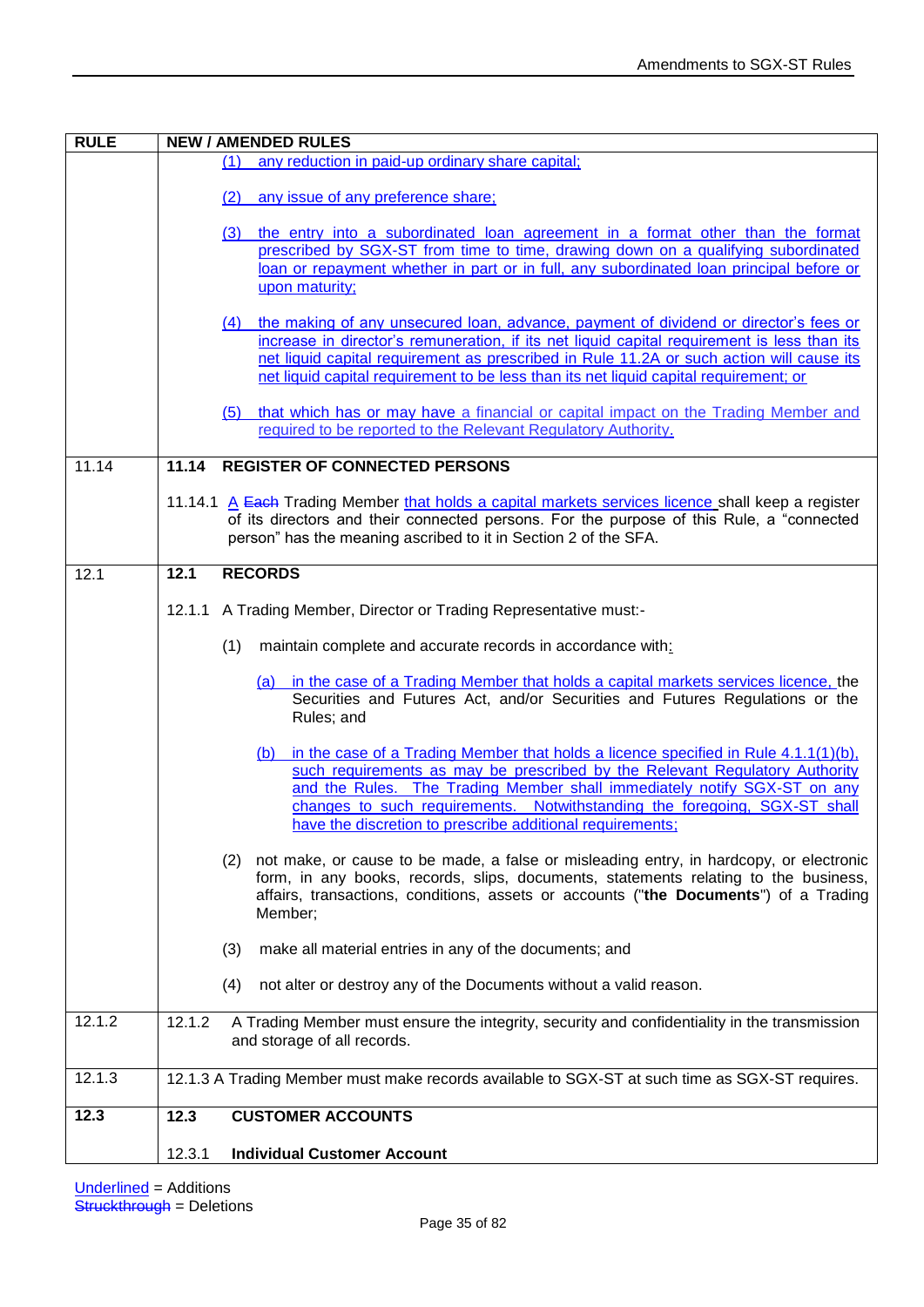| <b>RULE</b> | <b>NEW / AMENDED RULES</b>                                                                                                                                                                                                                                                                                                                                                           |
|-------------|--------------------------------------------------------------------------------------------------------------------------------------------------------------------------------------------------------------------------------------------------------------------------------------------------------------------------------------------------------------------------------------|
|             | Before opening an individual customer account, a Trading Member must:-                                                                                                                                                                                                                                                                                                               |
|             | (1) obtain particulars of the customer (and any person authorised to trade for the<br>customer), including the full name, a copy of the identity card/passport, specimen<br>signature, residential and mailing addresses, telephone numbers, occupation, and the<br>name, address and telephone number of the customer's employer, and investment<br>objectives (if applicable); and |
|             | (2) take suitable steps to verify the customer's identity and intention if the customer does<br>not open the account in person.                                                                                                                                                                                                                                                      |
| 12.3.2      | 12.3.2<br><b>Corporate Customer Account</b>                                                                                                                                                                                                                                                                                                                                          |
|             | Before opening a corporate customer account, a Trading Member must:-                                                                                                                                                                                                                                                                                                                 |
|             | (1) obtain particulars of the customer, including the full name, registered and mailing<br>addresses, names and signatures of persons authorised to trade, and investment<br>objectives (if applicable);                                                                                                                                                                             |
|             | (2) obtain a certified true copy of the certificate of incorporation of the customer; and                                                                                                                                                                                                                                                                                            |
|             | (3) obtain either:-                                                                                                                                                                                                                                                                                                                                                                  |
|             | a copy of the directors' resolution of the customer approving the opening of a<br>(a)<br>trading account with the Trading Member and empowering specific directors and<br>officers to:-                                                                                                                                                                                              |
|             | (i) trade in securities or Futures Contracts for the customer's account; and                                                                                                                                                                                                                                                                                                         |
|             | (ii) execute all documentation for trading and settlement in the account;                                                                                                                                                                                                                                                                                                            |
|             | a power of attorney (in English) certified by a notary public, authorising identified<br>(b)<br>persons to open a trading account and trade on behalf of the customer; or                                                                                                                                                                                                            |
|             | note in writing the basis upon which it believes the customer may open the<br>(c)<br>account and engage in transactions and that the persons acting for the customer<br>have been duly authorised to trade on the customer's behalf.                                                                                                                                                 |
| 12.3.3      | 12.3.3<br><b>Agency Account</b>                                                                                                                                                                                                                                                                                                                                                      |
|             | For an agency account, a Trading Member must have on file:-                                                                                                                                                                                                                                                                                                                          |
|             | the name of the principal; and<br>(1)                                                                                                                                                                                                                                                                                                                                                |
|             | (2) written evidence of the customer's authority to trade for the principal.                                                                                                                                                                                                                                                                                                         |
| 12.3.4      | 12.3.4<br><b>Joint Account</b>                                                                                                                                                                                                                                                                                                                                                       |
|             | A Trading Member may allow customers to open a joint trading account if:-<br>(1)                                                                                                                                                                                                                                                                                                     |
|             | a joint securities account is opened with CDP;<br>(a)                                                                                                                                                                                                                                                                                                                                |
|             | each joint account holder is at least 18 years old; and<br>(b)                                                                                                                                                                                                                                                                                                                       |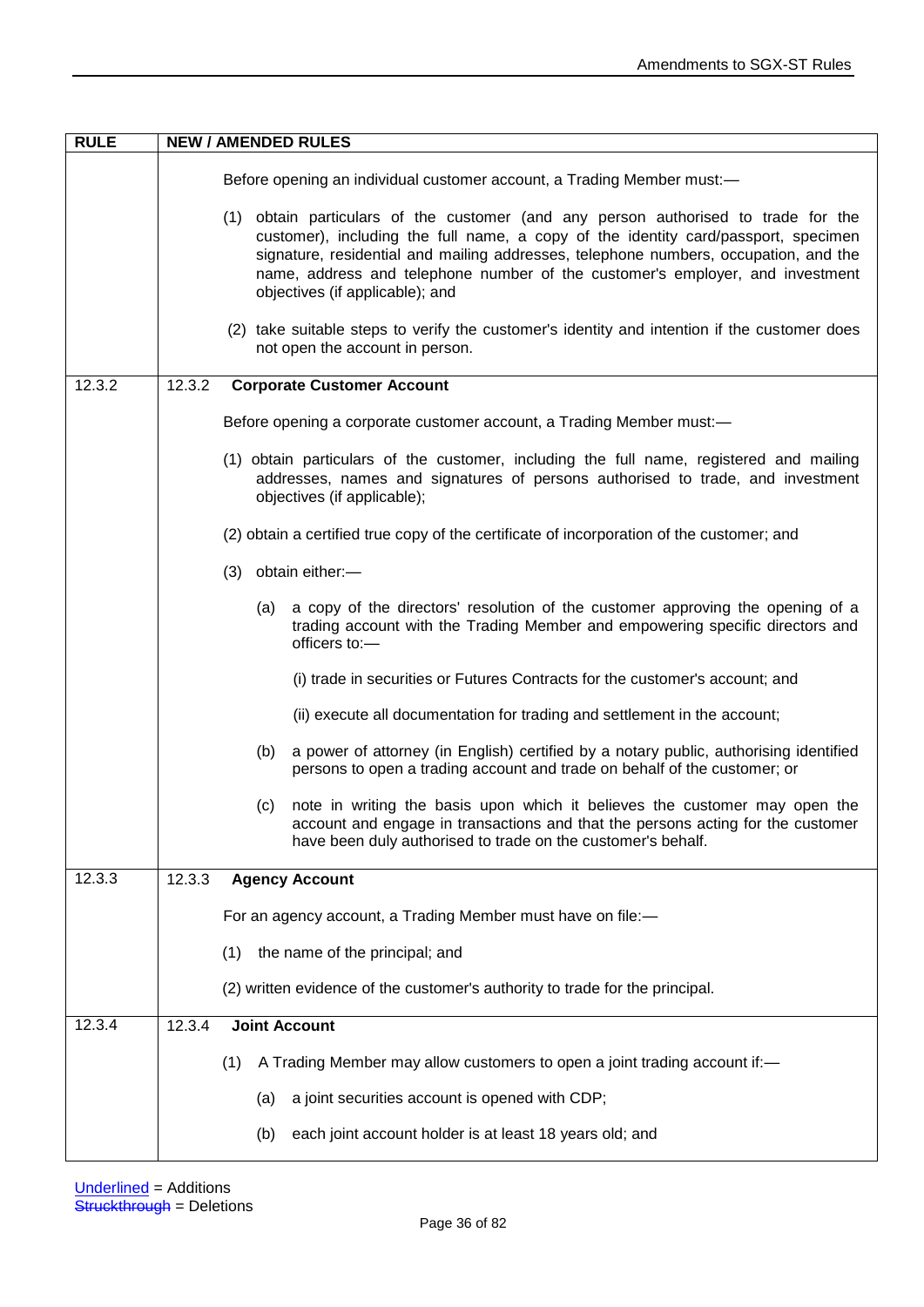| <b>RULE</b> | <b>NEW / AMENDED RULES</b> |                                                                                                                                                                                                                                                                                                                                                                                                                                                                                                    |  |
|-------------|----------------------------|----------------------------------------------------------------------------------------------------------------------------------------------------------------------------------------------------------------------------------------------------------------------------------------------------------------------------------------------------------------------------------------------------------------------------------------------------------------------------------------------------|--|
|             |                            | no joint account holder is an undischarged bankrupt.<br>(c)                                                                                                                                                                                                                                                                                                                                                                                                                                        |  |
|             | (2)                        | A joint account may be operated by not more than 2 individuals. However, if it is an<br>estate account, it may be operated by all personal representatives.                                                                                                                                                                                                                                                                                                                                        |  |
|             | (3)                        | A Trading Member must maintain the following information:-                                                                                                                                                                                                                                                                                                                                                                                                                                         |  |
|             |                            | particulars of each joint account holder;<br>(a)                                                                                                                                                                                                                                                                                                                                                                                                                                                   |  |
|             |                            | the names of persons authorised to give trading orders and settlement instructions<br>(b)<br>and receive scrip from the Trading Member;                                                                                                                                                                                                                                                                                                                                                            |  |
|             |                            | the names of persons to whom payments by the Trading Member are to be made;<br>(c)<br>and                                                                                                                                                                                                                                                                                                                                                                                                          |  |
|             |                            | details of any accounts held in an individual capacity by a joint account holder.<br>(d)                                                                                                                                                                                                                                                                                                                                                                                                           |  |
|             | (4)                        | A Trading Member must require each joint account holder to specify whether the joint<br>account holder is jointly and severally liable for all debts incurred in a joint account.                                                                                                                                                                                                                                                                                                                  |  |
| 12.3.5      | 12.3.5                     | <b>Approval of Customer Accounts</b>                                                                                                                                                                                                                                                                                                                                                                                                                                                               |  |
|             | (1)                        | At least 1 senior management staff independent of sales or dealing of a Trading<br>Member, or a senior management staff of a related corporation of that Trading Member<br>charged with the account approval function, must approve the opening of a customer<br>account.                                                                                                                                                                                                                          |  |
|             | (2)                        | The approval must:-                                                                                                                                                                                                                                                                                                                                                                                                                                                                                |  |
|             |                            | be given before the execution of the first trade for the customer; and<br>(a)                                                                                                                                                                                                                                                                                                                                                                                                                      |  |
|             |                            | be in writing which includes secured electronic record; and<br>(b)                                                                                                                                                                                                                                                                                                                                                                                                                                 |  |
|             |                            | form part of the permanent records of the Trading Member.<br>(c)                                                                                                                                                                                                                                                                                                                                                                                                                                   |  |
| 12.3.6      |                            | 12.3.6 Risk Disclosure Statement                                                                                                                                                                                                                                                                                                                                                                                                                                                                   |  |
|             | (1)                        | Unless otherwise permitted by the Securities and Futures Act or any other relevant<br>applicable laws and regulatory requirements relating to the regulation of markets and<br>licenced entities, a Trading Member must obtain a written acknowledgement from a<br>customer that the customer is aware of the risk associated with holding and trading of<br>securities and Futures Contracts. This Rule does not apply to a customer who is an<br>accredited investor trading only in securities. |  |
|             | (2)                        | The written acknowledgement shall:                                                                                                                                                                                                                                                                                                                                                                                                                                                                 |  |
|             |                            | (a) in the case of a Trading Member that holds a capital markets services licence,<br>contain such requirements as contemplated under the Securities and Futures Act;<br>and                                                                                                                                                                                                                                                                                                                       |  |
|             |                            | in the case of a Trading Member that holds a licence specified in Rule $4.1.1(1)(b)$ ,<br>(b)<br>contain such requirements as may be prescribed by the Relevant Regulatory<br>Authority. The Trading Member shall immediately notify SGX-ST on any changes<br>to such requirements. Notwithstanding the foregoing, SGX-ST shall have the<br>discretion to prescribe additional requirements.                                                                                                       |  |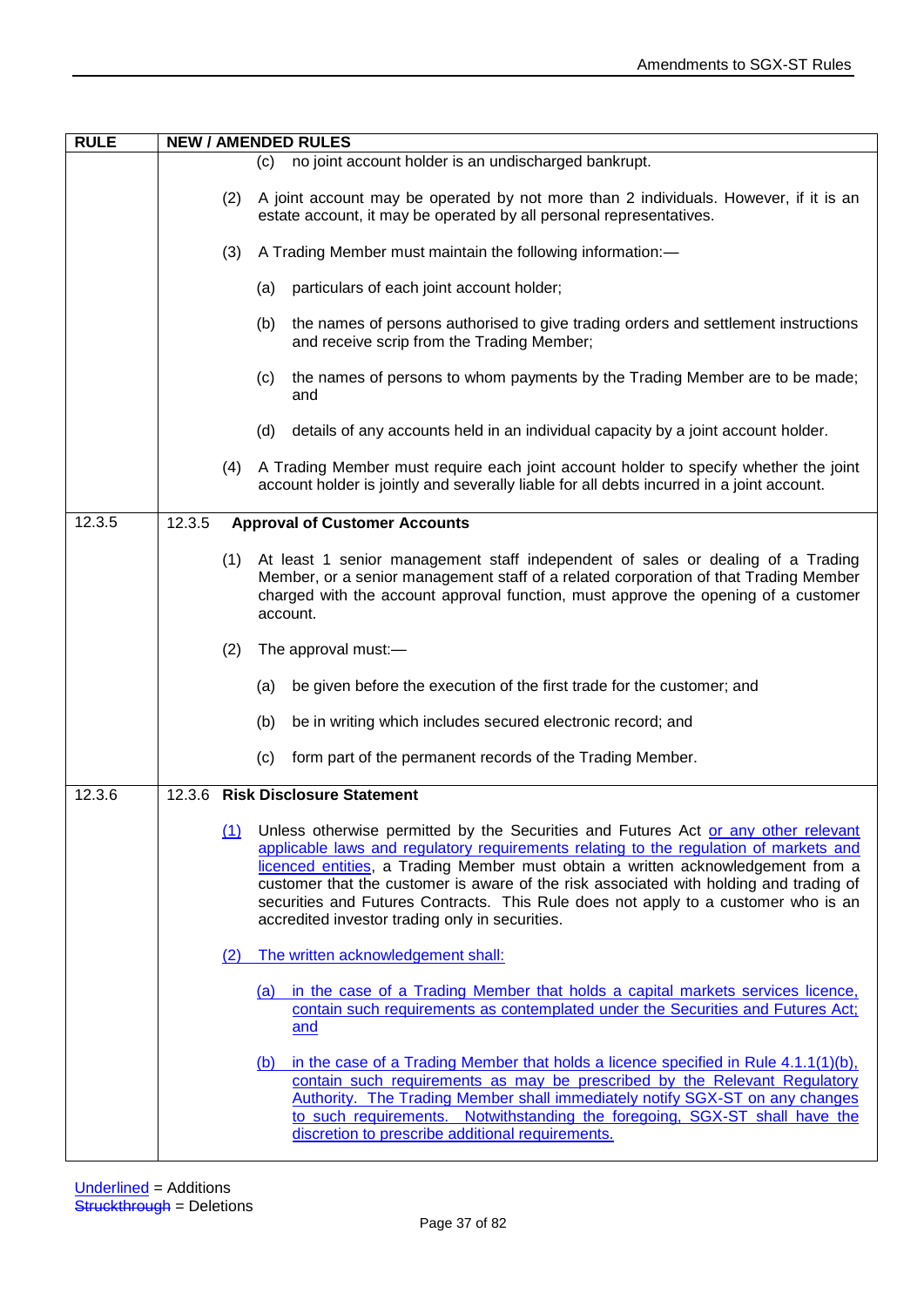| <b>RULE</b> | <b>NEW / AMENDED RULES</b>                                                                                                                                                                                 |  |  |
|-------------|------------------------------------------------------------------------------------------------------------------------------------------------------------------------------------------------------------|--|--|
| 12.3.7      | 12.3.7 Separate Accounts and Account Designation                                                                                                                                                           |  |  |
|             | A Trading Member must maintain separate accounts for each person whose account is<br>(1)<br>carried on the books of the Trading Member.                                                                    |  |  |
|             | (2) A customer account must be identified and designated by the full name of the<br>customer(s) and an account code.                                                                                       |  |  |
| 12.3.8      | 12.3.8 In this Rule, a customer account includes a trading account of a Trading Representative.                                                                                                            |  |  |
| 12.3.9      | 12.3.9 The account code used to designate a customer or a proprietary account must be of 7<br>alphanumeric or numeric characters.                                                                          |  |  |
| 12.3A       | <b>12.3A CUSTOMER EDUCATION</b>                                                                                                                                                                            |  |  |
|             | 12.3A.1 Save for Accredited Investors and Institutional Investors, a Trading Member must provide its<br>Internet Trading customers with adequate information, guidance and training on:-                   |  |  |
|             | (1)<br>prohibited trading practices;                                                                                                                                                                       |  |  |
|             | potential limitations and risks of Internet Trading;<br>(2)                                                                                                                                                |  |  |
|             | (3) system functionalities and order management procedures; and                                                                                                                                            |  |  |
|             | market conventions such as minimum bid sizes and board lot sizes.<br>(4)                                                                                                                                   |  |  |
|             | With respect to Accredited Investors and Institutional Investors, a Trading Member's<br>obligation relates solely to the provision of adequate information in relation to prohibited<br>trading practices. |  |  |
| 12.4        | <b>12.4 Trading Authority</b>                                                                                                                                                                              |  |  |
|             | 12.4.1 Before accepting any orders from a third party, a Trading Member must obtain written<br>authorisation from the customer empowering the third party to trade for the customer's<br>account.          |  |  |
| 12.5        | 12.5<br><b>Brokerages and Charges</b>                                                                                                                                                                      |  |  |
|             | 12.5.1 Unless SGX-ST decides otherwise, the commission rate chargeable for the purchase or sale<br>of securities or Futures Contracts is negotiable.                                                       |  |  |
| 12.5.2      | 12.5.2 All charges and expenses, including stamp duty and clearing fee, to be borne by the<br>customer must be disclosed to the customer and agreed between the customer and the<br>Trading Member.        |  |  |
| 12.6        | <b>CONTRACT NOTES</b><br>12.6                                                                                                                                                                              |  |  |
|             | 12.6.1 A Trading Member must send its customer a contract note for the purchase or sale of<br>securities or Futures Contracts by the next market day.                                                      |  |  |
| 12.6.2      | 12.6.2 The contract note must state that the contract is subject to the Rules and Directives of SGX-<br>ST if the trade is:-                                                                               |  |  |
|             | (1)<br>transacted on or through the Trading System; or                                                                                                                                                     |  |  |
|             | reported to SGX-ST.<br>(2)                                                                                                                                                                                 |  |  |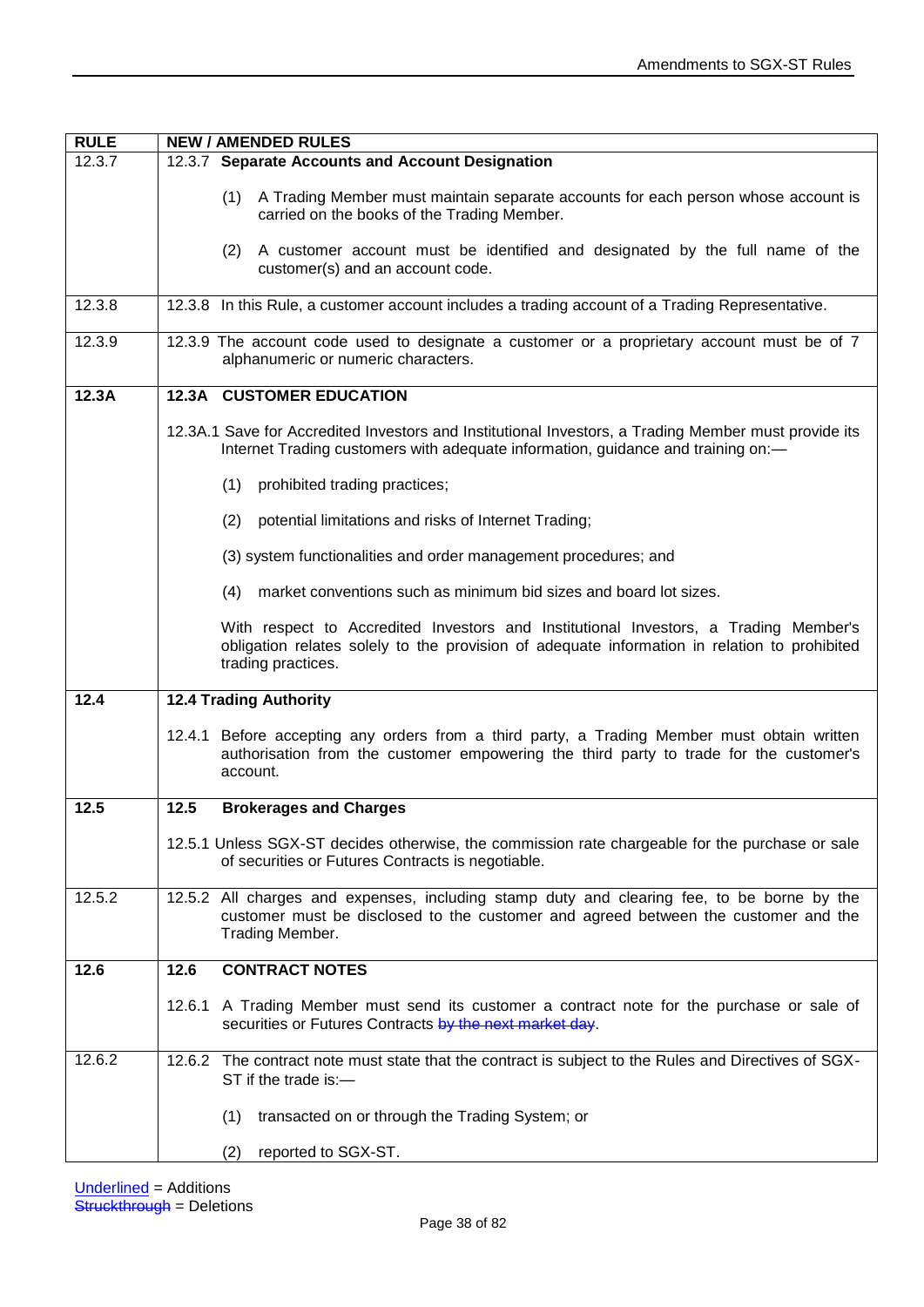| <b>RULE</b>         | <b>NEW / AMENDED RULES</b>                                                                                                                                                                                                                                                                                                                                                                                                |
|---------------------|---------------------------------------------------------------------------------------------------------------------------------------------------------------------------------------------------------------------------------------------------------------------------------------------------------------------------------------------------------------------------------------------------------------------------|
| 12.6.3              | In the case of a Trading Member that holds a capital markets services licence:<br>12.6.3                                                                                                                                                                                                                                                                                                                                  |
|                     | (1)<br>a contract note must:                                                                                                                                                                                                                                                                                                                                                                                              |
|                     | be sent by the next market day;<br>(a)                                                                                                                                                                                                                                                                                                                                                                                    |
|                     | $(b)$ contain the information specified in Regulation 42(1) of the Securities and Futures<br>(Licensing and Conduct of Business) Regulations-; and                                                                                                                                                                                                                                                                        |
|                     | $(c)$ show separately:                                                                                                                                                                                                                                                                                                                                                                                                    |
|                     | brokerage charged;<br>(i)                                                                                                                                                                                                                                                                                                                                                                                                 |
|                     | clearing fee;<br>(ii)                                                                                                                                                                                                                                                                                                                                                                                                     |
|                     | stamp duty;<br>(iii)                                                                                                                                                                                                                                                                                                                                                                                                      |
|                     | Goods and Services Tax; and<br>(iv)                                                                                                                                                                                                                                                                                                                                                                                       |
|                     | any other charges,<br>(v)                                                                                                                                                                                                                                                                                                                                                                                                 |
|                     | unless otherwise prescribed by SGX-ST from time to time,                                                                                                                                                                                                                                                                                                                                                                  |
|                     | before issuing contract notes in electronic form, the Trading Member must obtain the<br>(2)<br>customer's prior revocable and informed consent. The Trading Member must retain<br>evidence of the customer's consent. To constitute an informed consent, a customer<br>must be told of the manner of delivery and retrieval of the electronic record and any<br>costs that may be incurred.                               |
| 12.6.4              | In the case of a Trading Member that holds a licence specified in Rule $4.1.1(1)(b)$ , A-a<br>12.6.4                                                                                                                                                                                                                                                                                                                      |
|                     | contract note must comply with such requirements as may be prescribed by the Relevant<br>Regulatory Authority, including requirements relating to a customer's contract note in<br>electronic form. The Trading Member shall immediately notify SGX-ST on any changes to<br>such requirements. Notwithstanding the foregoing, SGX-ST shall have the discretion to<br>prescribe additional requirements. show separately:- |
|                     | (1) brokerage charged;                                                                                                                                                                                                                                                                                                                                                                                                    |
|                     | -clearing fee;                                                                                                                                                                                                                                                                                                                                                                                                            |
|                     | stamp duty;<br>$\left(3\right)$                                                                                                                                                                                                                                                                                                                                                                                           |
|                     | <b>Goods and Services Tax; and</b><br><u>(4)</u>                                                                                                                                                                                                                                                                                                                                                                          |
|                     | (5) any other charges;                                                                                                                                                                                                                                                                                                                                                                                                    |
|                     | unless otherwise prescribed by SGX-ST from time to time.                                                                                                                                                                                                                                                                                                                                                                  |
| 12.6.5              | Before issuing contract notes in electronic form, a Trading Member must obtain the<br>$42.6.5 -$<br>customer's prior revocable and informed consent. The Trading Member must retain<br>evidence of the customer's consent.                                                                                                                                                                                                |
| 12.6.6              | 12.6.6 To constitute an informed consent under Rule 12.6.5, a customer must be told of the<br>manner of delivery and retrieval of the electronic record and any costs that may be incurred.                                                                                                                                                                                                                               |
| $12.\overline{6.7}$ | 12.6.57 If asked by SGX-ST, a Trading Member must produce the contract notes in substantially the                                                                                                                                                                                                                                                                                                                         |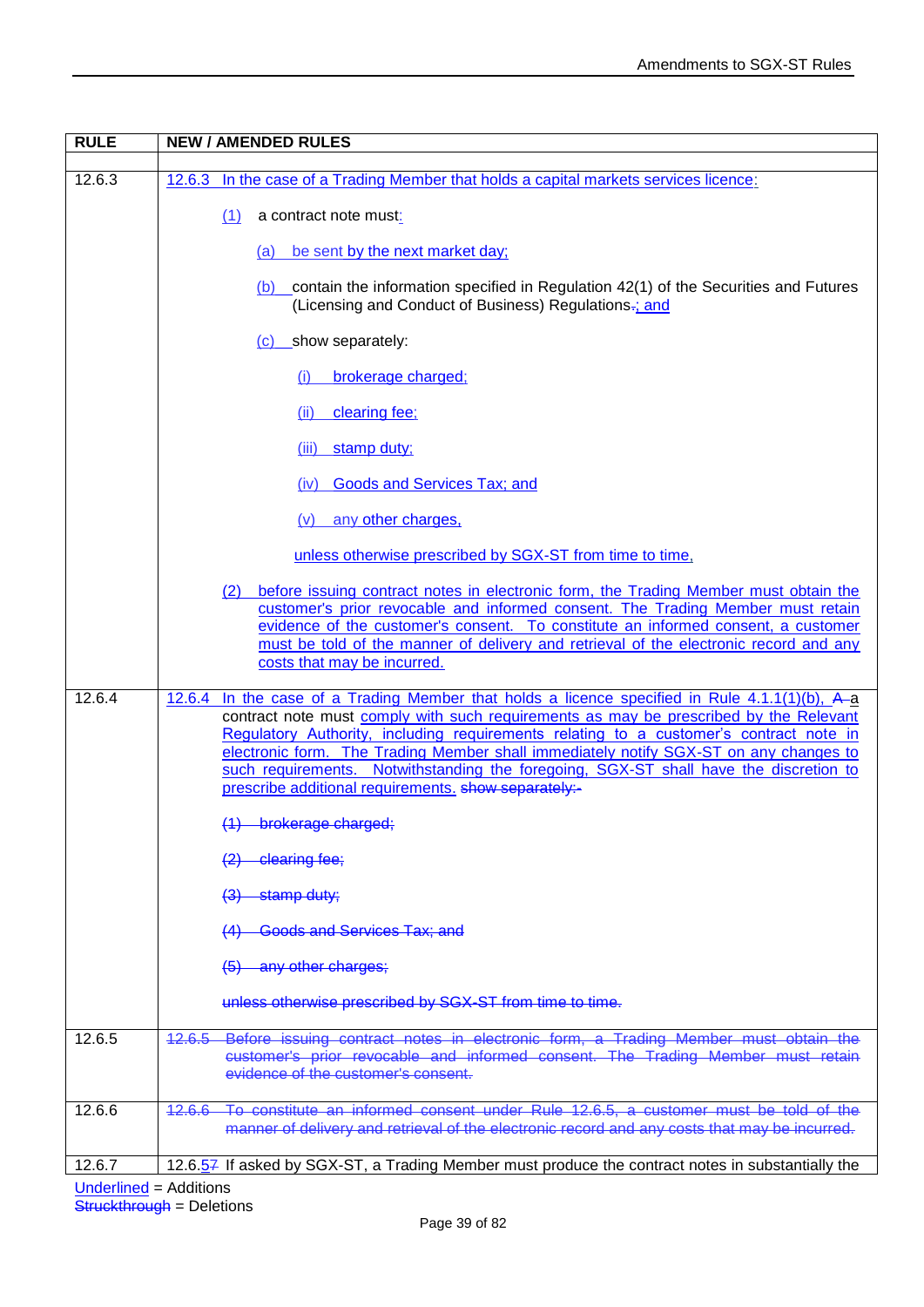| <b>RULE</b> | <b>NEW / AMENDED RULES</b> |                                                                                                                                                                                                                                                                                                                                                                                                                                                                                                                                                                                                                                                                                                                                                                                                                                                                                                                                                                                                                                                                                                                                                                                                                                                                                                        |  |
|-------------|----------------------------|--------------------------------------------------------------------------------------------------------------------------------------------------------------------------------------------------------------------------------------------------------------------------------------------------------------------------------------------------------------------------------------------------------------------------------------------------------------------------------------------------------------------------------------------------------------------------------------------------------------------------------------------------------------------------------------------------------------------------------------------------------------------------------------------------------------------------------------------------------------------------------------------------------------------------------------------------------------------------------------------------------------------------------------------------------------------------------------------------------------------------------------------------------------------------------------------------------------------------------------------------------------------------------------------------------|--|
|             |                            | same form and containing the same trading information as were given to customers.                                                                                                                                                                                                                                                                                                                                                                                                                                                                                                                                                                                                                                                                                                                                                                                                                                                                                                                                                                                                                                                                                                                                                                                                                      |  |
| 12.7        | 12.7                       | <b>STATEMENT OF ACCOUNT TO CUSTOMERS</b>                                                                                                                                                                                                                                                                                                                                                                                                                                                                                                                                                                                                                                                                                                                                                                                                                                                                                                                                                                                                                                                                                                                                                                                                                                                               |  |
|             |                            | 12.7.1 A Trading Member must send its customer (including a Trading Representative) a statement<br>of account on a regular monthly basis. by the first week of the next month unless there is no<br>change from the last statement.                                                                                                                                                                                                                                                                                                                                                                                                                                                                                                                                                                                                                                                                                                                                                                                                                                                                                                                                                                                                                                                                    |  |
| 12.7.2      |                            | 12.7.2 A statement of account shall:                                                                                                                                                                                                                                                                                                                                                                                                                                                                                                                                                                                                                                                                                                                                                                                                                                                                                                                                                                                                                                                                                                                                                                                                                                                                   |  |
|             |                            | (1) in the case of a Trading Member that holds a capital markets services licence, must-be<br>sent on a monthly basis, by the first week of the next month unless there is no change<br>from the last statement, and contain the information specified in Regulation 40(2) of the<br>Securities and Futures (Licensing and Conduct of Business) Regulations and any other<br>information that SGX-ST prescribes. Before issuing statements of account in electronic<br>form, the Trading Member must obtain the customer's prior revocable and informed<br>consent. The Trading Member must retain evidence of the customer's consent. To<br>constitute an informed consent, a customer must be told of the manner of delivery and<br>retrieval of the electronic record and any costs that may be incurred.<br>in the case of a Trading Member that holds a licence specified Rule 4.1.1(1)(b), comply<br>(2)<br>with such requirements as may be prescribed by the Relevant Regulatory Authority,<br>including requirements relating to a customer's statement of account in electronic form.<br>The Trading Member shall immediately notify SGX-ST on any changes to such<br>requirements. Notwithstanding the foregoing, SGX-ST shall have the discretion to<br>prescribe additional requirements. |  |
| 12.7.3      |                            | 12.7.3 Before issuing statements of account in electronic form, a Trading Member must obtain the<br>customer's prior revocable and informed consent. The Trading Member must retain evidence<br>of the customer's consent.                                                                                                                                                                                                                                                                                                                                                                                                                                                                                                                                                                                                                                                                                                                                                                                                                                                                                                                                                                                                                                                                             |  |
| 12.7.4      |                            | 12.7.4 To constitute an informed consent under Rule 12.7.3, a customer must be told of the manner                                                                                                                                                                                                                                                                                                                                                                                                                                                                                                                                                                                                                                                                                                                                                                                                                                                                                                                                                                                                                                                                                                                                                                                                      |  |
|             |                            | of delivery and retrieval of the electronic record and any costs that may be incurred.                                                                                                                                                                                                                                                                                                                                                                                                                                                                                                                                                                                                                                                                                                                                                                                                                                                                                                                                                                                                                                                                                                                                                                                                                 |  |
| 12.7.5      |                            | 12.7.5 If asked by SGX-ST, a Trading Member must produce the statement of accounts in<br>substantially the same form and containing the same information as were given to<br>customers.                                                                                                                                                                                                                                                                                                                                                                                                                                                                                                                                                                                                                                                                                                                                                                                                                                                                                                                                                                                                                                                                                                                |  |
| 12.8        | 12.8                       | <b>AMENDMENT OF CONTRACT</b>                                                                                                                                                                                                                                                                                                                                                                                                                                                                                                                                                                                                                                                                                                                                                                                                                                                                                                                                                                                                                                                                                                                                                                                                                                                                           |  |
|             |                            | 12.8.1 A Trading Member may amend a contract if there is a valid reason for the amendment.                                                                                                                                                                                                                                                                                                                                                                                                                                                                                                                                                                                                                                                                                                                                                                                                                                                                                                                                                                                                                                                                                                                                                                                                             |  |
| 12.8.2      |                            | 12.8.2 At least 1 senior management staff independent of sales or dealing of a Trading Member, or<br>a senior management staff of a related corporation of that Trading Member charged with the<br>contract amendment function, must approve the amendment of contract.                                                                                                                                                                                                                                                                                                                                                                                                                                                                                                                                                                                                                                                                                                                                                                                                                                                                                                                                                                                                                                |  |
| 12.8.3      |                            | 12.8.3 The approval must be given before the contract is amended.                                                                                                                                                                                                                                                                                                                                                                                                                                                                                                                                                                                                                                                                                                                                                                                                                                                                                                                                                                                                                                                                                                                                                                                                                                      |  |
| 12.9        | 12.9                       | <b>COMMUNICATION</b><br><b>WITH</b><br><b>THIRD</b><br><b>PARTIES</b>                                                                                                                                                                                                                                                                                                                                                                                                                                                                                                                                                                                                                                                                                                                                                                                                                                                                                                                                                                                                                                                                                                                                                                                                                                  |  |
|             | 12.9.1                     | A Trading Member must communicate directly with its customers in respect of statements,<br>contract notes, or all other information, whether in writing or electronically, unless the<br>customer has authorised otherwise in writing.                                                                                                                                                                                                                                                                                                                                                                                                                                                                                                                                                                                                                                                                                                                                                                                                                                                                                                                                                                                                                                                                 |  |
| 12.10       | 12.10                      | <b>PAYMENT TO CUSTOMERS</b>                                                                                                                                                                                                                                                                                                                                                                                                                                                                                                                                                                                                                                                                                                                                                                                                                                                                                                                                                                                                                                                                                                                                                                                                                                                                            |  |
|             |                            |                                                                                                                                                                                                                                                                                                                                                                                                                                                                                                                                                                                                                                                                                                                                                                                                                                                                                                                                                                                                                                                                                                                                                                                                                                                                                                        |  |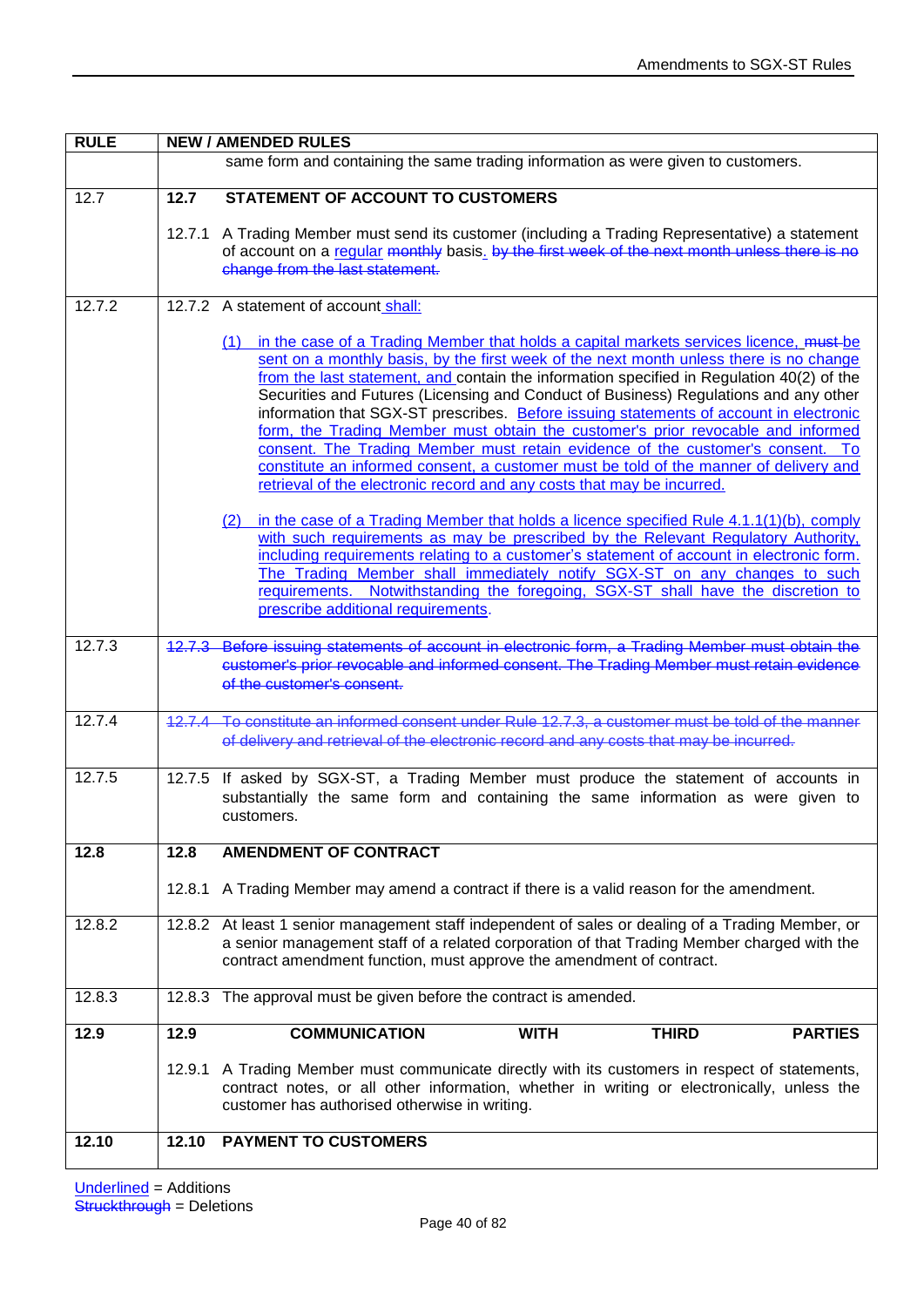| <b>RULE</b> | <b>NEW / AMENDED RULES</b>                                                                                                                                                                                                                                                                                                                                                                    |  |  |
|-------------|-----------------------------------------------------------------------------------------------------------------------------------------------------------------------------------------------------------------------------------------------------------------------------------------------------------------------------------------------------------------------------------------------|--|--|
|             | 12.10.1 All cheques to customers must be crossed, unless:-                                                                                                                                                                                                                                                                                                                                    |  |  |
|             | (1)<br>the payee customer requests otherwise in writing; and                                                                                                                                                                                                                                                                                                                                  |  |  |
|             | (2) a senior management staff independent of sales or dealing of a Trading Member, or a<br>senior management staff of a related corporation of that Trading Member charged with<br>the payment function, authorises in writing the request.                                                                                                                                                   |  |  |
| 12.10.2     | 12.10.2 A Trading Member must not accept a house cheque (a crossed cheque issued by the<br>Trading Member in favour of a customer) from a customer unless:-                                                                                                                                                                                                                                   |  |  |
|             | (1) the customer is the payee of the cheque; and                                                                                                                                                                                                                                                                                                                                              |  |  |
|             | the cheque is used to settle an amount owing by the customer to the Trading Member<br>(2)<br>or is deposited into a trust account under Rule 12.11, as directed by the customer.                                                                                                                                                                                                              |  |  |
| 12.10A      | <b>12.10A CUSTOMER'S MONEY AND ASSETS</b>                                                                                                                                                                                                                                                                                                                                                     |  |  |
|             | 12.10A.1 Subject to Rule 12.10A.2, a Trading Member must discharge its fiduciary obligations to its<br><b>Customers by:</b>                                                                                                                                                                                                                                                                   |  |  |
|             | segregating Customers' monies and assets from the Trading Member's monies and<br>(1)<br>assets;                                                                                                                                                                                                                                                                                               |  |  |
|             | depositing Customers' monies and assets in trust or custody accounts; and<br>(2)                                                                                                                                                                                                                                                                                                              |  |  |
|             | separately accounting for the monies and assets of each Customer.<br>(3)                                                                                                                                                                                                                                                                                                                      |  |  |
|             | 12.10A.2 A Trading Member shall:                                                                                                                                                                                                                                                                                                                                                              |  |  |
|             | (1) in the case of a Trading Member that holds a capital markets services licence, comply<br>with such requirements prescribed in Rules 12.11 and 12.12; and                                                                                                                                                                                                                                  |  |  |
|             | (2) in the case of a Trading Member that holds a licence specified in Rule $4.1.1(1)(b)$ ,<br>comply with such requirements as may be prescribed by the Relevant Regulatory<br>Authority. The Trading Member shall immediately notify SGX-ST on any changes to<br>such requirements. Notwithstanding the foregoing, SGX-ST shall have the discretion to<br>prescribe additional requirements. |  |  |
| 12.11       | 12.11<br><b>CUSTOMER'S AND REMISIER'S MONEY</b>                                                                                                                                                                                                                                                                                                                                               |  |  |
|             | 12.11.1 A Trading Member must comply with Part III, Divisions 2 and 4 of the Securities and Futures<br>(Licensing and Conduct of Business) Regulations on customer's money. For the purpose of<br>this Rule, "customer" includes a Remisier, unless otherwise specified.                                                                                                                      |  |  |
| 12.11.2     | 12.11.2 Regulation 16(1)(b) of the Securities and Futures (Licensing and Conduct of Business)<br>Regulations does not apply to a Remisier. A Trading Member must deposit all money<br>received on account of a Remisier in a trust account.                                                                                                                                                   |  |  |
| 12.11.3     | 12.11.3 A Trading Member must designate the accounts maintained with a financial institution<br>specified in Regulation 17 of the Securities and Futures (Licensing and Conduct of<br>Business) Regulations for a customer or a Remisier as a trust account, or customer or<br>Remisier account, as the case may be.                                                                          |  |  |
| 12.11.4     | 12.11.4 A Trading Member must deposit money received on account of customers in a separate trust<br>account from Remisiers.                                                                                                                                                                                                                                                                   |  |  |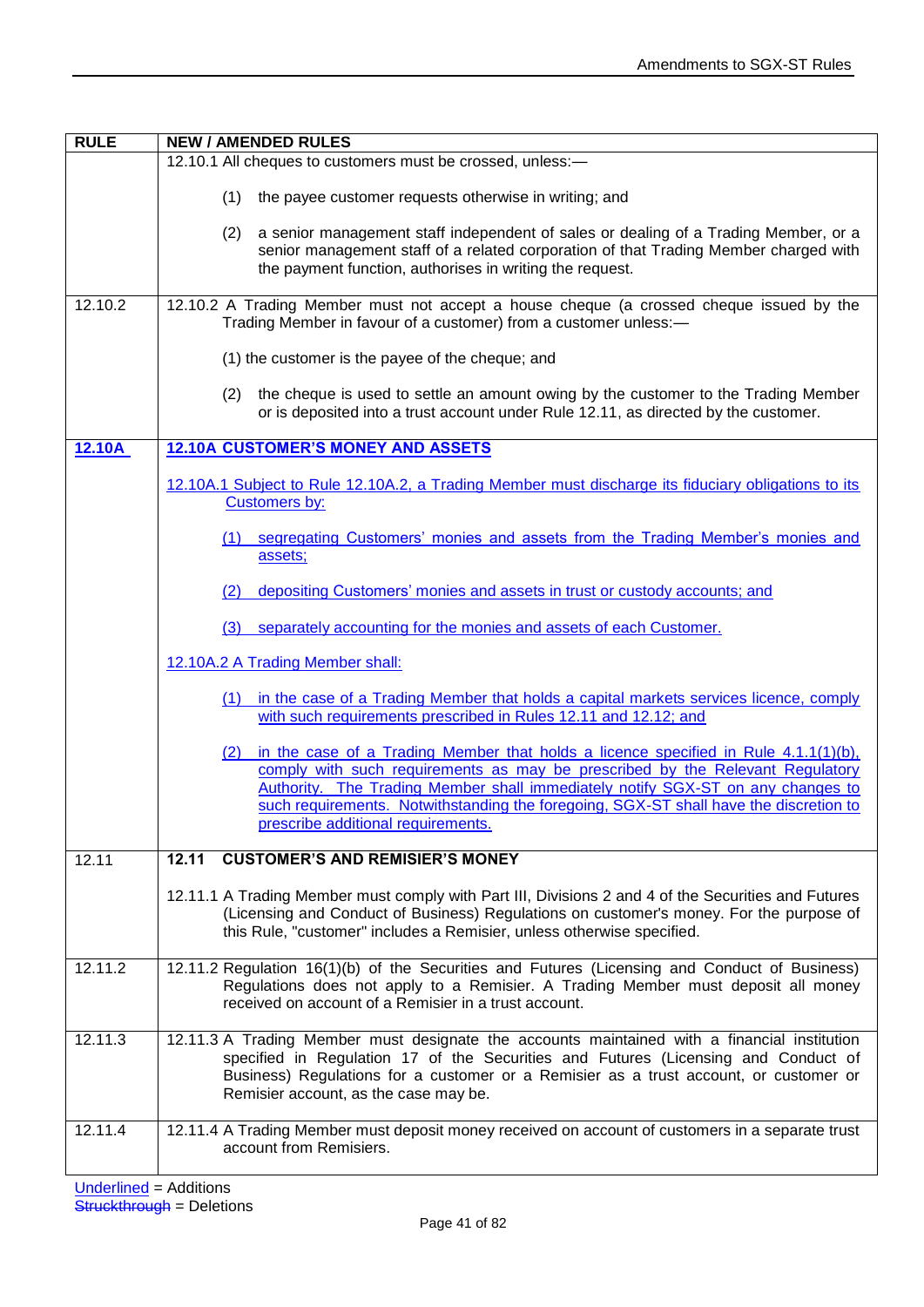| <b>RULE</b> | <b>NEW / AMENDED RULES</b>                                                                                                                                                                                                                                                                                                                         |
|-------------|----------------------------------------------------------------------------------------------------------------------------------------------------------------------------------------------------------------------------------------------------------------------------------------------------------------------------------------------------|
| 12.11.5     | 12.11.5 A Trading Member must not commingle money received on account of its customers or its<br>Remisiers with its own funds. However, a Trading Member may deposit its own funds into a<br>trust account under the circumstances specified in Regulation 23(1) of the Securities and<br>Futures (Licensing and Conduct of Business) Regulations. |
| 12.11.6     | 12.11.6 A Trading Member must not withdraw a Remisier's money from a trust account except to:-                                                                                                                                                                                                                                                     |
|             | pay the Remisier;<br>(1)                                                                                                                                                                                                                                                                                                                           |
|             | meet any amount due and payable by the Remisier to the Trading Member;<br>(2)                                                                                                                                                                                                                                                                      |
|             | reimburse the Trading Member money advanced to the trust account, and any interest<br>(3)<br>and returns that the Trading Member is entitled to, provided the withdrawal does not<br>result in the trust account becoming under-funded; or                                                                                                         |
|             | make a payment or withdrawal that is authorised by law.<br>(4)                                                                                                                                                                                                                                                                                     |
| 12.11.7     | 12.11.7 A Trading Member must notify the Remisier of the withdrawal made under Rule 12.11.6 by<br>the next business day.                                                                                                                                                                                                                           |
| 12.11.8     | 12.11.8 This Rule shall not apply to a Trading Member that holds a licence specified in Rule<br>$4.1.1(1)(b)$ .                                                                                                                                                                                                                                    |
| 12.12       | 12.12 CUSTOMER'S AND REMISIER'S ASSETS                                                                                                                                                                                                                                                                                                             |
|             | 12.12.1 A Trading Member must comply with Part III, Divisions 3 and 4 of the Securities and Futures<br>(Licensing and Conduct of Business) Regulations on customer's assets. For the purpose of<br>this Rule, "customer" includes a Remisier, unless otherwise specified.                                                                          |
| 12.12.2     | 12.12.2 Regulations 30, 33 and 34 of the Securities and Futures (Licensing and Conduct of<br>Business) Regulations do not apply to a Remisier.                                                                                                                                                                                                     |
| 12.12.3     | 12.12.3 A Trading Member must designate the accounts maintained with a financial institution<br>specified in Regulation 27 of the Securities and Futures (Licensing and Conduct of Business)<br>Regulations for a customer or a Remisier as a trust account, or customer or Remisier<br>account, as the case may be.                               |
| 12.12.4     | 12.12.4 A Trading Member must deposit assets of its customers in a separate custody account from<br>Remisiers.                                                                                                                                                                                                                                     |
| 12.12.5     | 12.12.5 Trading Member must not commingle the assets of a customer or Remisier with its own<br>assets.                                                                                                                                                                                                                                             |
|             | 12.12.6 A Trading Member must not withdraw a Remisier's assets from a custody account except<br>$to:=$                                                                                                                                                                                                                                             |
|             | return the assets to the Remisier;<br>(1)                                                                                                                                                                                                                                                                                                          |
|             | use the assets to meet any amount due and payable by the Remisier to the Trading<br>(2)<br>Member; or                                                                                                                                                                                                                                              |
|             | make a transfer or withdrawal that is authorised by law.<br>(3)                                                                                                                                                                                                                                                                                    |
| 12.12.7     | 12.12.7 A Trading Member must notify the Remisier of the withdrawal under Rule 12.12.6 by the next<br>business day.                                                                                                                                                                                                                                |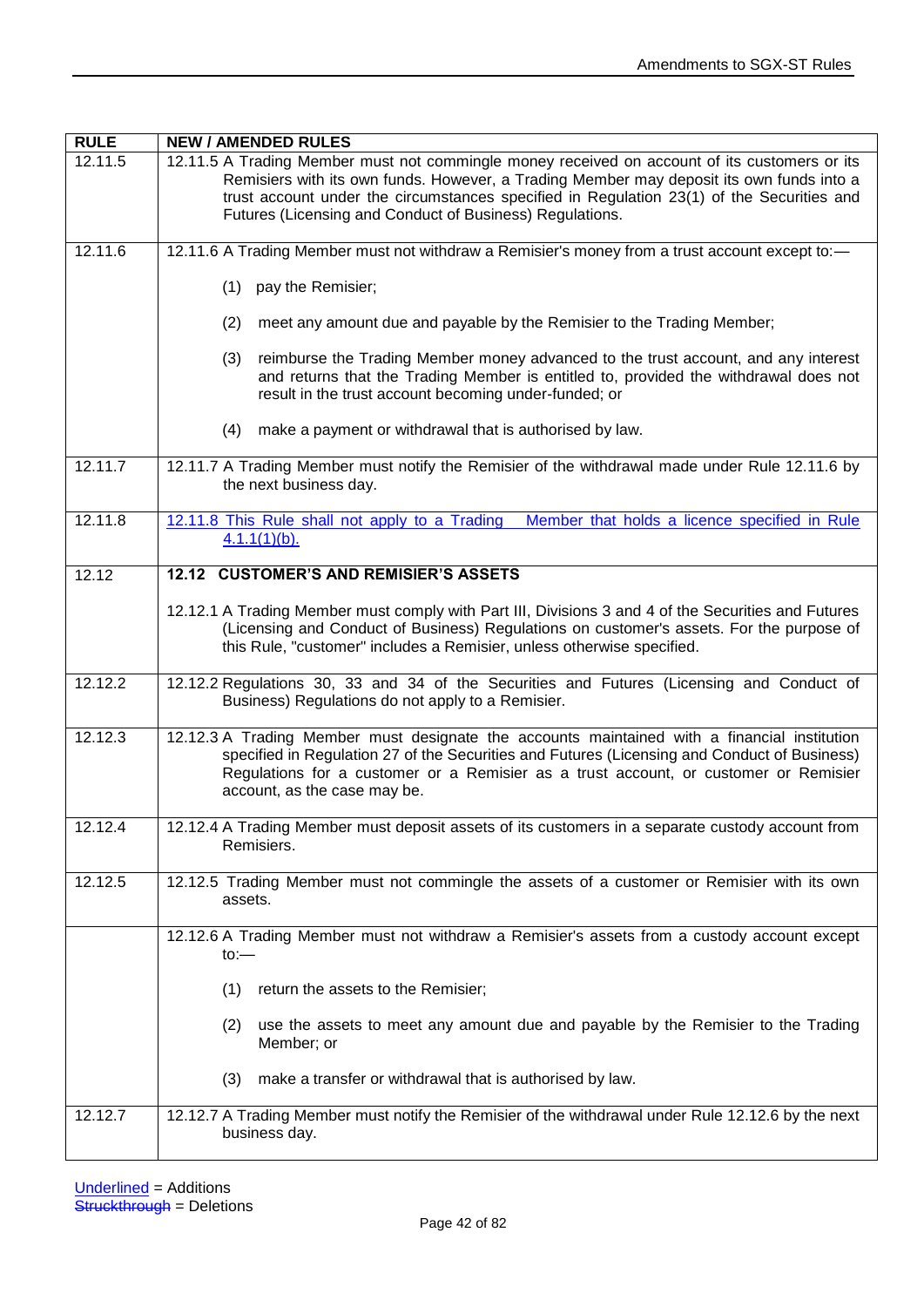| <b>RULE</b> | <b>NEW / AMENDED RULES</b>                                                                                                                                                                                                                                                                                                                                                                                           |  |  |
|-------------|----------------------------------------------------------------------------------------------------------------------------------------------------------------------------------------------------------------------------------------------------------------------------------------------------------------------------------------------------------------------------------------------------------------------|--|--|
| 12.12.8     | 12.12.8 For the purpose of this Rule, "Remisier's assets" means any securities and assets (other<br>than money) that are beneficially owned by a Remisier.                                                                                                                                                                                                                                                           |  |  |
| 12.12.9     | 12.12.9 This Rule shall not apply to a Trading Member that holds a licence specified in Rule<br>$4.1.1(1)(b)$ .                                                                                                                                                                                                                                                                                                      |  |  |
| 12.13       | <b>Reporting of Delinquent Accounts</b><br>12.13                                                                                                                                                                                                                                                                                                                                                                     |  |  |
|             | 12.13.1 A Trading Member that holds a capital markets services licence must inform SGX-ST (or any<br>third party to whom SGX-ST has outsourced its operational functions) of the particulars of<br>any customer account that it considers to be a delinquent account. SGX-ST (or the third<br>party) may disseminate such information to all other Trading Members that holds a capital<br>markets services licence. |  |  |
| 12.14       | 12.14 Separation of Front Office and Back Office Functions                                                                                                                                                                                                                                                                                                                                                           |  |  |
|             | 12.14.1 A Trading Member must have processes in place to minimise and manage any conflicts of<br>interest, including but not limited to separating its front office and back office functions to<br>prevent any conflict of interests.                                                                                                                                                                               |  |  |
| 12.15       | 12.15<br><b>Stock Account</b>                                                                                                                                                                                                                                                                                                                                                                                        |  |  |
|             | 12.15.1 All purchases and sales of securities or Futures Contracts by a Trading Member for its<br>proprietary account must be made under a separate Stock Account of the Trading Member.                                                                                                                                                                                                                             |  |  |
| 12.15.2     | 12.15.2 A Stock Account must be operated by a Director, or his designate, who is licensed to trade.                                                                                                                                                                                                                                                                                                                  |  |  |
| 12.15.3     | 12.15.3 A Trading Member must not allow a Remisier to operate a Stock Account.                                                                                                                                                                                                                                                                                                                                       |  |  |
| 12.16       | 12.16 Suspense Account                                                                                                                                                                                                                                                                                                                                                                                               |  |  |
|             | 12.16.1(1)<br>Subject to Rule 19.7, if a customer's order to purchase securities or trade in Futures<br>Contracts is unlikely to be completed during a Market Day, the purchases (or trades in<br>the case of Marginable Futures Contracts) may be debited to:-                                                                                                                                                      |  |  |
|             | (a) a customer's suspense account; or                                                                                                                                                                                                                                                                                                                                                                                |  |  |
|             | (b) a general suspense account,                                                                                                                                                                                                                                                                                                                                                                                      |  |  |
|             | until completion.                                                                                                                                                                                                                                                                                                                                                                                                    |  |  |
|             | (2)<br>Once the order is completed, the purchases (or trades in the case of Marginable<br>Futures Contracts) must be booked to the customer's account.                                                                                                                                                                                                                                                               |  |  |
|             | (3) Orders must not be warehoused in the suspense account for more than 2 Market Days,<br>unless under exceptional circumstances. In such cases, the Trading Member must<br>document the reasons for the extension of time.                                                                                                                                                                                          |  |  |
| 12.16.2     | 12.16.2 A customer's suspense account must be used only for that customer's trades. However, a<br>Trading Member may execute trades in a customer's suspense account and subsequently<br>book the trades to another customer's account if:-                                                                                                                                                                          |  |  |
|             | (1)<br>it has obtained the prior written consent of:-                                                                                                                                                                                                                                                                                                                                                                |  |  |
|             | the customer whose suspense account is being used; and<br>(a)                                                                                                                                                                                                                                                                                                                                                        |  |  |
|             | the customer to whom the trade is booked; and<br>(b)                                                                                                                                                                                                                                                                                                                                                                 |  |  |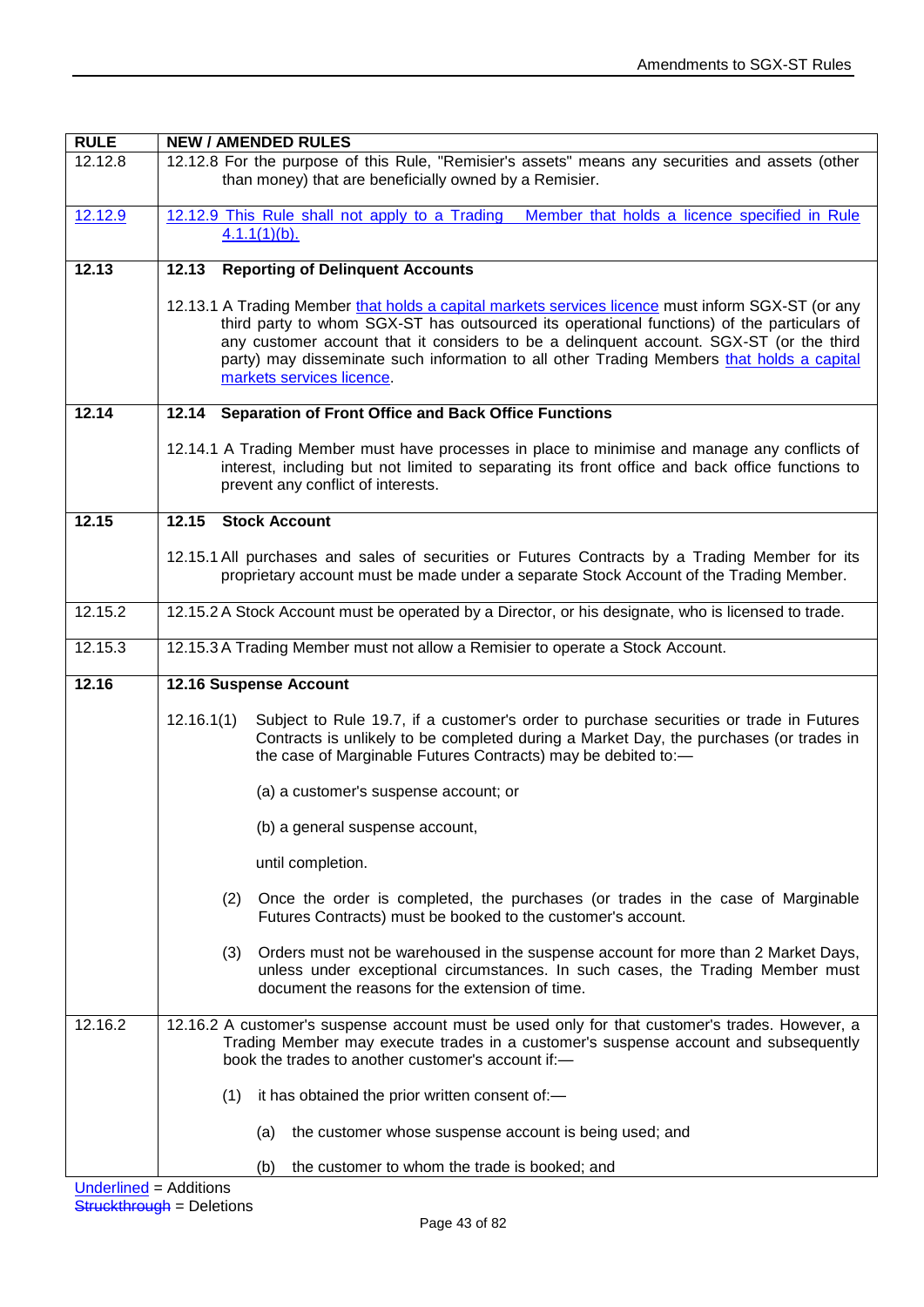| <b>RULE</b> | <b>NEW / AMENDED RULES</b>                                                                                                                                                                                                                                                                                                                                                                                                                                                                       |  |
|-------------|--------------------------------------------------------------------------------------------------------------------------------------------------------------------------------------------------------------------------------------------------------------------------------------------------------------------------------------------------------------------------------------------------------------------------------------------------------------------------------------------------|--|
|             | it receives the booking instruction only after the trades have been executed in the<br>(2)<br>customer's suspense account referred to in Rule 12.16.2(1)(a).                                                                                                                                                                                                                                                                                                                                     |  |
| 12.16.3     | 12.16.3 A general suspense account may be used to hold purchases or sales for different customers,<br>if the Trading Member has procedures to ensure fair allocation to the customers.                                                                                                                                                                                                                                                                                                           |  |
| 12.16.4     | 12.16.4 A suspense account must not be used for error trades or proprietary trades.                                                                                                                                                                                                                                                                                                                                                                                                              |  |
| 12.17       | 12.17 Trading by Employees and Agents                                                                                                                                                                                                                                                                                                                                                                                                                                                            |  |
|             | 12.17.1 A Trading Member must require a Director, Officer, Dealer and employee to obtain the prior<br>written approval of a senior management staff independent of sales or dealing of a Trading<br>Member, or a senior management staff of a related corporation of that Trading Member<br>charged with the approval function, for each trade in his or her personal account or an<br>account over which he or she has control or influence (other than a customer's Discretionary<br>Account). |  |
| 12.17.2     | 12.17.2 A Trading Representative of the Trading Member must not execute an order for an account<br>referred to in Rule 12.17.1, unless the order is authorised in writing as required under Rule<br>12.17.1.                                                                                                                                                                                                                                                                                     |  |
| 12.17.3     | 12.17.3 A Trading Member must require a Director, Officer, Trading Representative or employee of<br>the Trading Member to trade through it. However, if this is impractical, the Trading Member<br>meets this Rule if it has procedures to monitor such trades and it documents the<br>circumstances that give rise to the impracticality.                                                                                                                                                       |  |
| 12.17.4     | 12.17.4 A Trading Member must not knowingly buy or sell securities or Futures Contracts for a<br>Director, Officer, Trading Representative or employee of another Trading Member, except<br>with the prior written approval of the other Trading Member.                                                                                                                                                                                                                                         |  |
| 12.17.5     | 12.17.5 A Trading Member must have in place procedures to ensure that agents who are privy to<br>confidential information relating to dealing in securities or trading in Futures Contracts, do<br>not use such information to trade for their own benefit.                                                                                                                                                                                                                                      |  |
| 12.17.6     | 12.17.6 A Trading Member must have in place procedures to monitor the trading activities of its<br>Directors, Officers, Trading Representatives and employees.                                                                                                                                                                                                                                                                                                                                   |  |
| 12.18       | <b>COMPLIANCE REVIEW</b><br>12.18                                                                                                                                                                                                                                                                                                                                                                                                                                                                |  |
|             | 12.18.1 A Trading Member must carry out checks from time to time to ensure compliance with:                                                                                                                                                                                                                                                                                                                                                                                                      |  |
|             | the regulatory requirements of the Authority such Relevant Regulatory Authority,;<br>(1)                                                                                                                                                                                                                                                                                                                                                                                                         |  |
|             | the Rules, and Directives; and<br>(2)                                                                                                                                                                                                                                                                                                                                                                                                                                                            |  |
|             | its policies and procedures.<br>(3)                                                                                                                                                                                                                                                                                                                                                                                                                                                              |  |
|             | The checks must be carried out by an internal audit or compliance department/person whose<br>12.8.2<br>reporting line is independent of dealing, sales and operations.                                                                                                                                                                                                                                                                                                                           |  |
| 12.19       | 12.19<br><b>Advertising</b>                                                                                                                                                                                                                                                                                                                                                                                                                                                                      |  |
|             | 12.19.1 A Trading Member must ensure that any advertising or publicity:-                                                                                                                                                                                                                                                                                                                                                                                                                         |  |
|             | (1)<br>is accurate;                                                                                                                                                                                                                                                                                                                                                                                                                                                                              |  |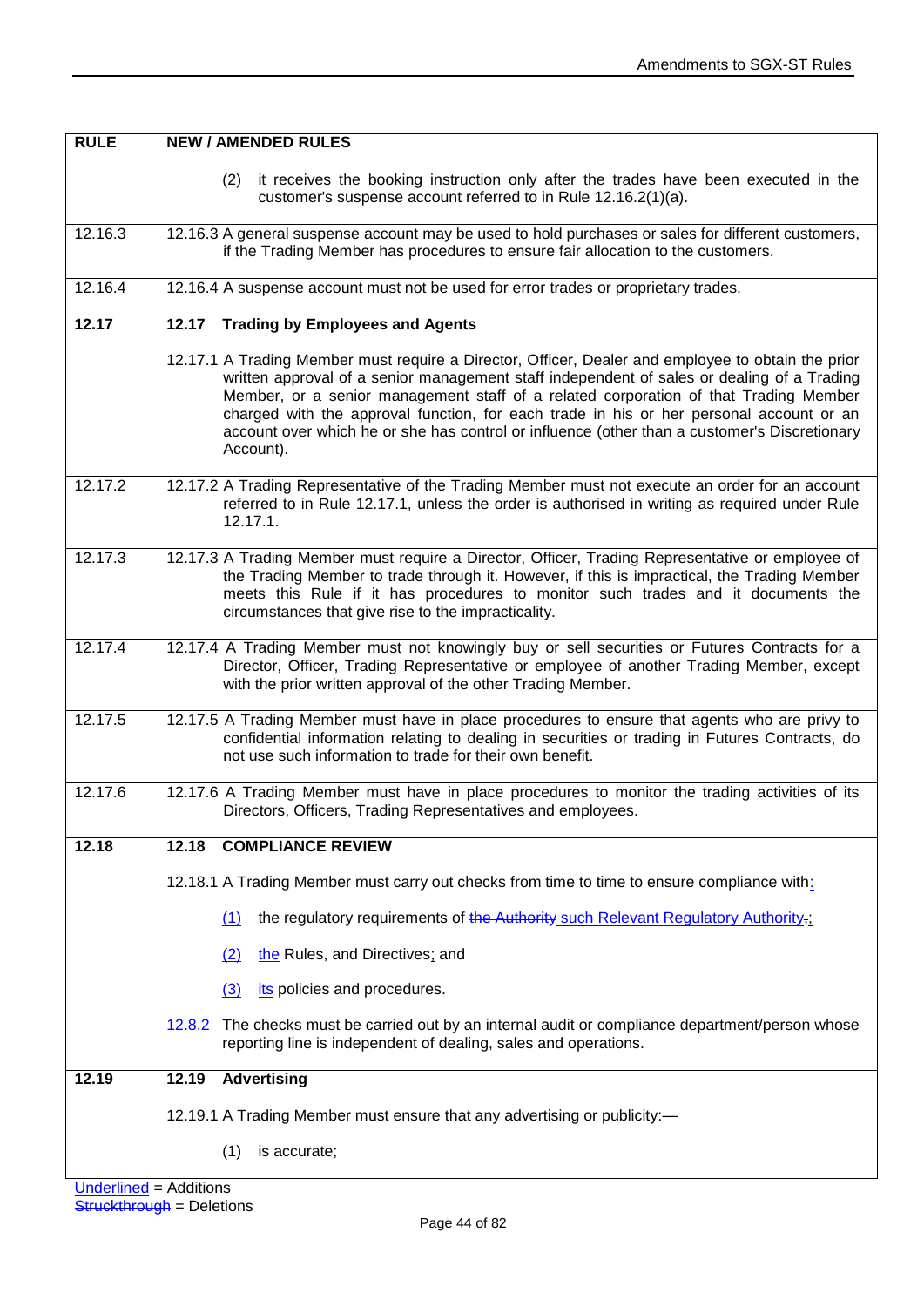| <b>RULE</b> | <b>NEW / AMENDED RULES</b>                                                                                                                                                                 |  |
|-------------|--------------------------------------------------------------------------------------------------------------------------------------------------------------------------------------------|--|
|             | (2)<br>is not misleading;                                                                                                                                                                  |  |
|             | (3)<br>does not contain claims that are not externally verifiable; and                                                                                                                     |  |
|             |                                                                                                                                                                                            |  |
|             | does not tend to bring SGX or its related corporations, or other Trading Members, into<br>(4)<br>disrepute.                                                                                |  |
| 12.9.2      | 12.19.2 A Trading Member that holds a licence specified in Rule 4.1.1(1)(b) shall not direct any                                                                                           |  |
|             | advertising or publicity to deal in securities or Futures Contracts on SGX-ST to customers<br>domiciled in Singapore or to the extent that it may be acted upon by customers in Singapore. |  |
| 12.20       | <b>Soft Dollar Commissions</b><br>12.20                                                                                                                                                    |  |
|             |                                                                                                                                                                                            |  |
|             | 12.20.1 A Trading Member and its Trading Representatives may receive goods and services from a<br>broker for directing business to the broker if:-                                         |  |
|             | (1)<br>the goods and services can reasonably be expected to assist in the provision of<br>services to the customer;                                                                        |  |
|             | (2)<br>records of the goods and services received are maintained; and                                                                                                                      |  |
|             | (3)<br>there are appropriate internal controls and procedures for such arrangements.                                                                                                       |  |
| 12.20.2     | 12.20.2 A Trading Member may pay for goods and services to customers for directing business to                                                                                             |  |
|             | the Trading Member if:-                                                                                                                                                                    |  |
|             | (1) records of such payments are maintained;                                                                                                                                               |  |
|             | there are procedures to control such arrangements; and<br>(2)                                                                                                                              |  |
|             | the arrangements do not violate any law, regulation or professional code of ethics on<br>(3)<br>the part of the recipients.                                                                |  |
| 12.21       | 12.21<br><b>Use of Office Premises</b>                                                                                                                                                     |  |
|             | 12.21.1 A Trading Member must not allow any unauthorised person to use, or operate out of, its                                                                                             |  |
|             | office premises.                                                                                                                                                                           |  |
| 12.22       | <b>Use of Prescribed Forms</b><br>12.22                                                                                                                                                    |  |
|             |                                                                                                                                                                                            |  |
|             | 12.22.1 A Trading Member must use forms that SGX-ST prescribes.                                                                                                                            |  |
| 12.23       | <b>Application of Chapter 12</b><br>12.23                                                                                                                                                  |  |
|             | 12.23.1 The following Rules shall not apply to a Trading Member that holds a licence specified in                                                                                          |  |
|             | Rule 4.1.1(1)(b).                                                                                                                                                                          |  |
|             |                                                                                                                                                                                            |  |
|             | <b>Heading</b><br><b>Rule</b>                                                                                                                                                              |  |
|             | <b>Customer Accounts</b><br>12.3.1,<br>12.3.2,                                                                                                                                             |  |
|             | 12.3.3,                                                                                                                                                                                    |  |
|             | 12.3.4,                                                                                                                                                                                    |  |
|             | 12.3.5                                                                                                                                                                                     |  |
|             | 12.3A<br><b>Customer Education</b><br><b>Trading Authority</b><br>12.4                                                                                                                     |  |
|             | 12.8.2,<br><b>Amendment of Contract</b>                                                                                                                                                    |  |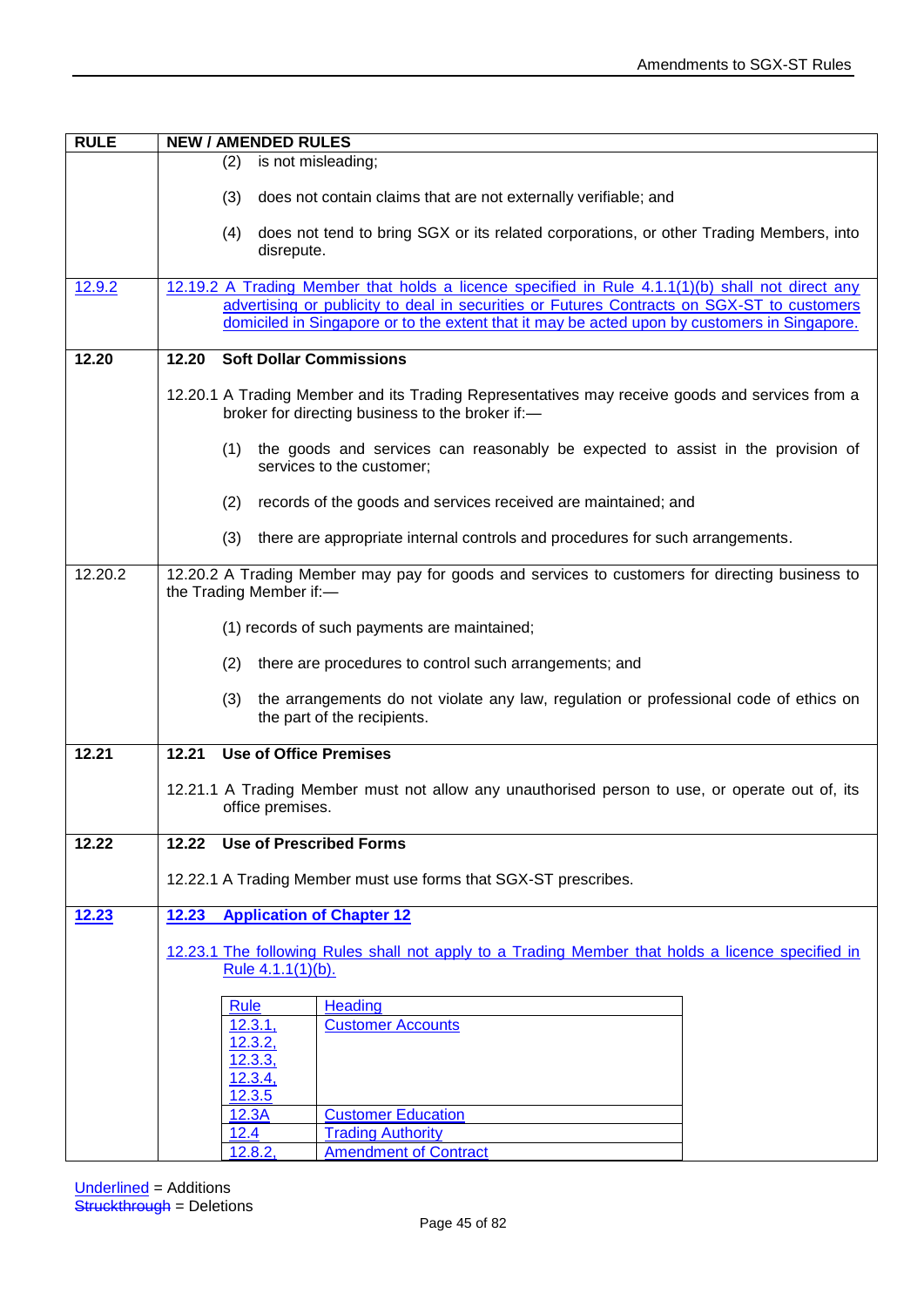| <b>RULE</b> | <b>NEW / AMENDED RULES</b>                                                                                                                                                                       |  |  |
|-------------|--------------------------------------------------------------------------------------------------------------------------------------------------------------------------------------------------|--|--|
|             | 12.8.3                                                                                                                                                                                           |  |  |
|             | <u>12.9</u><br><b>Communications with Third Parties</b>                                                                                                                                          |  |  |
|             | 12.10<br><b>Payment to Customers</b>                                                                                                                                                             |  |  |
|             | 12.15<br><b>Stock Account</b>                                                                                                                                                                    |  |  |
|             | 12.16<br><b>Suspense Account</b><br><b>Trading by Employees and Agents</b><br>12.17                                                                                                              |  |  |
|             |                                                                                                                                                                                                  |  |  |
|             |                                                                                                                                                                                                  |  |  |
| 12.23.2     | 12.23.2 A Trading Member that holds a licence specified in Rule 4.1.1(1)(b) shall comply with such                                                                                               |  |  |
|             | requirements established by the Relevant Requlatory Authority, if any, and principles of good                                                                                                    |  |  |
|             | business practice in relation to the areas set out in Rule 12.23.1.                                                                                                                              |  |  |
| 13.1        | 13.1<br><b>ACTING AS PRINCIPAL</b>                                                                                                                                                               |  |  |
|             |                                                                                                                                                                                                  |  |  |
|             | 13.1.1 If a Trading Member or its Trading Representative wants to trade as principal with a customer                                                                                             |  |  |
|             | who is not a holder of a capital markets services licence, the customer must first be                                                                                                            |  |  |
|             | informed.                                                                                                                                                                                        |  |  |
|             |                                                                                                                                                                                                  |  |  |
| 13.1.2      | 13.1.2 This Rule shall apply only to a Trading Member that holds a capital markets services licence.<br>Any contract note relating to the above transaction must show that the Trading Member or |  |  |
|             | Trading Representative acted as principal.                                                                                                                                                       |  |  |
|             |                                                                                                                                                                                                  |  |  |
| 13.1.3      | 13.1.3 This Rule does not apply to trades that are matched on the Trading System without the                                                                                                     |  |  |
|             | Trading Member's or Trading Representative's knowledge.                                                                                                                                          |  |  |
|             | 13.10                                                                                                                                                                                            |  |  |
| 13.10       | <b>Order Entry Person</b>                                                                                                                                                                        |  |  |
|             | 13.10.1 A Trading Member may appoint a person to enter orders on the Trading System on                                                                                                           |  |  |
|             | instructions given by a Trading Representative or team of Trading Representatives. A                                                                                                             |  |  |
|             | Trading Member must ensure that a Trading Representative is supported by no more than 1                                                                                                          |  |  |
|             | order entry person. For avoidance of doubt, an order entry person who supports a Remisier                                                                                                        |  |  |
|             | must be appointed by a Trading Member.                                                                                                                                                           |  |  |
| 13.10.2     | 13.10.2 A Trading Member must ensure that the order entry person does not:-                                                                                                                      |  |  |
|             |                                                                                                                                                                                                  |  |  |
|             | deal in securities or trade in Futures Contracts;<br>(1)                                                                                                                                         |  |  |
|             | (2) exercise any discretion over the entry of orders;                                                                                                                                            |  |  |
|             | (3) give investment advice or make recommendations to customers;                                                                                                                                 |  |  |
|             | accept instructions from customers;<br>(4)                                                                                                                                                       |  |  |
|             | (5)<br>communicate with customers regarding settlement; or                                                                                                                                       |  |  |
|             |                                                                                                                                                                                                  |  |  |
|             | collect cash, cheques or share certificates on behalf of the Trading Member,<br>(6)<br>designated Trading Representative(s) or customers.                                                        |  |  |
| 13.10.3     | 13.10.3 A Trading Member must provide SGX-ST with the name and identity card/passport number<br>of the order entry persons appointed.                                                            |  |  |
| 13.10.4     | 13.10.4 A Trading Member must inform SGX-ST in writing if an order entry person ceases to act. If<br>possible, at least 7 days prior notice should be given.                                     |  |  |
| 13.12       | 13.12 Identification and Password                                                                                                                                                                |  |  |
|             |                                                                                                                                                                                                  |  |  |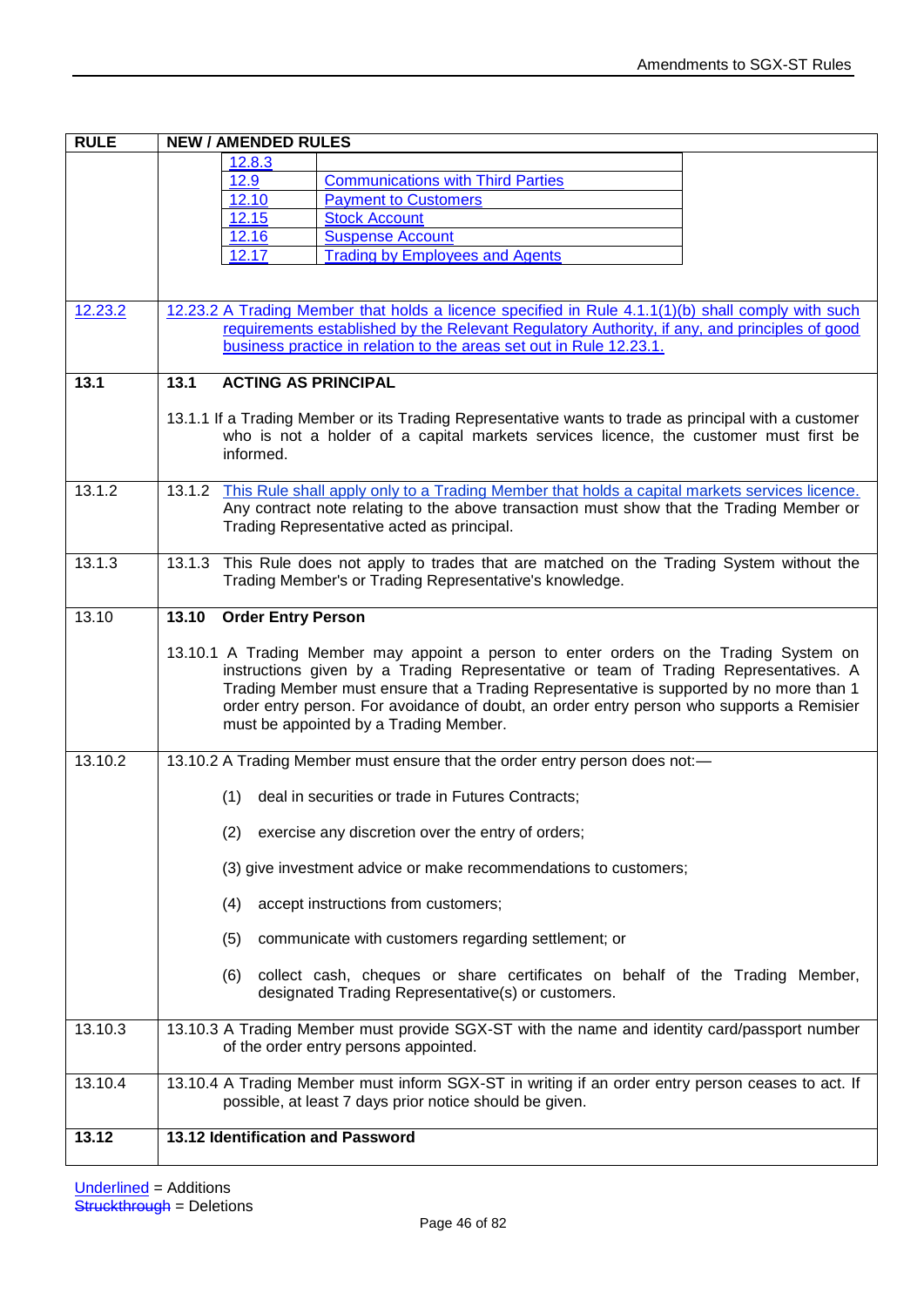| <b>RULE</b> | <b>NEW / AMENDED RULES</b>                                                                                                                                                                                                                                                                                                                                                                                                                                                                                                                                                                 |  |  |
|-------------|--------------------------------------------------------------------------------------------------------------------------------------------------------------------------------------------------------------------------------------------------------------------------------------------------------------------------------------------------------------------------------------------------------------------------------------------------------------------------------------------------------------------------------------------------------------------------------------------|--|--|
|             | 13.12.1 A Trading Representative must have a unique identification number of not more than 3<br>characters and password to enter orders into the Trading System and must maintain<br>confidentiality of the identification number and password.                                                                                                                                                                                                                                                                                                                                            |  |  |
| 13.12.2     | 13.12.2 A Trading Member must submit, upon admission, a list of Trading Representative<br>identification numbers and names to SGX-ST, and notify SGX-ST of any amendments to the<br>list on an ongoing basis.                                                                                                                                                                                                                                                                                                                                                                              |  |  |
| 13.13       | 13.13 Off Premises Broking                                                                                                                                                                                                                                                                                                                                                                                                                                                                                                                                                                 |  |  |
|             | 13.13.1 Before allowing its Trading Representatives to carry out dealing activities outside its office<br>premises, a Trading Member must inform SGX-ST.                                                                                                                                                                                                                                                                                                                                                                                                                                   |  |  |
| 13.13.2     | 13.13.2 A Trading Member must inform all customers that Trading Representatives are operating<br>away from its office premises and of any resulting limitations that might affect customer<br>service and get written acknowledgement.                                                                                                                                                                                                                                                                                                                                                     |  |  |
| 13.13.3     | 13.13.3 A Trading Member must ensure its Trading Representatives do not misuse customers'<br>accounts for third party trading. In this regard, contract notes and statements must be sent to<br>the customer's residential address, and not to "care-of" address, "PO Box" address or the<br>Trading Representative's address. However, if the customer chooses otherwise, the Trading<br>Member must explain the risk of unauthorised trading to the customer, get written<br>acknowledgement, and monitor the trading activities for any unauthorised trading in<br>customers' accounts. |  |  |
| 13.13.4     | 13.13.4 Rules 13.13.1 to 13.13.3 shall apply only to a Trading Member that holds a capital markets<br>services licence. A Trading Member that holds a licence specified in Rule 4.1.1(1)(b) shall<br>comply with such requirements established by the Relevant Regulatory Authority, if any, and<br>principles of good business practice in relation to carrying out dealing activities outside its<br>office premises.                                                                                                                                                                    |  |  |
| 14.1        | <b>EXCHANGE INVESTIGATIONS</b><br>14.1                                                                                                                                                                                                                                                                                                                                                                                                                                                                                                                                                     |  |  |
|             | 14.1.1 SGX-ST may conduct an investigation if:-                                                                                                                                                                                                                                                                                                                                                                                                                                                                                                                                            |  |  |
|             | the investigation involves a possible breach of the Securities and Futures Act,<br>(1)<br>Securities and Futures Regulations, any other relevant applicable laws and regulatory<br>requirements relating to the regulation of markets and licenced entities. Rules, or<br>Directives;                                                                                                                                                                                                                                                                                                      |  |  |
|             | (2)<br>SGX-ST receives a written complaint involving a Trading Member, Director, Trading<br>Representative, Officer, employee or agent;                                                                                                                                                                                                                                                                                                                                                                                                                                                    |  |  |
|             | there is a dispute between Trading Members on a trading matter; or<br>(3)                                                                                                                                                                                                                                                                                                                                                                                                                                                                                                                  |  |  |
|             | in SGX-ST's opinion, the circumstances warrant.<br>(4)                                                                                                                                                                                                                                                                                                                                                                                                                                                                                                                                     |  |  |
| 14.1.2      | 14.1.2 SGX-ST will conduct an investigation if the Authority directs.                                                                                                                                                                                                                                                                                                                                                                                                                                                                                                                      |  |  |
| 14.1.3      | SGX-ST may require a Trading Member, any of its Directors, Trading Representatives,<br>14.1.3<br>Officers, employees or agents to:-                                                                                                                                                                                                                                                                                                                                                                                                                                                        |  |  |
|             | (1)<br>render all assistance as SGX-ST requires, at SGX-ST's premises or elsewhere; and                                                                                                                                                                                                                                                                                                                                                                                                                                                                                                    |  |  |
|             | provide SGX-ST with information, books and records which, in SGX-ST's opinion, may<br>(2)<br>be relevant to the investigation.                                                                                                                                                                                                                                                                                                                                                                                                                                                             |  |  |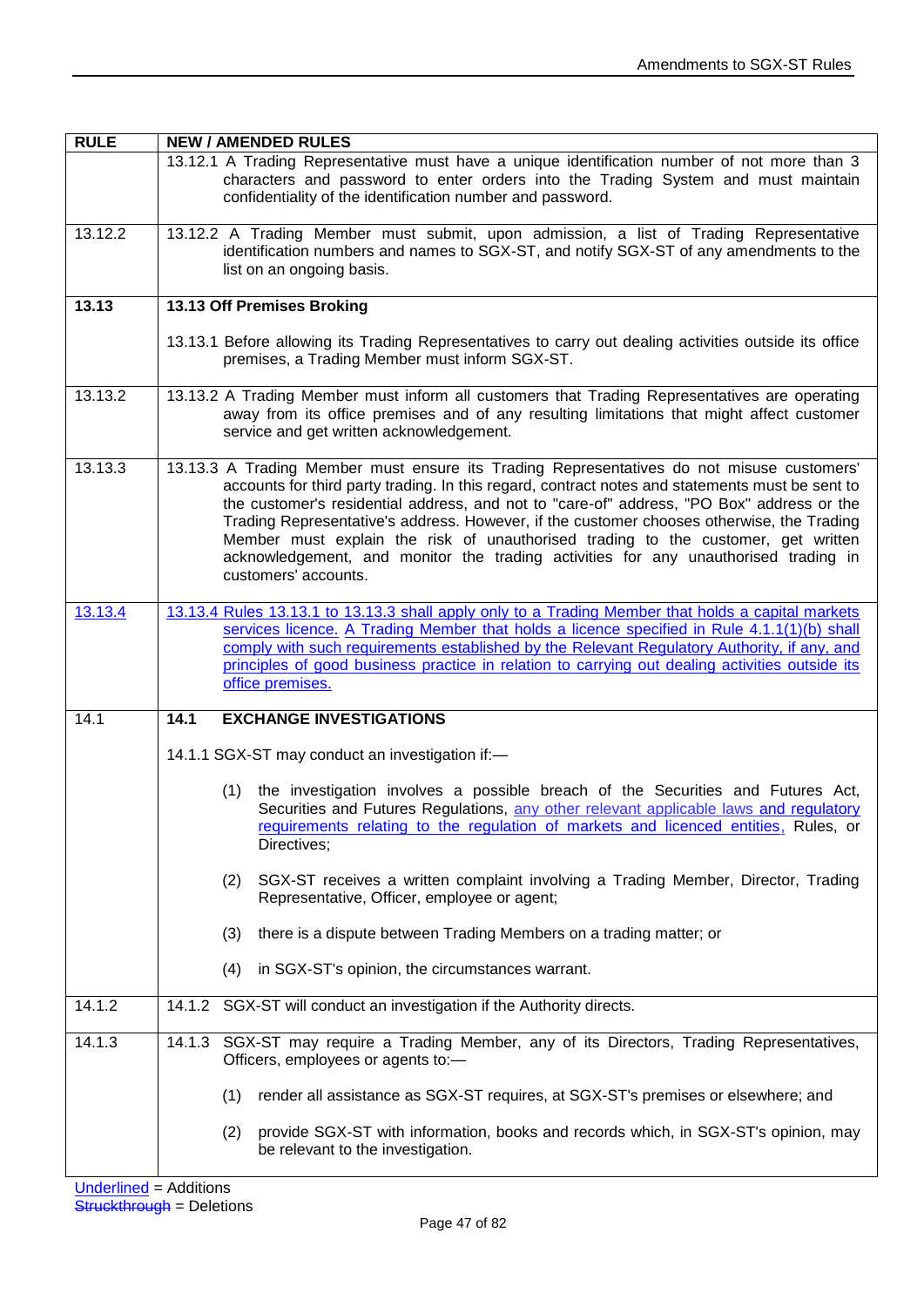| <b>RULE</b> | <b>NEW / AMENDED RULES</b> |                                                                                                                                                                                                                                                                                                                                                |  |
|-------------|----------------------------|------------------------------------------------------------------------------------------------------------------------------------------------------------------------------------------------------------------------------------------------------------------------------------------------------------------------------------------------|--|
| 14.1.4      |                            | 14.1.4 A Trading Member, Director, Trading Representative, Officer, employee or agent must not<br>wilfully make, furnish or permit the making or furnishing of any false or misleading<br>information, statement or report to SGX-ST.                                                                                                          |  |
| 14.1.5      |                            | 14.1.5 SGX-ST may appoint any person or persons to assist in its investigation (the "Exchange"<br>Examiners").                                                                                                                                                                                                                                 |  |
| 14.1.6      |                            | 14.1.6 SGX-ST may delegate all or any of its powers under this Rule to the Exchange Examiner.<br>The Exchange Examiner must report the results of the investigation to SGX-ST.                                                                                                                                                                 |  |
| 14.5        | 14.5                       | <b>DISCIPLINARY COMMITTEE POWERS</b>                                                                                                                                                                                                                                                                                                           |  |
|             | 14.5.1                     | The Disciplinary Committee may exercise its powers against a Trading Member, an<br>Approved Executive Director or a Trading Representative who:-                                                                                                                                                                                               |  |
|             | (1)                        | breaches the Securities and Futures Act, or Securities and Futures Regulations or<br>relevant applicable laws and regulatory requirements relating to the regulation of<br>markets and licenced entities;                                                                                                                                      |  |
|             | (2)                        | breaches the Rules or Directives;                                                                                                                                                                                                                                                                                                              |  |
|             | (3)                        | breaches any relevant law or regulation which governs that person's other business<br>activities;                                                                                                                                                                                                                                              |  |
|             | (4)                        | breaches the rules of any other exchange;                                                                                                                                                                                                                                                                                                      |  |
|             | (5)                        | breaches any provisions involving fraud or dishonesty, whether in or out of Singapore;                                                                                                                                                                                                                                                         |  |
|             | (6)                        | breaches director's duties;                                                                                                                                                                                                                                                                                                                    |  |
|             | (7)                        | engages in conduct that has the effect of circumventing the Securities and Futures Act,<br>Securities and Futures Regulations, relevant applicable laws and regulatory<br>requirements relating to the regulation of markets and licenced entities, the Rules, or<br>Directives;                                                               |  |
|             | (8)                        | engages in conduct which is inconsistent with just and equitable principles of trading; or                                                                                                                                                                                                                                                     |  |
|             | (9)                        | engages in conduct detrimental to the financial integrity, reputation or interests of SGX-<br>ST, or markets established or operated by SGX-ST.                                                                                                                                                                                                |  |
| 14.5.2      |                            | 14.5.2 The Disciplinary Committee may exercise its powers against a Trading Member or an<br>Approved Executive Director (or both) if a Director, Trading Representative, Officer,<br>employee or agent breaches, or causes the Trading Member to breach, the Rules or<br>Directives.                                                           |  |
| 14.5.3      |                            | 14.5.3 A former Trading Member, Approved Executive Director or Trading Representative is bound<br>by the Rules in respect of acts or omissions occurring before the registration ended or before<br>expulsion. SGX-ST and the Disciplinary Committee retain their respective jurisdiction<br>notwithstanding registration ending or expulsion. |  |
| 14.5.4      |                            | 14.5.4 The powers of the Disciplinary Committee include:-                                                                                                                                                                                                                                                                                      |  |
|             |                            | (1) expelling a registered person. The Disciplinary Committee may order a registered person<br>to be expelled notwithstanding that he has resigned;                                                                                                                                                                                            |  |
|             | (2)                        | suspending a registered person;                                                                                                                                                                                                                                                                                                                |  |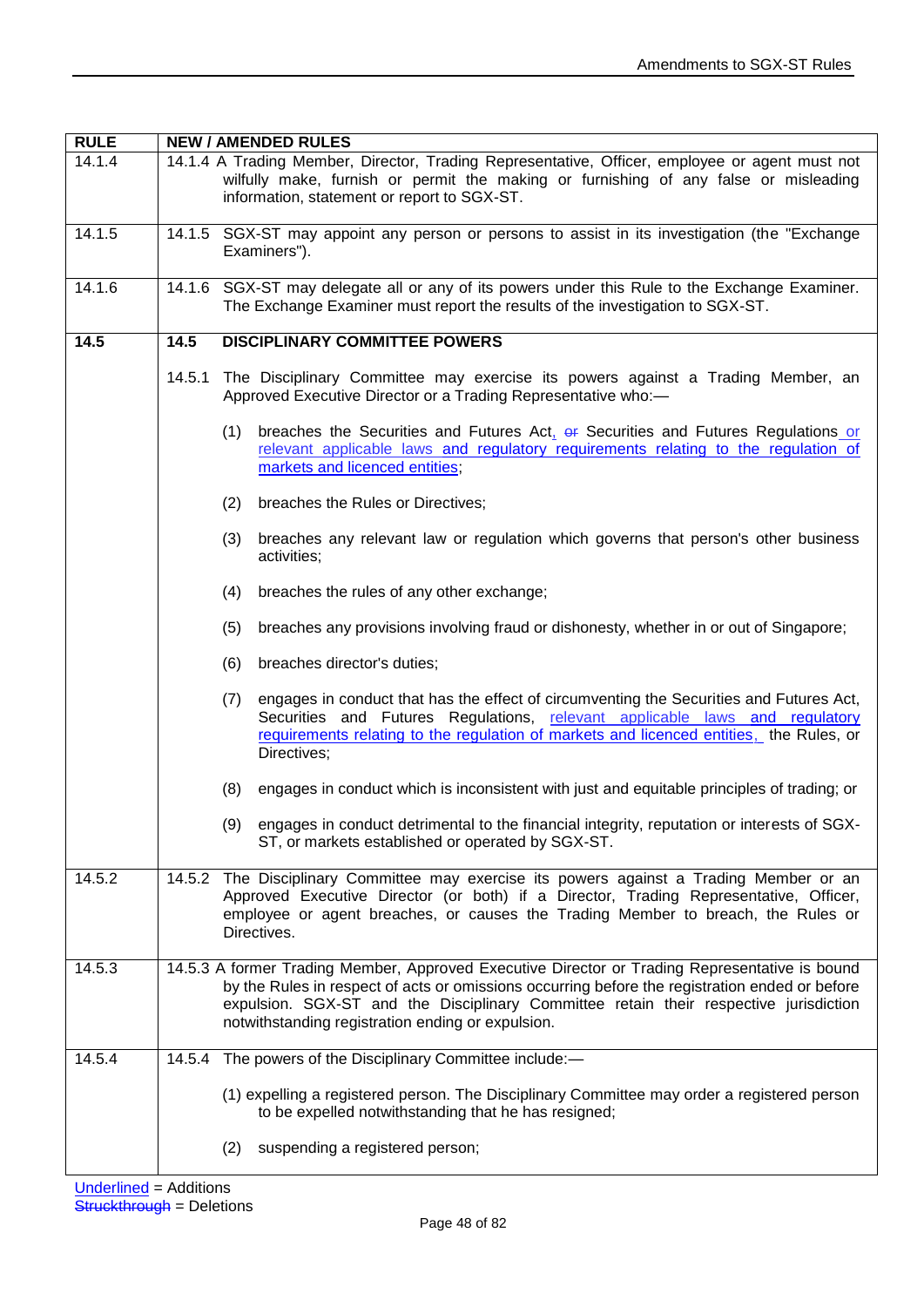| <b>RULE</b> | <b>NEW / AMENDED RULES</b>                                                                                                                                                                                                                                                                                                                                                |  |  |  |  |
|-------------|---------------------------------------------------------------------------------------------------------------------------------------------------------------------------------------------------------------------------------------------------------------------------------------------------------------------------------------------------------------------------|--|--|--|--|
|             | imposing a fine not exceeding S\$250,000 on a registered person;<br>(3)                                                                                                                                                                                                                                                                                                   |  |  |  |  |
|             | reprimanding (publicly or privately) a registered person;<br>(4)                                                                                                                                                                                                                                                                                                          |  |  |  |  |
|             | (5)<br>requiring an education program to be undertaken;                                                                                                                                                                                                                                                                                                                   |  |  |  |  |
|             | (6)<br>requiring a compliance program to be undertaken;                                                                                                                                                                                                                                                                                                                   |  |  |  |  |
|             | imposing any restrictions or conditions on activities that a registered person<br>(7)<br>undertakes;                                                                                                                                                                                                                                                                      |  |  |  |  |
|             | (8)<br>requiring reimbursement or compensation to be paid;                                                                                                                                                                                                                                                                                                                |  |  |  |  |
|             | ordering payment of fine by installments;<br>(9)                                                                                                                                                                                                                                                                                                                          |  |  |  |  |
|             | (10) ordering a stay of the penalty imposed, pending an appeal to the Appeals Committee;                                                                                                                                                                                                                                                                                  |  |  |  |  |
|             | (11) requiring any Director to step down from day-to-day conduct of the business affairs of<br>the Trading Member; and                                                                                                                                                                                                                                                    |  |  |  |  |
|             | (12) confirming, changing or discharging the appointment of a Manager under Rule<br>$14.12.2(d)$ .                                                                                                                                                                                                                                                                        |  |  |  |  |
| 14.5.5      | 14.5.5 Mandatory Minimum Penalties to be Imposed by Disciplinary Committee for certain                                                                                                                                                                                                                                                                                    |  |  |  |  |
|             | <b>Rule violations</b>                                                                                                                                                                                                                                                                                                                                                    |  |  |  |  |
|             | (1) Minimum penalties imposable by the Disciplinary Committee have been stipulated in<br>respect of certain Rule violations, as set out in the thirteenth column of Schedule A.                                                                                                                                                                                           |  |  |  |  |
|             | (2) Where a minimum penalty has been stipulated in respect of a particular Rule violation, if<br>the Disciplinary Committee is satisfied that SGX-ST has proved on a balance of<br>probabilities that the Trading Member, an Approved Executive Director or a Trading<br>Representative has committed the conduct described in the charge, the Disciplinary<br>Committee: |  |  |  |  |
|             | shall impose a penalty, pursuant to its power under Rule 14.5.4(3), not lower than<br>(a)<br>the minimum amount as stated in the thirteenth column of Schedule A, for that<br>particular Rule violation; and                                                                                                                                                              |  |  |  |  |
|             | may choose to impose, in addition to the penalty in subsection (a), any one or<br>(b)<br>more of the sanction(s) as set out in Rule 14.5.4.                                                                                                                                                                                                                               |  |  |  |  |
| 14.12       | <b>INTERIM POWERS OF SGX-ST</b><br>14.12                                                                                                                                                                                                                                                                                                                                  |  |  |  |  |
|             | 14.12.1 Action Against Registered Persons                                                                                                                                                                                                                                                                                                                                 |  |  |  |  |
|             | SGX-ST may suspend, or otherwise restrict the activities of, a Trading Member, an<br>(1)<br>Approved Executive Director or a Trading Representative if the person is charged with:-                                                                                                                                                                                       |  |  |  |  |
|             | an offence under the Securities and Futures Act or Securities and Futures<br>(a)<br>Regulations or an offence under any other relevant applicable laws and regulatory<br>requirements relating to the regulation of markets and licenced entities,                                                                                                                        |  |  |  |  |
|             | an offence involving fraud or dishonesty, whether in or out of Singapore;<br>(b)                                                                                                                                                                                                                                                                                          |  |  |  |  |
|             | an offence relating to director's duties; or<br>(c)                                                                                                                                                                                                                                                                                                                       |  |  |  |  |
|             |                                                                                                                                                                                                                                                                                                                                                                           |  |  |  |  |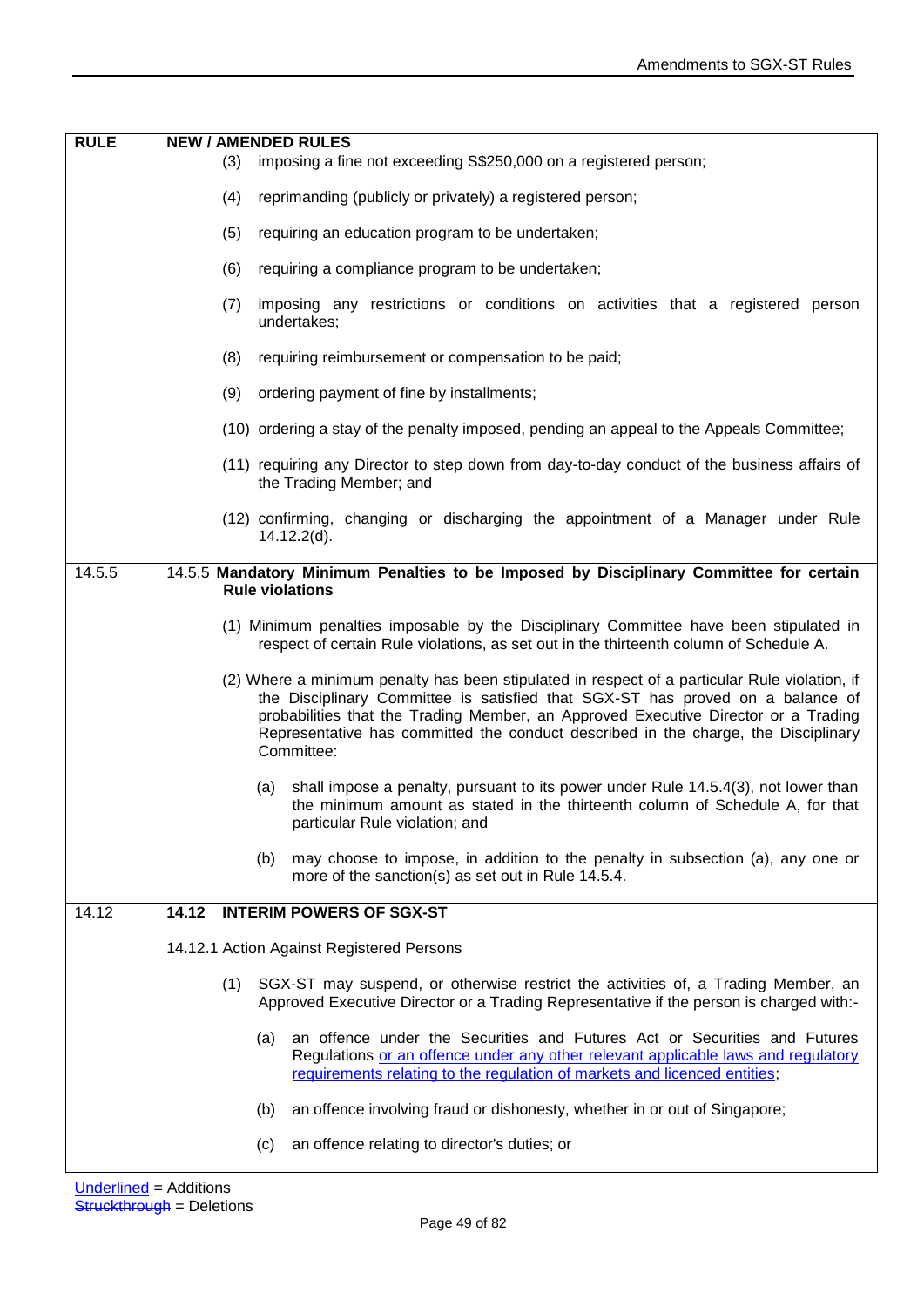| <b>RULE</b> | <b>NEW / AMENDED RULES</b>                                                                                                                                                |                                                                                                                                                                                                                                                                                                                                                                                                                                                                   |  |  |
|-------------|---------------------------------------------------------------------------------------------------------------------------------------------------------------------------|-------------------------------------------------------------------------------------------------------------------------------------------------------------------------------------------------------------------------------------------------------------------------------------------------------------------------------------------------------------------------------------------------------------------------------------------------------------------|--|--|
|             |                                                                                                                                                                           | an offence under any relevant law or regulation which governs that person's other<br>(d)<br>business activities.                                                                                                                                                                                                                                                                                                                                                  |  |  |
|             |                                                                                                                                                                           | (2) The suspension or restriction ends if the Trading Member, Approved Executive Director<br>or Trading Representative is acquitted or the charge is not proceeded with.                                                                                                                                                                                                                                                                                          |  |  |
|             | 14.12.2 If SGX-ST is of the opinion that:-                                                                                                                                |                                                                                                                                                                                                                                                                                                                                                                                                                                                                   |  |  |
|             | a Trading Member has, or may have, insufficient capital for the conduct of its business;<br>(1)<br>or                                                                     |                                                                                                                                                                                                                                                                                                                                                                                                                                                                   |  |  |
|             | (2)                                                                                                                                                                       | a review should be carried out in respect of a Trading Member's management policies<br>or business conduct in the interests of the Trading Member, SGX-ST, or markets<br>established or operated by SGX-ST,                                                                                                                                                                                                                                                       |  |  |
|             |                                                                                                                                                                           | SGX-ST may do any or all of the following:-                                                                                                                                                                                                                                                                                                                                                                                                                       |  |  |
|             |                                                                                                                                                                           | require the Trading Member to operate its business subject to such restrictions or<br>(a)<br>conditions as SGX-ST decides;                                                                                                                                                                                                                                                                                                                                        |  |  |
|             | suspend the Trading Member for a period SGX-ST decides. The suspension will<br>(b)<br>be announced to all Trading Members. During the suspension, the Trading<br>Member:- |                                                                                                                                                                                                                                                                                                                                                                                                                                                                   |  |  |
|             |                                                                                                                                                                           | must not enter into a new transaction without the approval of SGX-ST; and<br>(i)                                                                                                                                                                                                                                                                                                                                                                                  |  |  |
|             |                                                                                                                                                                           | remains liable to complete all contracts outstanding at the time of<br>(ii)<br>suspension. However, it must not deliver any securities or settle any<br>transaction without the approval of SGX-ST.                                                                                                                                                                                                                                                               |  |  |
|             |                                                                                                                                                                           | require any Director to step down from day-to-day conduct of the business affairs<br>(c)<br>of the Trading Member; and                                                                                                                                                                                                                                                                                                                                            |  |  |
|             |                                                                                                                                                                           | appoint a Manager to manage the business of the Trading Member. SGX-ST will<br>(d)<br>fix the remuneration of the Manager, which must be paid by the Trading Member.<br>The Trading Member is solely responsible for the Manager's acts and defaults.<br>The Manager must carry out directions given by SGX-ST in relation to the<br>business of the Trading Member, including carrying on the business of the Trading<br>Member in accordance with instructions. |  |  |
| 14.12.3     | 14.12.3 Action Against Defaulters                                                                                                                                         |                                                                                                                                                                                                                                                                                                                                                                                                                                                                   |  |  |
|             | (1)                                                                                                                                                                       | SGX-ST may declare a Trading Member to be a defaulter if, in its opinion, the Trading<br>Member:-                                                                                                                                                                                                                                                                                                                                                                 |  |  |
|             |                                                                                                                                                                           | (a) has failed, is unable, or unwilling, to fulfill its obligations to SGX-ST or its<br>customers; or                                                                                                                                                                                                                                                                                                                                                             |  |  |
|             |                                                                                                                                                                           | is apparently insolvent.<br>(b)                                                                                                                                                                                                                                                                                                                                                                                                                                   |  |  |
|             | (2)                                                                                                                                                                       | A Trading Member that commits an act that may result in it being declared a defaulter<br>under Rule 14.12.3(1) must inform SGX-ST immediately. A Trading Member against<br>whom any such act is committed must also inform SGX-ST immediately.                                                                                                                                                                                                                    |  |  |
|             | (3)                                                                                                                                                                       | A Trading Member's access to markets established or operated by SGX-ST ceases if it<br>is declared a defaulter. The access may be reinstated by SGX-ST. The Trading<br>Member remains liable to SGX-ST, other Trading Members and its customers for all                                                                                                                                                                                                           |  |  |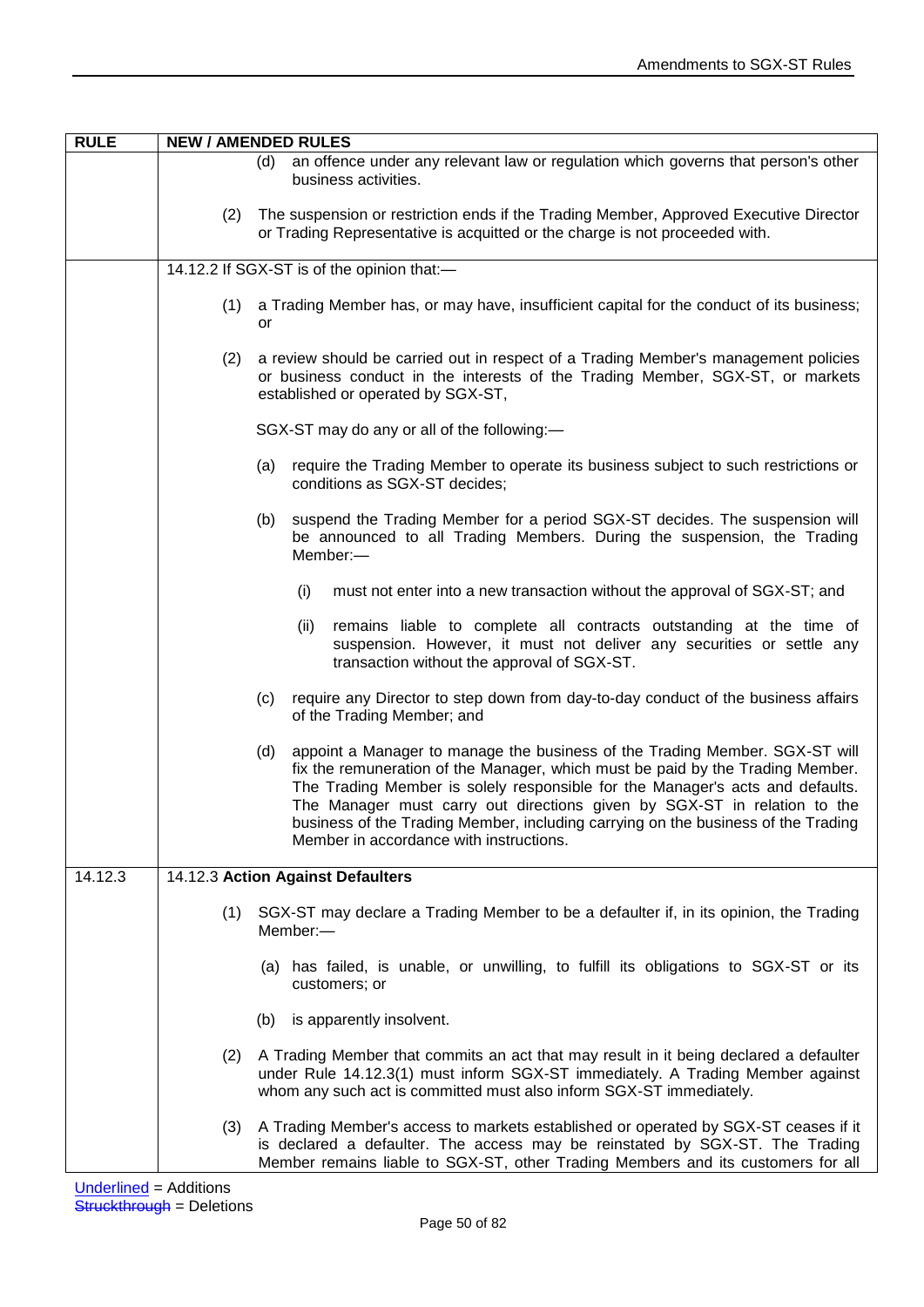| <b>RULE</b> | <b>NEW / AMENDED RULES</b>                                                                                                                                                                                                                                                                                                                                                                                                                                                 |  |  |  |  |
|-------------|----------------------------------------------------------------------------------------------------------------------------------------------------------------------------------------------------------------------------------------------------------------------------------------------------------------------------------------------------------------------------------------------------------------------------------------------------------------------------|--|--|--|--|
|             | obligations incurred before its access ceased.                                                                                                                                                                                                                                                                                                                                                                                                                             |  |  |  |  |
|             | SGX-ST will notify all Trading Members of the declaration of default and the<br>(4)<br>reinstatement (if applicable).                                                                                                                                                                                                                                                                                                                                                      |  |  |  |  |
|             | (5)<br>SGX-ST may allow an open transaction with a defaulter to be closed as SGX-ST<br>directs.                                                                                                                                                                                                                                                                                                                                                                            |  |  |  |  |
|             | Action under this Rule is in addition to other actions which SGX-ST is entitled to take<br>(6)<br>against the Trading Member.                                                                                                                                                                                                                                                                                                                                              |  |  |  |  |
| 14.12.4     | 14.12.4 Subject to Rule 14.12.5, SGX-ST will notify the Trading Member, Approved Executive<br>Director or Trading Representative in writing before it exercises any of its powers under this<br>Rule.                                                                                                                                                                                                                                                                      |  |  |  |  |
| 14.12.5     | 14.12.5 If, in SGX-ST's opinion, it is necessary to protect the financial integrity, reputation or interests<br>of SGX-ST, or markets established or operated by SGX-ST, it may exercise its powers under<br>this Rule without prior notice to the Trading Member, Approved Executive Director or Trading<br>Representative. SGX-ST will notify the Trading Member, Approved Executive Director or<br>Trading Representative in writing after it has exercised the powers. |  |  |  |  |
| 14.12.6     | 14.12.6 SGX-ST will refer the matter (together with an account of its exercise of the interim powers)<br>to the Disciplinary Committee for a decision within 14 days of SGX-ST's notification of its<br>actions under this Rule. The Disciplinary Committee proceedings in Rule 14.6 apply. The<br>Disciplinary Committee may expedite the proceedings if it thinks fit. SGX-ST's notification will<br>serve as the written notice under Rule 14.6.1.                      |  |  |  |  |
| New Rule    | <b>15.1A APPLICATION OF CHAPTER</b>                                                                                                                                                                                                                                                                                                                                                                                                                                        |  |  |  |  |
|             | 15.1A.1 This Chapter shall not apply to a Trading Member who holds a licence specified in Rule<br>4.1.1(1)(b). Such a Trading Member shall comply with such requirements established by the<br>Relevant Regulatory Authority, if any, and principles of good business practice in relation to<br>the areas set out in Chapter 15 for its business activities on SGX-ST.                                                                                                    |  |  |  |  |
| New Rule    | <b>16.1A APPLICATION OF CHAPTER</b>                                                                                                                                                                                                                                                                                                                                                                                                                                        |  |  |  |  |
|             | 16.1A.1 This Chapter shall not apply to a Trading Member who holds a licence specified in Rule<br>4.1.1(1)(b). Such a Trading Member shall comply with such requirements established by the<br>Relevant Regulatory Authority, if any, and principles of good business practice in relation to<br>the areas set out in Chapter 16 for its business activities on SGX-ST.                                                                                                    |  |  |  |  |
| 17.1        | <b>APPLICATION OF CHAPTER</b><br>17.1                                                                                                                                                                                                                                                                                                                                                                                                                                      |  |  |  |  |
|             | This Chapter does not apply to a Trading Member who holds a licence specified in<br>17.1.1<br>Rule 4.1.1(1)(b). Such a Trading Member shall comply with such requirements established<br>by the Relevant Regulatory Authority, if any, and principles of good business practice in<br>relation to the areas set out in Chapter 17 for its business activities on SGX-ST.                                                                                                   |  |  |  |  |
| 18.1.2      | <b>APPLICABILITY AND DEFINITIONS</b><br>18.1                                                                                                                                                                                                                                                                                                                                                                                                                               |  |  |  |  |
|             | 18.1.2 Definitions                                                                                                                                                                                                                                                                                                                                                                                                                                                         |  |  |  |  |
|             | In this Chapter, (except where the context otherwise requires):-                                                                                                                                                                                                                                                                                                                                                                                                           |  |  |  |  |
|             | Term<br>Meaning                                                                                                                                                                                                                                                                                                                                                                                                                                                            |  |  |  |  |
|             | the term "customer" in<br>"Customer";<br>respect of any Trading                                                                                                                                                                                                                                                                                                                                                                                                            |  |  |  |  |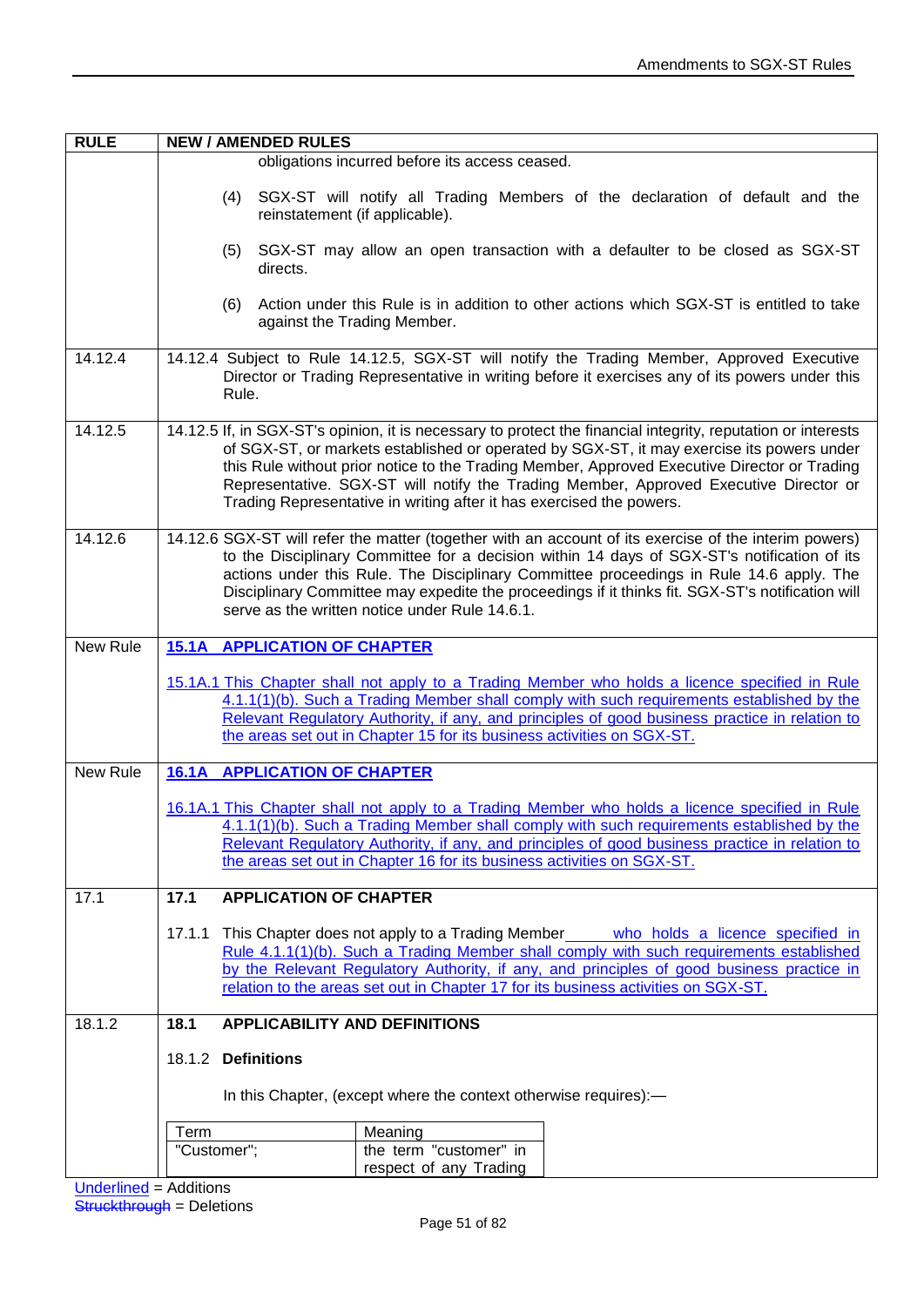| <b>RULE</b> |                                                                                                               | <b>NEW / AMENDED RULES</b>                                                                                                                                                                                                                                                                                                                                                                                   |  |  |  |
|-------------|---------------------------------------------------------------------------------------------------------------|--------------------------------------------------------------------------------------------------------------------------------------------------------------------------------------------------------------------------------------------------------------------------------------------------------------------------------------------------------------------------------------------------------------|--|--|--|
|             |                                                                                                               | Member shall include<br>Trading<br>any<br>Representative,<br>Director, employee or<br>officer of the Trading<br>Member.                                                                                                                                                                                                                                                                                      |  |  |  |
| 19.7        | 19.7                                                                                                          | SUSPENSE ACCOUNTS AND ACCOUNTS WITH MORE THAN ONE BENEFICIAL                                                                                                                                                                                                                                                                                                                                                 |  |  |  |
|             |                                                                                                               | <b>OWNER</b>                                                                                                                                                                                                                                                                                                                                                                                                 |  |  |  |
|             |                                                                                                               | 19.7.1 Unless otherwise permitted by SGX-ST, a Trading Member must not:                                                                                                                                                                                                                                                                                                                                      |  |  |  |
|             | use such suspense accounts as described in Rule 12.16 to trade in Marginable Futures<br>(a)<br>Contracts; and |                                                                                                                                                                                                                                                                                                                                                                                                              |  |  |  |
|             |                                                                                                               | other than joint accounts, allow any account that has more than one beneficial owner to<br>(b)<br>trade in Marginable Futures Contracts.                                                                                                                                                                                                                                                                     |  |  |  |
| 19.8        | 19.8                                                                                                          | <b>MANAGEMENT OF POSITIONS</b>                                                                                                                                                                                                                                                                                                                                                                               |  |  |  |
|             | 19.8.1                                                                                                        | A Trading Member must immediately notify SGX-ST of the details of any account carried on<br>its books that exceeds the monitoring thresholds on positions that have not been offset, as<br>prescribed by SGX-ST from time to time. Such monitoring thresholds may be imposed on<br>any account or any single customer, and may include any one or a combination of the<br>following:-                        |  |  |  |
|             |                                                                                                               | maximum number of lots of long positions that have not been offset, in gross or net, in<br>(1)<br>any Marginable Futures Contract; and                                                                                                                                                                                                                                                                       |  |  |  |
|             |                                                                                                               | maximum number of lots of short positions that have not been offset, in gross or net, in<br>(2)<br>any Marginable Futures Contract.                                                                                                                                                                                                                                                                          |  |  |  |
|             |                                                                                                               | "single customer" in this Rule 19.8 shall have the meaning ascribed to it in Rule 11.7.5.                                                                                                                                                                                                                                                                                                                    |  |  |  |
| 19.8.2      |                                                                                                               | 19.8.2 SGX-ST shall, in the interest of maintaining a fair, orderly and transparent market, monitor<br>the total number of positions that have not been offset, of all accounts opened with all<br>Trading Members in any Marginable Futures Contract on either side (long or short), or both<br>sides of the market, and where appropriate, take action under Rule 19.8.3.                                  |  |  |  |
| 19.8.3      | 19.8.3                                                                                                        | To reduce a Trading Member's risk exposure in trading and dealing in any Marginable<br>Futures Contracts, or for the purpose of maintaining a fair, orderly and transparent market,<br>SGX-ST shall have the right to impose on the Trading Member such measures as it deems<br>necessary or desirable. The Trading Member must comply with all measures which are<br>imposed by SGX-ST. These may include:- |  |  |  |
|             |                                                                                                               | additional margin requirements; and<br>(1)                                                                                                                                                                                                                                                                                                                                                                   |  |  |  |
|             |                                                                                                               | offsetting existing positions.<br>(2)                                                                                                                                                                                                                                                                                                                                                                        |  |  |  |
| 19.8.4      |                                                                                                               | 19.8.4 In determining the monitoring thresholds prescribed under Rules 19.8.1 and 19.8.2, and the<br>risk management measures prescribed under Rule 19.8.3, SGX-ST may consider the<br>following factors:-                                                                                                                                                                                                   |  |  |  |
|             |                                                                                                               | matters relating to any position, including the number of issued shares, free float,<br>(1)<br>liquidity or volatility of the underlying;                                                                                                                                                                                                                                                                    |  |  |  |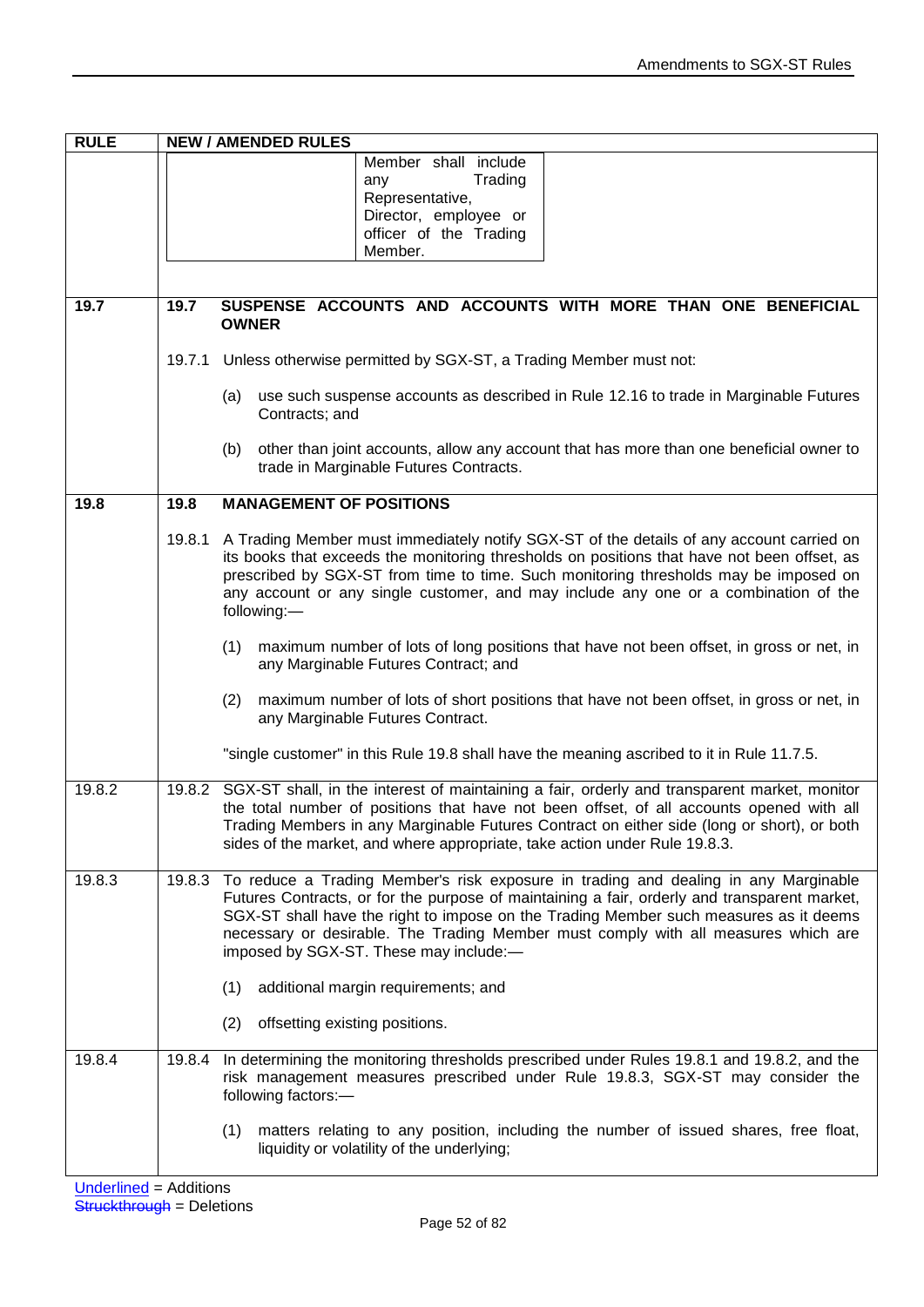| <b>RULE</b> | <b>NEW / AMENDED RULES</b>                                                                                                                                                                                                                                                                                                                                                                                                                                                                                                                           |                                                                                                                                                                                                                                                    |  |
|-------------|------------------------------------------------------------------------------------------------------------------------------------------------------------------------------------------------------------------------------------------------------------------------------------------------------------------------------------------------------------------------------------------------------------------------------------------------------------------------------------------------------------------------------------------------------|----------------------------------------------------------------------------------------------------------------------------------------------------------------------------------------------------------------------------------------------------|--|
|             | the financial position of the Trading Member;<br>(2)                                                                                                                                                                                                                                                                                                                                                                                                                                                                                                 |                                                                                                                                                                                                                                                    |  |
|             | the Trading Member's credit exposure to a single customer; and<br>(3)                                                                                                                                                                                                                                                                                                                                                                                                                                                                                |                                                                                                                                                                                                                                                    |  |
|             | any such other factors that SGX-ST deems necessary to maintain a fair, orderly and<br>(4)<br>transparent market.                                                                                                                                                                                                                                                                                                                                                                                                                                     |                                                                                                                                                                                                                                                    |  |
| 19.8.5      | In computing positions that have not been offset for the purpose of Rule 19.8, the positions<br>19.8.5<br>of all accounts directly or indirectly owned or controlled by a person or persons, and the<br>positions of all accounts of any person or persons acting in concert and the positions of all<br>accounts in which a person or persons have a proprietary or beneficial interest, shall be<br>accumulated and deemed to be the positions of each of such persons as if each owned or<br>controlled all the aggregate positions individually. |                                                                                                                                                                                                                                                    |  |
| 19.10       | 19.10<br><b>MARGIN REQUIREMENTS</b>                                                                                                                                                                                                                                                                                                                                                                                                                                                                                                                  |                                                                                                                                                                                                                                                    |  |
|             | 19.10.1 For the purpose of this Rule 19.10:-                                                                                                                                                                                                                                                                                                                                                                                                                                                                                                         |                                                                                                                                                                                                                                                    |  |
|             | Term                                                                                                                                                                                                                                                                                                                                                                                                                                                                                                                                                 | Meaning                                                                                                                                                                                                                                            |  |
|             | Asset<br>"Customer                                                                                                                                                                                                                                                                                                                                                                                                                                                                                                                                   | refers to moneys and the market value of assets in a                                                                                                                                                                                               |  |
|             | Value"                                                                                                                                                                                                                                                                                                                                                                                                                                                                                                                                               | customer's account subject to such hair-cut as specified by<br>SGX-ST.                                                                                                                                                                             |  |
|             | "Initial Margins"                                                                                                                                                                                                                                                                                                                                                                                                                                                                                                                                    | refers to the minimum amount required to be deposited by<br>customers, as prescribed by CDP, with a Trading Member for<br>positions in Marginable Futures Contracts. This minimum<br>amount is distinct from and in addition to Variation Margins. |  |
|             | "Maintenance Margins"                                                                                                                                                                                                                                                                                                                                                                                                                                                                                                                                | refers to that component of Required Margins, as determined<br>by CDP, which must be maintained in a customer's account<br>subsequent to the deposit of Initial Margins for that<br>customer's positions in Marginable Futures Contracts.          |  |
|             | "Required Margins"                                                                                                                                                                                                                                                                                                                                                                                                                                                                                                                                   | refers to the sum of Maintenance Margins and Variation<br>Margins.                                                                                                                                                                                 |  |
|             | "Valuation Price"                                                                                                                                                                                                                                                                                                                                                                                                                                                                                                                                    | means the official price of Marginable Futures Contracts<br>prescribed by SGX-ST for the purpose of determining<br>Variation Margins.                                                                                                              |  |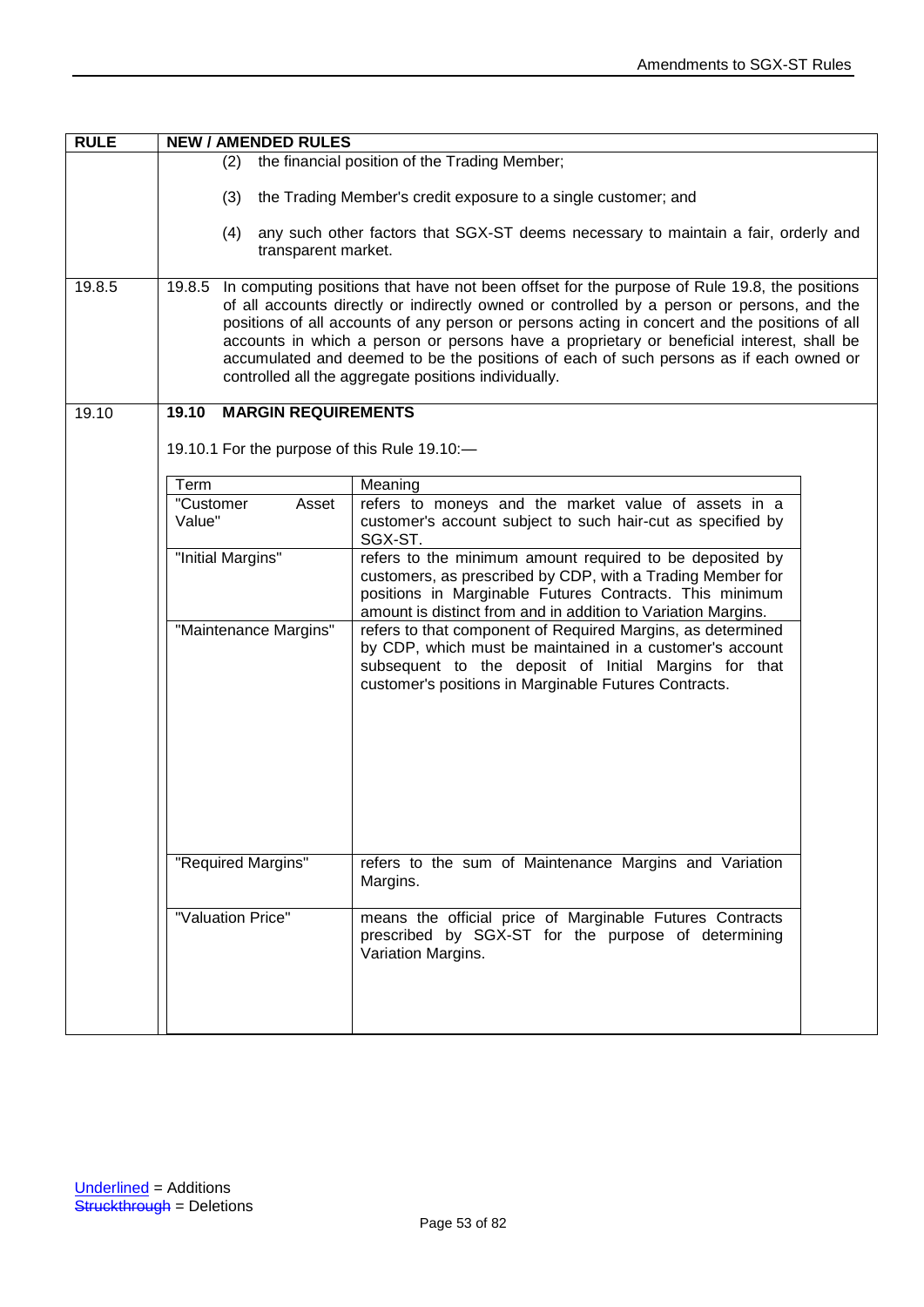| <b>RULE</b> | <b>NEW / AMENDED RULES</b>                                                                                                                                                                                                                                                                                                                                                                                                                                                                                                                                                                                                                                                                                                                                                                                                                                                                                                                                                                                                                                                                                                                       |  |  |  |
|-------------|--------------------------------------------------------------------------------------------------------------------------------------------------------------------------------------------------------------------------------------------------------------------------------------------------------------------------------------------------------------------------------------------------------------------------------------------------------------------------------------------------------------------------------------------------------------------------------------------------------------------------------------------------------------------------------------------------------------------------------------------------------------------------------------------------------------------------------------------------------------------------------------------------------------------------------------------------------------------------------------------------------------------------------------------------------------------------------------------------------------------------------------------------|--|--|--|
|             | "Variation Margins"<br>refers to that component of Required Margins comprising the<br>mark-to-market gains and losses, in relation to the price at<br>which the Marginable Futures Contract was bought or sold,<br>arising from the daily valuation of positions, except that<br>Variation Margins are not required if the Trading Member<br>permits a customer to realise a gain or loss pursuant to<br>executing a trade to offset an existing position.                                                                                                                                                                                                                                                                                                                                                                                                                                                                                                                                                                                                                                                                                       |  |  |  |
| 19.10.2     | 19.10.2(1)<br>A Trading Member must procure Initial Margins from its customers and must require                                                                                                                                                                                                                                                                                                                                                                                                                                                                                                                                                                                                                                                                                                                                                                                                                                                                                                                                                                                                                                                  |  |  |  |
|             | the customers to meet the Required Margins for the purpose of meeting margin<br>requirements of Marginable Futures Contracts within two Market Days from the trade<br>date (T+2). Initial Margins and Required Margins must be met in the form of collateral<br>as prescribed by SGX-ST from time to time. Such collateral must be in the form of<br>cash, government securities, selected common stocks, bank certificates of deposit,<br>gold bars, gold certificates, or such other instruments as SGX-ST permits. Valuation of<br>such collateral must be in accordance with the hair-cut rates prescribed by SGX-ST.<br>Except for a Trading Member that holds a licence specified in Rule 4.1.1(1)(b), a<br>(2)<br>Trading Member shall not accept as collateral, currency Currency and financial<br>instruments denominated in currencies which are subject to exchange controls such<br>that they are illegal tender outside the currency's home country, or are restricted by any<br>form of capital controls are not acceptable forms of collateral for the purpose of meeting<br>margin requirements of Marginable Futures Contracts. |  |  |  |
| 19.10.3     | 19.10.3 If the Customer Asset Value falls below the Required Margins, the Trading Member must call<br>for additional margins from the customer to bring the Customer Asset Value balance to no<br>less than the sum of Initial Margins and Variation Margins within two Market Days from the<br>date the Customer Asset Value falls below the Required Margins.                                                                                                                                                                                                                                                                                                                                                                                                                                                                                                                                                                                                                                                                                                                                                                                  |  |  |  |
| 19.10.4     | 19.10.4 Except for trades which reduce a customer's Required Margins, a Trading Member must not<br>allow a customer to incur any new trade unless:-                                                                                                                                                                                                                                                                                                                                                                                                                                                                                                                                                                                                                                                                                                                                                                                                                                                                                                                                                                                              |  |  |  |
|             | the minimum Initial Margins for the new trade are deposited or the Trading Member has<br>(1)<br>reason to believe that the minimum Initial Margins will be deposited within two Market<br>Days from the trade date $(T+2)$ ; and                                                                                                                                                                                                                                                                                                                                                                                                                                                                                                                                                                                                                                                                                                                                                                                                                                                                                                                 |  |  |  |
|             | the Customer Asset Value complies with the Required Margins, or the Trading Member<br>(2)<br>has reason to believe that the additional margins to be deposited pursuant to Rule<br>19.10.3 will be deposited within two Market Days from the trade date (T+2).                                                                                                                                                                                                                                                                                                                                                                                                                                                                                                                                                                                                                                                                                                                                                                                                                                                                                   |  |  |  |
| 19.10.5     | 19.10.5 (1) Nothing in these Rules prohibits a Trading Member from imposing stricter Initial Margins<br>and Maintenance Margins requirements, higher hair-cut rates, shorter payment periods<br>for customers to deposit collateral, more frequent valuations of positions and collateral,                                                                                                                                                                                                                                                                                                                                                                                                                                                                                                                                                                                                                                                                                                                                                                                                                                                       |  |  |  |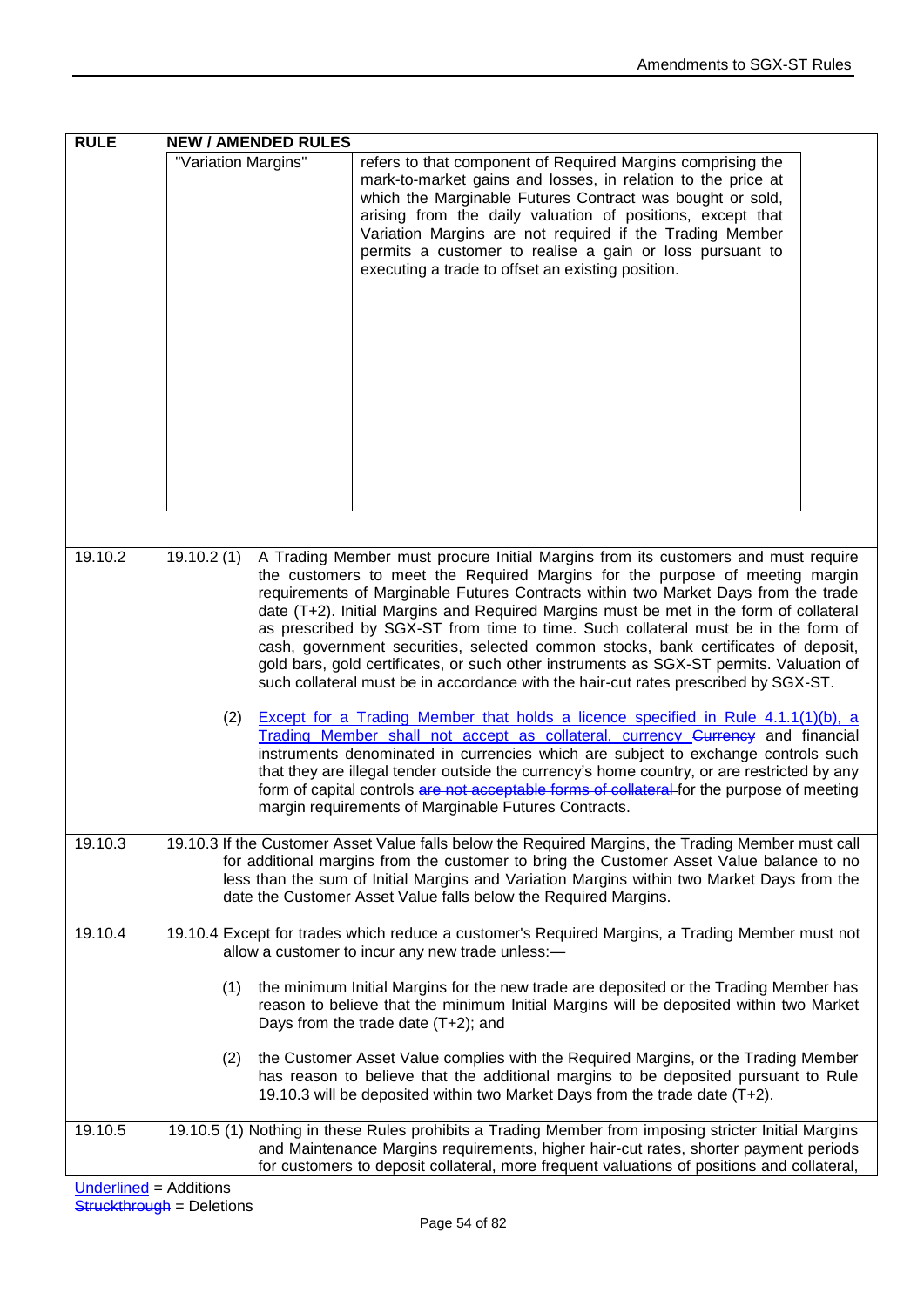| <b>RULE</b>                   | <b>NEW / AMENDED RULES</b>                                                                                                                                                                                                                                                                                                                                                                                                                                                                                                                                                                                                        |  |  |  |
|-------------------------------|-----------------------------------------------------------------------------------------------------------------------------------------------------------------------------------------------------------------------------------------------------------------------------------------------------------------------------------------------------------------------------------------------------------------------------------------------------------------------------------------------------------------------------------------------------------------------------------------------------------------------------------|--|--|--|
|                               | and making calls for additional margins, as it sees fit.                                                                                                                                                                                                                                                                                                                                                                                                                                                                                                                                                                          |  |  |  |
|                               | Trading Members must not set margin requirements that are less stringent than those<br>(2)<br>prescribed by SGX-ST.                                                                                                                                                                                                                                                                                                                                                                                                                                                                                                               |  |  |  |
| 19.10.6                       | 19.10.6 Where a customer fails to meet the margin requirements under Rules 19.10.2 and 19.10.3,<br>the Trading Member may take actions as it deems appropriate, without giving notice to the<br>customer, to reduce its exposures to the customer. Such actions may include liquidating all<br>or such part of the customer's collateral deposited with the Trading Member, or taking action<br>to offset all or such part of the customer's positions. SGX-ST may also order such Trading<br>Member to immediately to take such action to offset all or such part of the positions of the<br>customer to rectify the deficiency. |  |  |  |
| 19.10.7                       | 19.10.7 Mark to market gains of a customer may be utilised by the Trading Member to meet Initial<br>Margins for the same customer.                                                                                                                                                                                                                                                                                                                                                                                                                                                                                                |  |  |  |
| 19.10.8                       | 19.10.8 A Trading Member may allow a customer to withdraw Excess Margins provided such<br>withdrawal will not cause the Customer Asset Value to be less than zero.                                                                                                                                                                                                                                                                                                                                                                                                                                                                |  |  |  |
|                               | "Excess Margins" refers to the amount of Customer Asset Value that is in excess of the sum<br>of the Initial Margins and Variation Margins.                                                                                                                                                                                                                                                                                                                                                                                                                                                                                       |  |  |  |
| 19.10.9                       | 19.10.9 If a Trading Member is unable to contact a customer to call for margins, a written notice sent<br>to the customer at the most recent address furnished by the customer to the Trading<br>Member shall be deemed sufficient.                                                                                                                                                                                                                                                                                                                                                                                               |  |  |  |
| 19.10.10                      | 19.10.10 A Trading Member must comply with such requirements on the computation and monitoring<br>of a customer's margins as SGX-ST may prescribe.                                                                                                                                                                                                                                                                                                                                                                                                                                                                                |  |  |  |
| 19.10.11                      | 19.10.11 Under-Margined Accounts                                                                                                                                                                                                                                                                                                                                                                                                                                                                                                                                                                                                  |  |  |  |
|                               | A Trading Member must immediately notify SGX-ST when the Customer Asset Value in<br>(1)<br>any account does not meet the sum of Initial Margins and Variation Margins by an<br>amount which exceeds the Trading Member's aggregate resources or such other<br>thresholds as may be determined by SGX-ST, except that no notification is required for<br>the Trading Member's own Stock Account.<br>(2) SGX-ST may require the Trading Member to submit to SGX-ST information pertaining<br>to any matter in such form and within such time as may be stipulated by SGX-ST.                                                        |  |  |  |
| 19.10.12                      | 19.10.12 Customer to Comply with Margin Requirements                                                                                                                                                                                                                                                                                                                                                                                                                                                                                                                                                                              |  |  |  |
|                               | For the avoidance of doubt, a Trading Member must require a customer to comply with the<br>margin requirements prescribed under Rule 19.10, even if the customer has entered into an<br>arrangement to meet his delivery obligations in connection with Marginable Futures<br>Contracts.                                                                                                                                                                                                                                                                                                                                          |  |  |  |
| 19.10.13                      | 19.10.13 Prohibition on Margin Financing                                                                                                                                                                                                                                                                                                                                                                                                                                                                                                                                                                                          |  |  |  |
|                               | For the avoidance of doubt, a Trading Member must not under any circumstances enter into<br>a financing arrangement with a customer in respect of that customer's margins requirements<br>which would allow the customer to trade without meeting the margin requirements<br>prescribed under Rule 19.10.                                                                                                                                                                                                                                                                                                                         |  |  |  |
| 19.11                         | <b>CAPITAL REQUIREMENT FOR MARGINABLE FUTURES CONTRACTS</b><br>19.11                                                                                                                                                                                                                                                                                                                                                                                                                                                                                                                                                              |  |  |  |
|                               | (1) For the purpose of calculating counterparty risk requirements under the Third Schedule                                                                                                                                                                                                                                                                                                                                                                                                                                                                                                                                        |  |  |  |
| <b>Underlined = Additions</b> |                                                                                                                                                                                                                                                                                                                                                                                                                                                                                                                                                                                                                                   |  |  |  |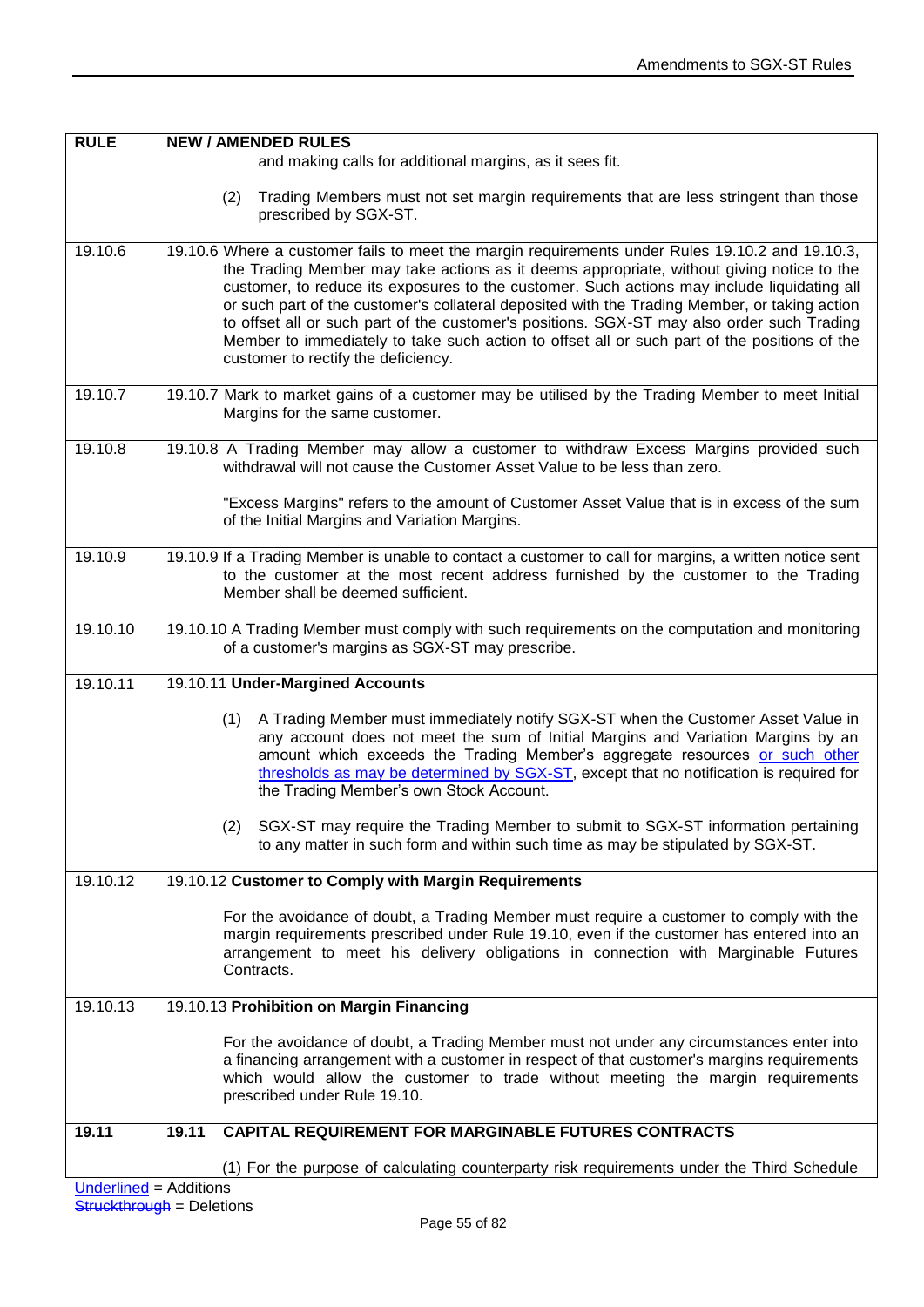| <b>RULE</b>                    | <b>NEW / AMENDED RULES</b>                                                                                                                                                                                                                                                                                                                                                                                                                       |  |  |  |
|--------------------------------|--------------------------------------------------------------------------------------------------------------------------------------------------------------------------------------------------------------------------------------------------------------------------------------------------------------------------------------------------------------------------------------------------------------------------------------------------|--|--|--|
|                                | of Securities and Futures (Financial and Margin Requirements for Holders of Capital<br>Markets Services Licences) Regulations:                                                                                                                                                                                                                                                                                                                   |  |  |  |
|                                | (a) "margin deficiency" referred to in the Securities and Futures (Financial and Margin<br>Requirements for Holders of Capital Markets Services Licenses) Regulations is<br>the amount required for the Customer Asset Value to meet the Variation Margin<br>and Maintenance Margin, and in the case where Customer Asset Value is not<br>sufficient to meet Variation Margin, the margin deficiency is the amount of<br>Maintenance Margin; and |  |  |  |
|                                | "negative equity" referred to in the Securities and Futures (Financial and Margin<br>(b)<br>Requirements for Holders of Capital Markets Services Licenses) Regulations is<br>the amount required for the Customer Asset Value to meet the Variation Margin.                                                                                                                                                                                      |  |  |  |
|                                | (2) For the avoidance of doubt, a Trading Member shall compute Total Risk Requirement<br>for Marginable Futures Contracts in the same manner as prescribed in the Third<br>Schedule of the Securities and Futures (Financial and Margin Requirements for<br>Holders of Capital Markets Services Licenses) Regulations.                                                                                                                           |  |  |  |
| 19.9                           | <b>INTERNAL CONTROLS</b><br>19.9                                                                                                                                                                                                                                                                                                                                                                                                                 |  |  |  |
|                                | 19.9.1 A Trading Member must establish and maintain adequate internal control systems to:-                                                                                                                                                                                                                                                                                                                                                       |  |  |  |
|                                | (1)<br>set credit limits or position limits;                                                                                                                                                                                                                                                                                                                                                                                                     |  |  |  |
|                                | (2)<br>monitor positions to manage market and credit risks, and comply with notification<br>requirements on monitoring thresholds as prescribed by SGX-ST;                                                                                                                                                                                                                                                                                       |  |  |  |
|                                | compute and collect margins, including conducting daily valuation of customers'<br>(3)<br>positions and collateral;                                                                                                                                                                                                                                                                                                                              |  |  |  |
|                                | monitor margin calls;<br>(4)                                                                                                                                                                                                                                                                                                                                                                                                                     |  |  |  |
|                                | (5)<br>manage customers' accounts that are in margin deficit;                                                                                                                                                                                                                                                                                                                                                                                    |  |  |  |
|                                | (6)<br>manage customers' accounts that may fail to meet settlement obligations;                                                                                                                                                                                                                                                                                                                                                                  |  |  |  |
|                                | define and manage sources of liquidity to ensure that there are sufficient liquidity<br>(7)<br>facilities to meet increased settlement obligations;                                                                                                                                                                                                                                                                                              |  |  |  |
|                                | limit the impact of significant market movements through the use of tools such as cash<br>(8)<br>flow projections, stress testing or credit limits; and                                                                                                                                                                                                                                                                                          |  |  |  |
|                                | (9)<br>meet such other requirements as SGX-ST may prescribe from time to time.                                                                                                                                                                                                                                                                                                                                                                   |  |  |  |
| <b>Directive</b>               | DIRECTIVE NO. 1 - DIRECTORSHIP OF SGX-ST LISTED COMPANIES                                                                                                                                                                                                                                                                                                                                                                                        |  |  |  |
| <b>No. 1</b>                   | $[.]$                                                                                                                                                                                                                                                                                                                                                                                                                                            |  |  |  |
|                                | $\overline{7}$<br>An Approved Executive Director or Trading Representative who is a director of an SGX-ST<br>listed company must keep a record of his share transactions in that company. If the AED<br>Approved Executive Director or TR Trading Representative is required to maintain a register<br>of securities, that will suffice. SGX-ST may inspect the record at any time or take extracts of<br>it.                                    |  |  |  |
| <b>Practice</b><br><b>Note</b> | <b>Practice Note 4.6.21 - Business Continuity Requirements</b>                                                                                                                                                                                                                                                                                                                                                                                   |  |  |  |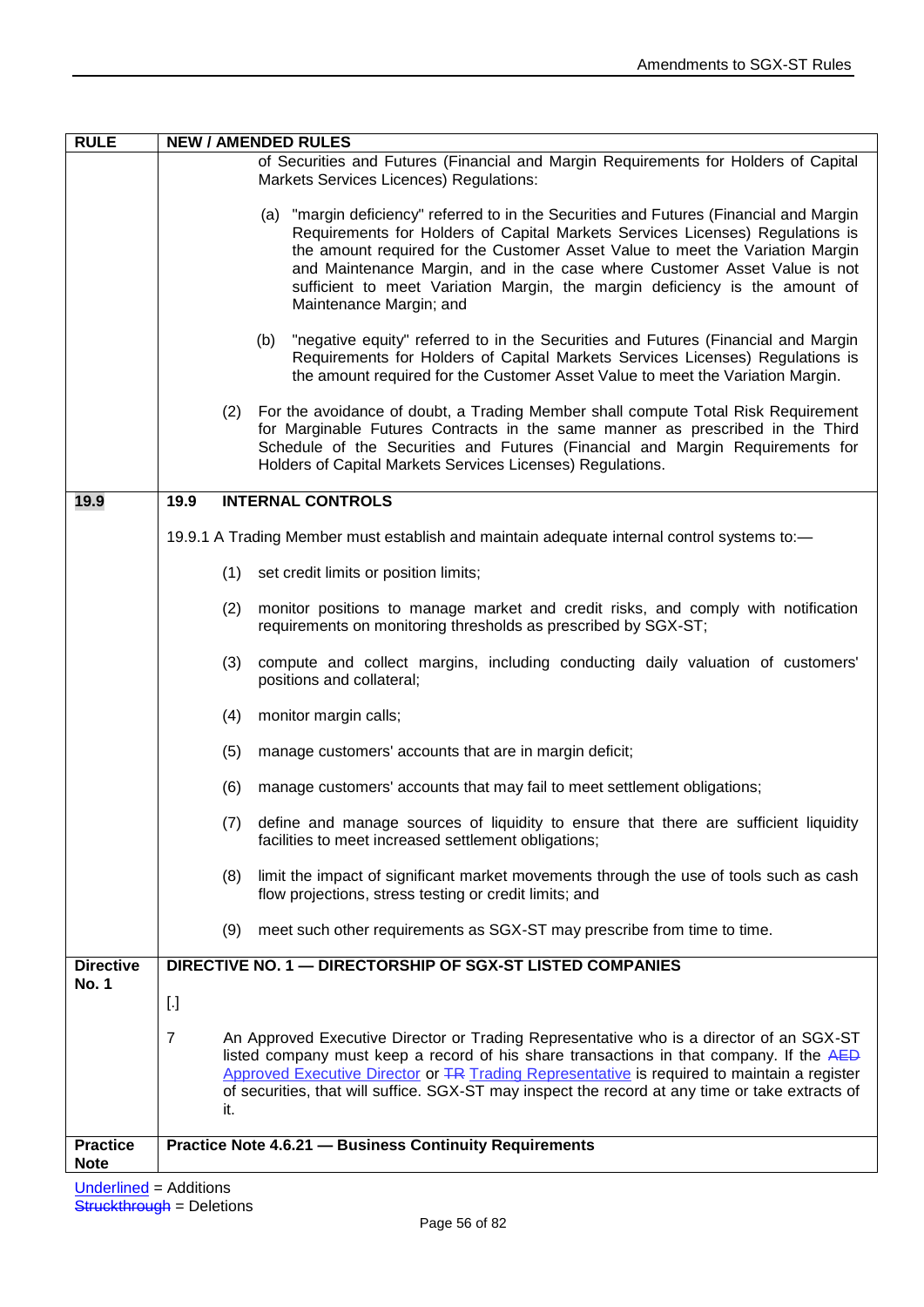| <b>RULE</b>                              | <b>NEW / AMENDED RULES</b>                                                                       |                                                                                                                                                                                                                                                                                                                                          |  |  |
|------------------------------------------|--------------------------------------------------------------------------------------------------|------------------------------------------------------------------------------------------------------------------------------------------------------------------------------------------------------------------------------------------------------------------------------------------------------------------------------------------|--|--|
| 4.6.21                                   | $[.]$                                                                                            |                                                                                                                                                                                                                                                                                                                                          |  |  |
|                                          | 2.4                                                                                              | Application to a General Trading Member that holds a licence specified in Rule 2.4.1(b)                                                                                                                                                                                                                                                  |  |  |
|                                          | 2.4.1                                                                                            | The features of a business continuity plan set out in paragraphs 2.1, 2.2 and 2.3 may not be<br>applicable to a General Trading Member that holds a licence specified in specified in Rule<br>4.1.1(1)(b). The guidance for such Trading Members is set out in Practice Note 4.6.21; 12.1.1;<br>12.3.6; 12.6.4; 12.7.2; 12.10A.2; 12.19. |  |  |
|                                          | $[.]$                                                                                            |                                                                                                                                                                                                                                                                                                                                          |  |  |
| <b>Practice</b><br><b>Note</b><br>12.3.1 | <b>PRACTICE NOTE 12.3.1 - VERIFICATION PROCEDURE IN RESPECT OF CUSTOMER'S</b><br><b>IDENTITY</b> |                                                                                                                                                                                                                                                                                                                                          |  |  |
|                                          | $\left[ . \right]$                                                                               |                                                                                                                                                                                                                                                                                                                                          |  |  |
|                                          | $\overline{2}$                                                                                   | <b>Verification Procedure</b>                                                                                                                                                                                                                                                                                                            |  |  |
|                                          | 2.1                                                                                              | A Trading Member may employ 1 or more of the following means to establish a customer's<br>identity:-                                                                                                                                                                                                                                     |  |  |
|                                          |                                                                                                  | Accept account opening forms that are certified by:-<br>(1)                                                                                                                                                                                                                                                                              |  |  |
|                                          |                                                                                                  | (a) a Justice of Peace, a commissioner for oaths, a notary public, or an advocate and<br>solicitor;                                                                                                                                                                                                                                      |  |  |
|                                          |                                                                                                  | (b) members of other securities exchanges which have established information sharing<br>agreements with SGX-ST; or                                                                                                                                                                                                                       |  |  |
|                                          |                                                                                                  | branches of banks which operate in Singapore and with which the customer holds<br>(C)<br>a banking account.                                                                                                                                                                                                                              |  |  |
|                                          |                                                                                                  | A Trading Member may verify the certification through direct telephone contact with<br>persons performing the certification;                                                                                                                                                                                                             |  |  |
|                                          |                                                                                                  | Establish telephone contact with the applicant on an independently verified home or<br>(2)<br>business number;                                                                                                                                                                                                                           |  |  |
|                                          |                                                                                                  | With the customer's consent, contact the personnel department of the customer's<br>(3)<br>employer on a listed business number to confirm his employment; or                                                                                                                                                                             |  |  |
|                                          |                                                                                                  | (4)<br>Obtain from the customer statements from a bank, Central Provident Fund Board, $\theta$<br>income tax authority or such equivalent authority                                                                                                                                                                                      |  |  |
|                                          | $\left[ . \right]$                                                                               |                                                                                                                                                                                                                                                                                                                                          |  |  |
| <b>Practice</b><br><b>Note 8.6</b>       |                                                                                                  | PRACTICE NOTE 8.6 - APPLICATION OF THE FORCED ORDER RANGE                                                                                                                                                                                                                                                                                |  |  |
|                                          | $\left[ . \right]$                                                                               |                                                                                                                                                                                                                                                                                                                                          |  |  |
|                                          | 2.                                                                                               | <b>Risk Management Controls</b>                                                                                                                                                                                                                                                                                                          |  |  |
|                                          | 2.1                                                                                              | In order to mitigate the occurrence of error trades resulting from errors in the entry of order<br>prices, Trading Members should:                                                                                                                                                                                                       |  |  |
|                                          |                                                                                                  | ensure that the Forced Key alert is available;<br>(a)                                                                                                                                                                                                                                                                                    |  |  |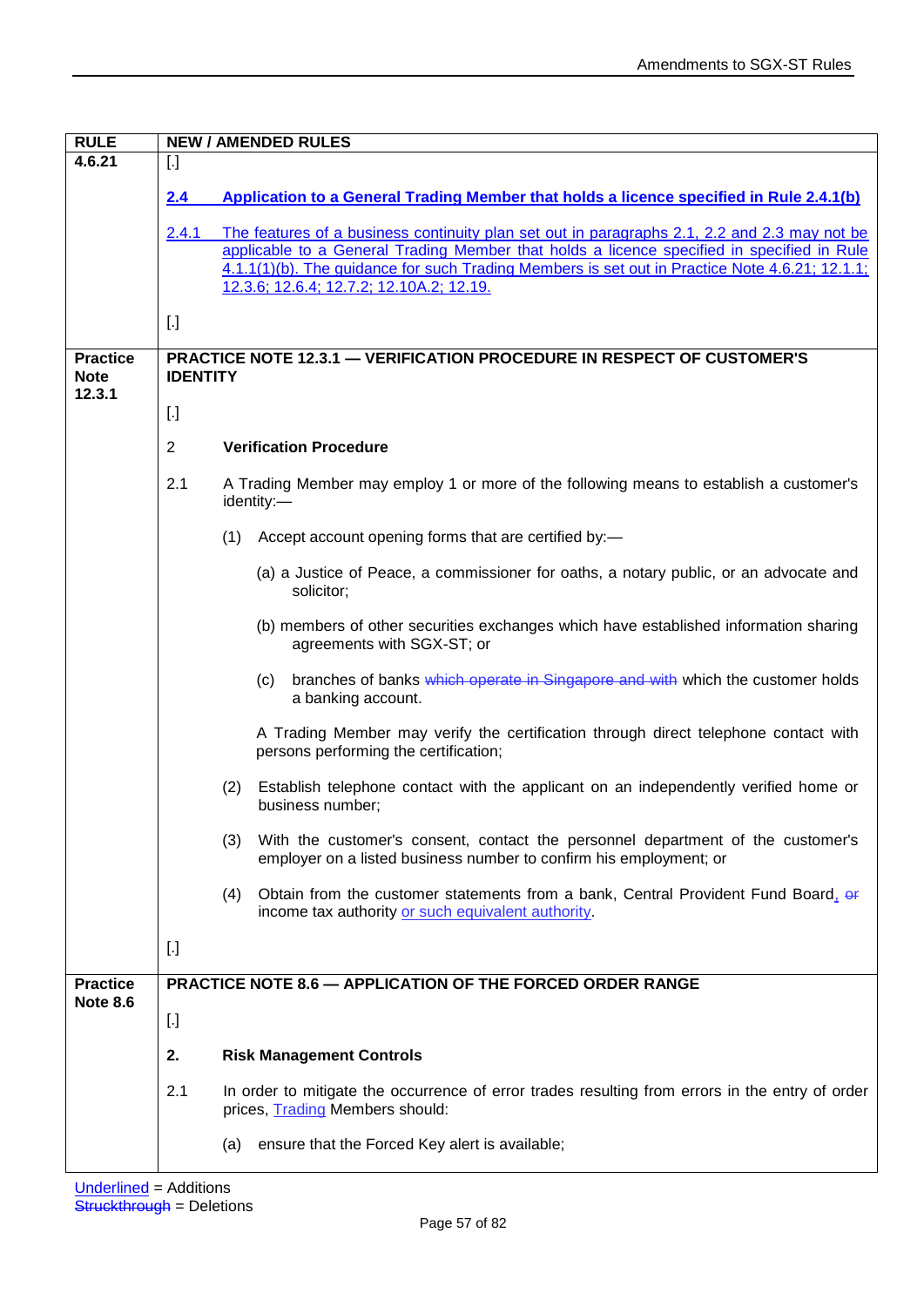| <b>RULE</b>        | <b>NEW / AMENDED RULES</b>                                                                                                                                                                                                                      |  |  |  |
|--------------------|-------------------------------------------------------------------------------------------------------------------------------------------------------------------------------------------------------------------------------------------------|--|--|--|
|                    | encourage Trading Representatives to exercise judgment when accepting an<br>(b)<br>instruction from a customer to execute an order priced outside the Forced Order<br>Range; and                                                                |  |  |  |
|                    | ensure that procedures are in place to determine if there are legitimate commercial<br>(c)<br>reasons for orders priced outside the Forced Order Range.                                                                                         |  |  |  |
| <b>Definitions</b> | <b>DEFINITIONS AND INTERPRETATIONS</b>                                                                                                                                                                                                          |  |  |  |
|                    | <b>DEFINITIONS</b>                                                                                                                                                                                                                              |  |  |  |
|                    | The following terms shall have the following meanings unless the context requires otherwise:-                                                                                                                                                   |  |  |  |
|                    | "Public Register of Representatives" Refers to the records of appointed representative<br>provisional representatives and temporary representatives kept by the Authority in accordance with<br>the Securities and Futures Act:                 |  |  |  |
| <b>Definitions</b> | <b>DEFINITIONS AND INTERPRETATIONS</b>                                                                                                                                                                                                          |  |  |  |
|                    | <b>DEFINITIONS</b>                                                                                                                                                                                                                              |  |  |  |
|                    | The following terms shall have the following meanings unless the context requires otherwise:-                                                                                                                                                   |  |  |  |
|                    | $[.]$                                                                                                                                                                                                                                           |  |  |  |
|                    | "Relevant Regulatory Authority"                                                                                                                                                                                                                 |  |  |  |
|                    | Shall mean:                                                                                                                                                                                                                                     |  |  |  |
|                    | the authority(ies) or regulatory body(ies) that regulate(s) a Trading Member's or its Trading<br>(a)<br>Representatives' activities in the country where it is carrying on such activities; and                                                 |  |  |  |
|                    | where the Trading Member or its Trading Representatives are carrying on regulated activities<br>(b)<br>in Singapore, the Authority,                                                                                                             |  |  |  |
|                    | "Remisier"                                                                                                                                                                                                                                      |  |  |  |
|                    | A Trading Representative who has a business arrangement with a Trading Member_that holds a<br>capital markets services licence for dealing in securities or trading in Futures Contracts. A Remisier is<br>not an employee of a Trading Member; |  |  |  |
|                    | $[.]$                                                                                                                                                                                                                                           |  |  |  |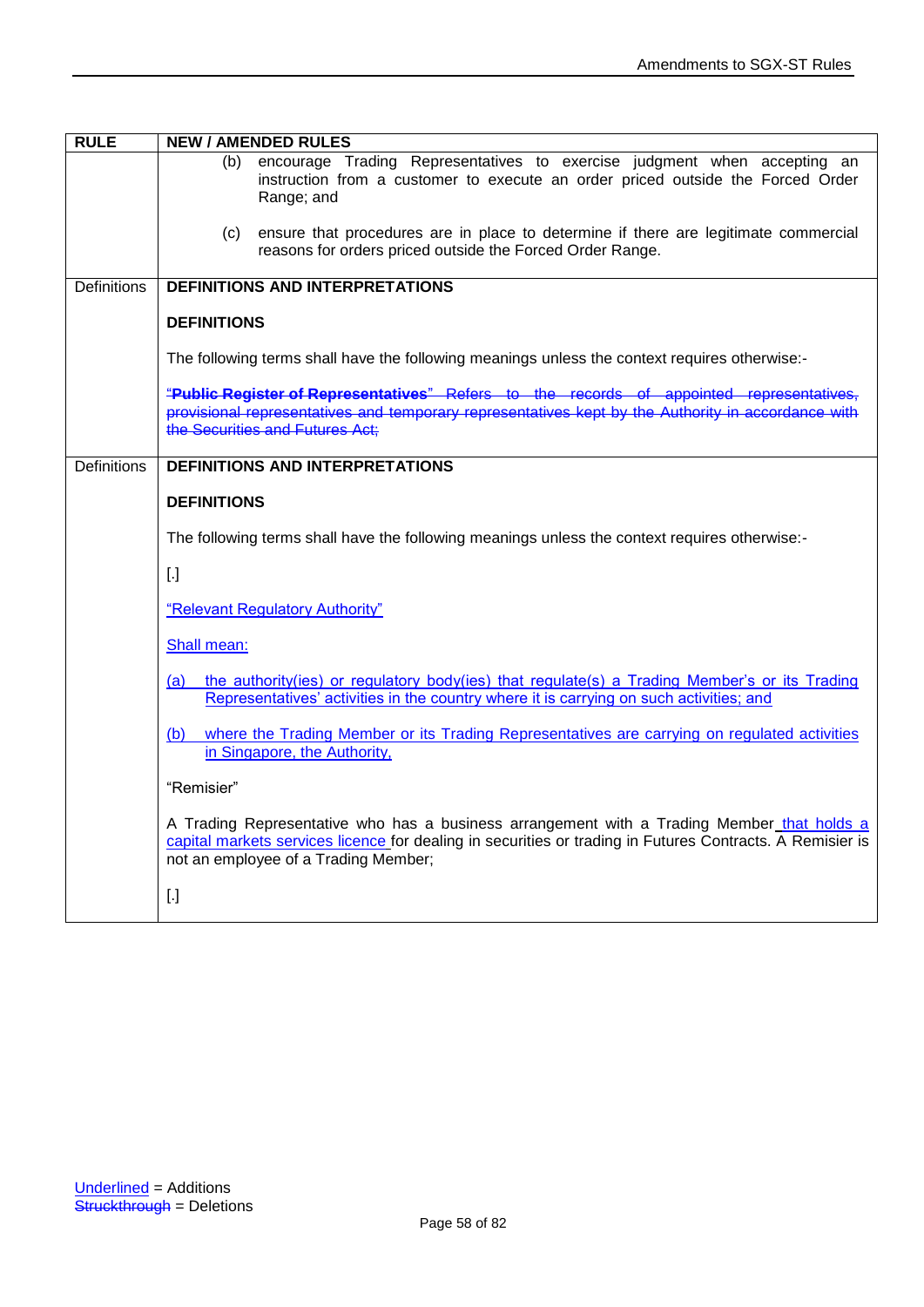## **DIRECTIVE No 7: COMPUTATION OF NET LIQUID CAPITAL FOR TRADING MEMBERS THAT HOLD A LICENCE SPECIFIED IN RULE 4.1.1(1)(b)**

| <b>Issue Date</b> | <b>Cross Reference</b>                | <b>Enquiries</b>                    |
|-------------------|---------------------------------------|-------------------------------------|
| Issued on [.].    | Rule 11.1A.1(2)(b)<br>Rule 11.10.1(2) | Please contact Member Supervision:- |
|                   |                                       | Facsimile No: 6538 8273             |

#### **1. Introduction**

1.1. This Regulatory Notice sets out the computation of the net liquid capital requirement for a Trading Member that holds a licence specified in Rule 4.1.1(1)(b) pursuant to Rules 11.1A.1(2)(b)and 11.10.1(2).

#### **2. Net Liquid Capital**

2.1. A Trading Member that holds a licence specified in Rule 4.1.1(1)(b) shall compute its net liquid capital as follows:

#### **COMPUTATION OF NET LIQUID CAPITAL**

| Shareholders' Funds <sup>1</sup> |  |
|----------------------------------|--|
| Less:                            |  |
| (a) Illiquid assets $2$          |  |
| (b) Pre-paid expenses $3$        |  |
| (c) Deposits $4$                 |  |
| (d) Deferred tax assets          |  |

<u>.</u> <sup>1</sup> Shareholders' funds means the sum of the ordinary paid-up capital, non-redeemable preference share capital and reserves after deduction of any debit balance appearing in the profit and loss account of the Trading Member.

- i. a current account balance, saving account deposit or fixed deposit, including accrued interest, with:
	- (a) a bank licensed under the Banking Act (Cap. 19);
		- (b) a merchant bank approved as a financial institution under the Monetary Authority of Singapore Act (Cap. 186);
		- (c) a finance company licensed under the Finance Companies Act (Cap.108); or
		- (d) a bank outside Singapore which is subject is approved, licensed, registered or otherwise regulated by a banking regulatory authority in a foreign jurisdiction to carry on banking business; or
- ii. a deposit with any of the following:
	- (a) an approved exchange;
	- (b) a recognised exchange;
	- (c) a designated clearing house;
	- (d) a clearing facility appointed by a recognized exchange; or
	- $\overrightarrow{e}$  an entity which is a member of any entity referred to in sub-paragraphs (a) to (d);

where a recognised exchange means an overseas exchange regulated by a financial service regulatory authority of a country or territory specified under Group A in Table 4 of the Fourth Schedule of the SFR (Financial and Margin Requirements).

Underlined = Additions **Struckthrough = Deletions** 

 $^2$  These are assets considered not readily convertible into cash within 30 days which includes intangible assets (goodwill); fixed assets (furniture, fixtures, and building etc).

<sup>&</sup>lt;sup>3</sup> These include items such as rent and insurance.

<sup>4</sup> Deposits exclude items such as:-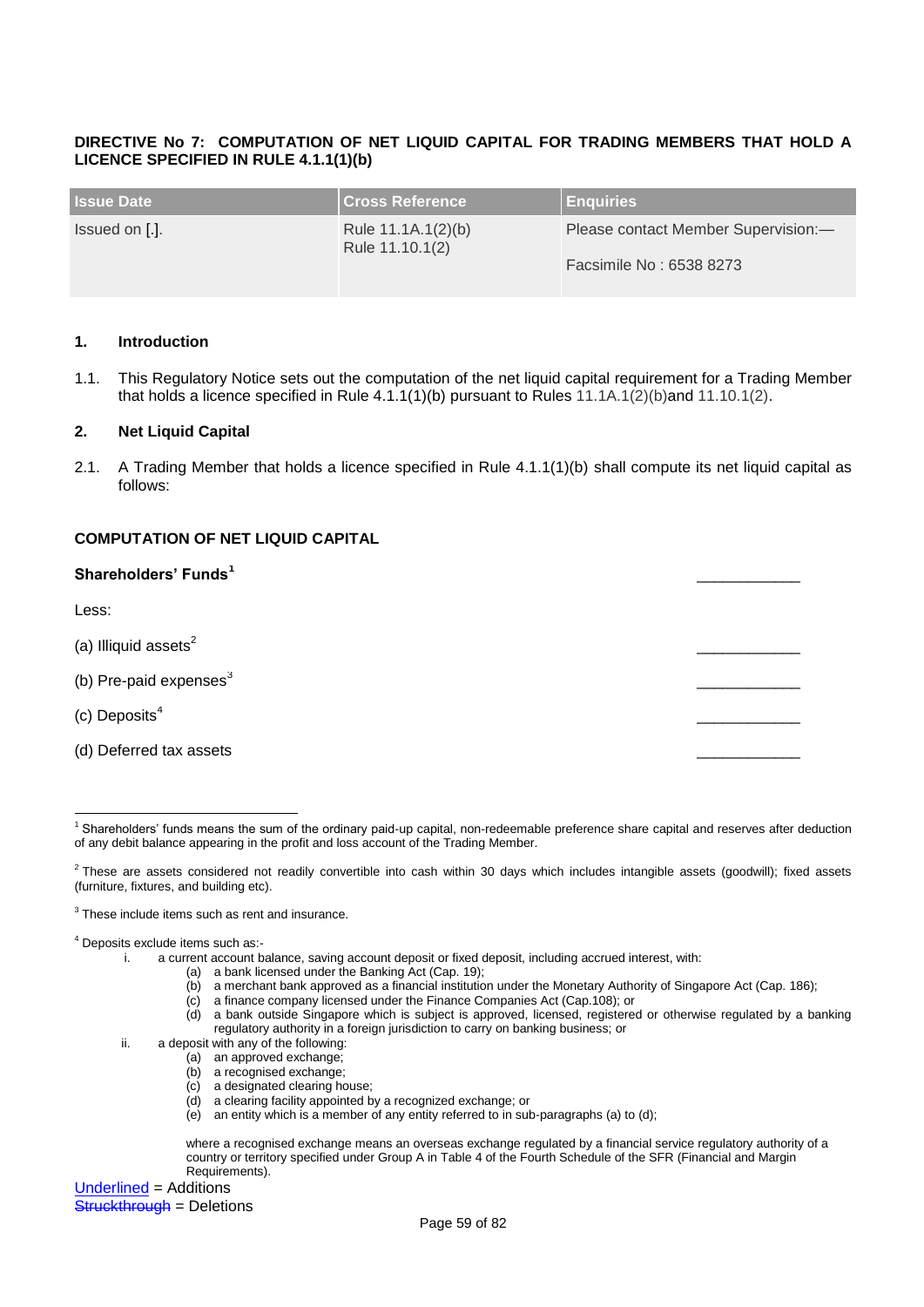| (e) Investments in unquoted securities                                                        |  |
|-----------------------------------------------------------------------------------------------|--|
| (f) Deficits in clients' accounts less any provisions for bad and doubtful debts <sup>5</sup> |  |
| (g) Charged assets $6$                                                                        |  |
| (h) Excess of book value of securities carried in own account over market value               |  |
| (i) Current assets doubtful of collection less any provisions already made                    |  |
| (i) Diminution in the value of securities underwritten                                        |  |
| (k) Unsecured loans and unsecured advances included as current assets                         |  |
| (I) Unsecured amounts due from each director and his connected person                         |  |
| (m) Unsecured amounts due from related companies                                              |  |
| <b>NET LIQUID CAPITAL</b>                                                                     |  |

# **3. Submission of Financial Returns to SGX-ST**

3.1. A Trading Member that holds a licence specified in Rule 4.1.1(1)(b) shall submit financial returns in the form as set out in paragraph 2.1 on a monthly basis pursuant to Rule 11.10 and on an annual basis pursuant to Rule 11.11.

<sup>&</sup>lt;u>.</u> <sup>5</sup> Deficits in clients' accounts means -

i. For a purchase contract which remains fully or partially unpaid, the excess of the amount owed by the client over the market value of the underlying securities of which the client had failed to take delivery after the due date and of any additional securities lodged by the client with the Trading Member as collateral;

ii. For a sale contract where the securities is yet to be delivered, the excess of the current market value of the underlying securities sold and any additional securities lodged by the client with the Trading Member as collateral, over the contract value of the sale contract;

iii. Where any purchase or sale contract has been offset by a contra transaction on or before the due date, the amount of loss, if any, on the date on which the contra transaction takes effect;

iv. Where any purchase or sale contract has been offset by a forced-sale or buying-in transaction after the due date, the amount of loss, if any, arising from the forced-sale or buying-in transaction on the date on which the transaction takes effect;

v. In relation to each client's margin account, the amount of margin deficiency determined in accordance with the maintenance margin requirement provided in the Trading Member's agreement with the client; and

vi. In relation to interest and other receivables arising from securities transactions, the amount which is not secured and which is outstanding for more than 14 calendar days.

<sup>&</sup>lt;sup>6</sup> Charged assets refer to assets which are subject to a charge under which a third party has a right of retention or sale of the assets upon default of the Trading Member.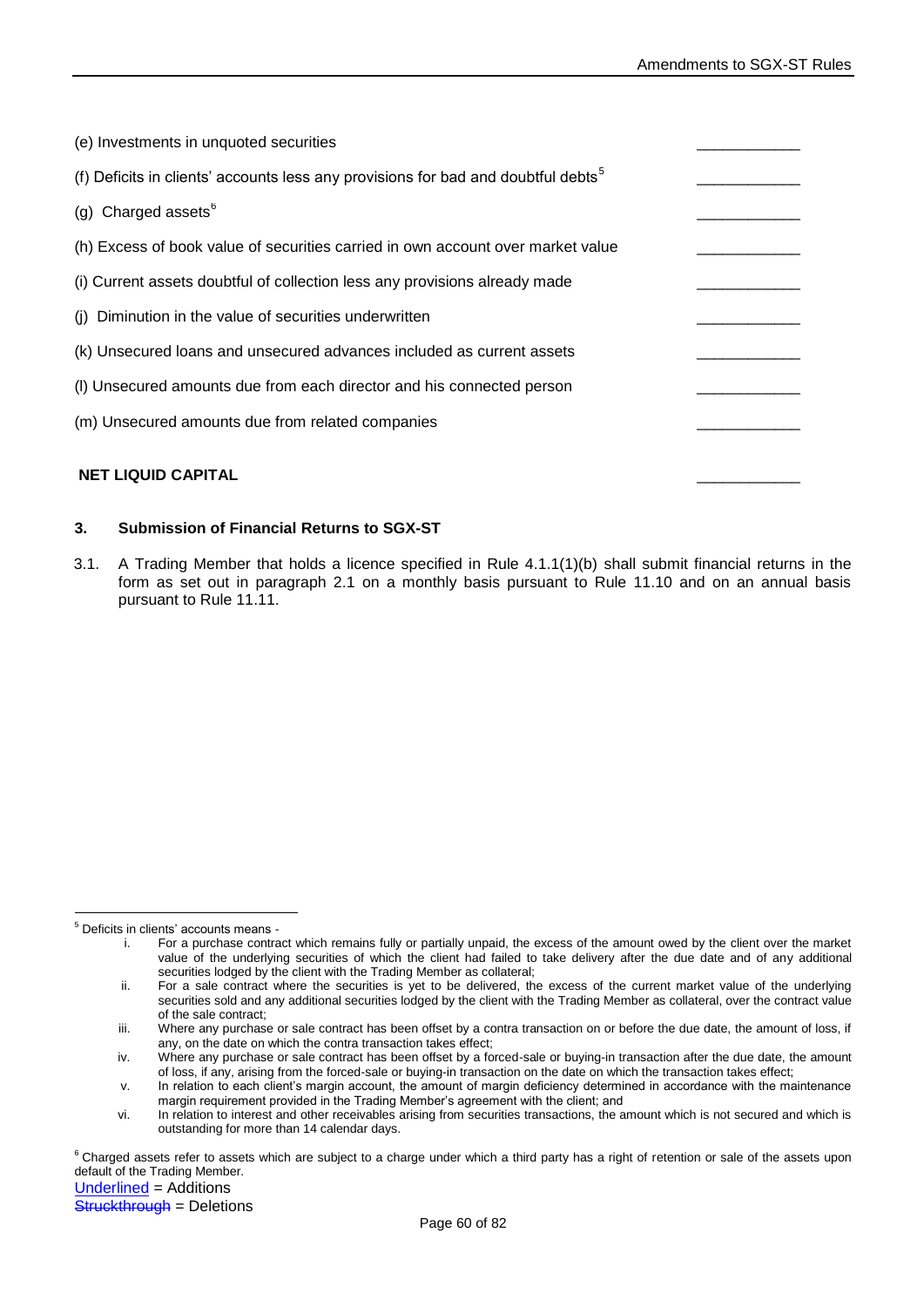#### **PRACTICE NOTE 4.6.21; 12.1.1; 12.3.6; 12.6.4; 12.7.2; 12.10A.2: OPERATIONAL REQUIREMENTS FOR TRADING MEMBERS WHO DO NOT CONDUCT BUSINESS IN SINGAPORE**

| <b>Issue Date</b> | <b>Cross Reference</b>                                                                   | <b>Enquiries</b>                                               |
|-------------------|------------------------------------------------------------------------------------------|----------------------------------------------------------------|
| Added on [.].     | Rule 4.6.21<br>Rule 12.1.1<br>Rule 12.3.6<br>Rule 12.6.4<br>Rule 12.7.2<br>Rule 12.10A.2 | Please contact Member Supervision:-<br>Facsimile No: 6538 8273 |

#### **1. Introduction**

- 1.1. SGX-ST requires a Trading Member that does not hold a licence administered by the Monetary Authority of Singapore to meet the following operational requirements set out in the SGX-ST Rules:
	- a. maintain complete and accurate records pursuant to Rule 12.1.1(1);
	- b. send its customer a risk disclosure document setting out the risks associated with holding and trading of securities and Futures Contracts pursuant to Rule 12.3.6;
	- c. send its customer a contract note for the purchase or sale of securities or Futures Contracts pursuant to Rule 12.6.1;
	- d. send its customer a statement of account on a regular basis pursuant to Rule 12.7.1;
	- e. segregate customer's money and assets pursuant to Rule 12.10A.1.

A Trading Member that does not hold a licence administered by the Monetary Authority of Singapore may meet the above operational requirements by complying with the applicable comparable requirements prescribed by its Relevant Regulatory Authority.

1.2. This Practice Note sets out the factors that SGX-ST considers relevant when it reviews the requirements that the Trading Member is already subject to at the point of application, and on an ongoing basis, in the overseas market which it is carrying on business ("overseas market").

#### **2. Factors that SGX-ST considers relevant**

- 2.1. Complete and accurate records Pursuant to Rule 12.1, the Trading Member referred to in paragraph 1.1 should: a. keep, or cause to be kept, such books as will sufficiently explain the transactions and financial position of its business and enable true and fair financial statements to be prepared from time to time;
	- b. keep, or cause to be kept, such books in such a manner as will enable them to be conveniently and properly audited; and
	- c. retain such books required by the Relevant Regulatory Authority.
- 2.2. Contract note Pursuant to Rule 12.6 the Trading Member referred to in paragraph 1.1 should issue to its customer a contract note which should contain the following information:
	- a. name of the customer;
	- b. date on which the purchase or sale of securities or Futures Contracts is entered into;
	- c. the price, amount and description of the securities or Futures Contracts; and
	- d. settlement amounts.

In addition, the contract note should be sent to the customer within a reasonable period from the execution of the trade.

- 2.3. Statement of account Pursuant to Rule 12.7, the Trading Member referred to in paragraph 1.1 should send to its customer a statement of account which should should contain the following information:
	- a. the price, amount and description of the securities or Futures Contracts;
	- b. the status and movements of every asset in the Trading Member's custody held for the customer, including any asset deposited with a third party; and the date, reasons of the movement and amount of the asset involved;
	- c. the movement and balance of money received on account of the customer; and
	- d. any charges and credits to the customer's account.

Underlined = Additions **Struckthrough = Deletions**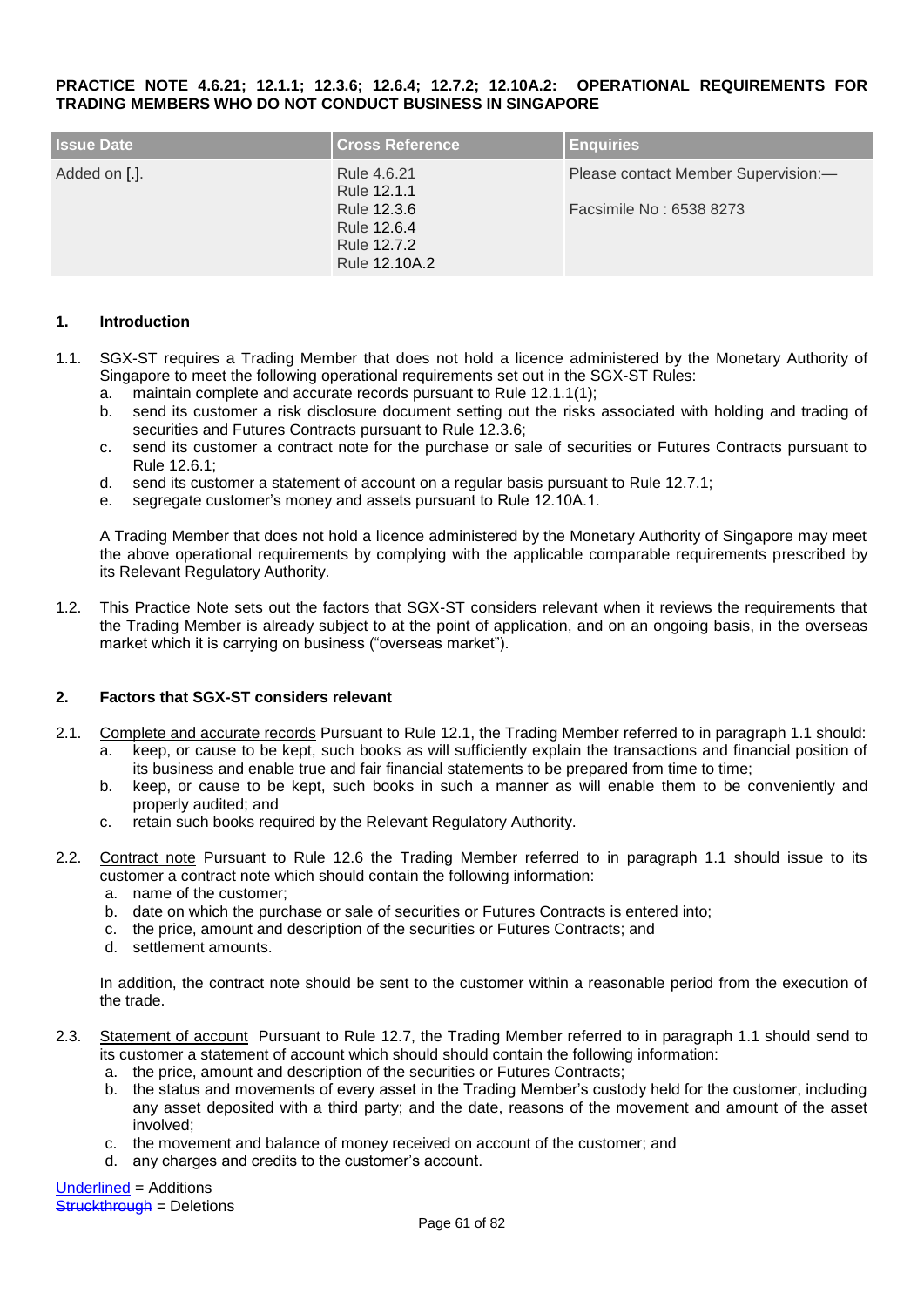- 2.4. Risk disclosure statement Pursuant to Rule 12.3.6, the Trading Member referred to in paragraph 1.1 should provide its customer a risk disclosure statement which should clearly state the features of securities and Futures Contracts and risks associated with holding and trading these instruments.
- 2.5. Customer's money and assets Pursuant to Rule 12.10A, the Trading Member referred to in paragraph 1.1 should:
	- a. segregate customers' monies and assets from the Trading Member's monies and assets; and
	- separately account for the monies and assets of each customer.

# **3. Determination of Comparability of Operational Requirements Set Out in Paragraph 1.1**

- 3.1. SGX-ST may direct the Trading Member to comply with the requirements of the Securities and Futures Act and SGX-ST Rules if the operational requirements referred to in paragraph 1.1 above are deemed to be of insufficient comparability.
- 3.2. SGX-ST has the discretion to prescribe additional requirements where SGX-ST is of the opinion that there is insufficient comparability between the SGX-ST Rules, and the requirements prescribed by the Relevant Regulatory Authority.

# **4. Business Continuity Requirements**

4.1. In addition to meeting the operational requirements referred to in paragraph 1.1 above, SGX-ST also requires the Trading Member referred to in paragraph 1.1 to meet any applicable business continuity plan requirements which are prescribed by the Relevant Regulatory Authority. The Trading Member may further adopt the recommended features in a business continuity plan set out in Practice Note 4.6.21.

# **Emergency Contact Persons**

- 4.2. Rule 4.6.21(5) requires a Trading Member to appoint emergency contact persons and furnish the contact information of such persons to SGX-ST. Members may appoint an emergency contact person and up to two (2) alternates. A template for the notification to SGX-ST of contact information of such emergency contact persons (postal address, email, telephone, mobile telephone and facsimile numbers) is attached as Appendix A to this Practice Note.
- 4.3. Trading Members are to ensure that the contact information provided to SGX-ST is updated on a semi-annual basis. Nonetheless, where there are changes to a Trading Member's emergency contact persons and contact information, the Trading Member should notify SGX-ST immediately in writing.
- 4.4. A Trading Member's authorized emergency contact person should immediately notify SGX-ST in the event where:
	- a. A Trading Member's business operations are or will be significantly disrupted; and/or
	- b. A Trading Member's business continuity plan is activated.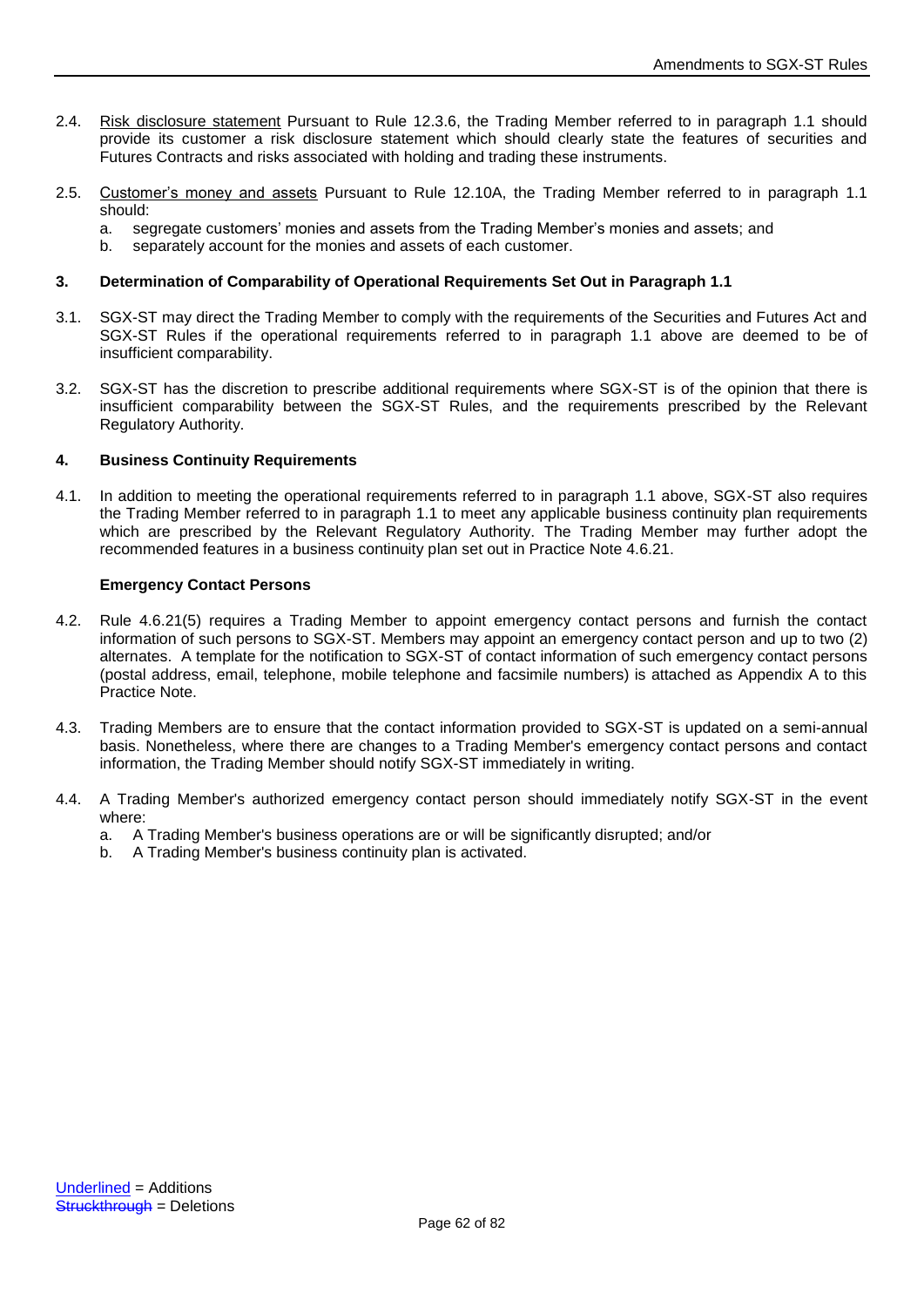# **APPENDIX A TO PRACTICE NOTE 4.6.21; 12.1.1; 12.3.6; 12.6.4; 12.7.2; 12.10A.2**

# **Business Continuity Management Emergency Contact Person(s)**

Company Name: \_\_\_\_\_\_\_\_\_\_\_\_\_\_\_\_\_\_\_\_\_\_\_\_\_\_\_\_\_\_\_\_\_\_\_\_\_\_\_\_\_\_\_\_\_\_\_\_\_\_

| <b>Name</b> | <b>Department</b> | Office No.<br><b>Designation</b> |  | <b>Mobile No.</b> | <b>E-mail address</b> |
|-------------|-------------------|----------------------------------|--|-------------------|-----------------------|
|             |                   |                                  |  |                   |                       |
|             |                   |                                  |  |                   |                       |
|             |                   |                                  |  |                   |                       |
|             |                   |                                  |  |                   |                       |

Prepared by:

| Name: |  |
|-------|--|
|-------|--|

\_\_\_\_\_\_\_\_\_\_\_\_\_\_\_\_\_\_\_\_\_\_\_\_\_\_\_\_\_\_\_

Designation: \_\_\_\_\_\_\_\_\_\_\_\_\_\_\_\_\_\_\_\_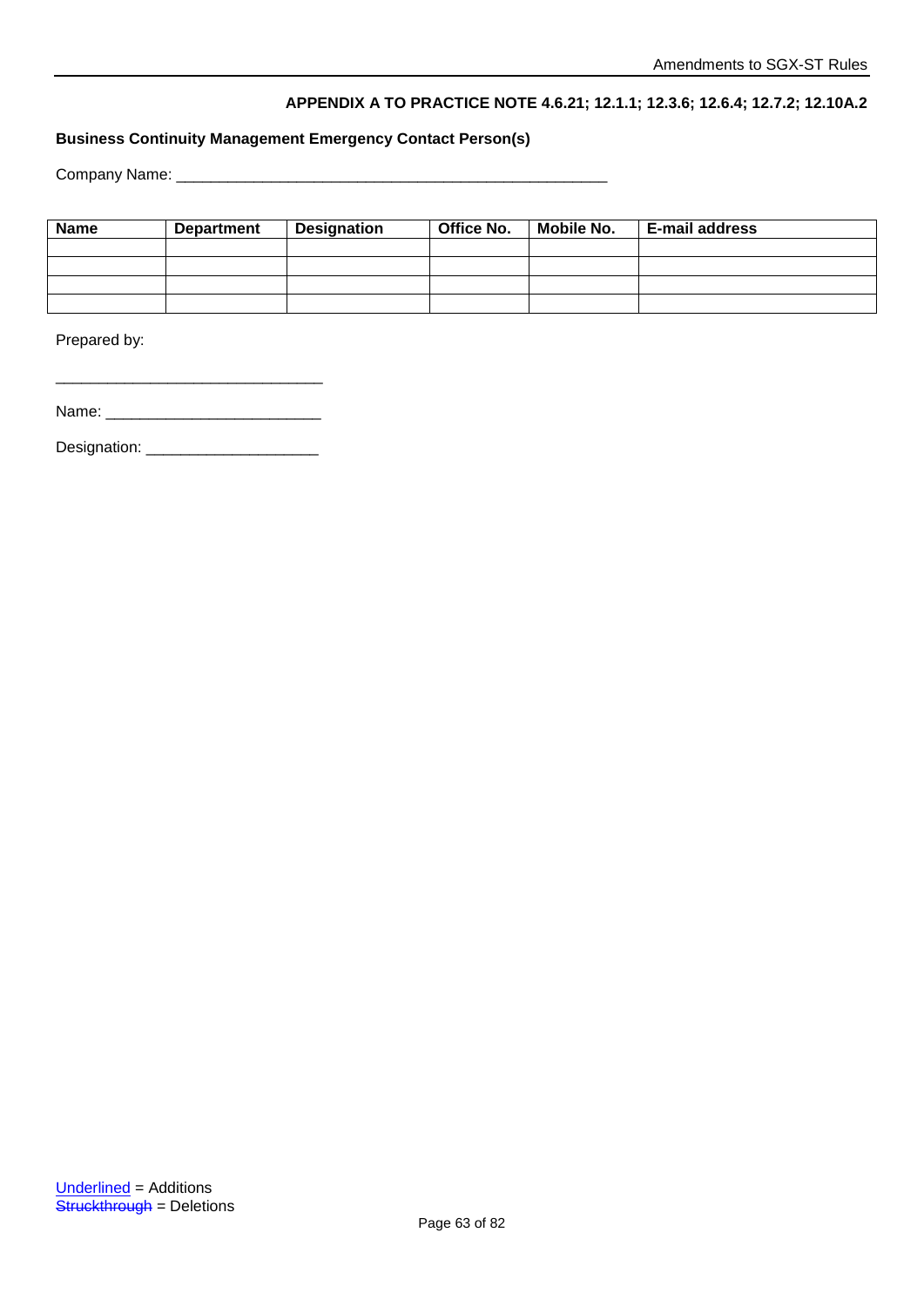# **PRACTICE NOTE 8.2.2 — PROCEDURES FOR CONTINGENCY ORDER WITHDRAWAL**

| <b>Issue Date</b>                                                                 | <b>Cross Reference</b>                             | <b>Enquiries</b>                                        |
|-----------------------------------------------------------------------------------|----------------------------------------------------|---------------------------------------------------------|
| Added on 2 November 2005<br>Amended on 3 April 2008, 26 March<br>2012 and [] 2013 | Rule 8.2.2 (1)<br>Rule 8.2.2 (3)<br>Rule 8.2.2 (4) | <b>Please contact Securities Market</b><br>$Control:$ — |
|                                                                                   |                                                    | Hotline: 6236 8820                                      |

# **1. Introduction**

- 1.1. This Practice Note explains the circumstances, conditions and operational procedures pursuant to which SGX-ST would assist Trading Members effect order withdrawals.
- 1.2. Rules 8.2.2 (1), (3) and (4) state that withdrawal of orders are allowed during certain market phases, in particular the Pre-Open/Pre-Close, Trading and Adjust phases. Generally, Trading Members may withdraw their orders at anytime provided that they do so in accordance with their respective internal operational and risk management procedures and applicable laws. However, SGX-ST recognizes that in certain circumstances Trading Members are unable to effect order withdrawals without the assistance of SGX-ST.

#### **2. Technical Fault and Withdrawal by SGX on Reasonable Efforts Basis**

- 2.1. In the event of Technical Faults, SGX-ST would assist in effecting order withdrawals at the request of the Trading Members and subject to the terms and procedures set forth below. "**Technical Faults**" as used herein refers to any loss of connection to the Trading System or any technical defects in any equipment, system, device or market facility which prevents a Trading Member from effecting order withdrawals without SGX-ST's assistance.
- 2.2. Order withdrawal by SGX-ST in the event of a Technical Fault would be effected on a reasonable endeavours basis. The **Trading** Member agrees that SGX-ST has no liability for order withdrawals and related activities conducted on behalf of a Trading Member.
- 2.3. The Trading Member indemnifies and will keep indemnified SGX-ST against all actions, proceedings, claims, demands, damages, costs, expenses and any other amounts against or incurred by SGX-ST arising out of or in connection with any action taken or any inaction by any of SGX-ST, or its officers, employers, agents, delegates or contractors with respect of such order withdrawals.
- 2.4. For the avoidance of doubt, nothing in this Practice Note should be construed as limiting a Trading Member's obligation to install and maintain a robust and technically sound system, risk management processes or business continuity plans as required under the Rules or any applicable laws.
- 2.5. Trading Members may request SGX-ST to withdraw orders at the following levels:
	- (a) Individual Order level : based on Order ID no.
	- (b) Firm level : based on Trading Member Company Code / SGX Access User ID no. (where the firm has more than one SGX Access connection, it is possible to withdraw orders based on specific SGX Access User ID no)
	- (c) Client level : based on Client Account no of a specific SGX Access User ID no.

# **3. Operational Safeguards and Discrepancies**

- 3.1. A Trading Member must comply with the instructions and directions issued by SGX Market Control when effecting order withdrawals as contemplated herein. SGX-ST also reserves the right to refuse any such request without providing any reason.
- 3.2. All verbal requests for order withdrawals ("**Request**") would be recorded by SGX-ST. Trading Members are also required to comply with various operational safeguards and procedures as issued by Trading Market

Underlined = Additions Struckthrough = Deletions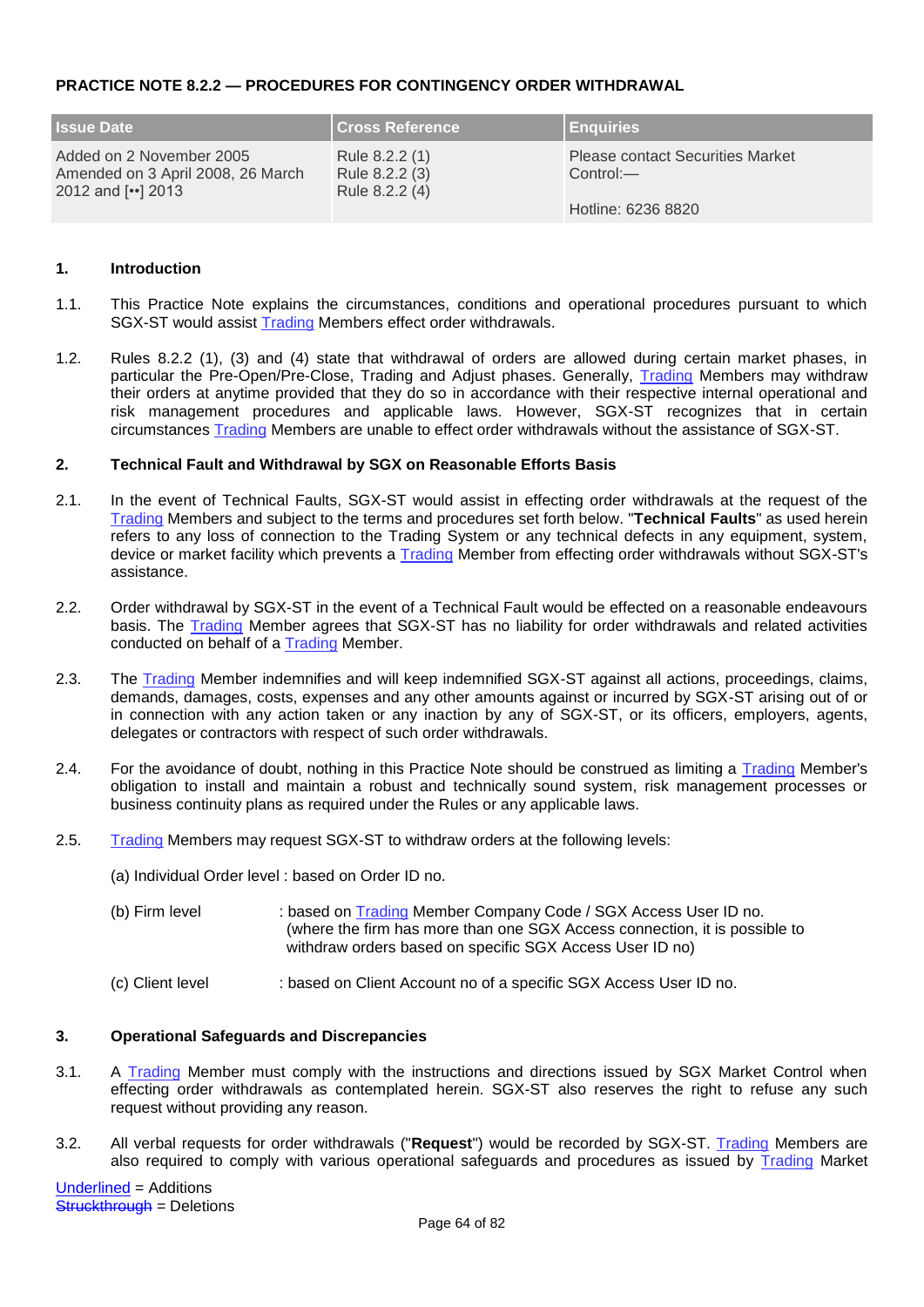Control from time to time including matters relating to the:

- (a) Appointment of Authorized Officers by Trading Members to effect order withdrawals and the provision of authentication details in connection therewith
- (b) Effecting Request via telephone numbers as designated by SGX-ST
- (c) Submission of an Order Withdrawal Form with the material information as requested by SGX-ST
- (d) Processing of Request at firm level and individual levels
- 3.3. If a Trading Member finds any discrepancies between the Order Withdrawal Form and the Request, the Trading Member should notify SGX Market Control immediately with details of such discrepancies. Depending on the nature of the discrepancy, SGX Market Control would generally rely on the voice recording for its postwithdrawal investigations.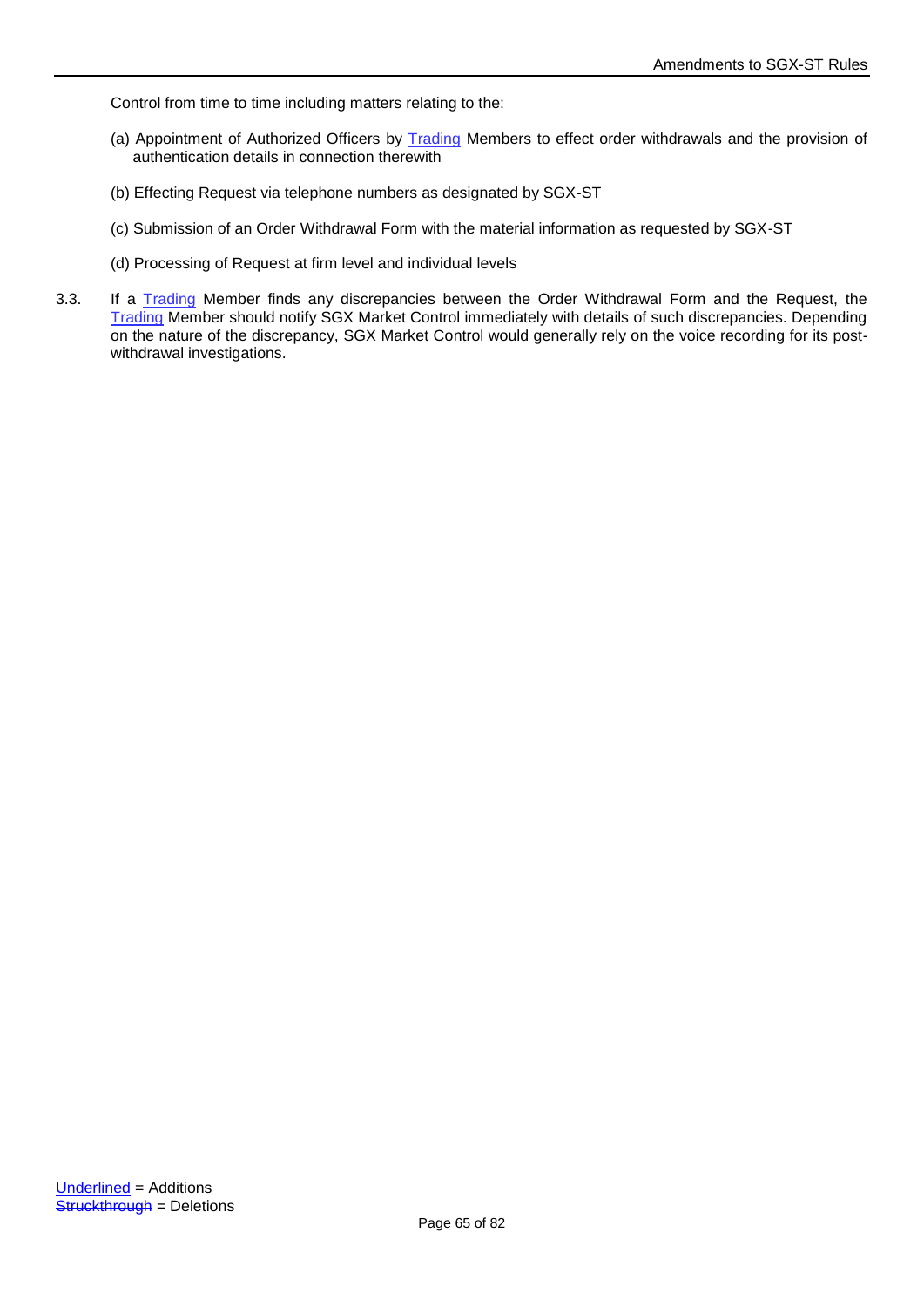# **PRACTICE NOTE 11.7A.1, 11.8A.1 — Exposure to Single Customer and Single Security**

| <b>Issue Date</b> | <b>I Cross Reference</b> <sup>1</sup> | <b>Enquiries</b>                   |
|-------------------|---------------------------------------|------------------------------------|
| Added on [] 2013  | Rule 11.7A.1,<br>Rule 11.8A.1         | Please contact Member Supervision: |
|                   |                                       | Facsimile No: 6538 8273            |

#### **1. Introduction**

- 1.1. Rules 11.7A.1 and 11.8A.1 require Trading Members that hold a licence specified in Rule 4.1.1(1)(b) to have in place adequate tools and procedures to monitor their exposure to a single customer or single security.
- 1.2. Such Trading Member may be required to demonstrate the adequacy of such tools and procedures. This Practice Note explains the tools and procedures which a Trading Member may have in place to satisfy the requirement for adequate tools and procedures.

#### **2. Adequate Tools and Procedures**

- 2.1. Tools and procedures to monitor a Trading Member's exposure to a single customer or single security which SGX-ST deems adequate include, but are not limited to the following:-
	- (a) The Trading Member may, based on its available financial resources, establish the level of concentration risks arising from exposure to a single customer or security acceptable to it. Thereafter, the Trading Member should monitor its exposures to a single customer or single security against such acceptable level of risk.
	- (b) The Trading Member may have in place adequate systems to monitor the Trading Member's exposure to customers on an individual customer and aggregated basis, and generate reports describing the results of such monitoring.
- 2.2. SGX-ST shall have the right to require such Trading Member to demonstrate the adequacy of such tools and procedures as it deems necessary.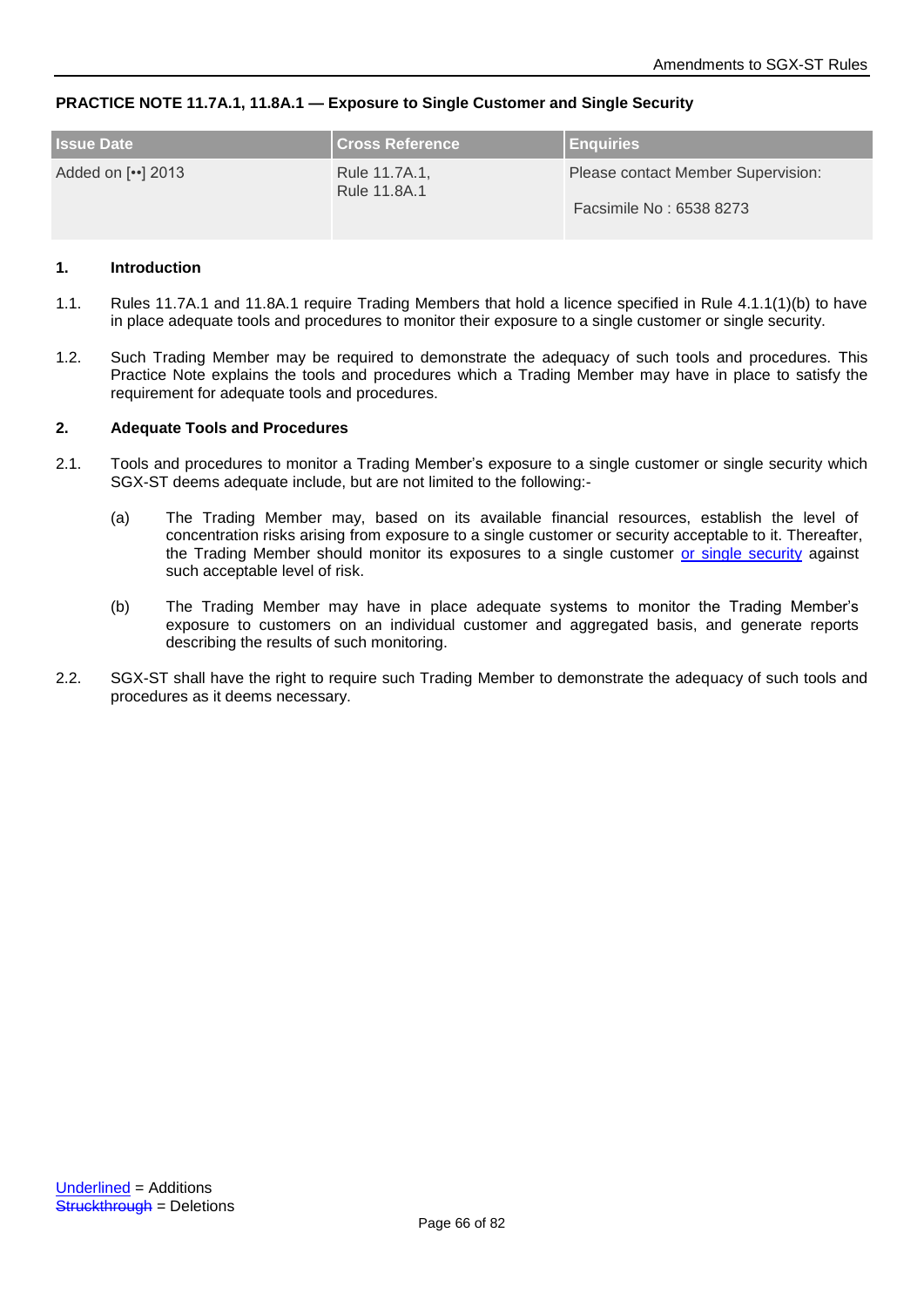# **PRACTICE NOTE 12.3.1, 12.3.2 —CUSTOMER ACCOUNT**

| <b>Issue Date</b>                                                        | <b>Cross Reference</b> | <b>Enquiries</b>                   |
|--------------------------------------------------------------------------|------------------------|------------------------------------|
| Added on 21 June 2006<br>Amended on 3 April 2008 and [] 2013 Rule 12.3.2 | Rule 12.3.1.           | Please contact Member Supervision: |
|                                                                          |                        | Facsimile No: 6538 8273            |

## **1. Introduction**

1.1. This Practice Note explains the circumstances, conditions and operational procedures pursuant to the requirements to obtain particulars of customers and to understand their investment objectives.

#### **2. Customer Account**

- 2.1. Rules 12.3.1(1) and 12.3.2(1) require a Trading Member to obtain particulars of a customer and understand the investment objectives. The purpose is to ensure that the **Trading Member abides by the know-your**customer principle.
- 2.2. Investment objectives of a customer would include:—
	- (a) the risk appetite of the customer;
	- (b) the types of securities or Futures Contract that the customer may want to trade in, such as
		- (i) securities or Futures Contracts listed or quoted on SGX-ST, and
		- (ii) securities offered in reliance on the exemptions under Sections 274 or 275 of the Securities and Futures Act, Chapter 289 of Singapore ("SFA"), where the requirement to lodge a prospectus or profile statement with the Authority before making an offer of the securities does not apply.

(c) such other objectives prescribed by the Relevant Regulatory Authority.

- 2.3. Securities offered in reliance on the exemptions under Sections 274 or 275 of the SFA may include:—
	- (a) Relevant Debt Securities;
	- (b) Global Depository Receipts ("**GDRs**"); and
	- (c) such other securities that are offered pursuant to the exemptions.
- 2.4. Trading Members that hold a capital markets services licence should bear in mind the effect of Sections 274, 275 and 276 of the SFA. If a customer wants to trade in a security that is offered in reliance on the exemptions under Sections 274 or 275 of the SFA, Trading Members should —
	- (a) explain to the customer the effect of Sections 274, 275 and 276 of the SFA, and the definition of "**Relevant Person**" under Section 275 of the SFA;
	- (b) obtain documents to satisfy themselves that the customer is an institutional investor or a Relevant Person; and
	- (c) prominently disclose to the customer in writing that
		- (i) the aforesaid security is a security offered in reliance on the exemptions under Sections 274 or 275 of the SFA,
		- (ii) for such a security, the requirement to lodge a prospectus or profile statement with the Authority and SGX-ST the Exchange does not apply.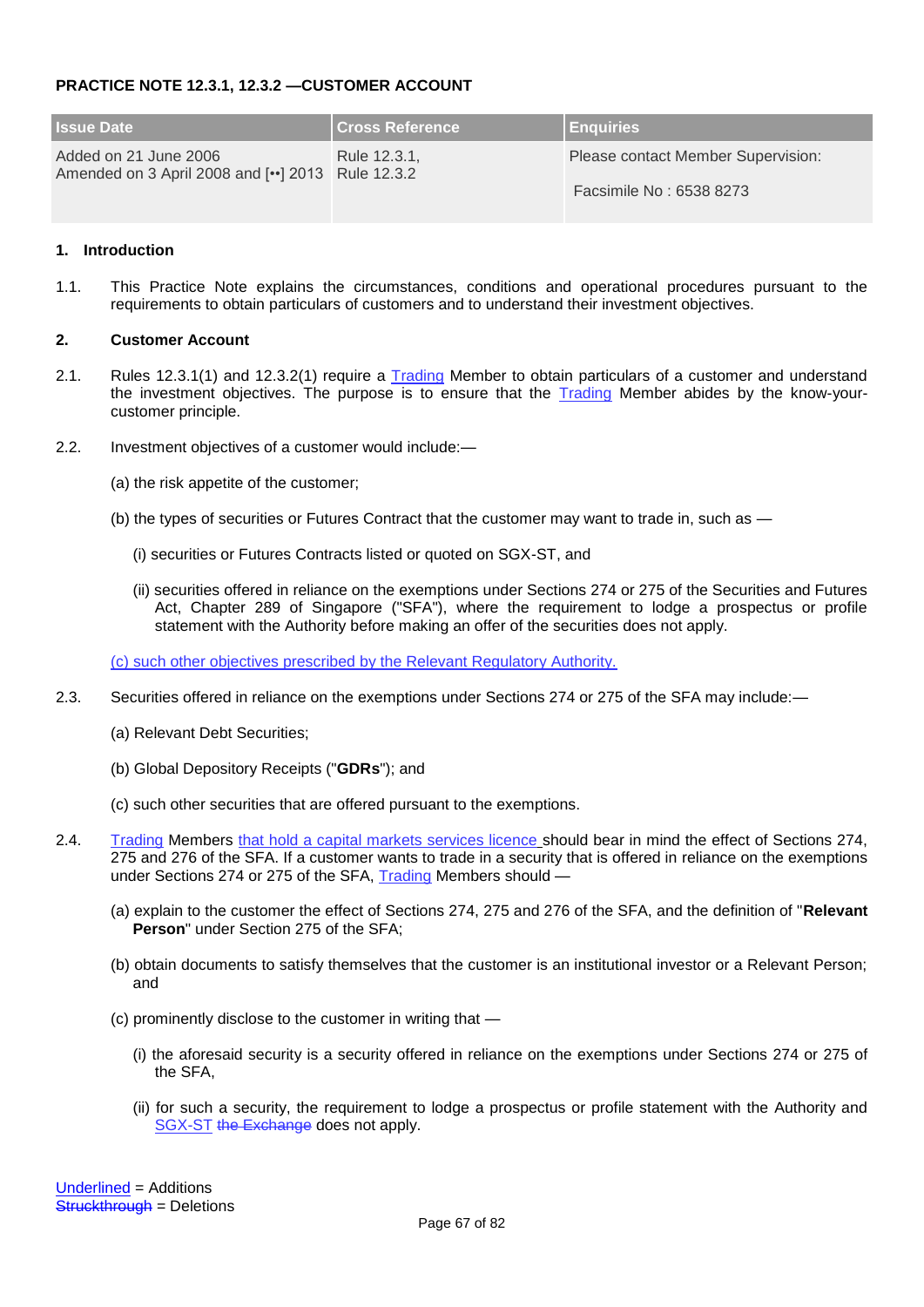- 2.5. For the avoidance of doubt, the above requirements are applicable to the trading of GDRs which are offered in reliance on the exemptions under Sections 274 or 275 of the SFA. Trading Members should also observe relevant provisions of the Listing Manual in relation to GDRs.
- 2.6. All the documents obtained under paragraph 2.4(b) should form part of the permanent records of the Trading Members. If the customer's account is closed, the documents should be kept for at least the minimum period required by law.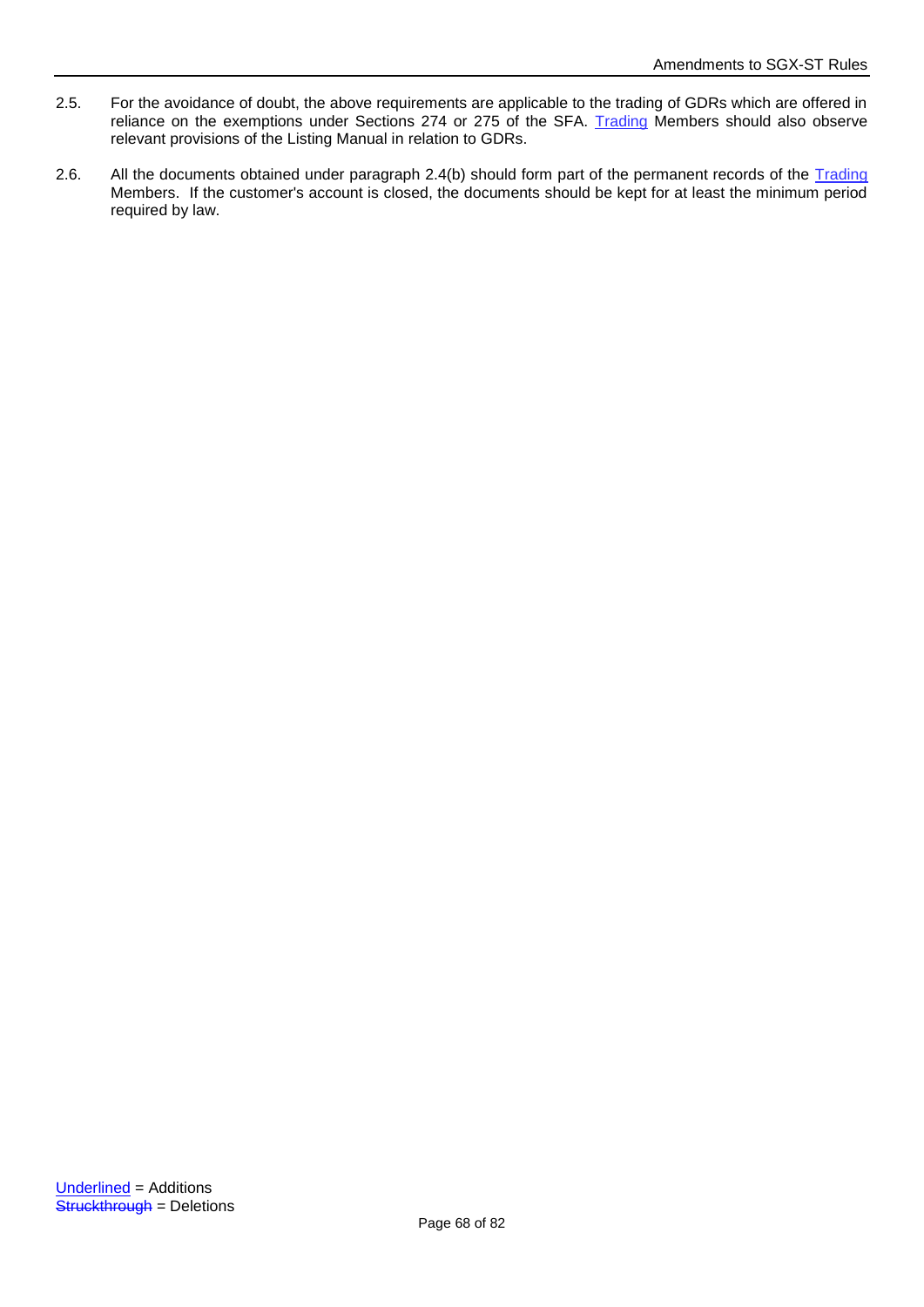#### **PRACTICE NOTE 12.3.1, 12.3.4 — ADDITIONAL SAFEGUARDS FOR TRADING BY YOUNG INVESTORS INDIVIDUALS ABOVE THE AGE OF 18 AND BELOW THE AGE OF 21 YEARS**

| <b>Issue Date</b>                                                    | <b>Cross Reference</b>      | <b>Enquiries</b>                   |
|----------------------------------------------------------------------|-----------------------------|------------------------------------|
| Added on 14 May 2009.<br>Amended on $\lceil \cdot \cdot \rceil$ 2013 | Rule 12.3.1,<br>Rule 12.3.4 | Please contact Member Supervision: |
|                                                                      |                             | Facsimile No: 6538 8273            |

# **1. Introduction**

- 1.1. With effect from 1 March 2009, the age of contractual capacity under the Civil Law Act has been lowered from 21 to 18. Accordingly, the minimum age requirement for securities account holders is lowered to 18.
- 1.2. In relation to a Trading Member that holds a licence specified in Rule 4.1.1(1)(b), the minimum age requirement for securities account holders in the jurisdiction of such Trading Member ("**Foreign Acceptable Age**") shall be such minimum age as prescribed by the Relevant Regulatory Authority. Where no Foreign Acceptable Age is prescribed by the Relevant Regulatory Authority, the Foreign Acceptable Age shall be 18.
- 1.3. SGX-ST recognises that individuals above the age of 18 or the Foreign Acceptable Age and below the age of 21 years ("Young Investors") may be new to the securities market and have limited trading experience. These Young Investors may not fully appreciate the risks of securities and other investment products offered to them.
- 1.4. This Practice Note sets out the measures and operational procedures that Trading Members should take as part of good business practice when Young Investors open securities trading accounts with them.

## **2. Account Opening Procedures**

- 2.1. SGX-ST Rules 12.3.1 and 12.3.4 require a Trading Member to obtain the particulars of a customer and to understand the customer's investment objectives.
- 2.2. When a Young Investor opens a securities trading account, the Trading Member should undertake the following procedures, in addition to their own account opening procedures, and give appropriate emphasis to the following:—
	- (a) Suitability assessment Trading Member should assess the suitability, taking into account the financial knowledge and risk capacity of the Young Investors to trade. A specific suitability assessment should also be made before allowing a Young Investor to trade in more complex instruments or products (such as a derivative contract or product with embedded derivatives). The decision to allow the Young Investor to trade in such instruments or products should be approved by a senior executive of the  $\overline{\text{rading}}$  Member. A Trading Member that holds a licence specified in Rule 4.1.1(1)(b) should carry out suitability assessments of Young Investors in accordance with the applicable standards prescribed by the Relevant Regulatory Authority.
	- (b) Risk disclosure The risks and uncertainties associated with investing or trading in securities and other products to be sold by the Trading Member should be properly explained to the Young Investor. This is to ensure that he or she has an appropriate understanding of the key risks and commitments involved. A Trading Member that holds a licence specified in Rule 4.1.1(1)(b) should provide risk disclosure to Young Investors in accordance with the applicable standards prescribed by the Relevant Regulatory Authority.

#### **3. Supervision**

- 3.1. Trading Members should ensure that the relevant staff members are adequately trained and familiar with the safeguards put in place for Young Investors. Similarly, any additional procedures should be communicated to all Trading Representatives to ensure proper adherence and consistent application.
- 3.2. In addition, a senior executive should be appointed to oversee and take responsibility for managing all issues relating to Young Investors. This includes monitoring the Trading Member's dealings with the Young Investors and making appropriate adjustments to the procedures and processes, where necessary.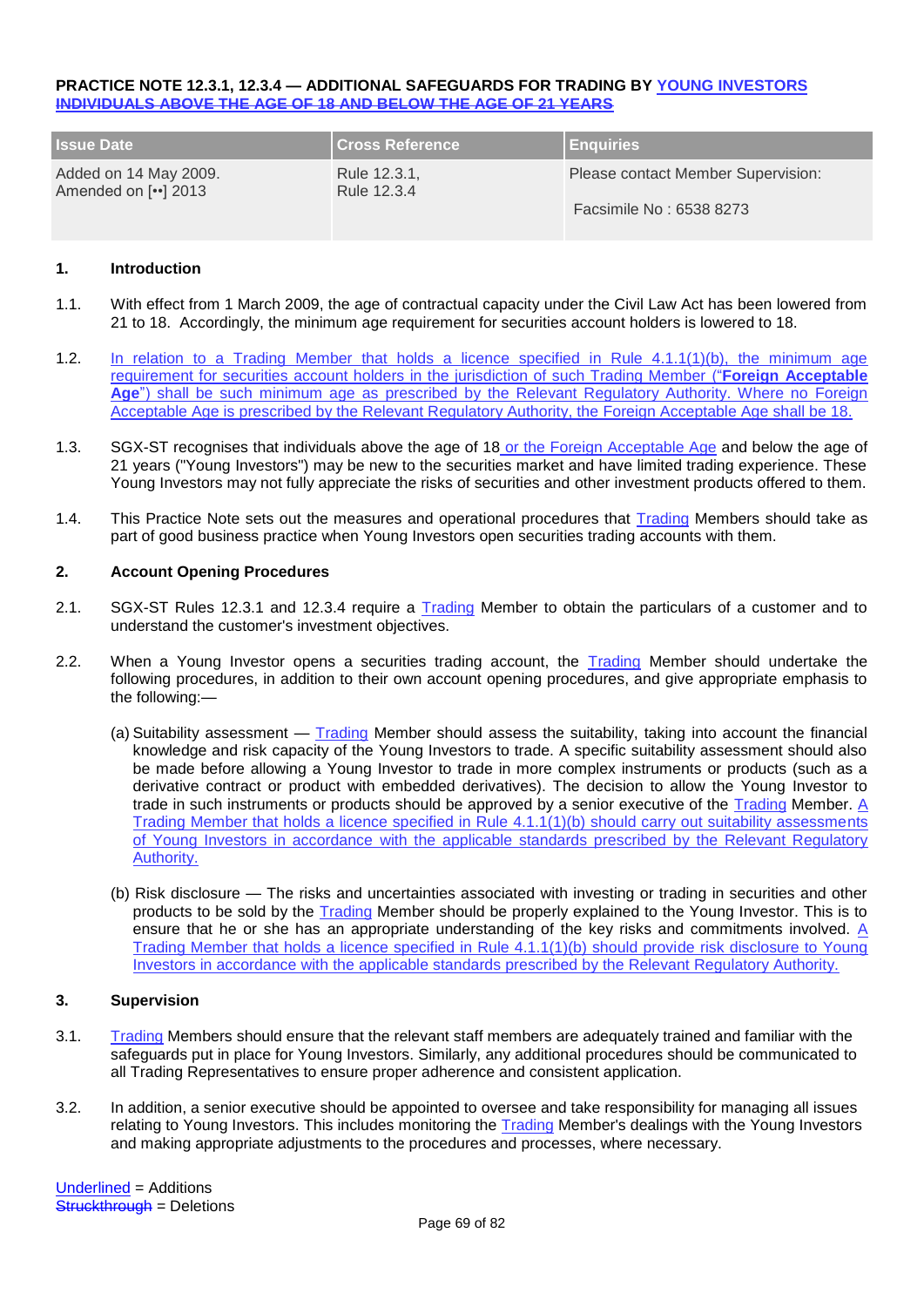# **4. Investor Education**

- 4.1. Trading Members should offer basic investment courses to Young Investors, as well as product-specific courses to those who wish to trade in more sophisticated instruments and products. These courses will enable Young Investors to be more aware of the implications of their trading decisions and to be able to make better investment choices.
- 4.2. Such courses may be organised or conducted by third party course providers or in-house trainers.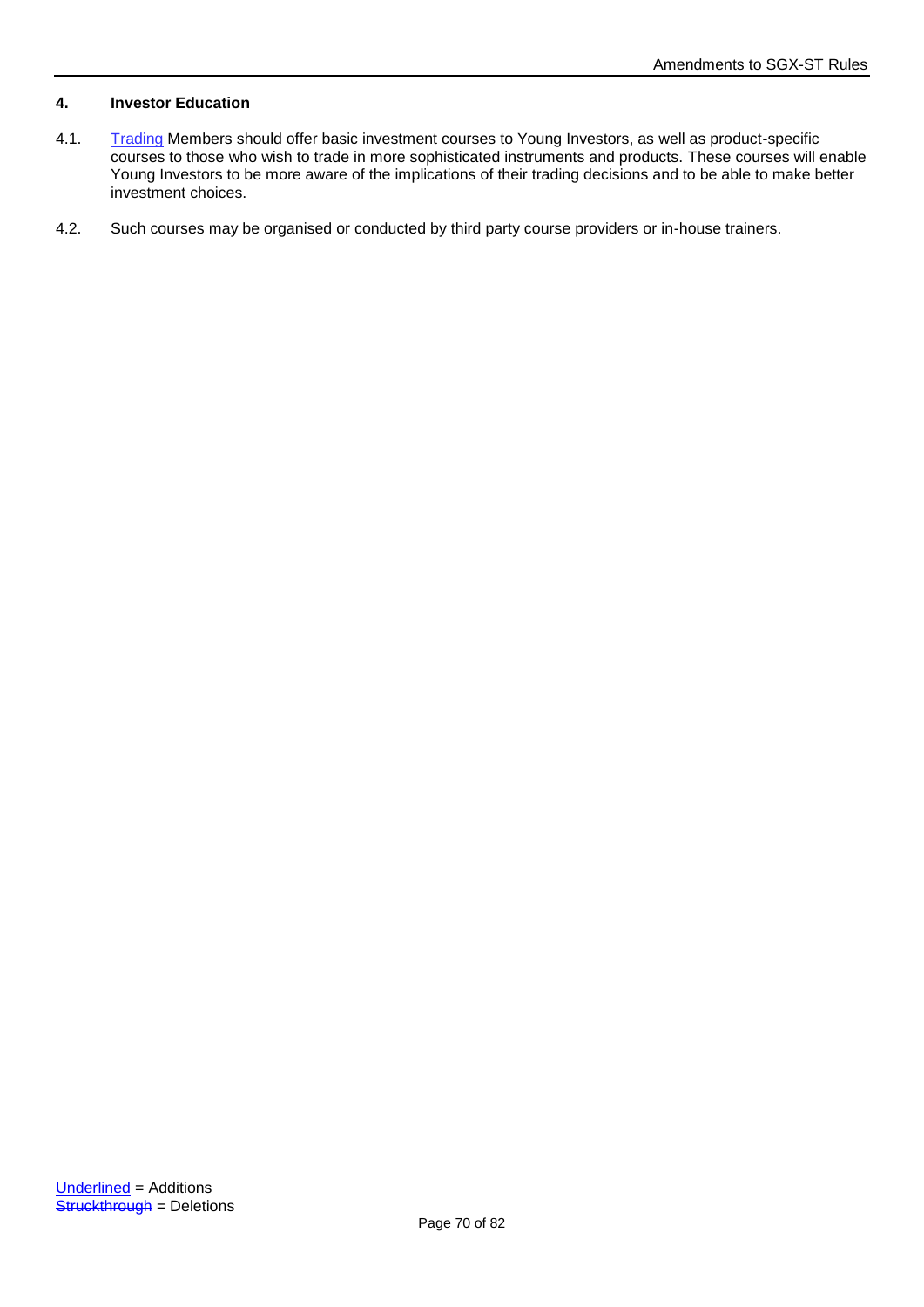# **Amendments to Schedule A of the SGX-ST Trading Rules**

|                                          | <b>Rule Violation</b>                                                                                                                                                     | <b>Whether</b><br>composition |                         | Composition Amount which may be Offered by the Exchange, where the Exchange has Determined the<br>Member, Approved Trader and/or Registered Representative to be Liable |                         |                         |                                                                                                                                        |                         |                         | <b>Mandatory</b><br>minimum |                                   |             |
|------------------------------------------|---------------------------------------------------------------------------------------------------------------------------------------------------------------------------|-------------------------------|-------------------------|-------------------------------------------------------------------------------------------------------------------------------------------------------------------------|-------------------------|-------------------------|----------------------------------------------------------------------------------------------------------------------------------------|-------------------------|-------------------------|-----------------------------|-----------------------------------|-------------|
|                                          |                                                                                                                                                                           | may be offered                |                         | <b>Trading Members (or Designated</b><br>Market Maker, where applicable)                                                                                                |                         |                         | <b>Approved Executive Directors</b><br><b>Trading Representatives (or</b><br><b>Market Making Representative,</b><br>where applicable) |                         |                         |                             | penalty<br>imposable<br>by the DC |             |
| <b>Rule</b><br>Chapter/<br><b>Number</b> | <b>Brief Description of</b><br><b>Rule</b>                                                                                                                                |                               | 1st<br><b>Violation</b> | 2nd<br><b>Violation</b>                                                                                                                                                 | 3rd<br><b>Violation</b> | 1st<br><b>Violation</b> | 2nd<br><b>Violation</b>                                                                                                                | 3rd<br><b>Violation</b> | 1st<br><b>Violation</b> | 2nd<br><b>Violation</b>     | 3rd<br><b>Violation</b>           |             |
|                                          | <b>Chapter 4 - Trading Members</b>                                                                                                                                        |                               |                         |                                                                                                                                                                         |                         |                         |                                                                                                                                        |                         |                         |                             |                                   |             |
| 4.5                                      | <b>Trading Rights</b>                                                                                                                                                     |                               |                         |                                                                                                                                                                         |                         |                         |                                                                                                                                        |                         |                         |                             |                                   |             |
| 4.5.4                                    | <b>Trading Member that</b><br>holds a licence specified<br>in Rule $4.1.1(1)(b)$ not to<br>execute Agency Trades<br>for Customers domiciled<br>in Singapore.              | Compoundable                  | $$2,000-$<br>\$4,000    | $$4,000-$<br>\$7,000                                                                                                                                                    | $$7,000-$<br>\$10,000   | $$1,000-$<br>\$3,000    | $$3,000-$<br>\$6,000                                                                                                                   | $$6,000-$<br>\$8,000    | N.A.                    | N.A.                        | <b>N.A.</b>                       | <b>N.A.</b> |
| 4.6                                      | <b>Trading Members Obligations of a Trading Member</b>                                                                                                                    |                               |                         |                                                                                                                                                                         |                         |                         |                                                                                                                                        |                         |                         |                             |                                   |             |
| 4.6.21(3)                                | <b>Trading Member to</b><br>demonstrate awareness<br>of risks, mitigating<br>measures and state of<br>readiness by way of<br>attestation to the Board<br>of Directors.    | Compoundable                  | \$500                   | \$1,000                                                                                                                                                                 | \$2,000                 | \$250                   | \$500                                                                                                                                  | \$1,000                 | N.A.                    | N.A.                        | N.A.                              | N.A.        |
|                                          | <b>Trading Member to</b><br>comply with such<br>requirements prescribed<br>by the Relevant<br><b>Regulatory Authority and</b><br>principles of good<br>business practice. | Compoundable                  | \$500                   | \$1,000                                                                                                                                                                 | \$2,000                 | \$250                   | \$500                                                                                                                                  | \$1,000                 | N.A.                    | N.A.                        | N.A.                              | N.A.        |
|                                          | <b>Chapter 6 - Approved Executive Director ("AED")</b>                                                                                                                    |                               |                         |                                                                                                                                                                         |                         |                         |                                                                                                                                        |                         |                         |                             |                                   |             |
| 6.1                                      | <b>Appointment and Registration</b>                                                                                                                                       |                               |                         |                                                                                                                                                                         |                         |                         |                                                                                                                                        |                         |                         |                             |                                   |             |
| 6.1.1                                    | <b>Trading Member to</b><br>appoint an AED to be<br>registered with SGX-ST,<br>who is approved by the<br>Authority,                                                       | Compoundable                  | $$2,000-$<br>\$4,000    | $$4,000-$<br>\$7,000                                                                                                                                                    | $$7,000-$<br>\$10,000   | N.A.                    | N.A.                                                                                                                                   | N.A.                    | N.A.                    | N.A.                        | N.A.                              | N.A.        |
|                                          | Chapter 11 - Chapter 11 - Capital and Financial Requirements                                                                                                              |                               |                         |                                                                                                                                                                         |                         |                         |                                                                                                                                        |                         |                         |                             |                                   |             |
| 11.2A                                    | <b>Net Liquid Capital</b>                                                                                                                                                 |                               |                         |                                                                                                                                                                         |                         |                         |                                                                                                                                        |                         |                         |                             |                                   |             |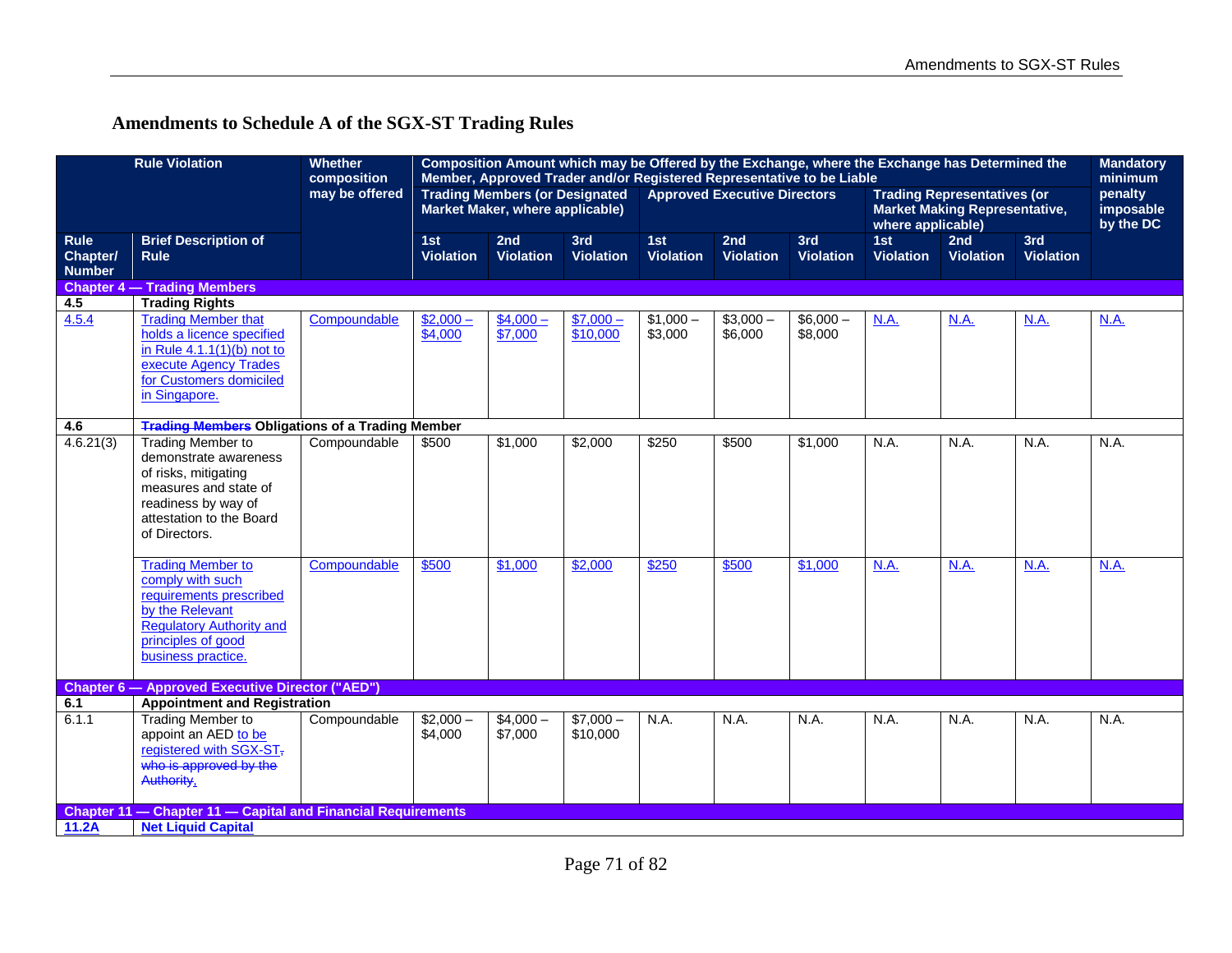|                                          | <b>Rule Violation</b>                                                                                                                                               | <b>Whether</b><br>composition | Composition Amount which may be Offered by the Exchange, where the Exchange has Determined the<br>Member, Approved Trader and/or Registered Representative to be Liable |                         |                         |                         |                         |                                                                                                 |                         | <b>Mandatory</b><br>minimum |                                   |             |
|------------------------------------------|---------------------------------------------------------------------------------------------------------------------------------------------------------------------|-------------------------------|-------------------------------------------------------------------------------------------------------------------------------------------------------------------------|-------------------------|-------------------------|-------------------------|-------------------------|-------------------------------------------------------------------------------------------------|-------------------------|-----------------------------|-----------------------------------|-------------|
|                                          |                                                                                                                                                                     | may be offered                | <b>Trading Members (or Designated</b><br><b>Approved Executive Directors</b><br>Market Maker, where applicable)                                                         |                         |                         |                         |                         | <b>Trading Representatives (or</b><br><b>Market Making Representative,</b><br>where applicable) |                         |                             | penalty<br>imposable<br>by the DC |             |
| <b>Rule</b><br>Chapter/<br><b>Number</b> | <b>Brief Description of</b><br><b>Rule</b>                                                                                                                          |                               | 1st<br><b>Violation</b>                                                                                                                                                 | 2nd<br><b>Violation</b> | 3rd<br><b>Violation</b> | 1st<br><b>Violation</b> | 2nd<br><b>Violation</b> | 3rd<br><b>Violation</b>                                                                         | 1st<br><b>Violation</b> | 2nd<br><b>Violation</b>     | 3rd<br><b>Violation</b>           |             |
| 11.2A.1                                  | <b>Trading Member not to</b><br>cause or permit its net<br>liquid capital to fall below<br>the net liquid capital<br>requirement.                                   | Compoundable                  | $$2,000-$<br>\$4,000                                                                                                                                                    | $$4,000-$<br>\$7,000    | $$7,000-$<br>\$10,000   | $$1,000-$<br>\$3,000    | $$3,000-$<br>\$6,000    | $$6,000-$<br>\$8,000                                                                            | N.A.                    | <b>N.A.</b>                 | <b>N.A.</b>                       | <b>N.A.</b> |
| 11.2A.3                                  | <b>Trading Member to notify</b><br>SGX-ST in the case of<br>failure to comply or<br>awareness of impending<br>failure to comply with the<br>net liquid requirement. | Compoundable                  | $$2,000-$<br>\$4,000                                                                                                                                                    | $$4,000-$<br>\$7,000    | $$7,000-$<br>\$10,000   | $$1,000-$<br>\$3,000    | $$3,000-$<br>\$6,000    | $$6,000-$<br>\$8,000                                                                            | N.A.                    | N.A.                        | N.A.                              | N.A.        |
| 11.2A.4                                  | <b>Trading Member to</b><br>comply with SGX-ST's<br>requirements when net<br>liquid capital falls below<br>the net liquid capital<br>requirement.                   | <b>Not</b><br>Compoundable    | <b>Not Compoundable</b>                                                                                                                                                 |                         |                         |                         |                         |                                                                                                 | N.A.                    | N.A.                        | N.A.                              | \$10,000    |
| 11.7A                                    | <b>Other Requirements for Exposure to Single Customer</b>                                                                                                           |                               |                                                                                                                                                                         |                         |                         |                         |                         |                                                                                                 |                         |                             |                                   |             |
| 11.7A.1                                  | <b>Trading Member to have</b><br>in place adequate tools<br>and procedures to<br>monitor exposure to a<br>single customer.                                          | Compoundable                  | $$2,000-$<br>\$4,000                                                                                                                                                    | $$4,000-$<br>\$7,000    | $$7,000-$<br>\$10,000   | $$1,000-$<br>\$3,000    | $$3,000-$<br>\$6,000    | $$6,000-$<br>\$8,000                                                                            | N.A.                    | N.A.                        | N.A.                              | N.A.        |
|                                          | <b>Trading Member to</b><br>comply with SGX-ST's<br>direction to demonstrate<br>adequacy of tools and<br>procedures.                                                | Compoundable                  | $$2,000-$<br>\$4,000                                                                                                                                                    | $$4,000-$<br>\$7,000    | $$7,000-$<br>\$10,000   | $$1,000-$<br>\$3,000    | $$3,000-$<br>\$6,000    | $$6,000-$<br>\$8,000                                                                            | N.A.                    | N.A.                        | N.A.                              | N.A.        |
| 11.7A.2                                  | <b>Trading Member to notify</b><br>SGX-ST if TM's exposure<br>to a single customer<br>exceeds its internal<br>threshold.                                            | Compoundable                  | $$2,000-$<br>\$4,000                                                                                                                                                    | $$4,000-$<br>\$7,000    | $$7,000-$<br>\$10,000   | $$1,000-$<br>\$3,000    | $$3,000-$<br>\$6,000    | $$6,000-$<br>\$8,000                                                                            | <b>N.A.</b>             | N.A.                        | N.A.                              | N.A.        |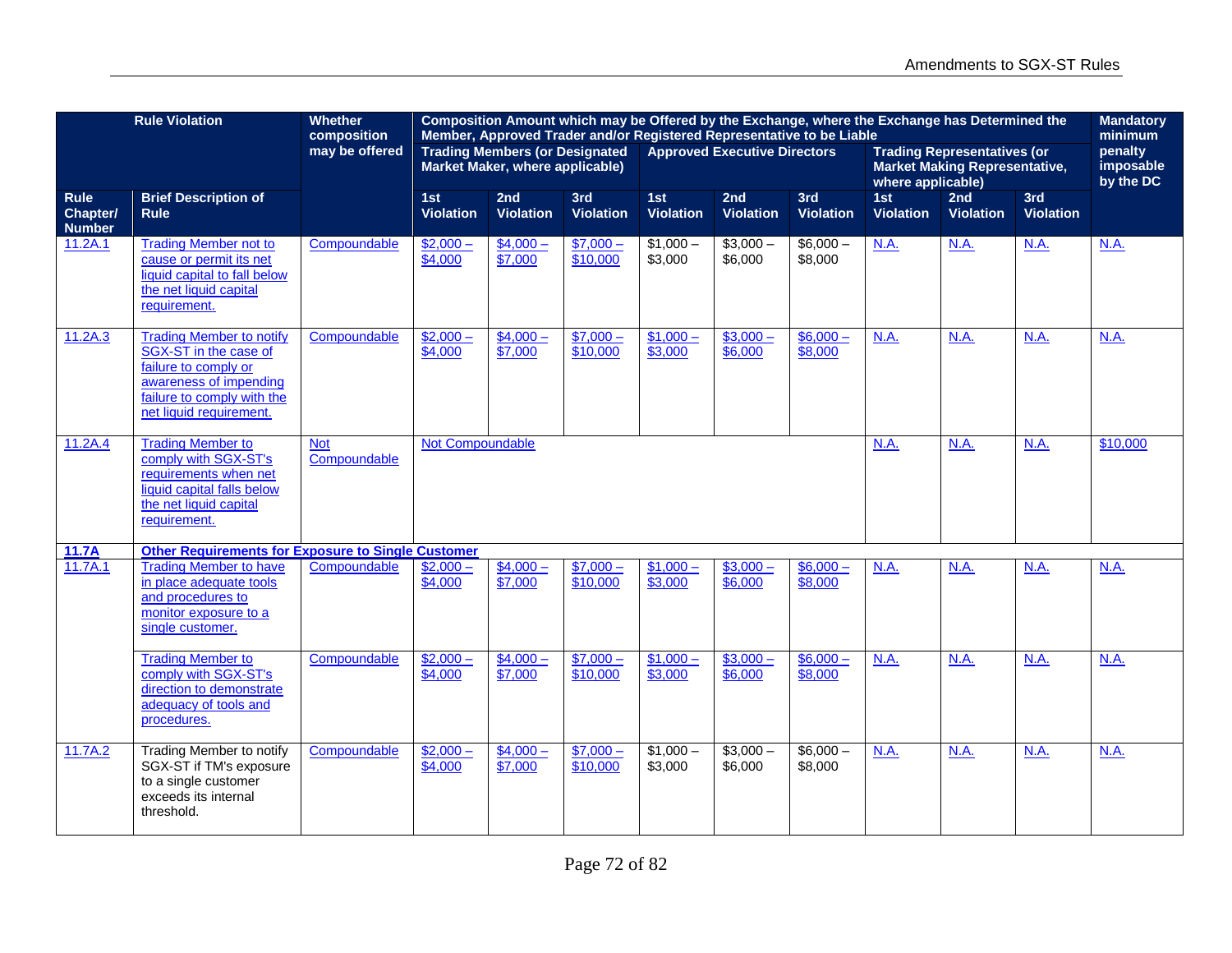|                                          | <b>Rule Violation</b>                                                                                                                | <b>Whether</b><br>composition | Composition Amount which may be Offered by the Exchange, where the Exchange has Determined the<br>Member, Approved Trader and/or Registered Representative to be Liable |                                                                          |                         |                         |                                     |                         |                                                                                                 |                         |                                   |             |
|------------------------------------------|--------------------------------------------------------------------------------------------------------------------------------------|-------------------------------|-------------------------------------------------------------------------------------------------------------------------------------------------------------------------|--------------------------------------------------------------------------|-------------------------|-------------------------|-------------------------------------|-------------------------|-------------------------------------------------------------------------------------------------|-------------------------|-----------------------------------|-------------|
|                                          |                                                                                                                                      | may be offered                |                                                                                                                                                                         | <b>Trading Members (or Designated</b><br>Market Maker, where applicable) |                         |                         | <b>Approved Executive Directors</b> |                         | <b>Trading Representatives (or</b><br><b>Market Making Representative,</b><br>where applicable) |                         | penalty<br>imposable<br>by the DC |             |
| <b>Rule</b><br>Chapter/<br><b>Number</b> | <b>Brief Description of</b><br><b>Rule</b>                                                                                           |                               | 1st<br><b>Violation</b>                                                                                                                                                 | 2nd<br><b>Violation</b>                                                  | 3rd<br><b>Violation</b> | 1st<br><b>Violation</b> | 2nd<br><b>Violation</b>             | 3rd<br><b>Violation</b> | 1st<br><b>Violation</b>                                                                         | 2nd<br><b>Violation</b> | 3rd<br><b>Violation</b>           |             |
| 11.8A                                    | <b>Other Requirements for Exposure to Single Security</b>                                                                            |                               |                                                                                                                                                                         |                                                                          |                         |                         |                                     |                         |                                                                                                 |                         |                                   |             |
| 11.8A.1                                  | <b>Trading Member to have</b><br>in place adequate tools<br>and procedures to<br>monitor exposure to a<br>single security.           | Compoundable                  | $$2,000-$<br>\$4,000                                                                                                                                                    | $$4,000-$<br>\$7,000                                                     | $$7,000-$<br>\$10,000   | $$1,000-$<br>\$3,000    | $$3,000-$<br>\$6,000                | $$6,000-$<br>\$8,000    | N.A.                                                                                            | <b>N.A.</b>             | <b>N.A.</b>                       | <b>N.A.</b> |
|                                          | <b>Trading Member to</b><br>comply with SGX-ST's<br>direction to demonstrate<br>adequacy of tools and<br>procedures.                 | Compoundable                  | $$2,000-$<br>\$4,000                                                                                                                                                    | $$4,000-$<br>\$7,000                                                     | $$7,000-$<br>\$10,000   | $$1,000-$<br>\$3,000    | $$3,000-$<br>\$6,000                | $$6,000-$<br>\$8,000    | N.A.                                                                                            | <b>N.A.</b>             | <b>N.A.</b>                       | <b>N.A.</b> |
| 11.8A.2                                  | <b>Trading Member to notify</b><br>SGX-ST if TM's exposure<br>to a single security<br>exceeds its internal<br>threshold.             | Compoundable                  | $$2,000-$<br>$\sqrt{4,000}$                                                                                                                                             | $$4,000-$<br>\$7,000                                                     | $$7,000-$<br>\$10,000   | $$1,000-$<br>\$3,000    | $$3,000-$<br>\$6,000                | $$6,000-$<br>\$8,000    | <b>N.A.</b>                                                                                     | N.A.                    | N.A.                              | N.A.        |
| 11.9                                     | <b>Margin Financing</b>                                                                                                              |                               |                                                                                                                                                                         |                                                                          |                         |                         |                                     |                         |                                                                                                 |                         |                                   |             |
| 11.9.1A<br>$\overline{(2)}$              | <b>Trading Member to</b><br>comply with such<br>requirements prescribed<br>by the Relevant<br><b>Regulatory Authority.</b>           | Compoundable                  | $$2,000-$<br>\$4,000                                                                                                                                                    | $$4,000-$<br>\$7,000                                                     | $$7,000-$<br>\$10,000   | $$1,000-$<br>\$3,000    | $$3,000-$<br>\$6,000                | $$6,000-$<br>\$8,000    | N.A.                                                                                            | <b>N.A.</b>             | N.A.                              | N.A.        |
|                                          | <b>Trading Member to notify</b><br>SGX-ST of changes to<br>requirement prescribed<br>by the Relevant<br><b>Regulatory Authority.</b> | Compoundable                  | $$2,000-$<br>\$4,000                                                                                                                                                    | $$4,000-$<br>\$7,000                                                     | $$7,000-$<br>\$10,000   | $$1,000-$<br>\$3,000    | $$3,000-$<br>\$6,000                | $$6,000-$<br>\$8,000    | N.A.                                                                                            | N.A.                    | N.A.                              | <b>N.A.</b> |
|                                          | <b>Trading Member to</b><br>comply with additional<br>requirements prescribed<br>by SGX-ST.                                          | Compoundable                  | $$2,000-$<br>\$4,000                                                                                                                                                    | $$4,000-$<br>\$7,000                                                     | $$7,000-$<br>\$10,000   | $$1,000-$<br>\$3,000    | $$3,000-$<br>\$6,000                | $$6,000-$<br>\$8,000    | N.A.                                                                                            | <b>N.A.</b>             | <b>N.A.</b>                       | <b>N.A.</b> |
| 11.11                                    | <b>Annual Financial Audit</b>                                                                                                        |                               |                                                                                                                                                                         |                                                                          |                         |                         |                                     |                         |                                                                                                 |                         |                                   |             |
| 11.11.1                                  | <b>Trading Member to</b>                                                                                                             | Compoundable                  | \$500                                                                                                                                                                   | \$1,000                                                                  | \$2,000                 | \$250                   | \$500                               | \$1,000                 | N.A.                                                                                            | N.A.                    | N.A.                              | N.A.        |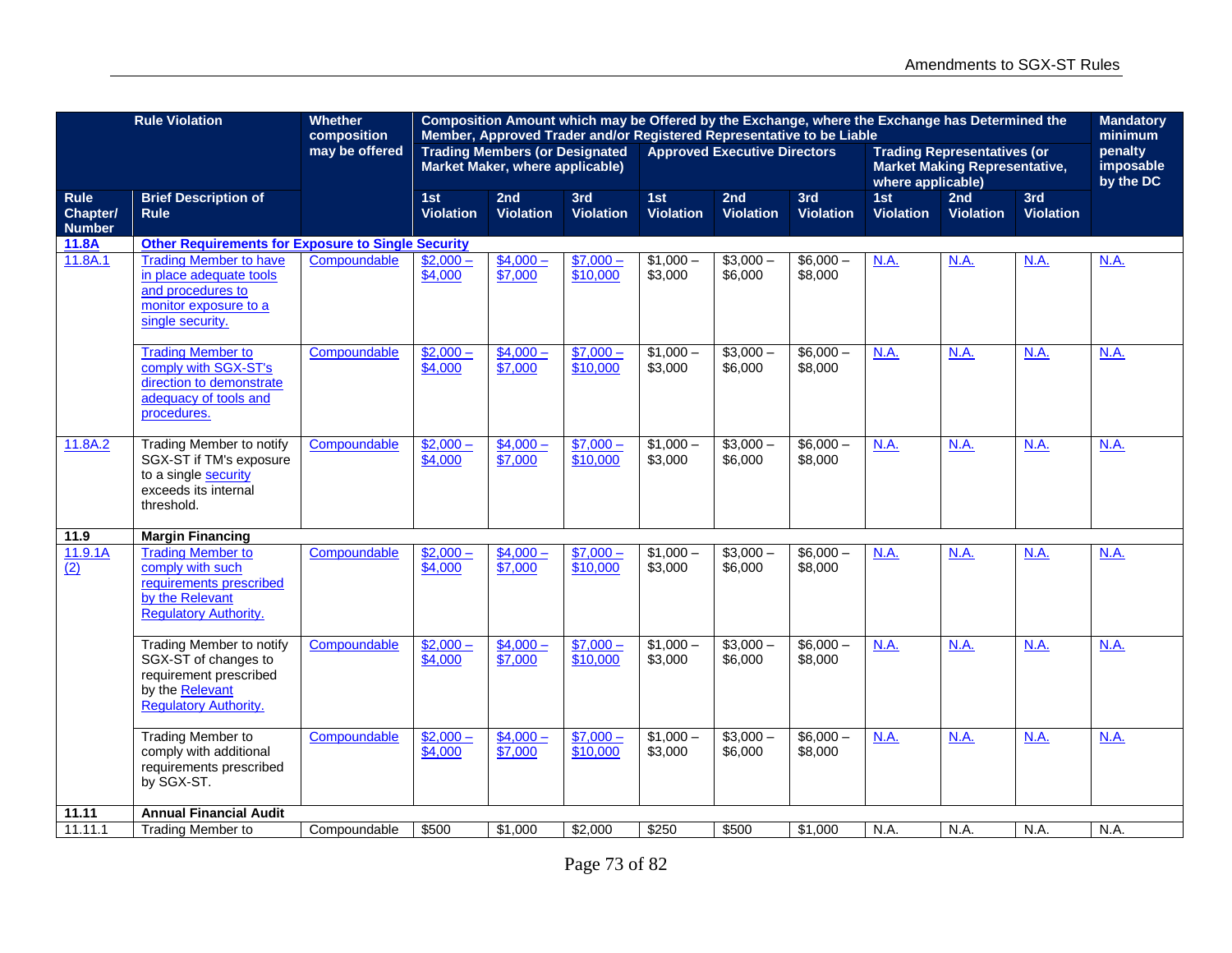|                                          | <b>Rule Violation</b>                                                                                                                                                                                                        | <b>Whether</b><br>composition |                         |                                                                          |                         |                         | Composition Amount which may be Offered by the Exchange, where the Exchange has Determined the<br>Member, Approved Trader and/or Registered Representative to be Liable |                         |                         | <b>Mandatory</b><br>minimum                                                |                         |                                   |
|------------------------------------------|------------------------------------------------------------------------------------------------------------------------------------------------------------------------------------------------------------------------------|-------------------------------|-------------------------|--------------------------------------------------------------------------|-------------------------|-------------------------|-------------------------------------------------------------------------------------------------------------------------------------------------------------------------|-------------------------|-------------------------|----------------------------------------------------------------------------|-------------------------|-----------------------------------|
|                                          |                                                                                                                                                                                                                              | may be offered                |                         | <b>Trading Members (or Designated</b><br>Market Maker, where applicable) |                         |                         | <b>Approved Executive Directors</b>                                                                                                                                     |                         | where applicable)       | <b>Trading Representatives (or</b><br><b>Market Making Representative,</b> |                         | penalty<br>imposable<br>by the DC |
| <b>Rule</b><br>Chapter/<br><b>Number</b> | <b>Brief Description of</b><br><b>Rule</b>                                                                                                                                                                                   |                               | 1st<br><b>Violation</b> | 2nd<br><b>Violation</b>                                                  | 3rd<br><b>Violation</b> | 1st<br><b>Violation</b> | 2nd<br><b>Violation</b>                                                                                                                                                 | 3rd<br><b>Violation</b> | 1st<br><b>Violation</b> | 2nd<br><b>Violation</b>                                                    | 3rd<br><b>Violation</b> |                                   |
|                                          | obtain SGX-ST's prior<br>approval for the<br>appointment any change<br>of its existing external<br>auditors, or to notify<br>SGX-ST by the<br>prescribed time, as<br>applicable.                                             |                               |                         |                                                                          |                         |                         |                                                                                                                                                                         |                         |                         |                                                                            |                         |                                   |
| 11.11.1A                                 | <b>Trading Member to</b><br>comply with SGX-ST's<br>direction for the removal<br>and appointment of<br>another external auditor.                                                                                             | <b>Not</b><br>Compoundable    | <b>Not Compoundable</b> |                                                                          |                         |                         |                                                                                                                                                                         |                         | <b>N.A.</b>             | <b>N.A.</b>                                                                | N.A.                    | \$10,000                          |
| 11.13                                    | Other financial requirements                                                                                                                                                                                                 |                               |                         |                                                                          |                         |                         |                                                                                                                                                                         |                         |                         |                                                                            |                         |                                   |
| 11.13.5                                  | <b>Trading Member to notify</b><br>SGX-ST immediately of<br>any actions taken relating<br>to the prescribed<br>activities.                                                                                                   | Compoundable                  | $$2,000-$<br>\$4,000    | $$4,000-$<br>\$7,000                                                     | $$7,000-$<br>\$10,000   | $$1,000-$<br>\$3,000    | $$3,000-$<br>\$6,000                                                                                                                                                    | $$6,000-$<br>\$8,000    | <b>N.A.</b>             | <b>N.A.</b>                                                                | <b>N.A.</b>             | <b>N.A.</b>                       |
|                                          | <b>Chapter 12 - Operational Requirements</b>                                                                                                                                                                                 |                               |                         |                                                                          |                         |                         |                                                                                                                                                                         |                         |                         |                                                                            |                         |                                   |
| 12.1<br>12.1.1(1)                        | <b>Records</b><br><b>Trading Member, Director</b>                                                                                                                                                                            | Not                           |                         | [Unless otherwise specified in this Schedule]                            |                         |                         |                                                                                                                                                                         |                         |                         |                                                                            |                         |                                   |
|                                          | or Trading<br>Representative to<br>maintain complete and<br>accurate records in<br>accordance with the SFA<br>and/or SFR, or<br>requirements prescribed<br>by the Relevant<br><b>Regulatory Authority, as</b><br>applicable. | Compoundable                  | Not Compoundable        |                                                                          |                         |                         |                                                                                                                                                                         |                         |                         |                                                                            |                         | \$10,000                          |
|                                          | <b>Trading Member, Director</b>                                                                                                                                                                                              | Compoundable                  |                         | [Unless otherwise specified in this Schedule]                            |                         |                         |                                                                                                                                                                         |                         |                         |                                                                            |                         |                                   |
|                                          | or Trading<br>Representative to                                                                                                                                                                                              |                               | $$2,000-$<br>\$4,000    | $$4.000-$<br>\$7,000                                                     | $$7,000-$<br>\$10,000   | $$1,000-$<br>\$3,000    | $$3,000-$<br>\$6,000                                                                                                                                                    | $$6,000-$<br>\$8,000    | $$1,000-$<br>\$3,000    | $$3,000-$<br>\$6,000                                                       | $$6,000-$<br>\$8,000    | N.A.                              |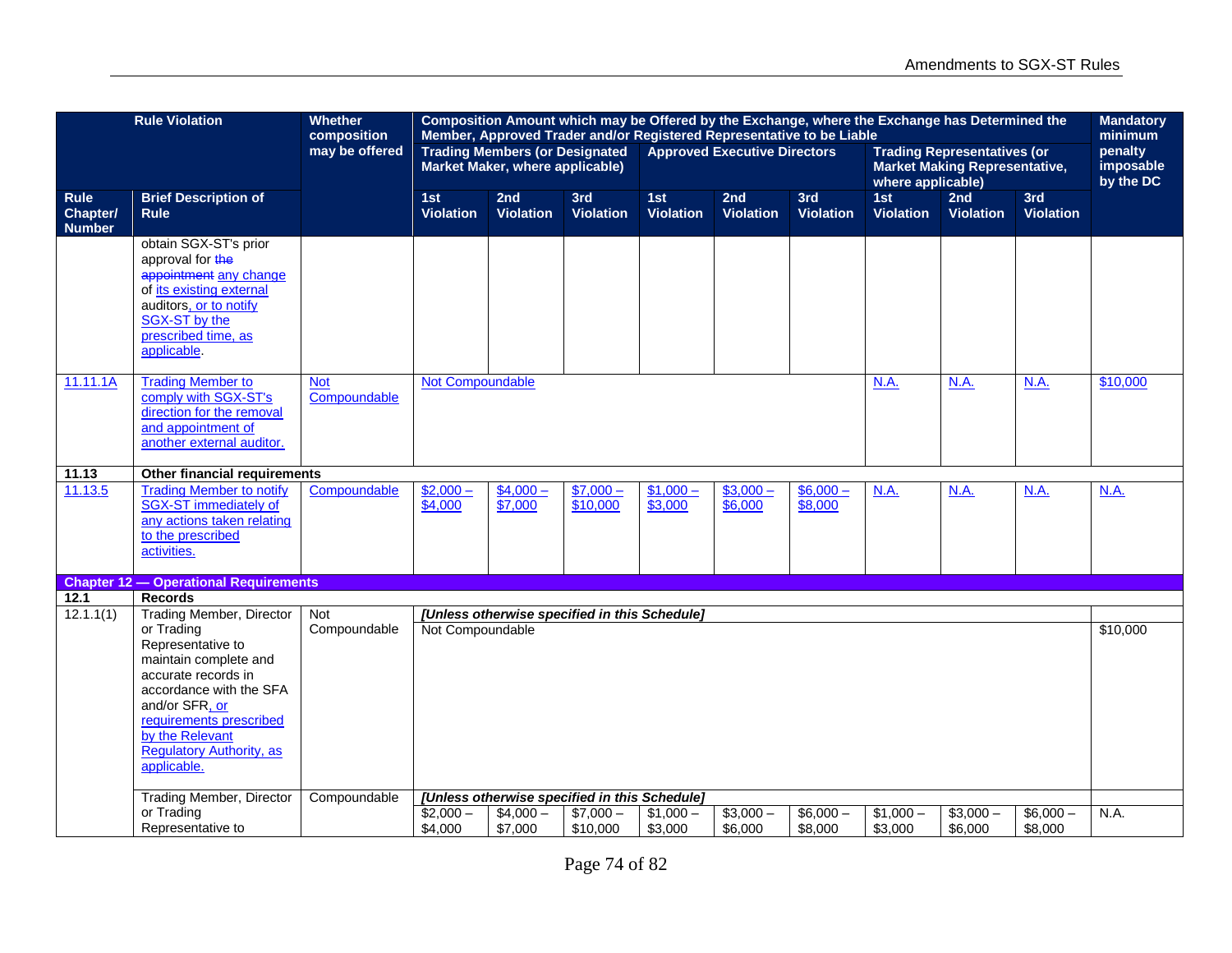|                                          | <b>Rule Violation</b>                                                                                                                                                                                                                             | <b>Whether</b><br>composition | Composition Amount which may be Offered by the Exchange, where the Exchange has Determined the<br>Member, Approved Trader and/or Registered Representative to be Liable<br><b>Trading Members (or Designated</b><br><b>Approved Executive Directors</b> |                                 |                         |                         |                         |                         |                         |                                                                            |                         |                                              |  |  |
|------------------------------------------|---------------------------------------------------------------------------------------------------------------------------------------------------------------------------------------------------------------------------------------------------|-------------------------------|---------------------------------------------------------------------------------------------------------------------------------------------------------------------------------------------------------------------------------------------------------|---------------------------------|-------------------------|-------------------------|-------------------------|-------------------------|-------------------------|----------------------------------------------------------------------------|-------------------------|----------------------------------------------|--|--|
|                                          |                                                                                                                                                                                                                                                   | may be offered                |                                                                                                                                                                                                                                                         | Market Maker, where applicable) |                         |                         |                         |                         | where applicable)       | <b>Trading Representatives (or</b><br><b>Market Making Representative,</b> |                         | minimum<br>penalty<br>imposable<br>by the DC |  |  |
| <b>Rule</b><br>Chapter/<br><b>Number</b> | <b>Brief Description of</b><br><b>Rule</b>                                                                                                                                                                                                        |                               | 1st<br><b>Violation</b>                                                                                                                                                                                                                                 | 2nd<br><b>Violation</b>         | 3rd<br><b>Violation</b> | 1st<br><b>Violation</b> | 2nd<br><b>Violation</b> | 3rd<br><b>Violation</b> | 1st<br><b>Violation</b> | 2nd<br><b>Violation</b>                                                    | 3rd<br><b>Violation</b> |                                              |  |  |
|                                          | maintain complete and<br>accurate records in<br>accordance with the<br><b>Rules</b>                                                                                                                                                               |                               |                                                                                                                                                                                                                                                         |                                 |                         |                         |                         |                         |                         |                                                                            |                         |                                              |  |  |
|                                          | <b>Trading Member to notify</b><br>SGX-ST of changes to<br>requirements prescribed<br>by the Relevant<br><b>Regulatory Authority.</b>                                                                                                             | Compoundable                  | $$2,000-$<br>\$4,000                                                                                                                                                                                                                                    | $$4,000-$<br>\$7,000            | $$7,000-$<br>\$10,000   | $$1,000-$<br>\$3,000    | $$3,000-$<br>\$6,000    | $$6,000-$<br>\$8,000    | N.A.                    | <b>N.A.</b>                                                                | <b>N.A.</b>             | <b>N.A.</b>                                  |  |  |
|                                          | <b>Trading Member to</b><br>comply with additional<br>requirements prescribed<br>by SGX-ST.                                                                                                                                                       | <b>Not</b><br>Compoundable    | Not Compoundable                                                                                                                                                                                                                                        |                                 |                         |                         |                         |                         | <b>N.A.</b>             | <b>N.A.</b>                                                                | <b>N.A.</b>             | \$10,000                                     |  |  |
| 12.3                                     | <b>Customer accounts</b>                                                                                                                                                                                                                          |                               |                                                                                                                                                                                                                                                         |                                 |                         |                         |                         |                         |                         |                                                                            |                         |                                              |  |  |
| 12.3.6                                   | <b>Trading Member to</b><br>obtain a written risk<br>acknowledgement<br>statement from a<br>customer in accordance<br>with the SFA and/or SFR,<br>or requirements<br>prescribed by the<br><b>Relevant Regulatory</b><br>Authority, as applicable. | <b>Not</b><br>Compoundable    | Not Compoundable                                                                                                                                                                                                                                        |                                 |                         |                         |                         |                         | N.A.                    | N.A.                                                                       | N.A.                    | \$10,000                                     |  |  |
|                                          | <b>Trading Member to notify</b><br>SGX-ST of changes to<br>requirements prescribed<br>by the Relevant<br><b>Regulatory Authority.</b>                                                                                                             | Compoundable                  | $$2,000-$<br>\$4,000                                                                                                                                                                                                                                    | $$4,000-$<br>\$7,000            | $$7,000-$<br>\$10,000   | $$1,000-$<br>\$3,000    | $$3,000-$<br>\$6,000    | $$6,000-$<br>\$8,000    | <b>N.A.</b>             | <b>N.A.</b>                                                                | <b>N.A.</b>             | N.A.                                         |  |  |
|                                          | <b>Trading Member to</b><br>comply with additional<br>requirements prescribed<br>by SGX-ST.                                                                                                                                                       | <b>Not</b><br>Compoundable    | Not Compoundable                                                                                                                                                                                                                                        |                                 |                         |                         |                         |                         | N.A.                    | <b>N.A.</b>                                                                | <b>N.A.</b>             | \$10,000                                     |  |  |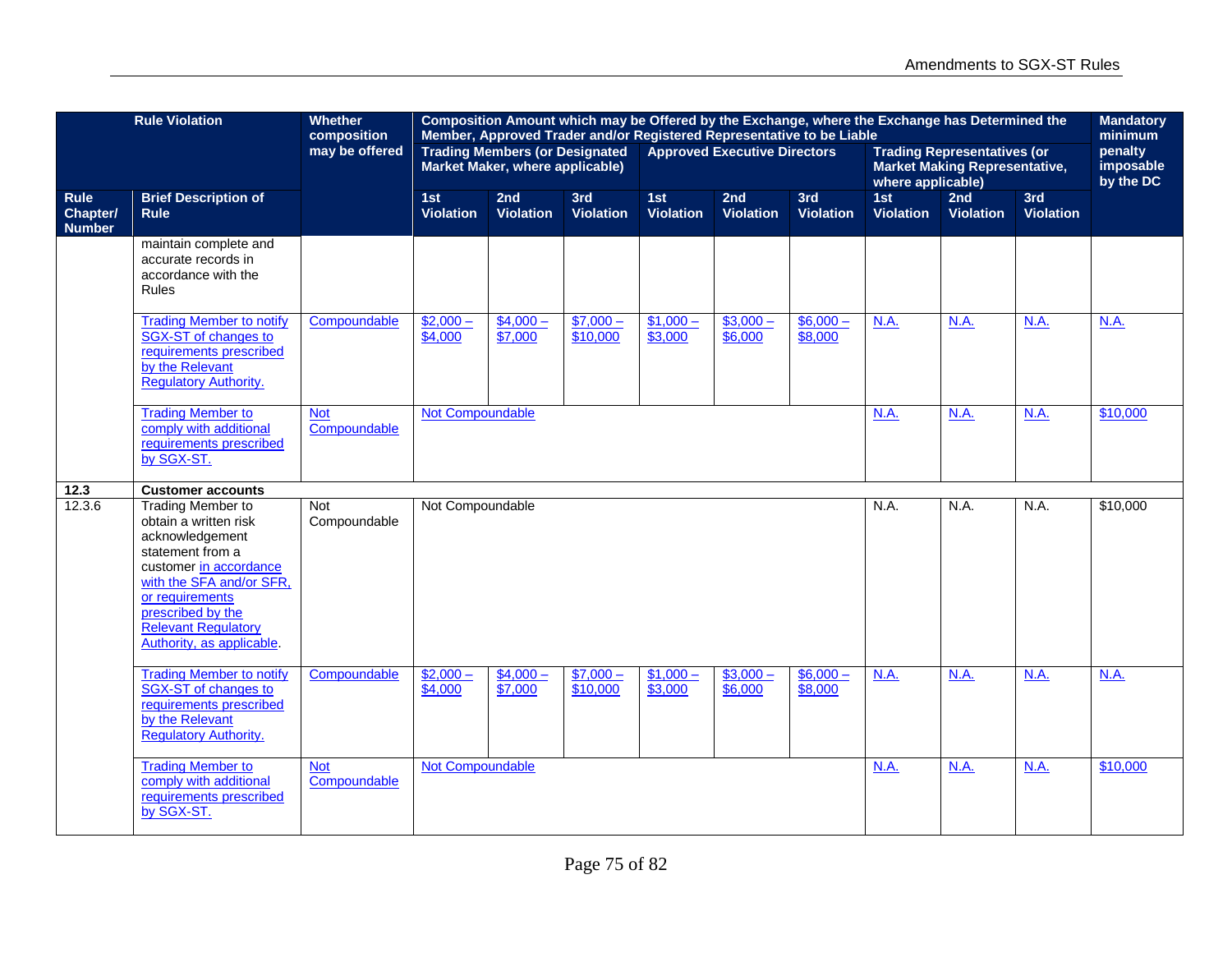|                                          | <b>Rule Violation</b>                                                                                                                                  | <b>Whether</b><br>composition |                         | Composition Amount which may be Offered by the Exchange, where the Exchange has Determined the<br>Member, Approved Trader and/or Registered Representative to be Liable |                         |                         |                                     |                         |                          | <b>Mandatory</b><br>minimum                                                |                         |                                   |
|------------------------------------------|--------------------------------------------------------------------------------------------------------------------------------------------------------|-------------------------------|-------------------------|-------------------------------------------------------------------------------------------------------------------------------------------------------------------------|-------------------------|-------------------------|-------------------------------------|-------------------------|--------------------------|----------------------------------------------------------------------------|-------------------------|-----------------------------------|
|                                          |                                                                                                                                                        | may be offered                |                         | <b>Trading Members (or Designated</b><br>Market Maker, where applicable)                                                                                                |                         |                         | <b>Approved Executive Directors</b> |                         | where applicable)        | <b>Trading Representatives (or</b><br><b>Market Making Representative,</b> |                         | penalty<br>imposable<br>by the DC |
| <b>Rule</b><br>Chapter/<br><b>Number</b> | <b>Brief Description of</b><br><b>Rule</b>                                                                                                             |                               | 1st<br><b>Violation</b> | 2nd<br><b>Violation</b>                                                                                                                                                 | 3rd<br><b>Violation</b> | 1st<br><b>Violation</b> | 2nd<br><b>Violation</b>             | 3rd<br><b>Violation</b> | 1st<br><b>Violation</b>  | 2nd<br><b>Violation</b>                                                    | 3rd<br><b>Violation</b> |                                   |
| 12.6                                     | <b>Contract Notes</b>                                                                                                                                  |                               |                         |                                                                                                                                                                         |                         |                         |                                     |                         |                          |                                                                            |                         |                                   |
| 12.6.1                                   | <b>Trading Member to send</b><br>customer a contract note<br>for purchase and sale of<br>securities or Futures<br>Contracts by the next<br>Market Day. | <b>Not</b><br>Compoundable    | Not Compoundable        | N.A.<br>N.A.<br>N.A.                                                                                                                                                    |                         |                         |                                     |                         |                          |                                                                            |                         |                                   |
| 12.6.3(1)                                | <b>Trading Member to</b><br>include information in the<br>contract note in<br>accordance with SFR.                                                     | Not<br>Compoundable           |                         | Not Compoundable<br>N.A.<br>N.A.                                                                                                                                        |                         |                         |                                     |                         |                          |                                                                            |                         | N.A.                              |
|                                          | <b>Trading Member to show</b><br>separately in the contract<br>note, the stipulated fees,<br>tax and charges.                                          | Compoundable                  | \$500                   | \$1,000                                                                                                                                                                 | \$2,000                 | \$250                   | \$500                               | \$1,000                 | N.A.                     | N.A.                                                                       | N.A.                    | N.A.                              |
| 12.6.3(2)                                | <b>Trading Member to</b><br>obtain customer's<br>consent before issuing<br>contract notes in<br>electronic form.                                       | Compoundable                  | $$2,000-$<br>\$4,000    | $$4,000-$<br>\$7,000                                                                                                                                                    | $$7,000-$<br>\$10,000   | $$1,000-$<br>\$3,000    | $$3,000-$<br>\$6,000                | $$6,000-$<br>\$8,000    | N.A.                     | N.A.                                                                       | N.A.                    | N.A.                              |
| 12.6.4                                   | Trading Member to show<br>separately in the contract<br>note, the stipulated fees,<br>tax and charges.<br>[deleted]                                    | Compoundable<br>[deleted]     | \$500<br>[deleted]      | \$1,000<br>[deleted]                                                                                                                                                    | \$2,000<br>[deleted]    | \$250<br>[deleted]      | \$500<br>[deleted]                  | \$1,000<br>[deleted]    | N.A.<br><b>Ideletedl</b> | N.A.<br>[deleted]                                                          | N.A.<br>[deleted]       | N.A.<br>[deleted]                 |
|                                          | <b>Trading Member to</b><br>comply with such<br>requirements prescribed<br>by the Relevant<br>Regulatory Authority in<br>respect of contract notes.    | <b>Not</b><br>Compoundable    | <b>Not Compoundable</b> |                                                                                                                                                                         |                         |                         |                                     |                         | N.A.                     | N.A.                                                                       | N.A.                    | N.A.                              |
|                                          | <b>Trading Member to</b><br>comply with such                                                                                                           | Compoundable                  | $$2,000-$<br>\$4,000    | $$4,000-$<br>\$7,000                                                                                                                                                    | $$7,000-$<br>\$10,000   | $$1,000-$<br>\$3,000    | $$3,000-$<br>\$6,000                | $$6,000-$<br>\$8,000    | N.A.                     | N.A.                                                                       | N.A.                    | N.A.                              |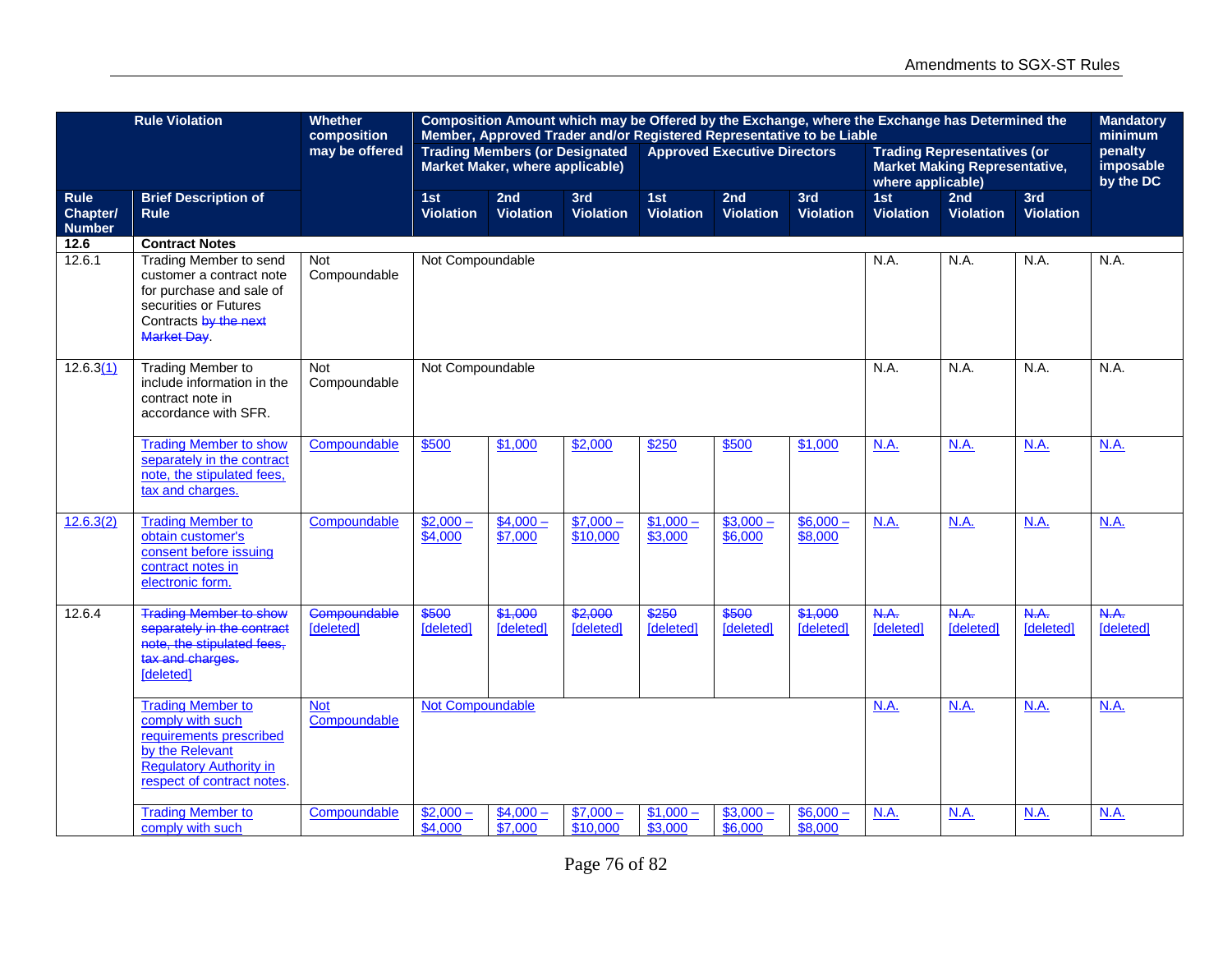|                                          | <b>Rule Violation</b>                                                                                                                 | Composition Amount which may be Offered by the Exchange, where the Exchange has Determined the<br>Member, Approved Trader and/or Registered Representative to be Liable<br><b>Trading Members (or Designated</b><br><b>Approved Executive Directors</b><br><b>Trading Representatives (or</b> |                                 |                                 |                                  |                                 |                                |                                |                         | <b>Mandatory</b><br>minimum          |                         |                                   |
|------------------------------------------|---------------------------------------------------------------------------------------------------------------------------------------|-----------------------------------------------------------------------------------------------------------------------------------------------------------------------------------------------------------------------------------------------------------------------------------------------|---------------------------------|---------------------------------|----------------------------------|---------------------------------|--------------------------------|--------------------------------|-------------------------|--------------------------------------|-------------------------|-----------------------------------|
|                                          |                                                                                                                                       | composition<br>may be offered                                                                                                                                                                                                                                                                 |                                 | Market Maker, where applicable) |                                  |                                 |                                |                                | where applicable)       | <b>Market Making Representative,</b> |                         | penalty<br>imposable<br>by the DC |
| <b>Rule</b><br>Chapter/<br><b>Number</b> | <b>Brief Description of</b><br><b>Rule</b>                                                                                            |                                                                                                                                                                                                                                                                                               | 1st<br><b>Violation</b>         | 2nd<br><b>Violation</b>         | 3rd<br><b>Violation</b>          | 1st<br><b>Violation</b>         | 2nd<br><b>Violation</b>        | 3rd<br><b>Violation</b>        | 1st<br><b>Violation</b> | 2nd<br><b>Violation</b>              | 3rd<br><b>Violation</b> |                                   |
|                                          | requirements prescribed<br>by the Relevant<br><b>Regulatory Authority</b><br>before sending contract<br>notes in electronic form.     |                                                                                                                                                                                                                                                                                               |                                 |                                 |                                  |                                 |                                |                                |                         |                                      |                         |                                   |
|                                          | <b>Trading Member to notify</b><br>SGX-ST of changes to<br>requirements prescribed<br>by the Relevant<br><b>Regulatory Authority.</b> | Compoundable                                                                                                                                                                                                                                                                                  | $$2,000-$<br>\$4,000            | $$4,000-$<br>\$7,000            | $$7,000-$<br>\$10,000            | $$1,000-$<br>\$3,000            | $$3,000-$<br>\$6,000           | $$6,000-$<br>\$8,000           | <b>N.A.</b>             | <b>N.A.</b>                          | N.A.                    | N.A.                              |
|                                          | <b>Trading Member to</b><br>comply with additional<br>requirements prescribed<br>by SGX-ST.                                           | <b>Not</b><br>Compoundable                                                                                                                                                                                                                                                                    | <b>Not Compoundable</b>         |                                 |                                  |                                 |                                |                                | <b>N.A.</b>             | <b>N.A.</b>                          | N.A.                    | N.A.                              |
| 12.6.5<br>[deleted]                      | Trading Member to<br>obtain customer's<br>consent before issuing<br>contract notes in<br>electronic form.<br>[deleted]                | Compoundable<br>[deleted]                                                                                                                                                                                                                                                                     | \$2,000<br>\$4,000<br>[deleted] | \$4,000<br>\$7,000<br>[deleted] | \$7,000<br>\$10,000<br>[deleted] | \$1,000<br>\$3,000<br>[deleted] | 23,000<br>\$6,000<br>[deleted] | 999.92<br>\$8,000<br>[deleted] | N.A.<br>[deleted]       | <b>N.A.</b><br>[deleted]             | N.A.<br>[deleted]       | N.A.<br>[deleted]                 |
| 12.6.7                                   | <b>Trading Member to</b><br>produce contract notes to<br>SGX-ST in the same<br>form as when given to<br>customers.                    | Compoundable                                                                                                                                                                                                                                                                                  | $$2,000-$<br>\$4,000            | $\sqrt{$4,000}$ –<br>\$7,000    | $$7,000-$<br>\$10,000            | $$1,000-$<br>\$3,000            | $$3,000-$<br>\$6,000           | $$6,000-$<br>\$8,000           | N.A.                    | N.A.                                 | N.A.                    | N.A.                              |
| 12.7                                     | <b>Statement of Account to Customers</b>                                                                                              |                                                                                                                                                                                                                                                                                               |                                 |                                 |                                  |                                 |                                |                                |                         |                                      |                         |                                   |
| 12.7.1                                   | <b>Trading Member to send</b><br>customer a monthly<br>statement of account<br>within the stipulated<br>timeline.                     | <b>Not</b><br>Compoundable                                                                                                                                                                                                                                                                    |                                 | Not Compoundable                |                                  |                                 |                                |                                | N.A.                    | N.A.                                 | N.A.                    | \$10,000                          |
| 12.7.2(1)                                | <b>Trading Member to</b><br>include information in the                                                                                | Not<br>Compoundable                                                                                                                                                                                                                                                                           | Not Compoundable                |                                 |                                  |                                 |                                |                                | N.A.                    | N.A.                                 | N.A.                    | N.A.                              |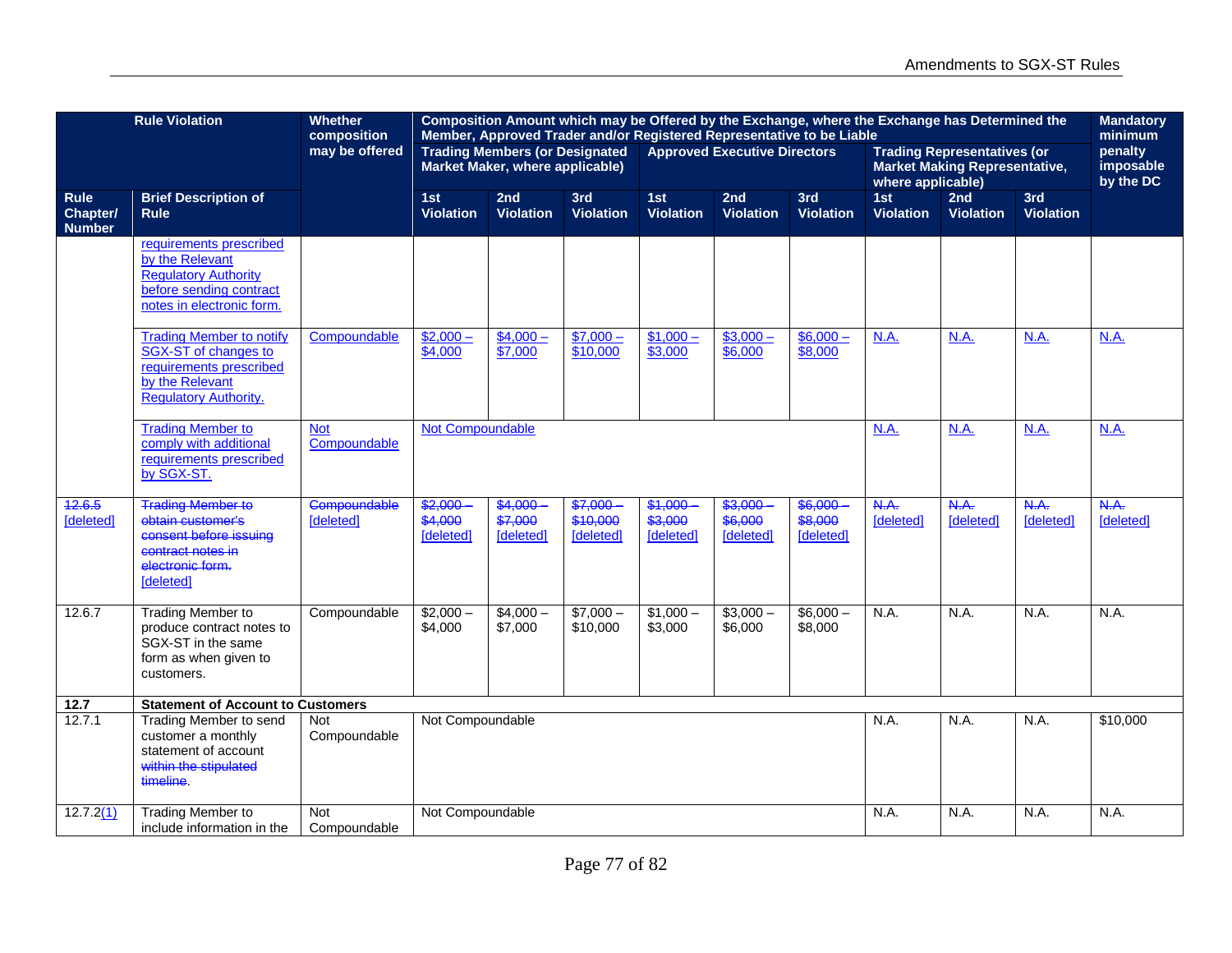|                                          | <b>Rule Violation</b>                                                                                                                                                                      | <b>Whether</b><br>composition | Composition Amount which may be Offered by the Exchange, where the Exchange has Determined the<br>Member, Approved Trader and/or Registered Representative to be Liable<br><b>Trading Members (or Designated</b><br><b>Approved Executive Directors</b> |                                 |                       |                         |                         |                         |                         |                                                                            | <b>Mandatory</b><br>minimum |                                   |
|------------------------------------------|--------------------------------------------------------------------------------------------------------------------------------------------------------------------------------------------|-------------------------------|---------------------------------------------------------------------------------------------------------------------------------------------------------------------------------------------------------------------------------------------------------|---------------------------------|-----------------------|-------------------------|-------------------------|-------------------------|-------------------------|----------------------------------------------------------------------------|-----------------------------|-----------------------------------|
|                                          |                                                                                                                                                                                            | may be offered                |                                                                                                                                                                                                                                                         | Market Maker, where applicable) |                       |                         |                         |                         | where applicable)       | <b>Trading Representatives (or</b><br><b>Market Making Representative,</b> |                             | penalty<br>imposable<br>by the DC |
| <b>Rule</b><br>Chapter/<br><b>Number</b> | <b>Brief Description of</b><br><b>Rule</b>                                                                                                                                                 |                               | 1st<br><b>Violation</b>                                                                                                                                                                                                                                 | 2nd<br><b>Violation</b>         | 3rd<br>Violation      | 1st<br><b>Violation</b> | 2nd<br><b>Violation</b> | 3rd<br><b>Violation</b> | 1st<br><b>Violation</b> | 2nd<br><b>Violation</b>                                                    | 3rd<br><b>Violation</b>     |                                   |
|                                          | statement of account in<br>accordance with SFR.                                                                                                                                            |                               |                                                                                                                                                                                                                                                         |                                 |                       |                         |                         |                         |                         |                                                                            |                             |                                   |
|                                          | <b>Trading Member to</b><br>include any other<br>information in the<br>statement of account as<br>prescribed by SGX-ST.                                                                    | Compoundable                  | $$2,000-$<br>\$4,000                                                                                                                                                                                                                                    | $$4,000-$<br>\$7,000            | $$7,000-$<br>\$10,000 | $$1,000-$<br>\$3,000    | $$3,000-$<br>\$6,000    | $$6,000-$<br>\$8,000    | N.A.                    | N.A.                                                                       | N.A.                        | N.A.                              |
|                                          | <b>Trading Member to</b><br>obtain customers'<br>consent before sending<br>statement of account in<br>electronic form.                                                                     | Compoundable                  | $$2,000-$<br>\$4,000                                                                                                                                                                                                                                    | $$4,000-$<br>\$7,000            | $$7,000-$<br>\$10,000 | $$1,000 -$<br>\$3,000   | $$3,000-$<br>\$6,000    | $$6,000 -$<br>\$8,000   | N.A.                    | <b>N.A.</b>                                                                | <b>N.A.</b>                 | <b>N.A.</b>                       |
| 12.7.2(2)                                | <b>Trading Member to</b><br>comply with such<br>requirements prescribed<br>by the Relevant<br><b>Regulatory Authority in</b><br>respect of statements of<br>account.                       | <b>Not</b><br>Compoundable    | Not Compoundable                                                                                                                                                                                                                                        |                                 |                       |                         |                         |                         | N.A.                    | N.A.                                                                       | N.A.                        | N.A.                              |
|                                          | <b>Trading Member to</b><br>comply with such<br>requirements prescribed<br>by the Relevant<br><b>Regulatory Authority</b><br>before sending statement<br>of account in electronic<br>form. | Compoundable                  | $$2,000-$<br>\$4,000                                                                                                                                                                                                                                    | $$4,000-$<br>\$7,000            | $$7,000-$<br>\$10,000 | $$1,000-$<br>\$3,000    | $$3,000-$<br>\$6,000    | $$6,000-$<br>\$8,000    | <b>N.A.</b>             | <b>N.A.</b>                                                                | <b>N.A.</b>                 | <b>N.A.</b>                       |
|                                          | <b>Trading Member to notify</b><br>SGX-ST of changes to<br>requirements prescribed<br>by the Relevant<br><b>Regulatory Authority.</b>                                                      | Compoundable                  | $$2,000-$<br>\$4,000                                                                                                                                                                                                                                    | $$4,000-$<br>\$7,000            | $$7,000-$<br>\$10,000 | $$1,000-$<br>\$3,000    | $$3,000-$<br>\$6,000    | $$6,000-$<br>\$8,000    | N.A.                    | N.A.                                                                       | N.A.                        | N.A.                              |
|                                          | <b>Trading Member to</b>                                                                                                                                                                   | <b>Not</b>                    | <b>Not Compoundable</b>                                                                                                                                                                                                                                 |                                 |                       |                         |                         |                         | N.A.                    | N.A.                                                                       | N.A.                        | \$10,000                          |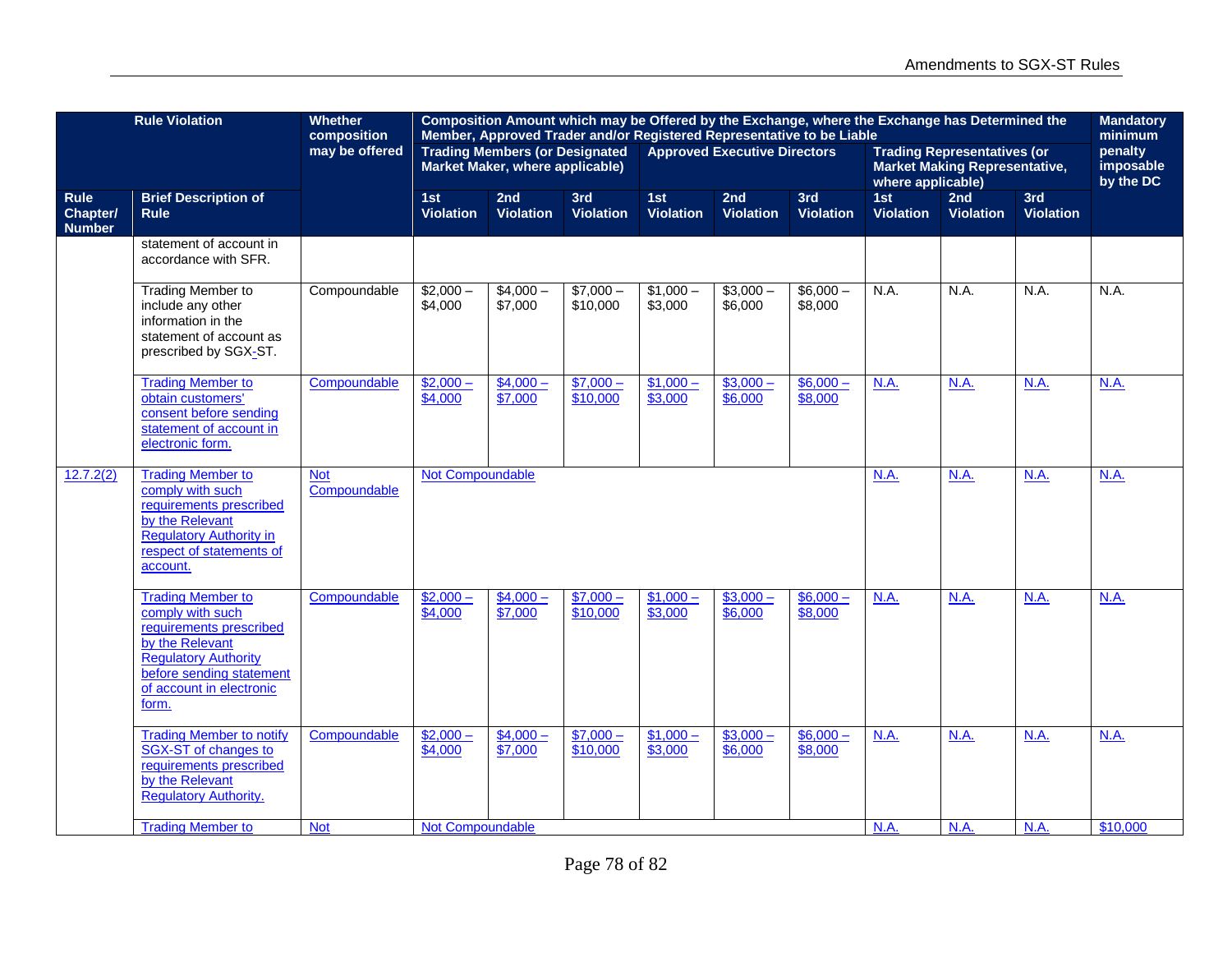| <b>Rule Violation</b><br><b>Whether</b><br>Composition Amount which may be Offered by the Exchange, where the Exchange has Determined the<br>composition<br>Member, Approved Trader and/or Registered Representative to be Liable<br><b>Trading Members (or Designated</b><br><b>Approved Executive Directors</b> |                                                                                                                                                                                 |                            |                                    |                                    |                                     |                                 |                                 |                                  |                          |                                                                            | <b>Mandatory</b><br>minimum |                                   |
|-------------------------------------------------------------------------------------------------------------------------------------------------------------------------------------------------------------------------------------------------------------------------------------------------------------------|---------------------------------------------------------------------------------------------------------------------------------------------------------------------------------|----------------------------|------------------------------------|------------------------------------|-------------------------------------|---------------------------------|---------------------------------|----------------------------------|--------------------------|----------------------------------------------------------------------------|-----------------------------|-----------------------------------|
|                                                                                                                                                                                                                                                                                                                   |                                                                                                                                                                                 | may be offered             |                                    | Market Maker, where applicable)    |                                     |                                 |                                 |                                  | where applicable)        | <b>Trading Representatives (or</b><br><b>Market Making Representative,</b> |                             | penalty<br>imposable<br>by the DC |
| <b>Rule</b><br>Chapter/<br><b>Number</b>                                                                                                                                                                                                                                                                          | <b>Brief Description of</b><br><b>Rule</b>                                                                                                                                      |                            | 1st<br><b>Violation</b>            | 2nd<br><b>Violation</b>            | 3rd<br><b>Violation</b>             | 1st<br><b>Violation</b>         | 2nd<br><b>Violation</b>         | 3rd<br><b>Violation</b>          | 1st<br><b>Violation</b>  | 2nd<br><b>Violation</b>                                                    | 3rd<br><b>Violation</b>     |                                   |
|                                                                                                                                                                                                                                                                                                                   | comply with additional<br>requirements prescribed<br>by SGX-ST.                                                                                                                 | Compoundable               |                                    |                                    |                                     |                                 |                                 |                                  |                          |                                                                            |                             |                                   |
| 12.7.3                                                                                                                                                                                                                                                                                                            | <b>Trading Member to</b><br>obtain customers'<br>consent before sending<br>statement of account in<br>electronic form. [Deleted]                                                | Compoundable<br>[Deleted]  | $$2,000 -$<br>\$4,000<br>[Deleted] | $$4,000 -$<br>\$7,000<br>[Deleted] | $$7.000 -$<br>\$10,000<br>[Deleted] | \$1,000<br>\$3,000<br>[Deleted] | \$3,000<br>\$6,000<br>[Deleted] | \$6.000-<br>\$8,000<br>[Deleted] | N.A.<br><b>[Deleted]</b> | N.A.<br><b>[Deleted]</b>                                                   | N.A.<br><b>[Deleted]</b>    | N.A.<br>[Deleted]                 |
| 12.7.5                                                                                                                                                                                                                                                                                                            | <b>Trading Member to</b><br>produce statement of<br>accounts to SGX-ST in<br>the same form as when<br>given to customers.                                                       | Compoundable               | $$2,000-$<br>\$4,000               | $$4,000-$<br>\$7,000               | $$7,000-$<br>\$10,000               | $$1,000-$<br>\$3,000            | $$3,000-$<br>\$6,000            | $$6,000-$<br>\$8,000             | N.A.                     | N.A.                                                                       | N.A.                        | N.A.                              |
| 12.10A                                                                                                                                                                                                                                                                                                            | <b>Customer's Money and Assets</b>                                                                                                                                              |                            |                                    |                                    |                                     |                                 |                                 |                                  |                          |                                                                            |                             |                                   |
| 12.10A.1                                                                                                                                                                                                                                                                                                          | <b>Trading Member to meet</b><br>the stipulated fiduciary<br>obligations to its<br><b>Customers</b>                                                                             | <b>Not</b><br>Compoundable | <b>Not Compoundable</b>            |                                    |                                     |                                 |                                 |                                  | <b>N.A.</b>              | N.A.                                                                       | N.A.                        | \$10,000                          |
| 12.10A.2<br>$\overline{(2)}$                                                                                                                                                                                                                                                                                      | <b>Trading Member to</b><br>comply with such<br>requirements prescribed<br>by the Relevant<br><b>Regulatory Authority in</b><br>respect of stipulated<br>fiduciary obligations. | <b>Not</b><br>Compoundable | <b>Not Compoundable</b>            |                                    |                                     |                                 |                                 |                                  | N.A.                     | N.A.                                                                       | N.A.                        | \$10,000                          |
|                                                                                                                                                                                                                                                                                                                   | <b>Trading Member to notify</b><br>SGX-ST of changes to<br>requirements prescribed<br>by the Relevant<br>Regulatory Authority.                                                  | Compoundable               | $$2,000-$<br>\$4,000               | $$4,000-$<br>\$7,000               | $$7,000-$<br>\$10,000               | $$1,000-$<br>\$3,000            | $$3,000-$<br>\$6,000            | $$6,000-$<br>\$8,000             | <b>N.A.</b>              | <b>N.A.</b>                                                                | <b>N.A.</b>                 | <b>N.A.</b>                       |
|                                                                                                                                                                                                                                                                                                                   | <b>Trading Member to</b><br>comply with additional<br>requirements prescribed                                                                                                   | <b>Not</b><br>Compoundable | Not Compoundable                   |                                    |                                     |                                 |                                 |                                  | N.A.                     | N.A.                                                                       | N.A.                        | \$10,000                          |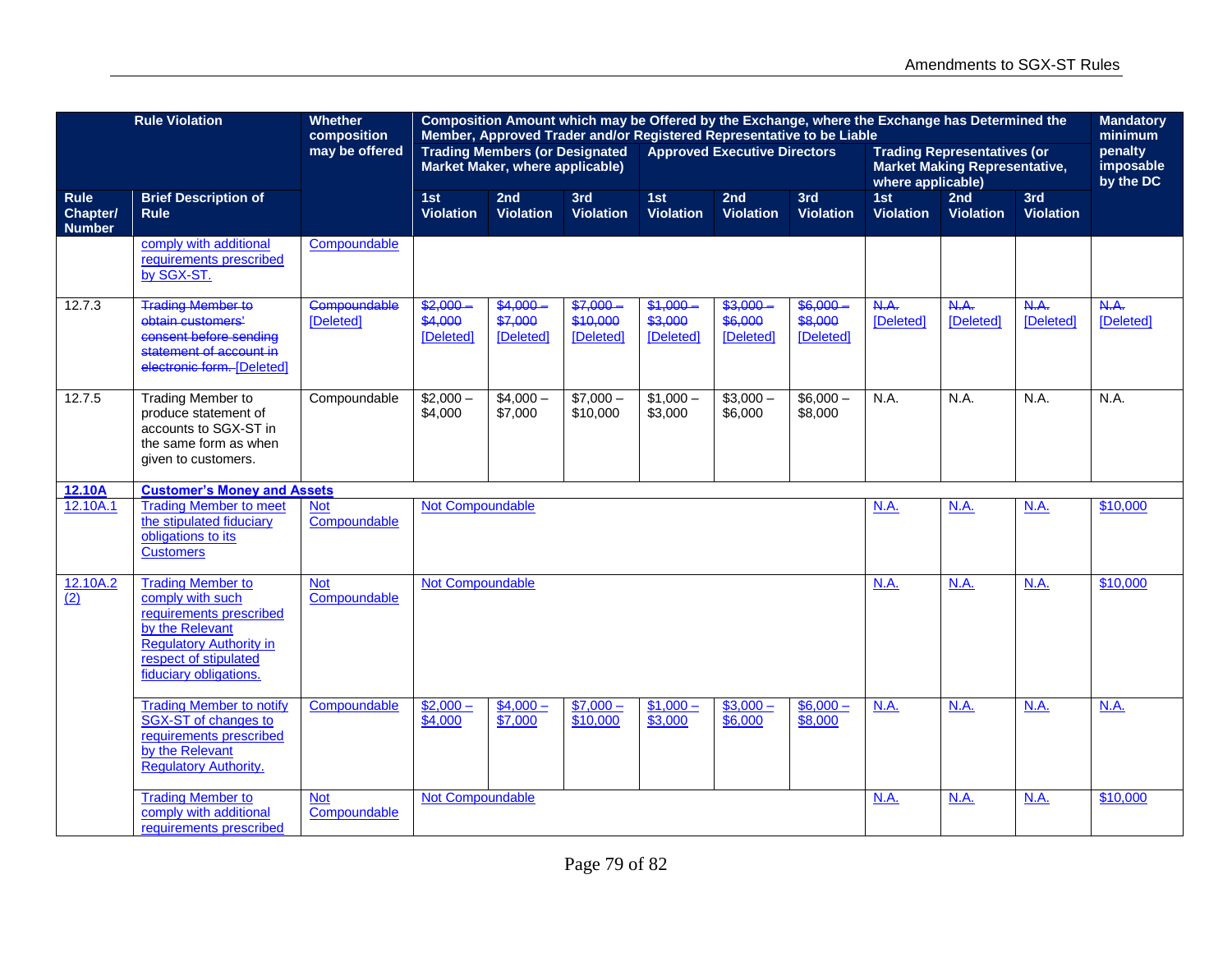|                                          | <b>Rule Violation</b>                                                                                                                                                                                                                                                                                                                                                                           | <b>Whether</b><br>composition | Composition Amount which may be Offered by the Exchange, where the Exchange has Determined the<br>Member, Approved Trader and/or Registered Representative to be Liable<br><b>Trading Members (or Designated</b><br><b>Approved Executive Directors</b><br><b>Trading Representatives (or</b> |                                 |                         |                         |                         |                         |                                                           |                         | <b>Mandatory</b><br>minimum       |      |
|------------------------------------------|-------------------------------------------------------------------------------------------------------------------------------------------------------------------------------------------------------------------------------------------------------------------------------------------------------------------------------------------------------------------------------------------------|-------------------------------|-----------------------------------------------------------------------------------------------------------------------------------------------------------------------------------------------------------------------------------------------------------------------------------------------|---------------------------------|-------------------------|-------------------------|-------------------------|-------------------------|-----------------------------------------------------------|-------------------------|-----------------------------------|------|
|                                          |                                                                                                                                                                                                                                                                                                                                                                                                 | may be offered                |                                                                                                                                                                                                                                                                                               | Market Maker, where applicable) |                         |                         |                         |                         | <b>Market Making Representative,</b><br>where applicable) |                         | penalty<br>imposable<br>by the DC |      |
| <b>Rule</b><br>Chapter/<br><b>Number</b> | <b>Brief Description of</b><br><b>Rule</b>                                                                                                                                                                                                                                                                                                                                                      |                               | 1st<br><b>Violation</b>                                                                                                                                                                                                                                                                       | 2nd<br><b>Violation</b>         | 3rd<br><b>Violation</b> | 1st<br><b>Violation</b> | 2nd<br><b>Violation</b> | 3rd<br><b>Violation</b> | 1st<br><b>Violation</b>                                   | 2nd<br><b>Violation</b> | 3rd<br><b>Violation</b>           |      |
|                                          | by SGX-ST.                                                                                                                                                                                                                                                                                                                                                                                      |                               |                                                                                                                                                                                                                                                                                               |                                 |                         |                         |                         |                         |                                                           |                         |                                   |      |
| 12.18                                    | <b>Compliance Review</b>                                                                                                                                                                                                                                                                                                                                                                        |                               |                                                                                                                                                                                                                                                                                               |                                 |                         |                         |                         |                         |                                                           |                         |                                   |      |
| 12.18.2                                  | <b>Trading Member to carry</b><br>out checks through<br>stipulated<br>department/person.                                                                                                                                                                                                                                                                                                        | Compoundable                  | $$2,000-$<br>\$4,000                                                                                                                                                                                                                                                                          | $$4,000-$<br>\$7,000            | $$7,000-$<br>\$10,000   | $$1,000-$<br>\$3,000    | $$3,000-$<br>\$6,000    | $$6,000-$<br>\$8,000    | N.A.                                                      | N.A.                    | <b>N.A.</b>                       | N.A. |
| 12.19                                    | <b>Advertising</b>                                                                                                                                                                                                                                                                                                                                                                              |                               |                                                                                                                                                                                                                                                                                               |                                 |                         |                         |                         |                         |                                                           |                         |                                   |      |
| 12.19.2                                  | <b>Trading Member that</b><br>holds a licence specified<br>in Rule $4.1.1(1)(b)$ not to<br>direct advertising or<br>publicity to Customers<br>domiciled in Singapore.                                                                                                                                                                                                                           | Compoundable                  | $$2,000-$<br>\$4,000                                                                                                                                                                                                                                                                          | $$4,000-$<br>\$7,000            | $$7,000-$<br>\$10,000   | $$1,000-$<br>\$3,000    | $$3,000-$<br>\$6,000    | $$6,000-$<br>\$8,000    | N.A.                                                      | N.A.                    | N.A.                              | N.A. |
| 12.23                                    | <b>Application of Chapter 12</b>                                                                                                                                                                                                                                                                                                                                                                |                               |                                                                                                                                                                                                                                                                                               |                                 |                         |                         |                         |                         |                                                           |                         |                                   |      |
| 12.23.2                                  | <b>Trading Member that</b><br>holds a licence specified<br>in Rule $4.1.1(1)(b)$ to<br>comply with such<br>requirements prescribed<br>by the Relevant<br><b>Regulatory Authority and</b><br>principles of good<br>business practice in<br>respect of the stipulated<br>requirements in relation<br>to Rules 12.3.1, 12.3.2,<br>12.4, 12.8.2, 12.8.3, 12.9,<br>12.10, 12.15, 12.16 and<br>12.17. | Compoundable                  | $$2,000-$<br>\$4,000                                                                                                                                                                                                                                                                          | $$4,000-$<br>\$7,000            | $$7,000-$<br>\$10,000   | $$1,000-$<br>\$3,000    | $$3,000-$<br>\$6,000    | $$6,000-$<br>\$8,000    | N.A.                                                      | N.A.                    | N.A.                              | N.A. |
|                                          | <b>Trading Member that</b><br>holds a licence specified<br>in Rule $4.1.1(1)(b)$ to<br>comply with such<br>requirements prescribed<br>by the Relevant                                                                                                                                                                                                                                           | Compoundable                  | \$500                                                                                                                                                                                                                                                                                         | \$1,000                         | \$2,000                 | \$250                   | \$500                   | \$1,000                 | <b>N.A.</b>                                               | N.A.                    | <b>N.A.</b>                       | N.A. |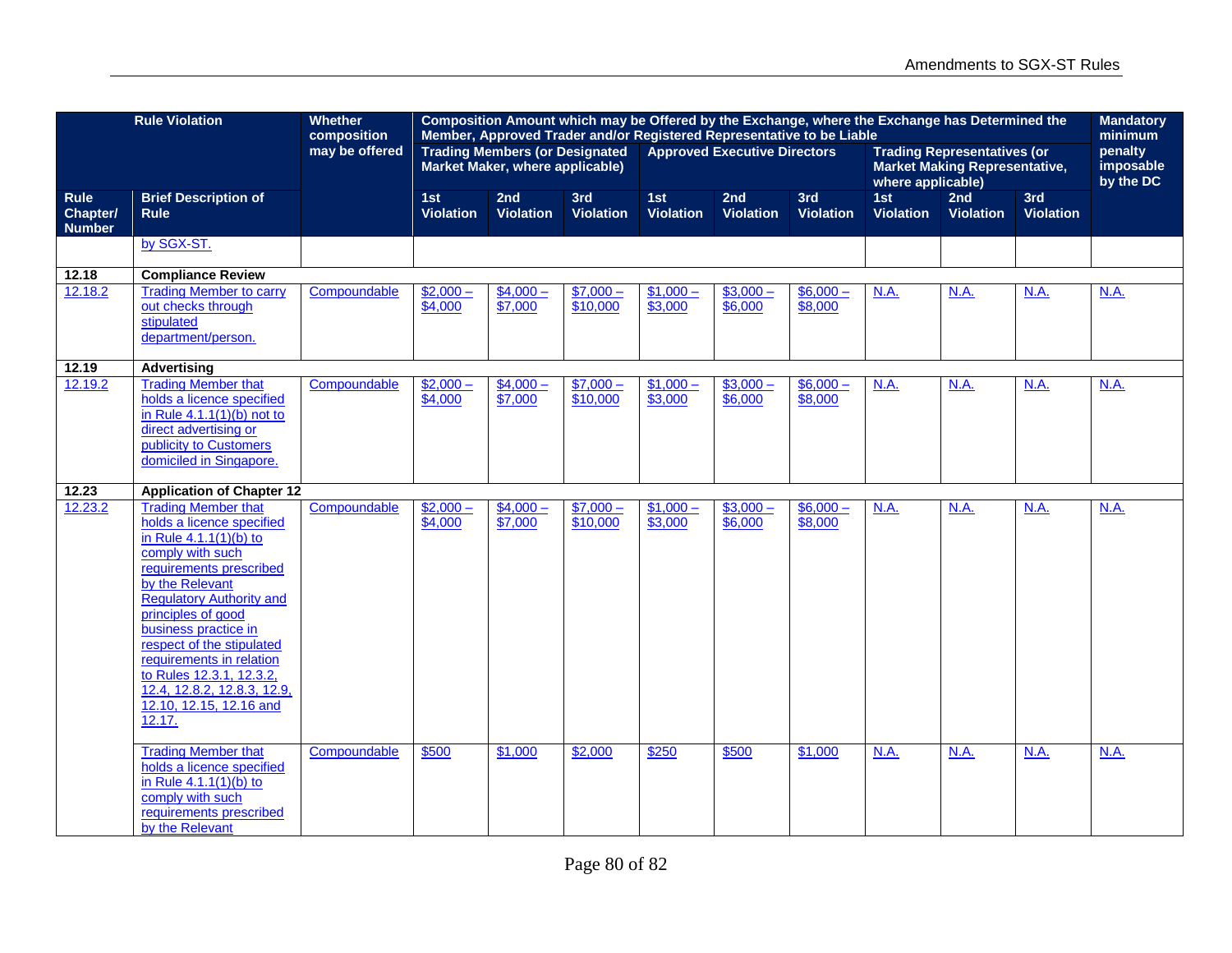|                                                 | <b>Rule Violation</b>                                                                                                                                                                                                                                                                                        | <b>Whether</b><br>composition | Composition Amount which may be Offered by the Exchange, where the Exchange has Determined the<br>Member, Approved Trader and/or Registered Representative to be Liable<br><b>Trading Members (or Designated</b><br><b>Approved Executive Directors</b> |                                 |                         |                         |                         |                         |                                                                                                 |                         | <b>Mandatory</b><br>minimum |                                   |
|-------------------------------------------------|--------------------------------------------------------------------------------------------------------------------------------------------------------------------------------------------------------------------------------------------------------------------------------------------------------------|-------------------------------|---------------------------------------------------------------------------------------------------------------------------------------------------------------------------------------------------------------------------------------------------------|---------------------------------|-------------------------|-------------------------|-------------------------|-------------------------|-------------------------------------------------------------------------------------------------|-------------------------|-----------------------------|-----------------------------------|
|                                                 |                                                                                                                                                                                                                                                                                                              | may be offered                |                                                                                                                                                                                                                                                         | Market Maker, where applicable) |                         |                         |                         |                         | <b>Trading Representatives (or</b><br><b>Market Making Representative,</b><br>where applicable) |                         |                             | penalty<br>imposable<br>by the DC |
| <b>Rule</b><br><b>Chapter/</b><br><b>Number</b> | <b>Brief Description of</b><br><b>Rule</b>                                                                                                                                                                                                                                                                   |                               | 1st<br>Violation                                                                                                                                                                                                                                        | 2nd<br><b>Violation</b>         | 3rd<br><b>Violation</b> | 1st<br><b>Violation</b> | 2nd<br><b>Violation</b> | 3rd<br><b>Violation</b> | 1st<br><b>Violation</b>                                                                         | 2nd<br><b>Violation</b> | 3rd<br><b>Violation</b>     |                                   |
|                                                 | <b>Regulatory Authority and</b><br>principles of good<br>business practice in<br>respect of the stipulated<br>requirements in relation<br>to Rules 12.3.3, 12.3.4,<br>12.3.5 and 12.3A.                                                                                                                      |                               |                                                                                                                                                                                                                                                         |                                 |                         |                         |                         |                         |                                                                                                 |                         |                             |                                   |
|                                                 | <b>Chapter 13 - Trading Practices and Conduct</b>                                                                                                                                                                                                                                                            |                               |                                                                                                                                                                                                                                                         |                                 |                         |                         |                         |                         |                                                                                                 |                         |                             |                                   |
| 13.13<br>13.13.4                                | <b>Off Premises Broking</b><br><b>Trading Member that</b><br>holds a licence specified<br>in Rule $4.1.1(1)(b)$ to<br>comply with such<br>requirements prescribed<br>by the Relevant<br><b>Regulatory Authority and</b><br>principles of good<br>business practice in<br>respect of off premises<br>broking. | Compoundable                  | $$2,000-$<br>\$4,000                                                                                                                                                                                                                                    | $$4,000-$<br>\$7,000            | $$7,000-$<br>\$10,000   | $$1,000-$<br>\$3,000    | $$3,000-$<br>\$6,000    | $$6,000-$<br>\$8,000    | N.A.                                                                                            | N.A.                    | N.A.                        | N.A.                              |
| 15.1A                                           | Chapter 15 - Research<br><b>Application of Chapter</b>                                                                                                                                                                                                                                                       |                               |                                                                                                                                                                                                                                                         |                                 |                         |                         |                         |                         |                                                                                                 |                         |                             |                                   |
| 15.1A.1                                         | <b>Trading Member that</b><br>holds a licence specified<br>in Rule $4.1.1(1)(b)$ to<br>comply with such<br>requirements prescribed<br>by the Relevant<br><b>Regulatory Authority and</b><br>principles of good<br>business practice in<br>respect of the stipulated<br>requirements.                         | Compoundable                  | $$2,000-$<br>\$4,000                                                                                                                                                                                                                                    | $$4,000-$<br>\$7,000            | $$7,000-$<br>\$10,000   | $$1,000-$<br>\$3,000    | $$3,000-$<br>\$6,000    | $$6,000-$<br>\$8,000    | N.A.                                                                                            | N.A.                    | N.A.                        | N.A.                              |
| 16.1A                                           | <b>Chapter 16 - Corporate Finance</b><br><b>Application of Chapter</b>                                                                                                                                                                                                                                       |                               |                                                                                                                                                                                                                                                         |                                 |                         |                         |                         |                         |                                                                                                 |                         |                             |                                   |
| 16.1A.1                                         | <b>Trading Member that</b>                                                                                                                                                                                                                                                                                   | Compoundable                  | $\sqrt{$2,000}$ –                                                                                                                                                                                                                                       | $$4,000-$                       | $$7,000-$               | $$1,000-$               | $$3,000-$               | $$6,000-$               | <b>N.A.</b>                                                                                     | <b>N.A.</b>             | N.A.                        | N.A.                              |